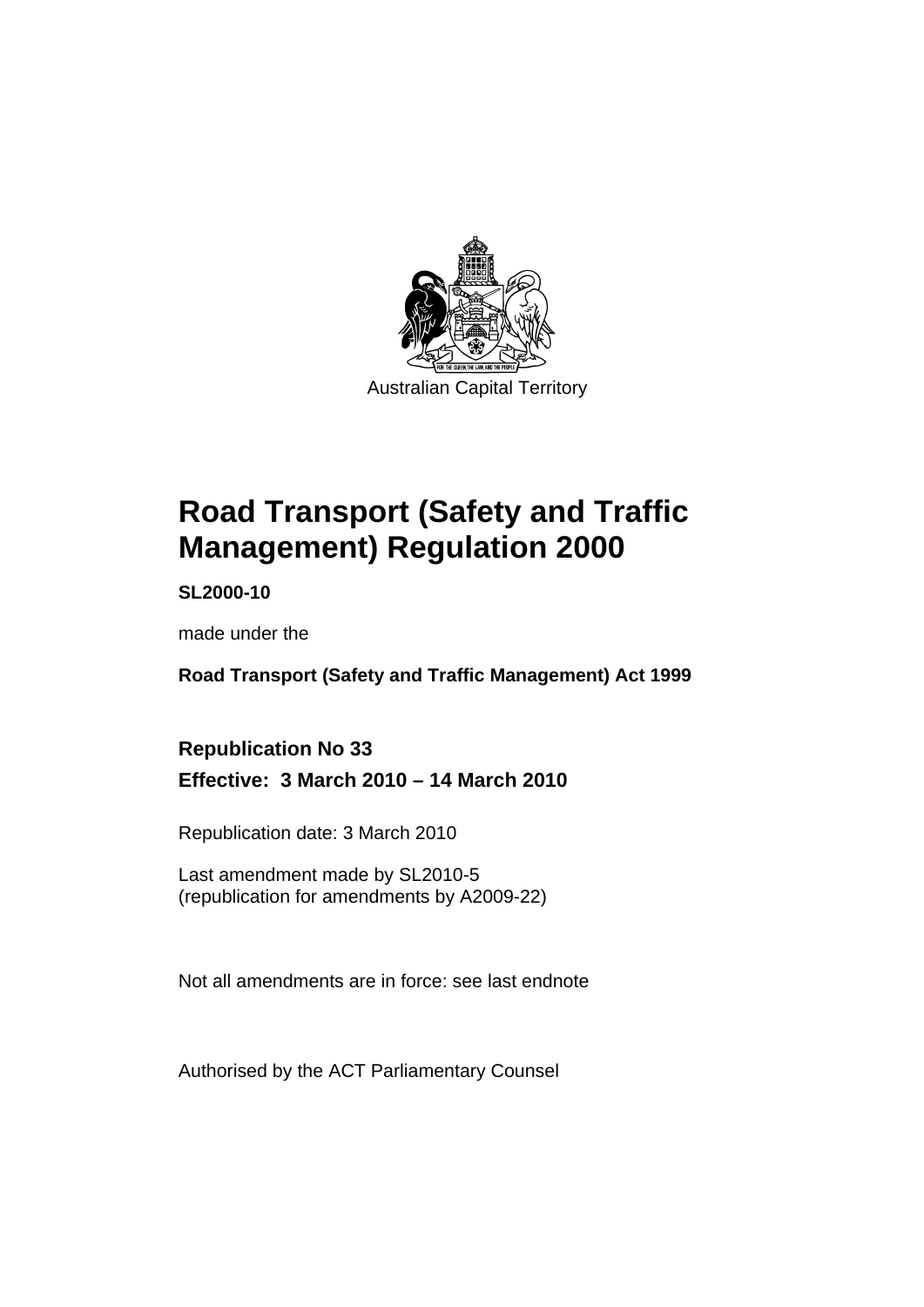### **About this republication**

#### **The republished law**

This is a republication of the *Road Transport (Safety and Traffic Management) Regulation 2000*, made under the *[Road Transport \(Safety and Traffic Management\) Act 1999](#page-10-0)* (including any amendment made under the *Legislation Act 2001*, part 11.3 (Editorial changes)) as in force on 3 March 2010*.* It also includes any amendment, repeal or expiry affecting the republished law to 3 March 2010.

The legislation history and amendment history of the republished law are set out in endnotes 3 and 4.

#### **Kinds of republications**

The Parliamentary Counsel's Office prepares 2 kinds of republications of ACT laws (see the ACT legislation register at www.legislation.act.gov.au):

- authorised republications to which the *Legislation Act 2001* applies
- unauthorised republications.

The status of this republication appears on the bottom of each page.

#### **Editorial changes**

The *Legislation Act 2001*, part 11.3 authorises the Parliamentary Counsel to make editorial amendments and other changes of a formal nature when preparing a law for republication. Editorial changes do not change the effect of the law, but have effect as if they had been made by an Act commencing on the republication date (see *Legislation Act 2001*, s 115 and s 117). The changes are made if the Parliamentary Counsel considers they are desirable to bring the law into line, or more closely into line, with current legislative drafting practice.

This republication includes amendments made under part 11.3 (see endnote 1).

#### **Uncommenced provisions and amendments**

If a provision of the republished law has not commenced or is affected by an uncommenced amendment, the symbol  $\mathbf{U}$  appears immediately before the provision heading. The text of the uncommenced provision or amendment appears only in the last endnote.

#### **Modifications**

If a provision of the republished law is affected by a current modification, the symbol  $\vert \mathbf{M} \vert$ appears immediately before the provision heading. The text of the modifying provision appears in the endnotes. For the legal status of modifications, see *Legislation Act 2001*, section 95.

#### **Penalties**

At the republication date, the value of a penalty unit for an offence against this law is \$110 for an individual and \$550 for a corporation (see *Legislation Act 2001*, s 133).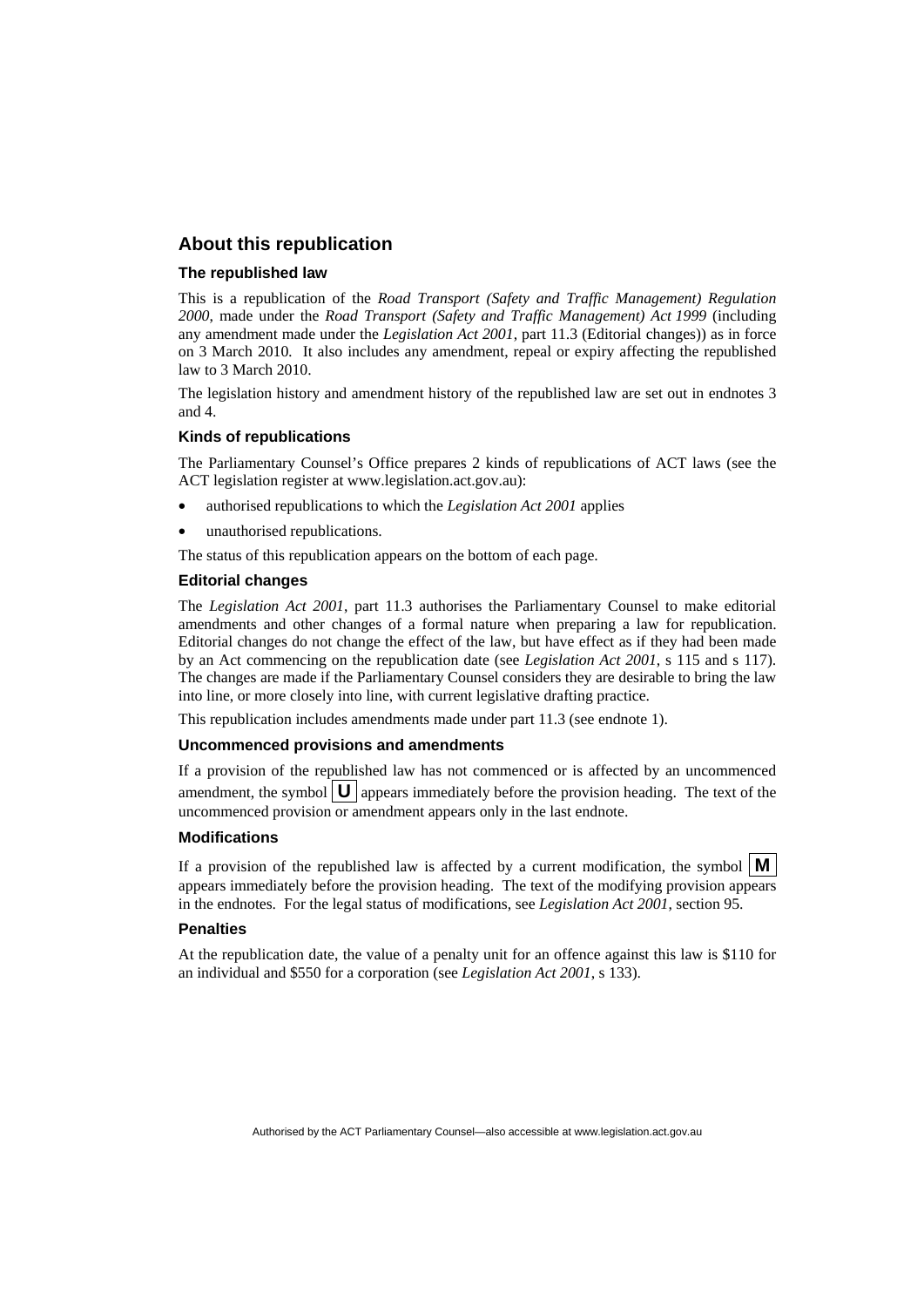

# **[Road Transport \(Safety and Traffic](#page-10-0)  [Management\) Regulation 2000](#page-10-0)**

made under the

**[Road Transport \(Safety and Traffic Management\) Act 1999](#page-10-0)** 

# **Contents**

Page

| <b>Chapter 1</b> | <b>Preliminary</b>                                           |            |
|------------------|--------------------------------------------------------------|------------|
| 1                | Name of regulation                                           | 2          |
| 2                | Dictionary                                                   | 2          |
| 3                | Dictionary-application to Australian Road Rules              | 2          |
| 3A               | Road includes road related area                              | 2          |
| 3B               | Meaning of <i>park</i> and <i>stop</i>                       | 3          |
| 4                | <b>Notes</b>                                                 | 3          |
| 4A               | Offences against regulation-application of Criminal Code etc | 3          |
| 4B               | Offences against regulation are strict liability offences    | 4          |
| R33              | Road Transport (Safety and Traffic Management)               | contents 1 |
| 03/03/10         | Regulation 2000                                              |            |
|                  | Effective: 03/03/10-14/03/10                                 |            |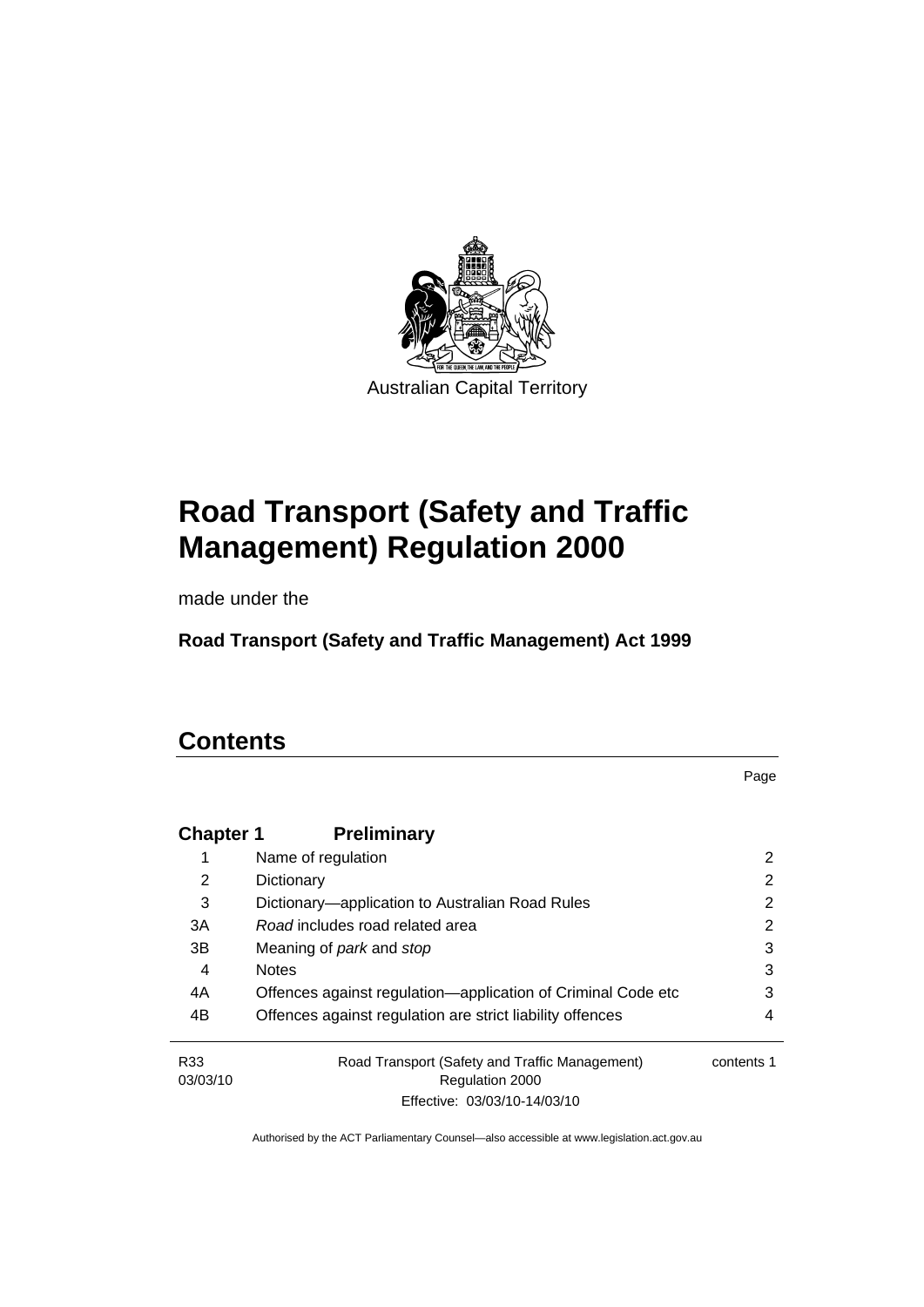| 4C               | General defence of accident or reasonable effort                                     | Page<br>4 |
|------------------|--------------------------------------------------------------------------------------|-----------|
| <b>Chapter 2</b> | <b>Australian Road Rules</b>                                                         |           |
| <b>Part 2.1</b>  | <b>Incorporation into ACT law</b>                                                    |           |
| 5                | What are the Australian Road Rules                                                   | 5         |
| 6                | Incorporation of Australian Road Rules into ACT law                                  | 5         |
| 6A               | Transitional-ARR r 266 and r 267                                                     | 5         |
| <b>Part 2.2</b>  | <b>How the Australian Road Rules are</b><br>incorporated                             |           |
| Division 2.2.1   | General                                                                              |           |
| 7                | References to another law of this jurisdiction etc                                   | 9         |
| Division 2.2.2   | Other provisions for the Australian Road Rules                                       |           |
| 8                | ARR r 10 (2)-penalties for offences                                                  | 9         |
| 9                | ARR r 95—emergency stopping lane only signs                                          | 10        |
| 10               | ARR r 104-no truck signs                                                             | 10        |
| 11               | ARR r 151 (3) (b)—riding a motorbike or bicycle alongside more than 1<br>other rider | 10        |
| 12               | ARR r 158 (2) (c)-other vehicles permitted to travel in bus lanes                    | 10        |
| 12A              | ARR r 170 (1)-driver not to stop in intersection unless permitted                    | 11        |
| 13               | ARR r 179 (1) (c)—stopping in a loading zone—goods and permit<br>vehicles            | 11        |
| 13A              | ARR r 179 (1) (c) and (2) (c)-stopping in loading zone-taxis                         | 11        |
| 13B              | ARR r 183-stopping in a bus zone                                                     | 12        |
| <b>13C</b>       | ARR r 195—stopping at or near a bus stop                                             | 13        |
| 14               | ARR r 199 (2)-stopping near postbox                                                  | 13        |
| 15               | ARR r 206 (2) (b), (c)—time extension for people with disabilities<br>permit         | 14        |
| 16               | ARR r 207 (2) (a)—fees for parking in pay parking spaces                             | 14        |
| 16A              | ARR r 213 (5)-making a motor vehicle secure-exception                                | 14        |
| 17               | ARR r 215 (4)-lights required to be fitted to a vehicle                              | 15        |

2 Road Transport (Safety and Traffic Management) Regulation 2000 Effective: 03/03/10-14/03/10

R33 03/03/10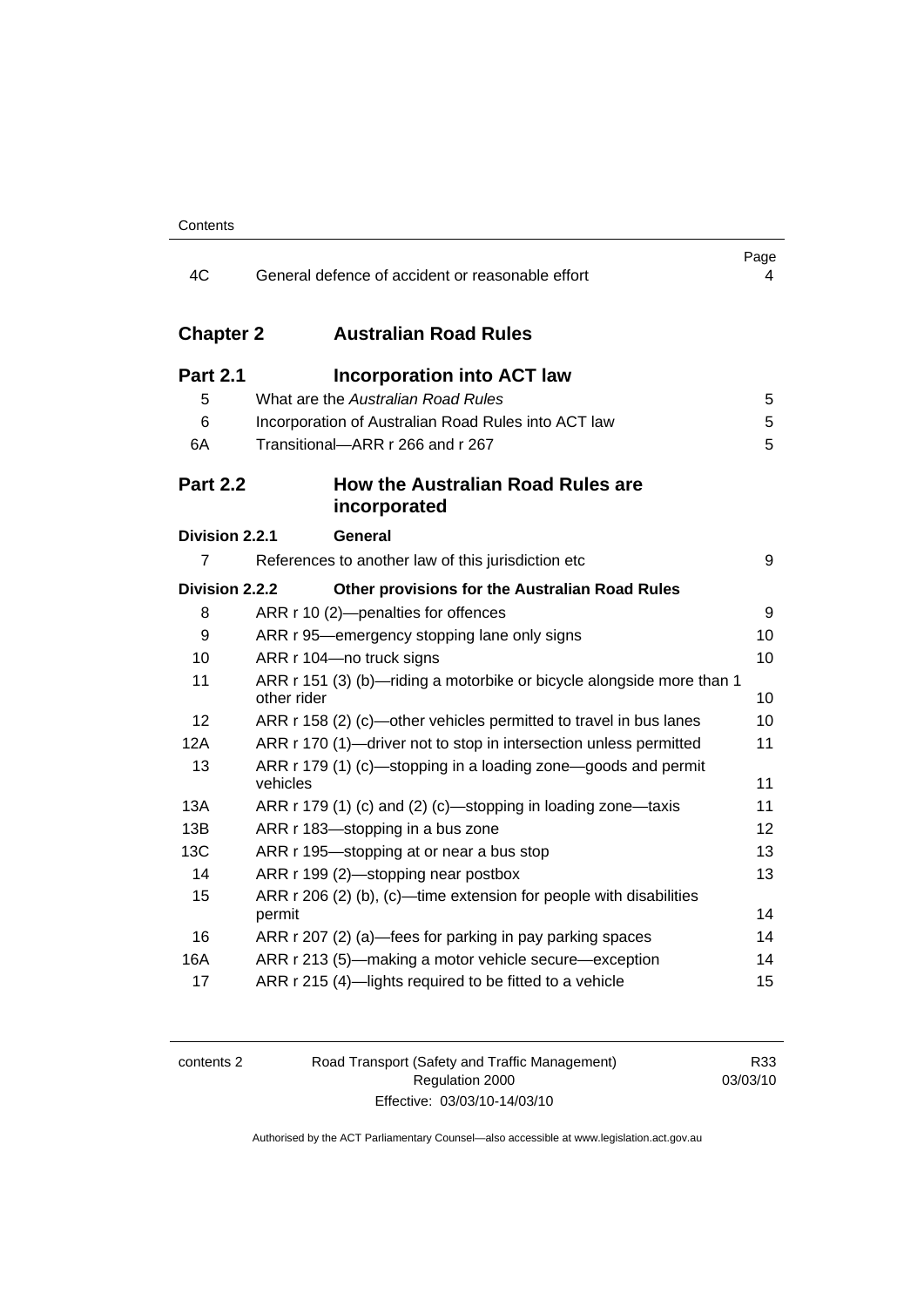| Contents |  |
|----------|--|
|----------|--|

|                 |                                                                                        | Page |
|-----------------|----------------------------------------------------------------------------------------|------|
| 18              | ARR r 216 (3)—towing a vehicle at night or in hazardous weather<br>conditions          | 15   |
| 19              | ARR r 220 (3)—using lights on vehicles that are stopped                                | 15   |
| 20              | ARR r 221 (f)—using hazard warning lights on buses carrying children                   | 15   |
| 21              | ARR r 222—using warning lights on buses carrying children                              | 16   |
| 22              | ARR r 225-use of radar detectors                                                       | 16   |
| 22A             | ARR r 236 (6)—hitchhiking, roadside commerce etc permitted                             | 16   |
| 23              | ARR r 240 (2)—wheeled recreational devices and toys not to be used<br>on certain roads | 17   |
| 23A             | ARR r 266—children travelling in interstate registered vehicles                        | 17   |
| 23B             | ARR r 266 (3) (b)—wearing of seatbelts by passengers under 16 years<br>old             | 17   |
| 24              | ARR r 266 (7)—wearing of seatbelts by passengers under 16 years<br>old                 | 18   |
| 25              | ARR r 267 (3)—certificates of exemption from wearing seatbelts                         | 18   |
| 26              | ARR r 270 (3)—wearing motorbike helmets                                                | 19   |
| 27              | ARR r 271 (6)-riding on motorbikes                                                     | 19   |
| 27A             | ARR r 280 (2) (a)—other vehicles to which B light rules apply                          | 19   |
| 28              | ARR r 287 (3), (4)—duties of participants in crashes                                   | 20   |
| 29              | ARR r 289 (1) (g)—driving on nature strip                                              | 21   |
| 30              | ARR r 298-driving with a person in or on trailer                                       | 21   |
| 31              | ARR r 310 (3), (4)—exemption for road workers etc                                      | 22   |
| 32              | ARR r 313-postal workers                                                               | 23   |
| 33              | ARR dict-definitions for dictionary                                                    | 23   |
| <b>Part 2.3</b> | <b>Additional ACT road rules</b>                                                       |      |
| Division 2.3.1  | Noise and other nuisances                                                              |      |

| 37             | Making unnecessary engine noise     | 26 |
|----------------|-------------------------------------|----|
| 38             | Emission of waste oil or grease     | 26 |
| Division 2.3.2 | Driver and passenger safety         |    |
| -39            | Safety of persons on trailers       | 27 |
| 40             | Passengers in sidecars to be seated | 28 |

Road Transport (Safety and Traffic Management) Regulation 2000 Effective: 03/03/10-14/03/10

contents 3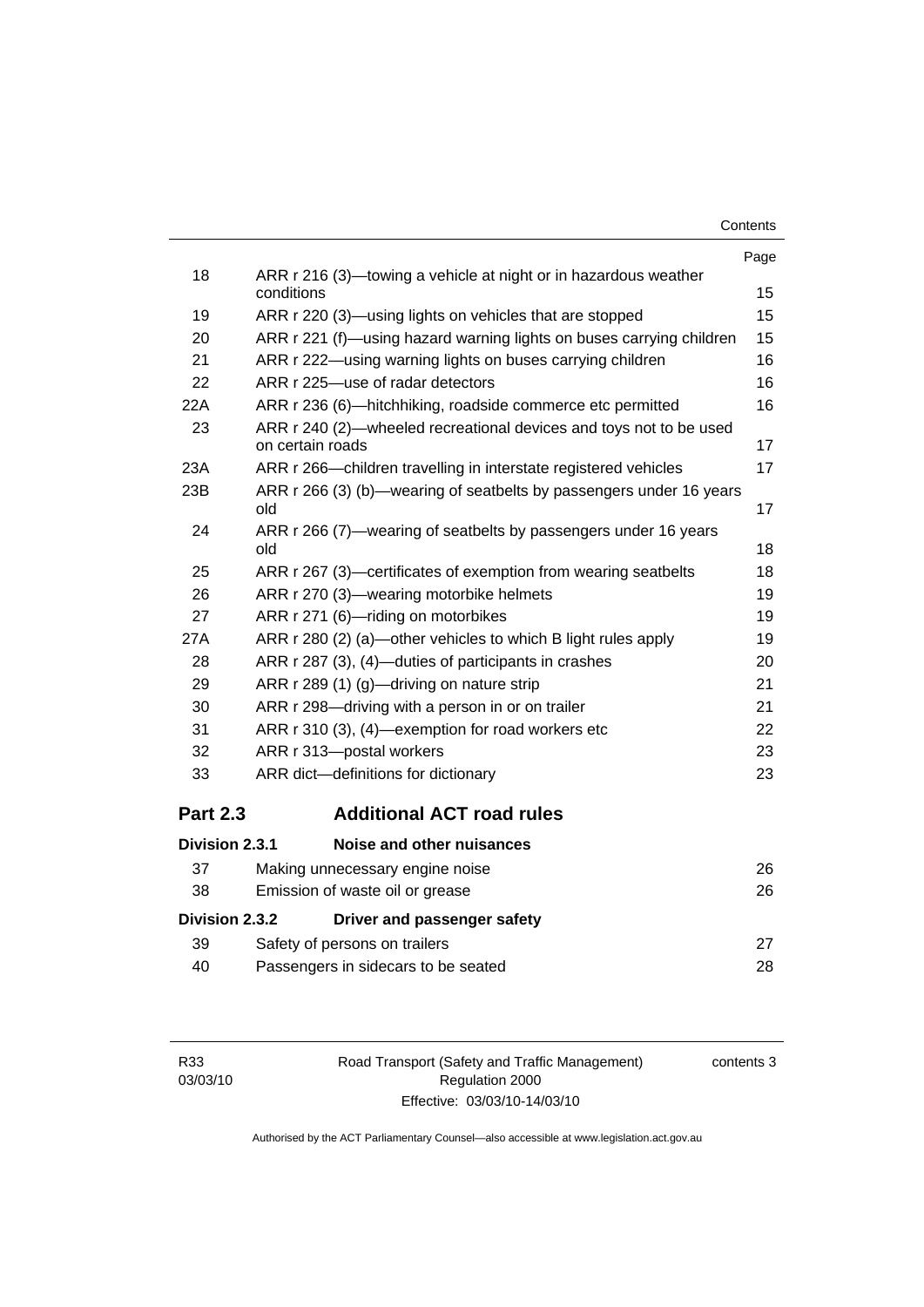#### **Contents**

|                |                                                                             | Page     |
|----------------|-----------------------------------------------------------------------------|----------|
| Division 2.3.3 | <b>Trailers and towing</b>                                                  |          |
| 41             | Number of vehicles that may be drawn                                        | 28       |
| 42             | Towing by vehicles under 4.5t                                               | 30       |
| Division 2.3.4 | <b>Lights on vehicles</b>                                                   |          |
| 43             | Lights on motor vehicles generally                                          | 31       |
| Division 2.3.5 | <b>Metered parking</b>                                                      |          |
| 44             | Metered parking-parking in spaces                                           | 33       |
| 44A            | Metered parking-parking fees                                                | 33       |
| 44B            | Metered parking-maximum length of stay                                      | 34       |
| 45             | Metered parking-exceptions to s 44A and s 44B                               | 34       |
| 46             | Temporary closure of metered parking spaces                                 | 35       |
| 47             | Misuse of parking meters                                                    | 36       |
| 48             | Interfering with parking meters etc                                         | 36       |
| Division 2.3.6 | <b>Ticket parking</b>                                                       |          |
| 49             | Ticket parking-parking in spaces                                            | 36       |
| 49A            | Ticket parking-display of tickets                                           | 37       |
| 49B            | Ticket parking-maximum length of stay                                       | 39       |
| 50             | Ticket parking-exceptions to s 49A and s 49B                                | 40       |
| 51             | Temporary closure of ticket parking spaces and areas                        | 41       |
| 52             | Use of false or damaged parking tickets etc                                 | 42       |
| 53             | Misuse of parking ticket machines                                           | 42       |
| 54             | Interfering with parking ticket machines etc                                | 43       |
| 55             | Interfering with parking tickets                                            | 43       |
| Division 2.3.7 | Other ACT road rules about stopping and parking                             |          |
| 56             | Unauthorised use of parking permits and mobility parking scheme             |          |
|                | authorities                                                                 | 44       |
| 56A            | Interfering with parking permits and mobility parking scheme<br>authorities | 44       |
| 57A            | Stopping public buses in bus zones and at bus stops                         | 45       |
| 58             | Stopping in an emergency etc or to comply with another law                  | 46       |
| Division 2.3.8 | <b>Other ACT road rules</b>                                                 |          |
| 59             | Carrying dangerous substances                                               | 47       |
| contents 4     | Road Transport (Safety and Traffic Management)                              | R33      |
|                | Regulation 2000                                                             | 03/03/10 |

Effective: 03/03/10-14/03/10

03/03/10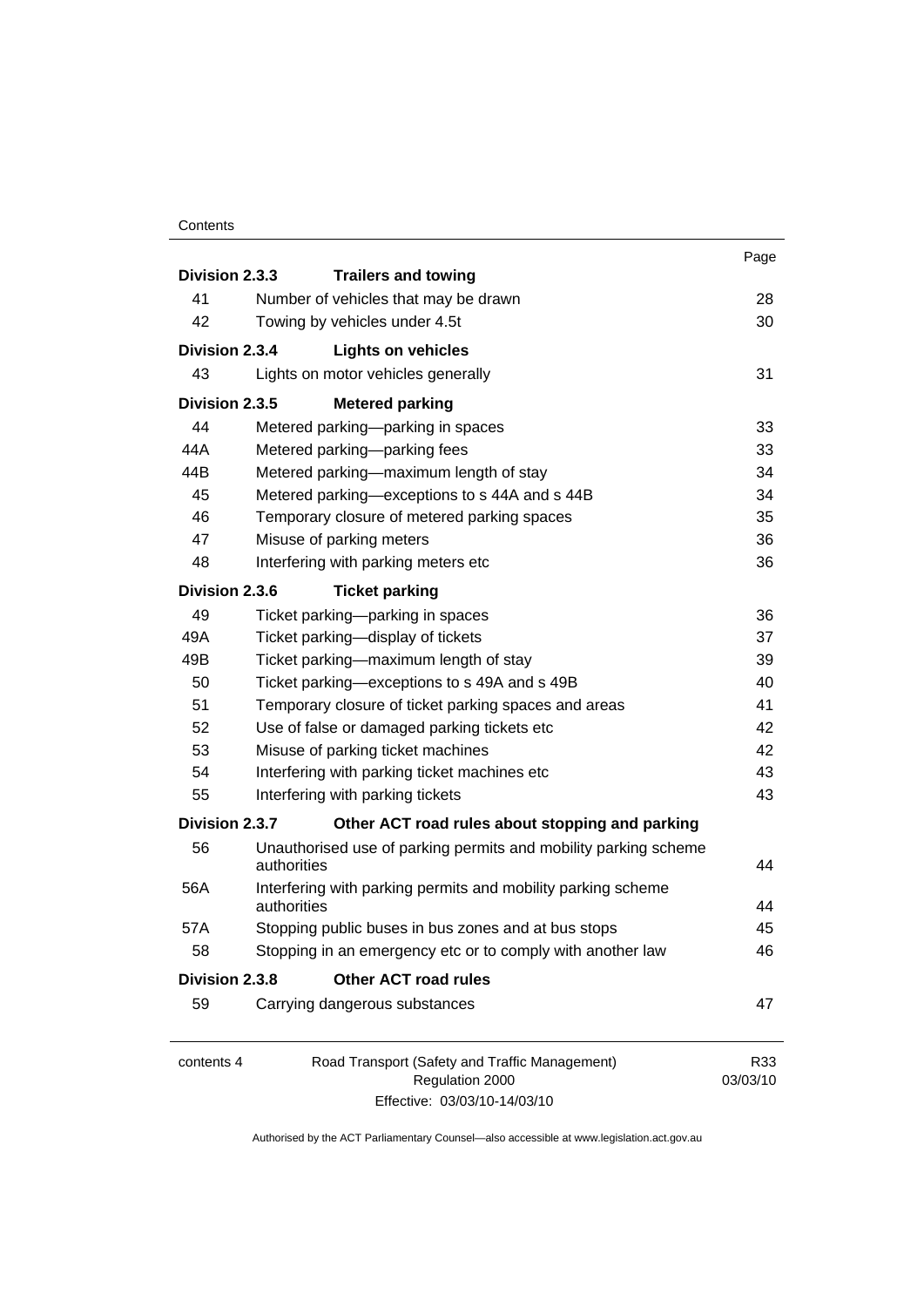|                 |                                                                                                         | Contents |
|-----------------|---------------------------------------------------------------------------------------------------------|----------|
|                 |                                                                                                         | Page     |
| 60              | Interrupting funeral processions etc                                                                    | 47       |
| 61              | Driving on roads closed to traffic                                                                      | 48       |
| 62              | Use of wheeled recreational devices and wheeled toys on roads                                           | 48       |
| <b>Part 2.4</b> | <b>Other provisions</b>                                                                                 |          |
| 63              | Devices that are prescribed traffic control devices—Act, dict, def<br>prescribed traffic control device | 49       |
| 64              | Preventing prescribed traffic control devices being clearly visible                                     | 49       |
| 65              | Use of do not overtake turning vehicle sign                                                             | 50       |
| 66              | Approvals etc by road transport authority                                                               | 50       |
| 67              | Exemption from requirement about riding on motorbikes                                                   | 51       |
| 68              | Defence of complying with direction of police officer or authorised                                     |          |
|                 | person                                                                                                  | 51       |
| 69              | Exemption for driver of police vehicles                                                                 | 51       |
| 70              | Exemption for driver of emergency vehicles                                                              | 52       |
| 71              | Stopping and parking exemption for police and emergency vehicles<br>and authorised people               | 52       |

# **Chapter 3 Parking**

| <b>Part 3.1</b> | <b>Parking schemes</b> |
|-----------------|------------------------|
|-----------------|------------------------|

| Division 3.1.1 | <b>Metered parking schemes</b>                  |    |
|----------------|-------------------------------------------------|----|
| 72             | Metered parking schemes                         | 54 |
| 73             | Metered parking areas                           | 54 |
| 74             | Parking meters                                  | 54 |
| 75             | Metered parking spaces                          | 55 |
| Division 3.1.2 | <b>Ticket parking schemes</b>                   |    |
| 75A            | Parking authorities                             | 55 |
| 75B            | Parking authority guidelines                    | 55 |
| 76             | Ticket parking schemes—road transport authority | 56 |
| 76A            | Ticket parking schemes—parking authorities      | 56 |
| 77             | Ticket parking areas                            | 57 |
| 78             | Ticket parking spaces                           | 57 |

| R33      | Road Transport (Safety and Traffic Management) | contents 5 |
|----------|------------------------------------------------|------------|
| 03/03/10 | Regulation 2000                                |            |
|          | Effective: 03/03/10-14/03/10                   |            |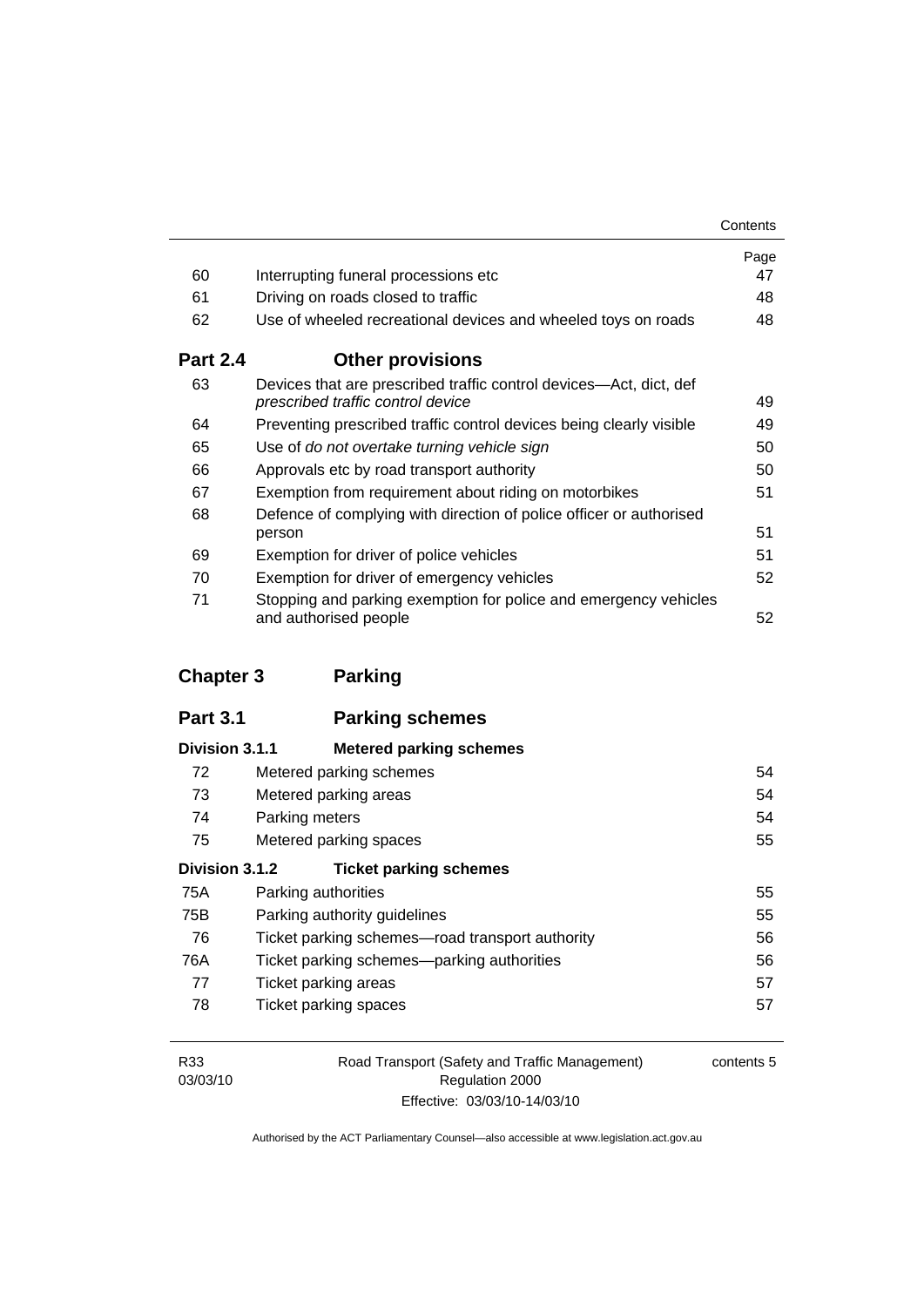| 79              | <b>Ticket machines</b>                                                    | Page<br>57 |
|-----------------|---------------------------------------------------------------------------|------------|
| 80              | Parking tickets                                                           | 57         |
| 81              | Duration of parking tickets                                               | 58         |
|                 |                                                                           |            |
| Division 3.1.3  | <b>Heavy vehicle parking</b>                                              |            |
| 82              | Definitions-div 3.1.3                                                     | 58         |
| 83              | References in div 3.1.3 to land adjoining residential land                | 59         |
| 84              | Vehicle parked partly on residential land                                 | 59         |
| 85              | Parking of certain vehicles on residential land prohibited                | 59         |
| 85A             | No more than 1 heavy vehicle on residential land                          | 59         |
| 85B             | Heavy vehicles to be parked away from residential land boundaries         | 60         |
| 86              | Parking of certain vehicles on land adjoining residential land prohibited | 61         |
| 87              | Parking of certain commercial vehicles on land with multi-unit housing    | 61         |
| 87A             | No offence if reasonable necessity etc                                    | 62         |
| 87B             | Heavy vehicle refrigeration units not to be operated on residential land  | 62         |
| 87C             | Prohibition on night operation of heavy vehicle                           | 63         |
| 88              | Daily infringement                                                        | 63         |
| Division 3.1.3A | Heavy vehicle parking-enforcement                                         |            |
| 89              | Meaning of occupier-div 3.1.3A                                            | 64         |
| 90              | Power to enter premises                                                   | 64         |
| 91              | Production of identity card                                               | 65         |
| 92              | Consent to entry                                                          | 65         |
| 93              | General powers on entry to premises                                       | 66         |
| 94              | Damage etc to be minimised                                                | 67         |
| 95              | Compensation for exercise of enforcement powers                           | 67         |
| Division 3.1.4  | <b>Miscellaneous</b>                                                      |            |
| 97A             | Other powers to provide pay parking                                       | 68         |
| 98              | Overlapping schemes                                                       | 68         |
| 98A             | Income from ticket parking scheme                                         | 68         |
| 98B             | Costs of ticket parking scheme                                            | 69         |
| 99              | Trailers not separately chargeable                                        | 69         |

contents 6 Road Transport (Safety and Traffic Management) Regulation 2000 Effective: 03/03/10-14/03/10

R33 03/03/10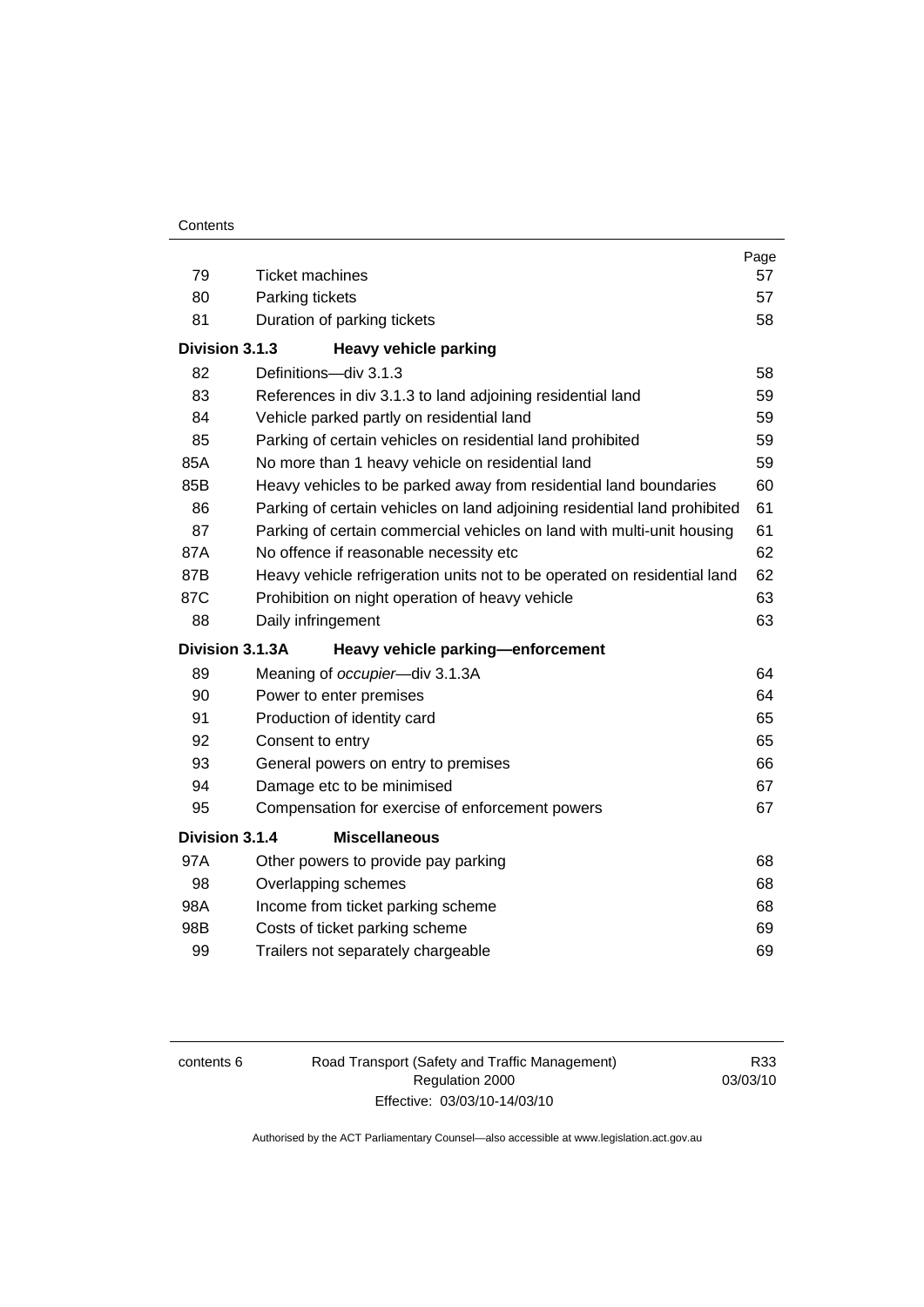| Contents |
|----------|
|----------|

| <b>Part 3.2</b>  | Parking permits and mobility parking scheme<br><b>authorities</b>                                               | Page |
|------------------|-----------------------------------------------------------------------------------------------------------------|------|
| 100              | Parking permits                                                                                                 | 70   |
| 101              | Mobility parking scheme authorities                                                                             | 71   |
| 101A             | Parking permits and mobility parking scheme authorities-cancellation                                            | 72   |
| 101B             | Parking permits and mobility parking scheme authorities-return when<br>cancelled                                | 73   |
| <b>Part 3.3</b>  | <b>Parking-other provisions</b>                                                                                 |      |
| 101C             | Marking tyres by parking inspectors                                                                             | 74   |
| <b>Chapter 4</b> | <b>Traffic offence detection devices</b>                                                                        |      |
| 102              | Definitions-ch 4                                                                                                | 75   |
| 103              | Approved traffic offence detection devices                                                                      | 77   |
| 103A             | Approval of police vehicle speedometers                                                                         | 77   |
| 104              | Major testing of laser speed measuring devices                                                                  | 78   |
| 104A             | Major testing of other traffic offence detection devices                                                        | 79   |
| 104B             | Certification and sealing of traffic offence detection devices                                                  | 81   |
| 105              | Use of certain digital camera detection devices                                                                 | 81   |
| 105A             | Use of certain laser speed measuring devices                                                                    | 82   |
| 105B             | Use of certain radar speed measuring devices                                                                    | 83   |
| 106              | Approved people-testing and sealing                                                                             | 84   |
| 107              | Approved people-use                                                                                             | 85   |
| 107A             | Recording of camera detection device image files—Act, s 23 (2) (c) (ii)                                         | 85   |
| 107B             | Verification of camera detection device image files-Act,<br>s 23 (2) (c) (iii)                                  | 86   |
| 108              | Meaning of vehicle image codes                                                                                  | 86   |
| <b>Chapter 5</b> | <b>Miscellaneous</b>                                                                                            |      |
| 109              | Additional powers of police                                                                                     | 91   |
| 110              | Prohibition on car minding                                                                                      | 91   |
| 111              | Removal of unattended vehicles-Act, s 32 (1) (c)                                                                | 92   |
| 112              | Disposal of impounded vehicles-Act, s 10K                                                                       | 92   |
| R33<br>03/03/10  | Road Transport (Safety and Traffic Management)<br>contents 7<br>Regulation 2000<br>Effective: 03/03/10-14/03/10 |      |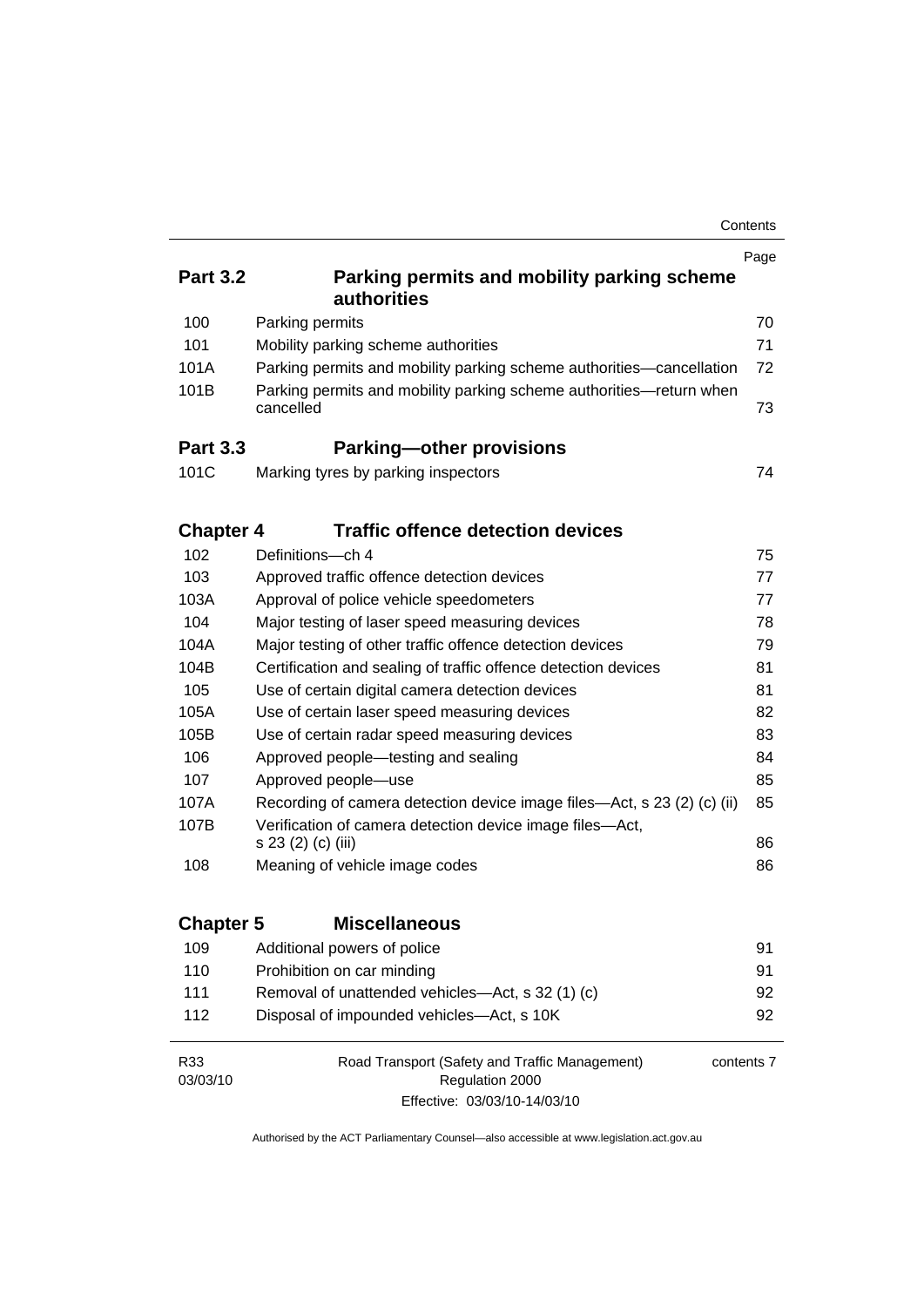|                 |                                                    | Page |  |
|-----------------|----------------------------------------------------|------|--|
| 112A            | Disposal of forfeited vehicles—Act, s 10K          |      |  |
| 113             | Responsible person to inspect driver licence       | 94   |  |
| 114             | Responsible person's consent                       | 94   |  |
| 115             | Standards for safe carriage of loads—Act, s 14 (2) |      |  |
| Schedule 1      | <b>Meaning of location codes on images</b>         | 95   |  |
| <b>Part 1.1</b> | Digital camera detection devices                   | 95   |  |
| <b>Part 1.2</b> | <b>Fixed camera detection devices</b>              | 101  |  |
|                 |                                                    |      |  |

# **Dictionary** [103](#page-112-0)

| <b>Endnotes</b> |                        |     |
|-----------------|------------------------|-----|
|                 | About the endnotes     | 113 |
| 2               | Abbreviation key       | 113 |
| 3               | Legislation history    | 114 |
| 4               | Amendment history      | 119 |
| 5               | Earlier republications | 136 |
| 6               | Uncommenced amendments | 137 |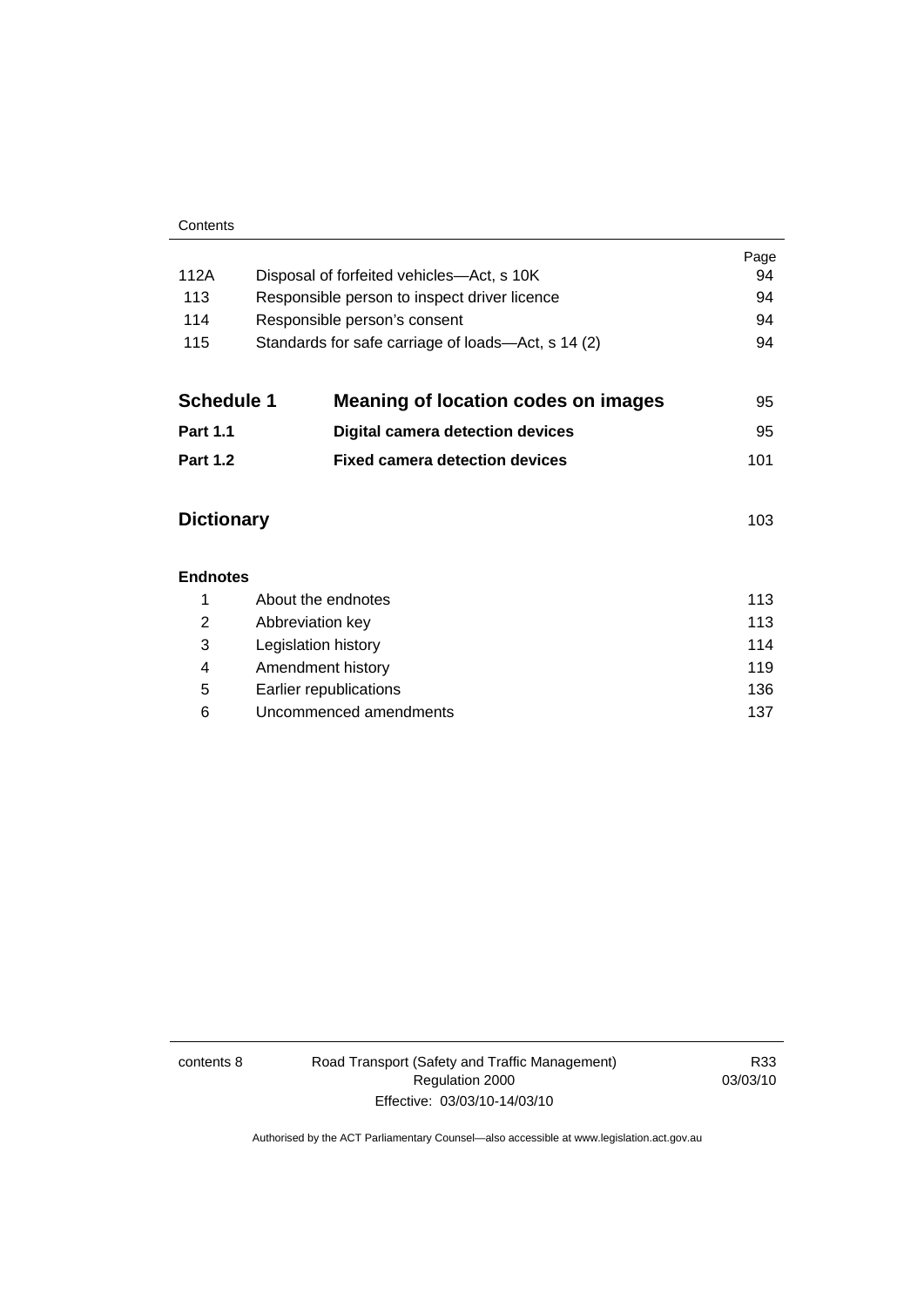<span id="page-10-0"></span>

# **Road Transport (Safety and Traffic Management) Regulation 2000**

made under the

**Road Transport (Safety and Traffic Management) Act 1999** 

R33 03/03/10

l

Road Transport (Safety and Traffic Management) Regulation 2000 Effective: 03/03/10-14/03/10

page 1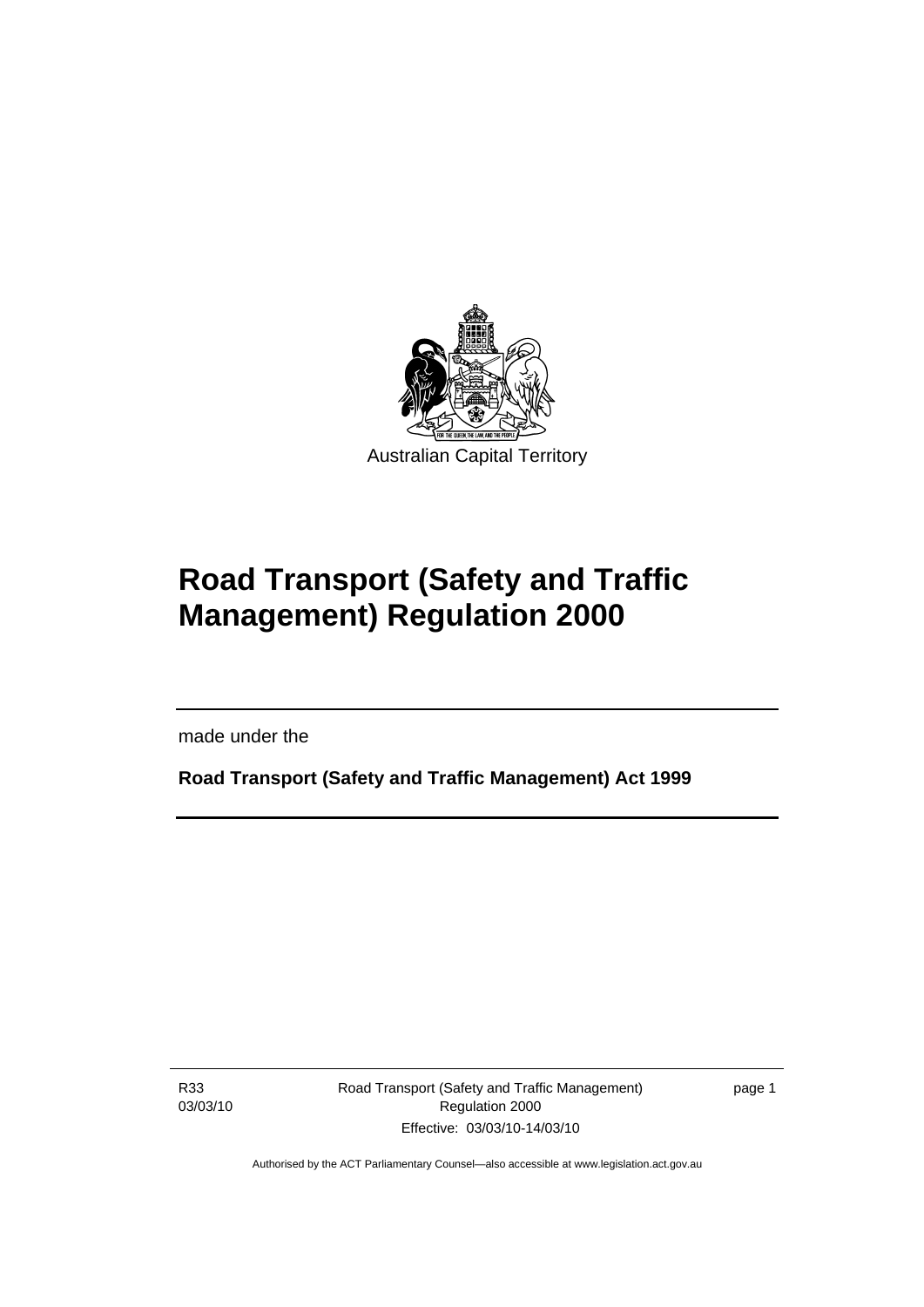<span id="page-11-0"></span>Section 1

# **Chapter 1** Preliminary

### **1 Name of regulation**

This regulation is the *Road Transport (Safety and Traffic Management) Regulation 2000*.

### **2 Dictionary**

The dictionary at the end of this regulation is part of the regulation.

*Note 1* The dictionary at the end of this regulation defines certain terms used in this regulation, and includes references (*signpost definitions*) to other terms defined elsewhere.

> For example, the signpost definition '*semitrailer*—see the *Road Transport (Vehicle Registration) Regulation 2000*, dictionary.' means that the term 'semitrailer' is defined in that dictionary and the definition applies to this regulation.

*Note 2* A definition in the dictionary (including a signpost definition) applies to the entire regulation unless the definition, or another provision of the regulation, provides otherwise or the contrary intention otherwise appears (see Legislation Act, s 155 and s 156 (1)).

### **3 Dictionary—application to Australian Road Rules**

The definitions in the dictionary do not apply to the Australian Road Rules unless this regulation provides otherwise.

*Note* See div 2.2.1, note 2 for the relevant provisions of this regulation.

### **3A** *Road* **includes road related area**

In this regulation:

*road* includes a road related area.

R33 03/03/10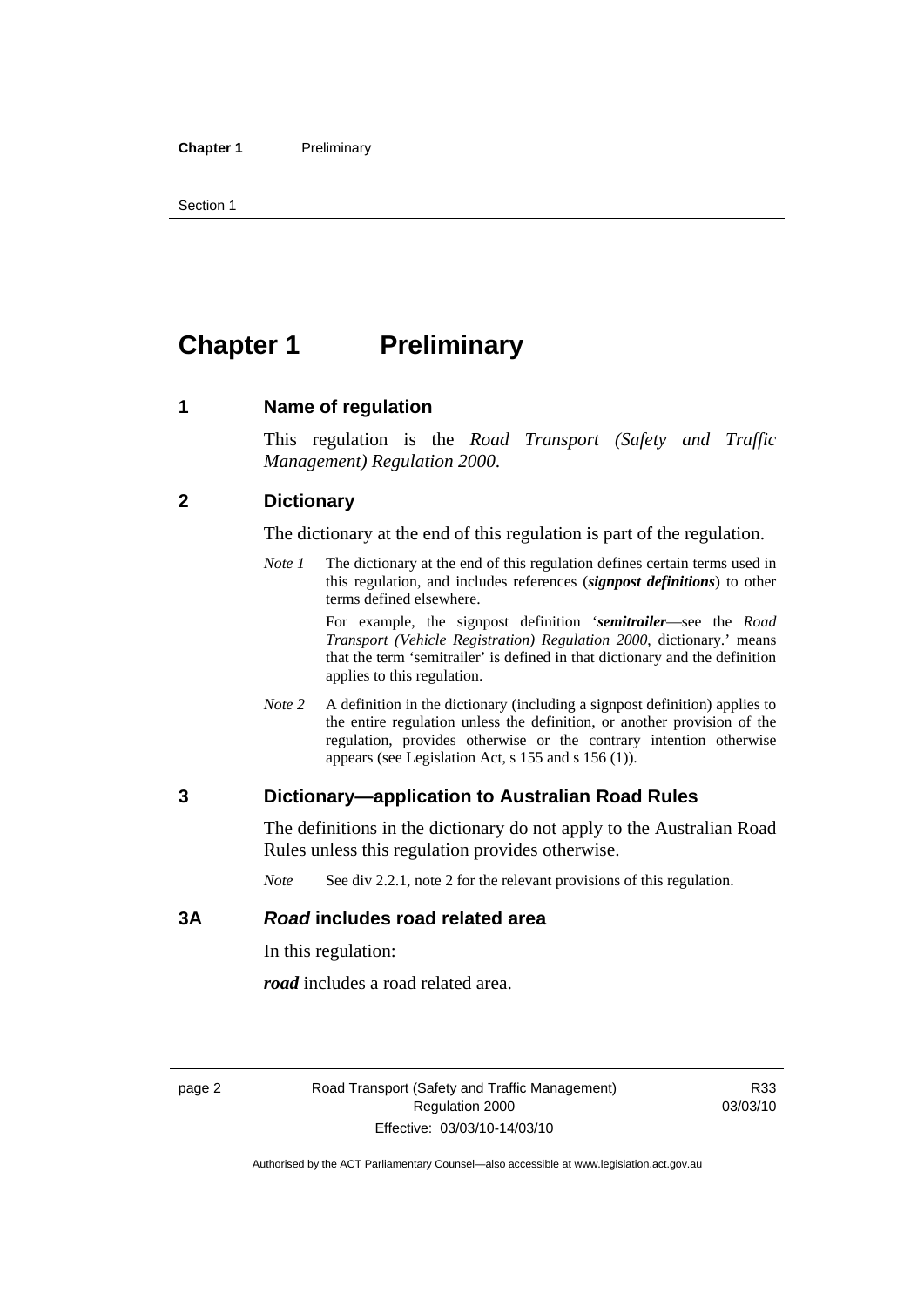# <span id="page-12-0"></span>**3B Meaning of** *park* **and** *stop*

In this regulation:

*park*, in relation to a driver, includes stop and allow the driver's vehicle to stay (whether or not the driver leaves the vehicle).

*stop*, for a driver, includes park, but does not include stop to reverse the driver's vehicle into a parking bay or other parking space.

### **4 Notes**

A note in this regulation is explanatory and is not part of this regulation.

*Note* See the Legislation Act, s 127 (1), (4) and (5) for the legal status of notes.

# **4A Offences against regulation—application of Criminal Code etc**

Other legislation applies in relation to offences against this regulation (including the Australian Road Rules).

*Note 1 Criminal Code*

The Criminal Code, ch 2 applies to an offence against this regulation (see Code, pt 2.1).

The chapter sets out the general principles of criminal responsibility (including burdens of proof and general defences), and defines terms used for offences to which the Code applies (eg *conduct*, *intention*, *recklessness* and *strict liability*).

*Note 2 Penalty units* 

The Legislation Act, s 133 deals with the meaning of offence penalties that are expressed in penalty units.

*Note 3* The Australian Road Rules are to be read with, and as if they formed part of, this regulation (see s 6).

R33 03/03/10 page 3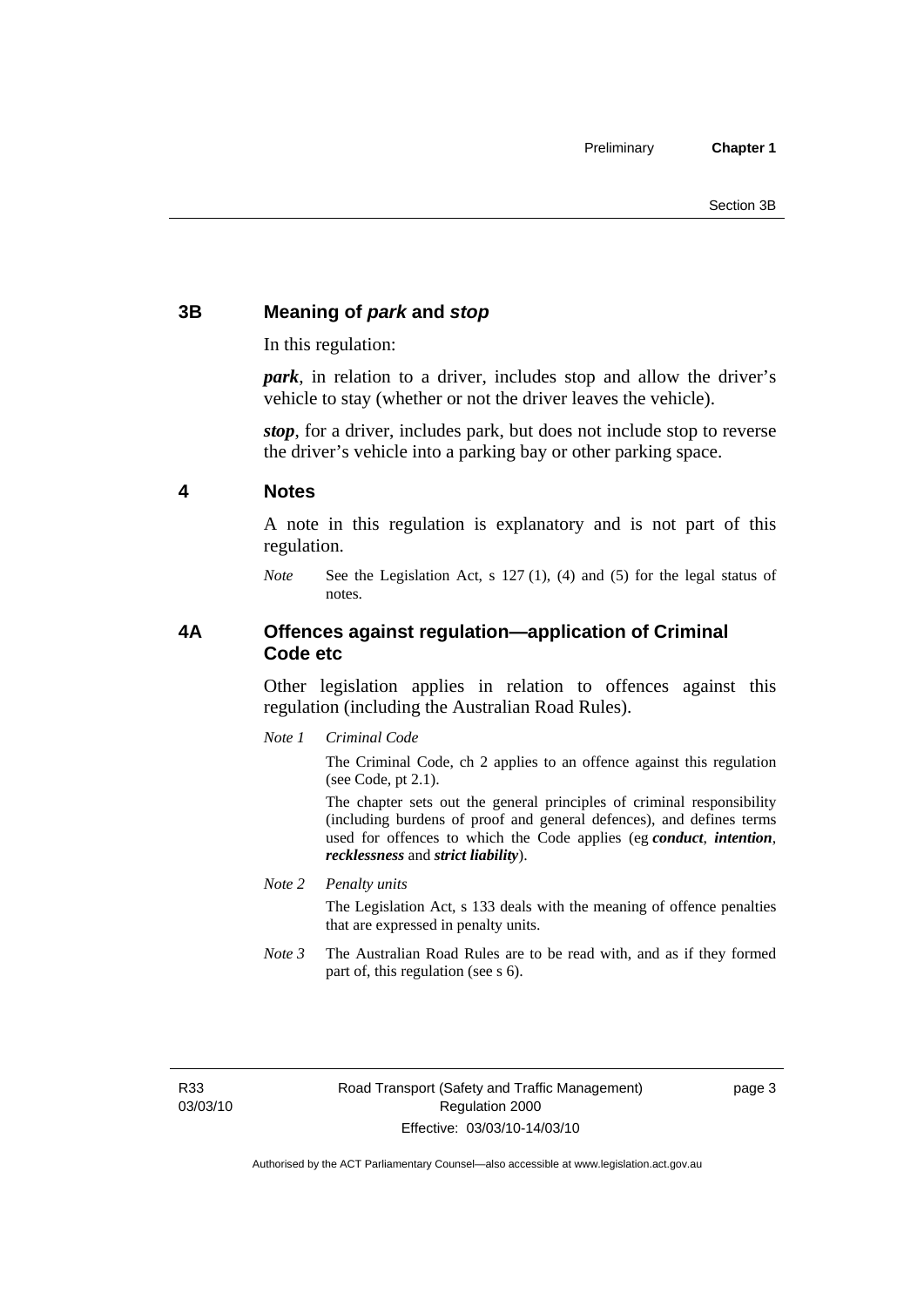#### <span id="page-13-0"></span>**Chapter 1** Preliminary

Section 4B

### **4B Offences against regulation are strict liability offences**

An offence against this regulation (including the Australian Road Rules) is a strict liability offence.

# **4C General defence of accident or reasonable effort**

Without limiting any other defence, it is a defence to an offence against this regulation (including the Australian Road Rules) if the defendant proves that the offence—

- (a) was the result of an accident; or
- (b) could not have been avoided by any reasonable efforts by the defendant.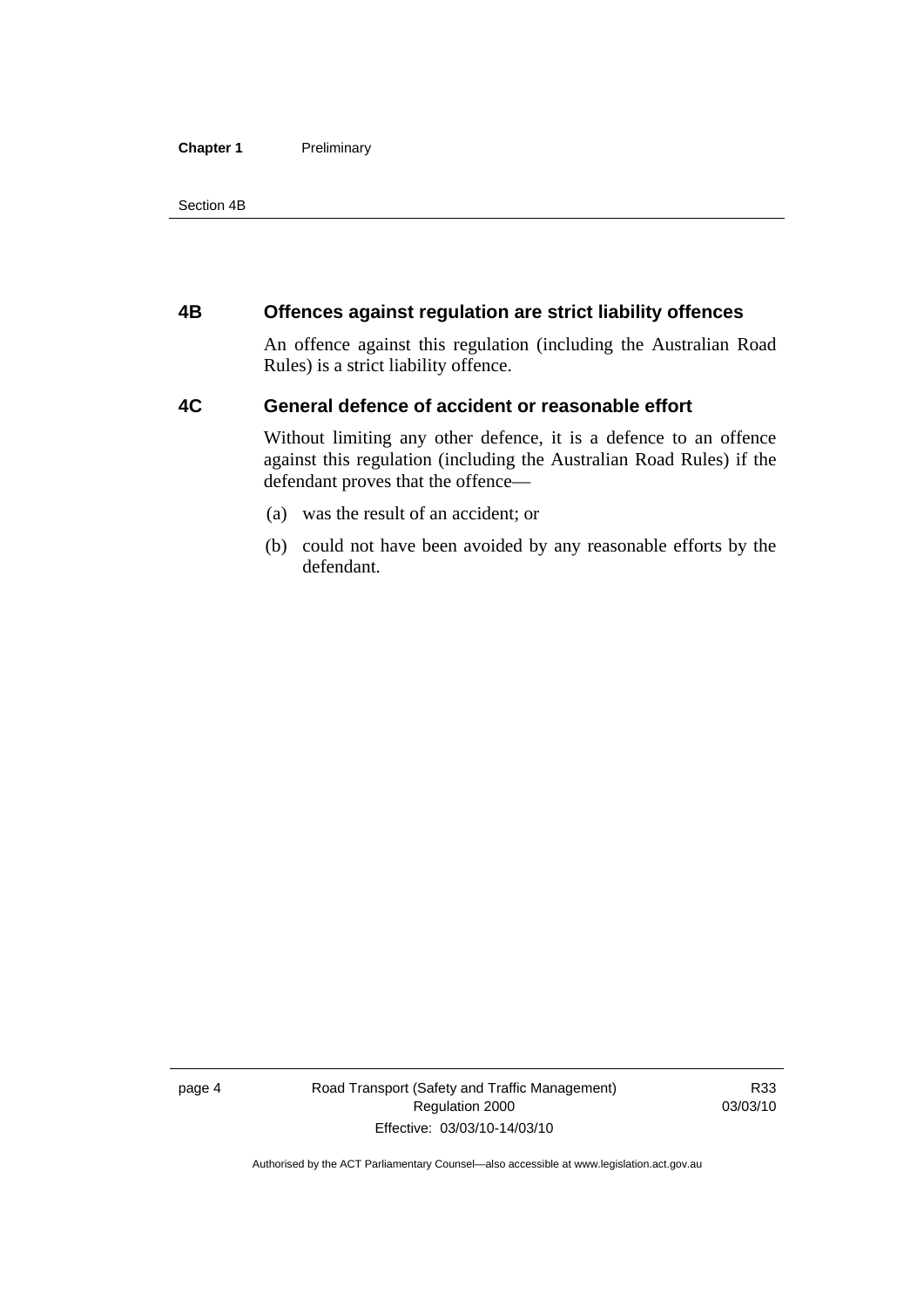# <span id="page-14-0"></span>**Chapter 2 Australian Road Rules**

# **Part 2.1** Incorporation into ACT law

#### **U 5 What are the** *Australian Road Rules*

In this regulation, the *Australian Road Rules* are that part of the publication known as the Australian Road Rules, ISBN 0 7240 8874 1 published by the National Road Transport Commission on 22 October 2003 that consists of the rules approved by the Australian Transport Council under the *National Road Transport Commission Act 1991* (Cwlth).

- *Note 1* The Australian Road Rules are available on the ACT legislation register (www.legislation.act.gov.au).
- *Note 2* The National Road Transport Commission is now the National Transport Commission (see the *National Transport Commission Act 2003* (Cwlth)).

#### **6 Incorporation of Australian Road Rules into ACT law**

- (1) The Australian Road Rules (other than rule 2) are to be read with, and as if they formed part of, this regulation.
- (2) Subsection (1) has effect subject to this regulation.

# **U 6A Transitional—ARR r 266 and r 267**

page 5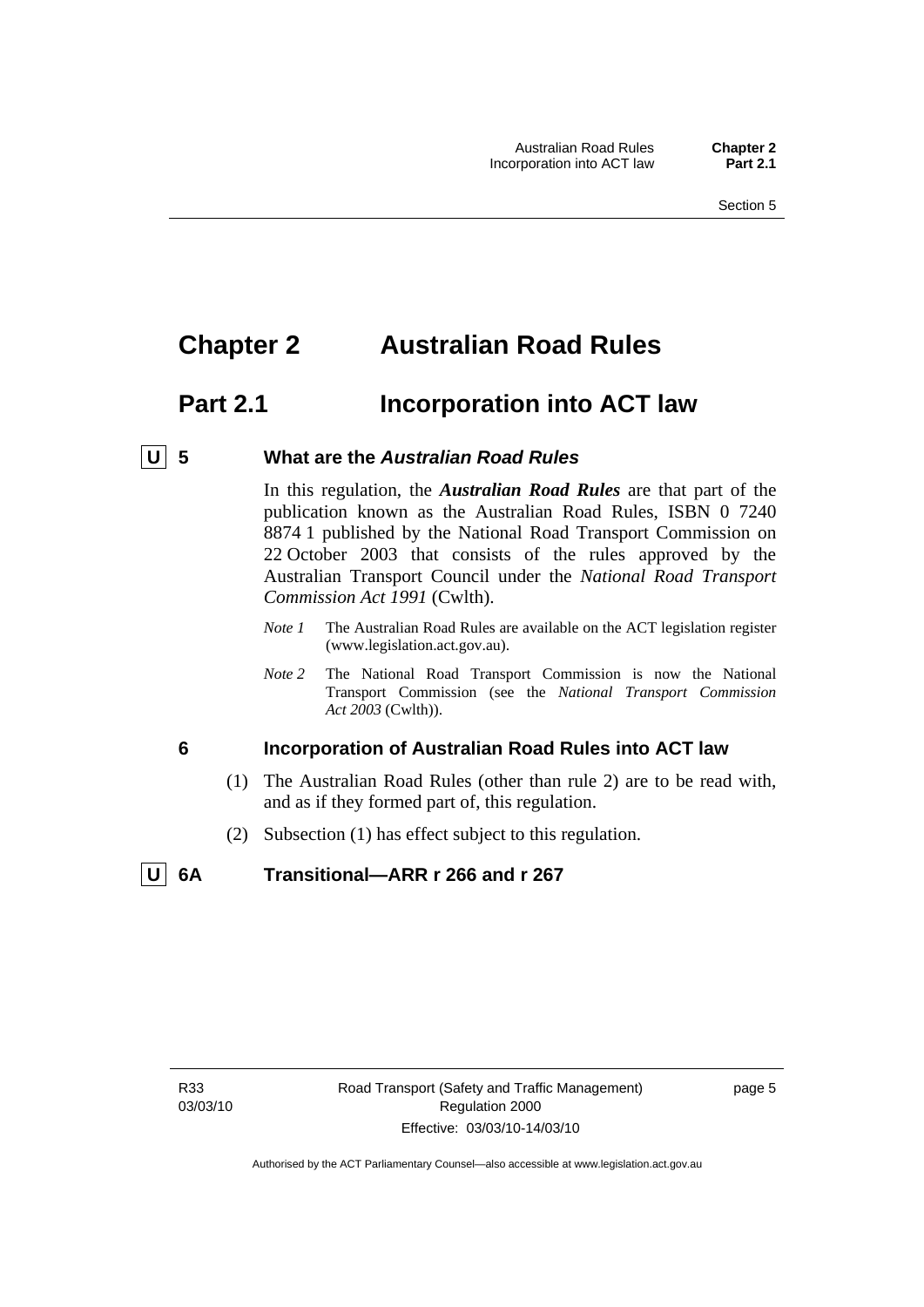# **Part 2.2 How the Australian Road Rules are incorporated**

# **U Division 2.2.1 General**

*Note 1* The Australian Road Rules are not completely self-contained and need to be read with associated laws of each jurisdiction. Many of the rules provide for 'another law of this jurisdiction' to define terms used in the Australian Road Rules for application of the Australian Road Rules in the ACT, to permit things to be done in the ACT otherwise prohibited by the Australian Road Rules or to exempt persons in the ACT from complying with the Australian Road Rules.

| column 1       | column <sub>2</sub>             | column 3                     |
|----------------|---------------------------------|------------------------------|
| item           | <b>ARR</b> provision            | provision of this regulation |
| 1              | 10(2)                           | 8                            |
| $\overline{2}$ | 95                              | 9                            |
| 3              | 104                             | 10                           |
| $\overline{4}$ | 151(3)(b)                       | 11                           |
| 5              | 158(2)(c)                       | 12                           |
| 6              | 170(1)                          | 12A                          |
| 7              | 179(1)(c)                       | 13                           |
| 8              | 179 $(1)$ $(c)$ and $(2)$ $(c)$ | 13A                          |
| 9              | 183(1)                          | 13B                          |
| 10             | 195(1)                          | 13C                          |
| 11             | 199(2)                          | 14                           |
| 12             | $206(2)$ (b) and (c)            | 15                           |
| 13             | 207(2)(a)                       | 16                           |
|                |                                 |                              |

*Note 2* The following table sets out the provisions of the Australian Road Rules for which provision is made by this part:

#### page 6 Road Transport (Safety and Traffic Management) Regulation 2000 Effective: 03/03/10-14/03/10

R33 03/03/10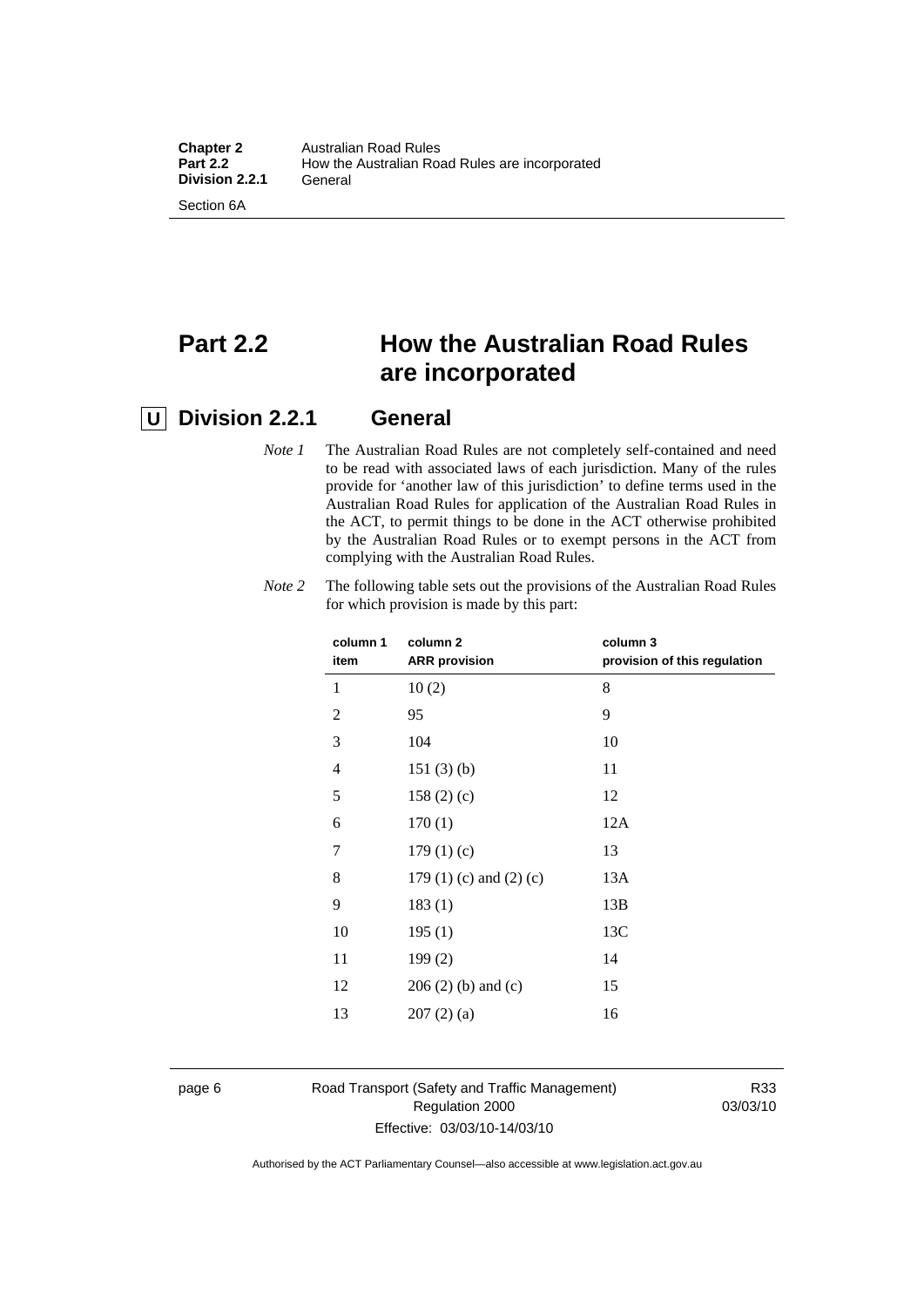#### Australian Road Rules **Chapter 2**  How the Australian Road Rules are incorporated<br>General **Division 2.2.1**

Section 6A

| column 1 | column <sub>2</sub>                  | column 3                     |
|----------|--------------------------------------|------------------------------|
| item     | <b>ARR</b> provision                 | provision of this regulation |
| 14       | 213(5)                               | 16A                          |
| 15       | 215(4)                               | 17                           |
| 16       | 216(3)                               | 18                           |
| 17       | 220(3)                               | 19                           |
| 18       | 221(f)                               | 20                           |
| 19       | 222                                  | 21                           |
| 20       | 225                                  | 22                           |
| 21       | 236(6)                               | 22A                          |
| 22       | 240(2)                               | 23                           |
| 23       | 266(3)(b)                            | 23B                          |
| 24       | 266(7)                               | 24                           |
| 25       | 267(3)                               | 25                           |
| 26       | 270(3)                               | 26                           |
| 27       | 271(6)                               | 27                           |
| 28       | 280(2)(a)                            | 27A                          |
| 29       | $287(3)$ (e) and (4)                 | 28                           |
| 30       | 289(1)(g)                            | 29                           |
| 31       | 298                                  | 30                           |
| 32       | $310(3)$ and $(4)$                   | 31                           |
| 33       | 313                                  | 32                           |
| 34       | dict, def approved bicycle<br>helmet | 33(1)                        |
| 35       | dict, def <i>authorised</i> person   | 33(1)                        |
| 36       | dict, def emergency worker           | 33(1)                        |
| 37       | dict, def GVM                        | 33(2)                        |

R33 03/03/10 Road Transport (Safety and Traffic Management) Regulation 2000 Effective: 03/03/10-14/03/10

page 7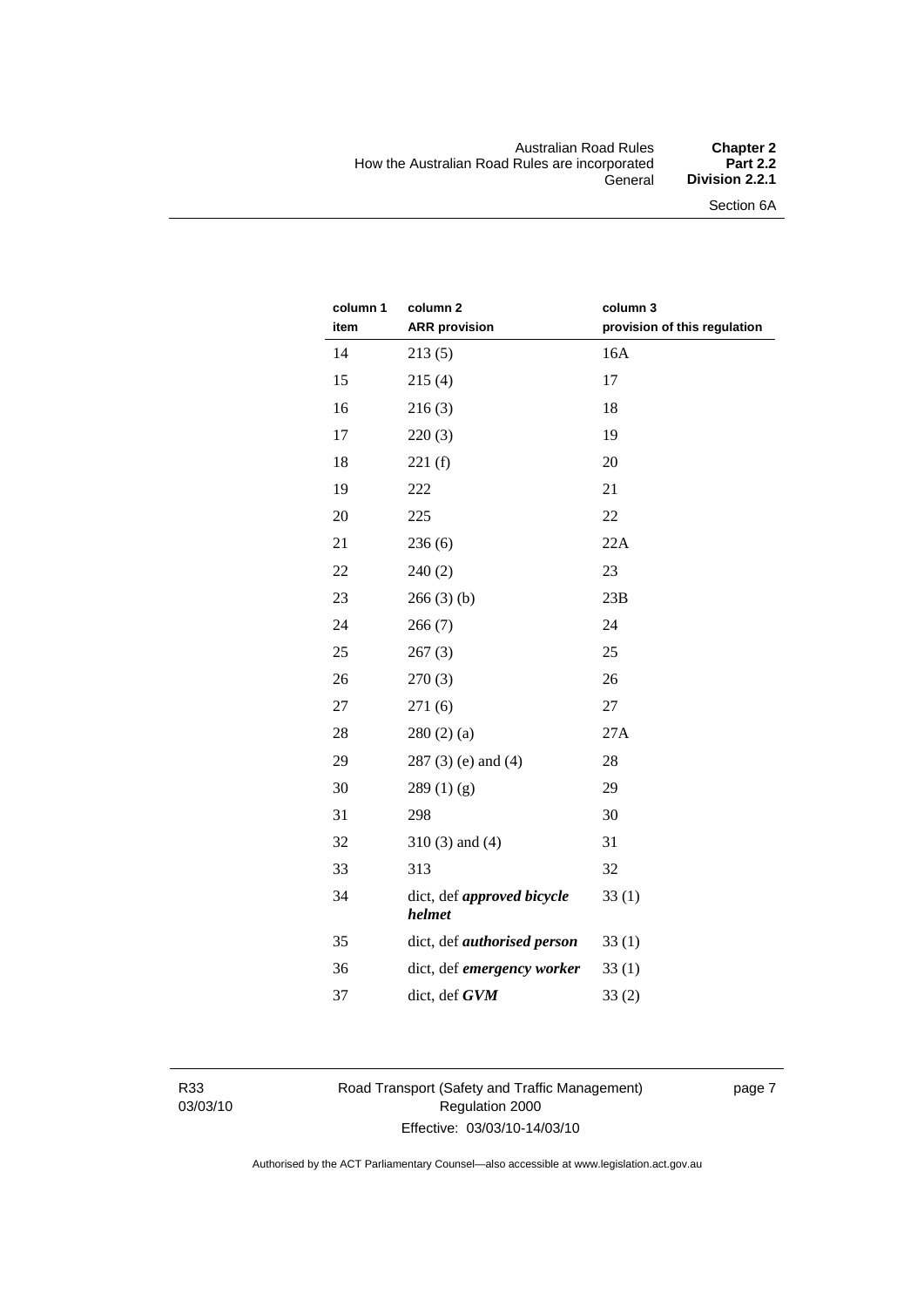| column 1<br>item | column <sub>2</sub><br><b>ARR</b> provision      | column 3<br>provision of this regulation |
|------------------|--------------------------------------------------|------------------------------------------|
| 38               | dict, def <i>hazard</i> warning<br>lights        | 33(3)                                    |
| 39               | dict, def <i>mechanical</i><br>signalling device | 33(1)                                    |
| 40               | dict, def <i>oversize</i> vehicle                | 33(1)                                    |
| 41               | dict, def <i>police</i> officer                  | 33(1)                                    |
| 42               | dict, def <i>portable</i> warning<br>triangle    | 33(4)                                    |
| 43               | dict, def <i>postal</i> worker                   | 33(1)                                    |
| 44               | dict, def <i>public</i> bus                      | 33(1)                                    |
| 45               | dict, def taxi                                   | 33(1)                                    |

*Note 3* The following table sets out other provisions of the Australian Road Rules for which provision is made by other territory laws (including provisions in other parts of this regulation):

| column 1<br>item | column <sub>2</sub><br><b>ARR</b> provision | column 3<br>other law                                            |
|------------------|---------------------------------------------|------------------------------------------------------------------|
| 1                | 12(2)                                       | Road Transport (General) Act 1999,<br>s 12                       |
| 2                | 13(2)                                       | Road Transport (General) Act 1999,<br>s 12                       |
| 3                | $28(2)$ , n 3                               | this regulation, s 65                                            |
| 4                | $32(2)$ , n 3                               | this regulation, s 65                                            |
| 5                | 185(1)                                      | this regulation, s 100                                           |
| 6                | $287(1)$ , n 2                              | Road Transport (Safety and Traffic<br>Management) Act 1999, s 16 |

page 8 Road Transport (Safety and Traffic Management) Regulation 2000 Effective: 03/03/10-14/03/10

R33 03/03/10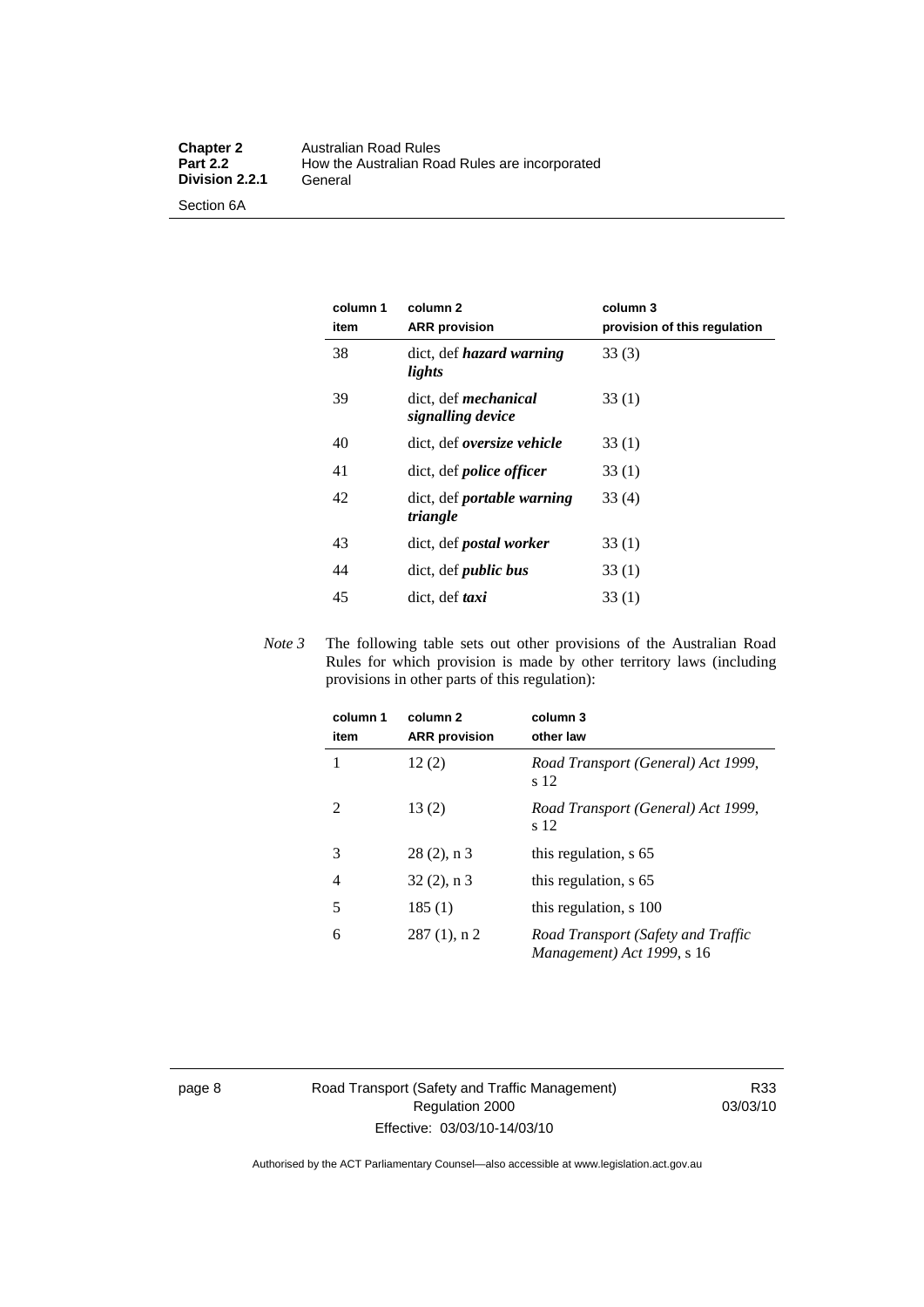<span id="page-18-0"></span>

| column 1<br>item | column <sub>2</sub><br><b>ARR</b> provision                                  | column 3<br>other law                                                     |
|------------------|------------------------------------------------------------------------------|---------------------------------------------------------------------------|
|                  | 311 $(1)(c)$                                                                 | Road Transport (Mass, Dimensions<br>and Loading) Act 2009                 |
| 8                | 312(3)(c)                                                                    | Road Transport (Safety and Traffic<br>Management) Act 1999, s 31 and s 32 |
| 9                | dict, def <i>parking</i><br><i>permit for</i><br>people with<br>disabilities | this regulation, s 101                                                    |

#### **7 References to another law of this jurisdiction etc**

- (1) In the Australian Road Rules, a reference to *another law of this jurisdiction* includes a reference to the Act.
	- *Note* A reference to an Act includes a reference to the statutory instruments made or in force under the Act, including any regulation (see Legislation Act, s 104).
- (2) In the Australian Road Rules:

*law of this jurisdiction* means a territory law or a law applying as a territory law.

*this jurisdiction* means the Australian Capital Territory.

# **Division 2.2.2 Other provisions for the Australian Road Rules**

#### **8 ARR r 10 (2)—penalties for offences**

For the Australian Road Rules, rule 10 (2), the penalty for an offence against the Australian Road Rules is a maximum penalty of 20 penalty units.

page 9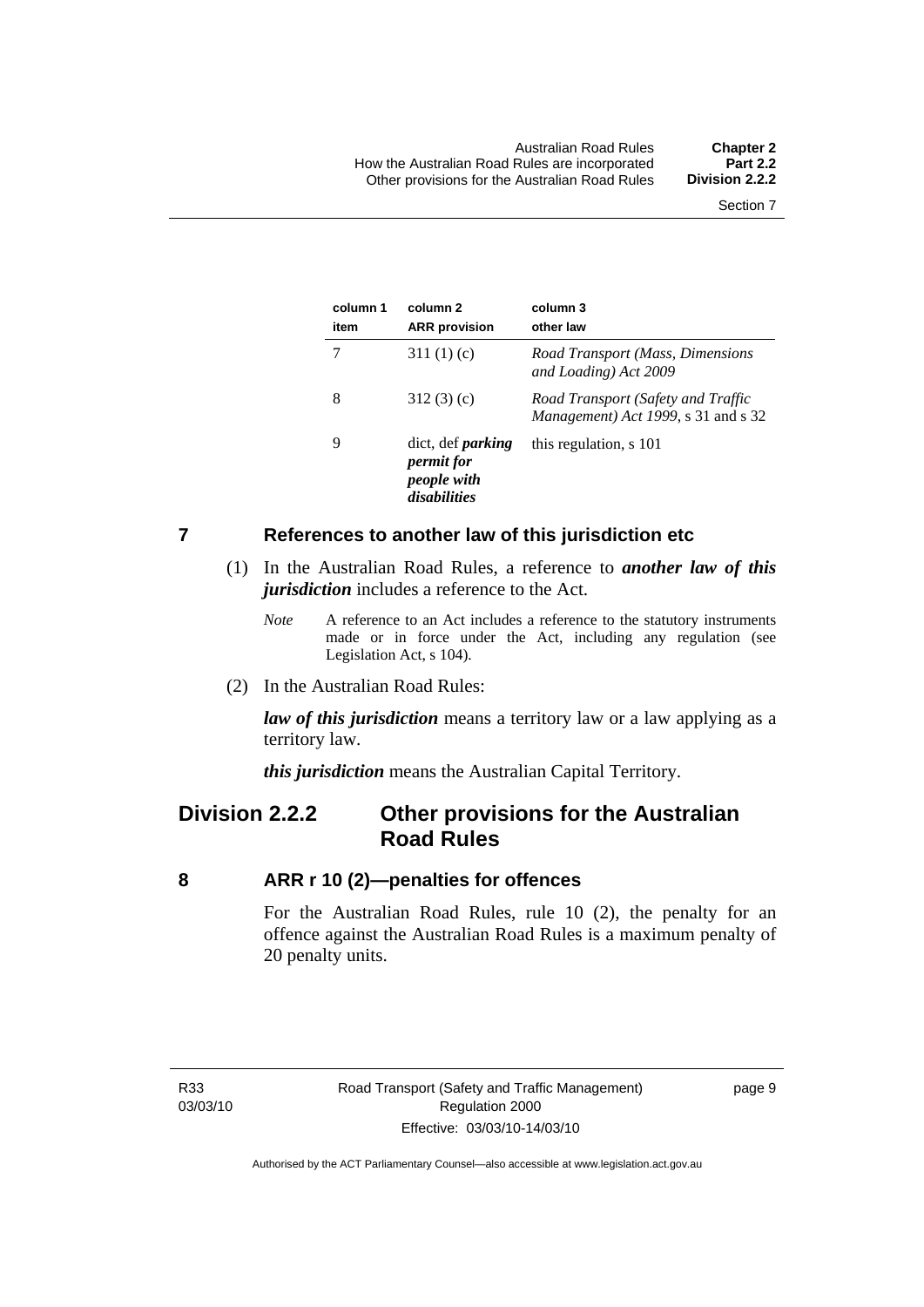# <span id="page-19-0"></span>**9 ARR r 95—emergency stopping lane only signs**

For the Australian Road Rules, rule 95, the driver of a police vehicle or emergency vehicle is permitted to drive in an emergency stopping lane.

### **10 ARR r 104—no truck signs**

For the Australian Road Rules, rule 104, a driver is permitted to drive the vehicle on a road (or a bridge, causeway, ramp or similar structure forming part of a road) past a *no trucks sign* mentioned in rule 104 (1), (2) or (3) if the destination of the driver's vehicle is a place on or reached from the road (or structure) and there is no alternative route by which to reach the destination.

# **11 ARR r 151 (3) (b)—riding a motorbike or bicycle alongside more than 1 other rider**

For the Australian Road Rules, rule 151 (3) (b), the rider of a motorbike or bicycle is permitted to ride alongside more than 1 rider if each of the riders is taking part in an event approved by the road transport authority for this section.

# **12 ARR r 158 (2) (c)—other vehicles permitted to travel in bus lanes**

The drivers of the following vehicles are permitted to drive in a bus lane:

- (a) taxis;
- (b) hire cars;
- (c) demand responsive service vehicles;
- (d) motorbikes.
- *Note* Section 27A applies the B light rules to drivers of taxis, hire cars, demand responsive service vehicles and motorbikes.

page 10 Road Transport (Safety and Traffic Management) Regulation 2000 Effective: 03/03/10-14/03/10

R33 03/03/10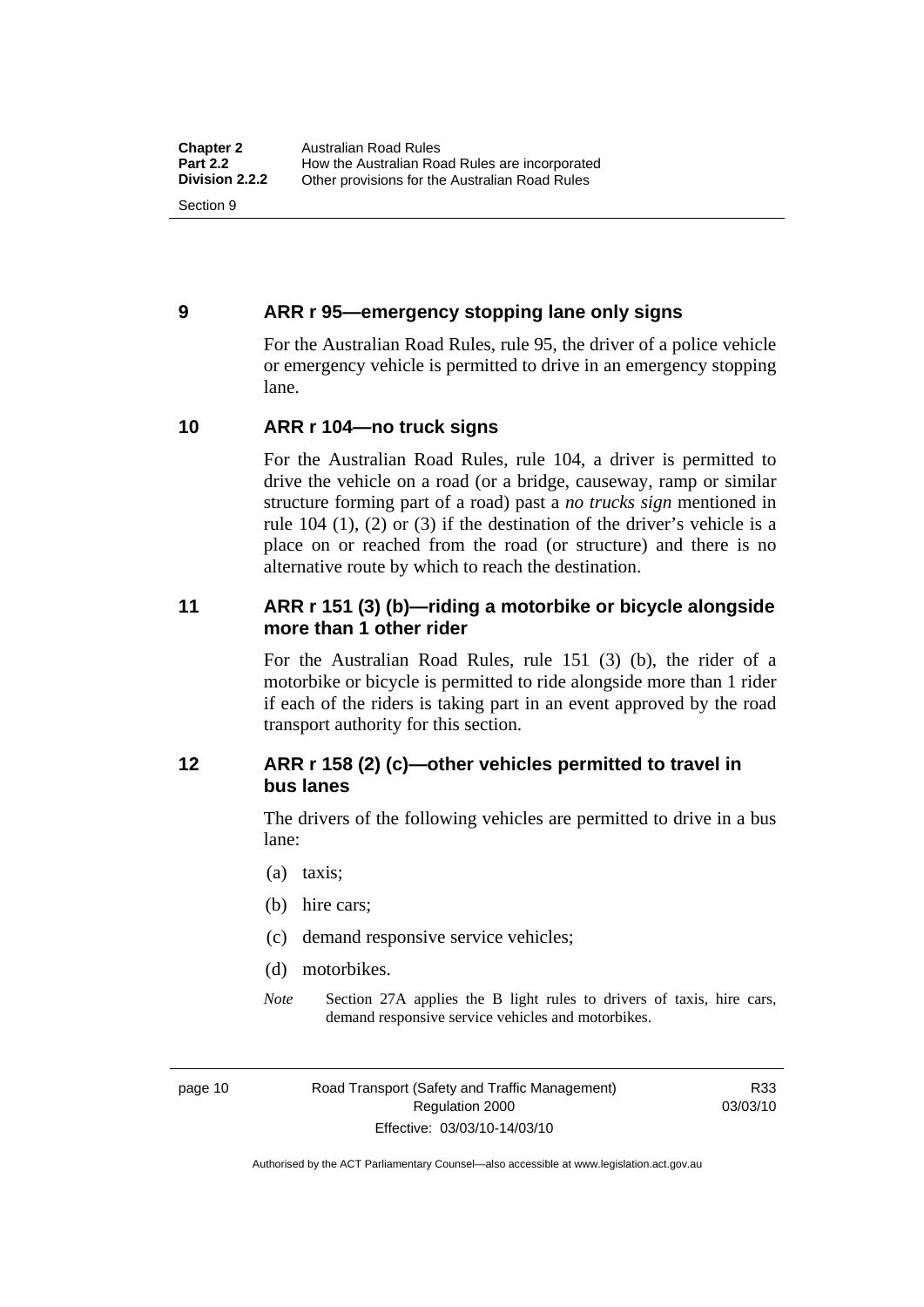# <span id="page-20-0"></span> **U 12A ARR r 170 (1)—driver not to stop in intersection unless permitted**

A driver who contravenes the Australian Road Rules, rule 170 (1) commits an offence.

Maximum penalty: 20 penalty units.

### **13 ARR r 179 (1) (c)—stopping in a loading zone—goods and permit vehicles**

- (1) For the Australian Road Rules, rule 179 (1) (c), the following vehicles are permitted to stop in a loading zone:
	- (a) a motor vehicle that is built mainly for the transport of goods if the vehicle is dropping off, or picking up, goods;
	- (b) a vehicle displaying a current loading zone permit if the vehicle is complying with the conditions of the permit.
- (2) In this section:

*loading zone permit* means a loading zone permit issued under section 100.

# **13A ARR r 179 (1) (c) and (2) (c)—stopping in loading zone taxis**

- (1) For the Australian Road Rules, rule 179 (1) (c), a taxi that is dropping off, or picking up, a passenger is permitted to stop in a loading zone if—
	- (a) the driver of the taxi does not leave the taxi unattended, otherwise than to comply with a passenger assistance requirement; and
	- (b) the driver complies with subsection (2).

page 11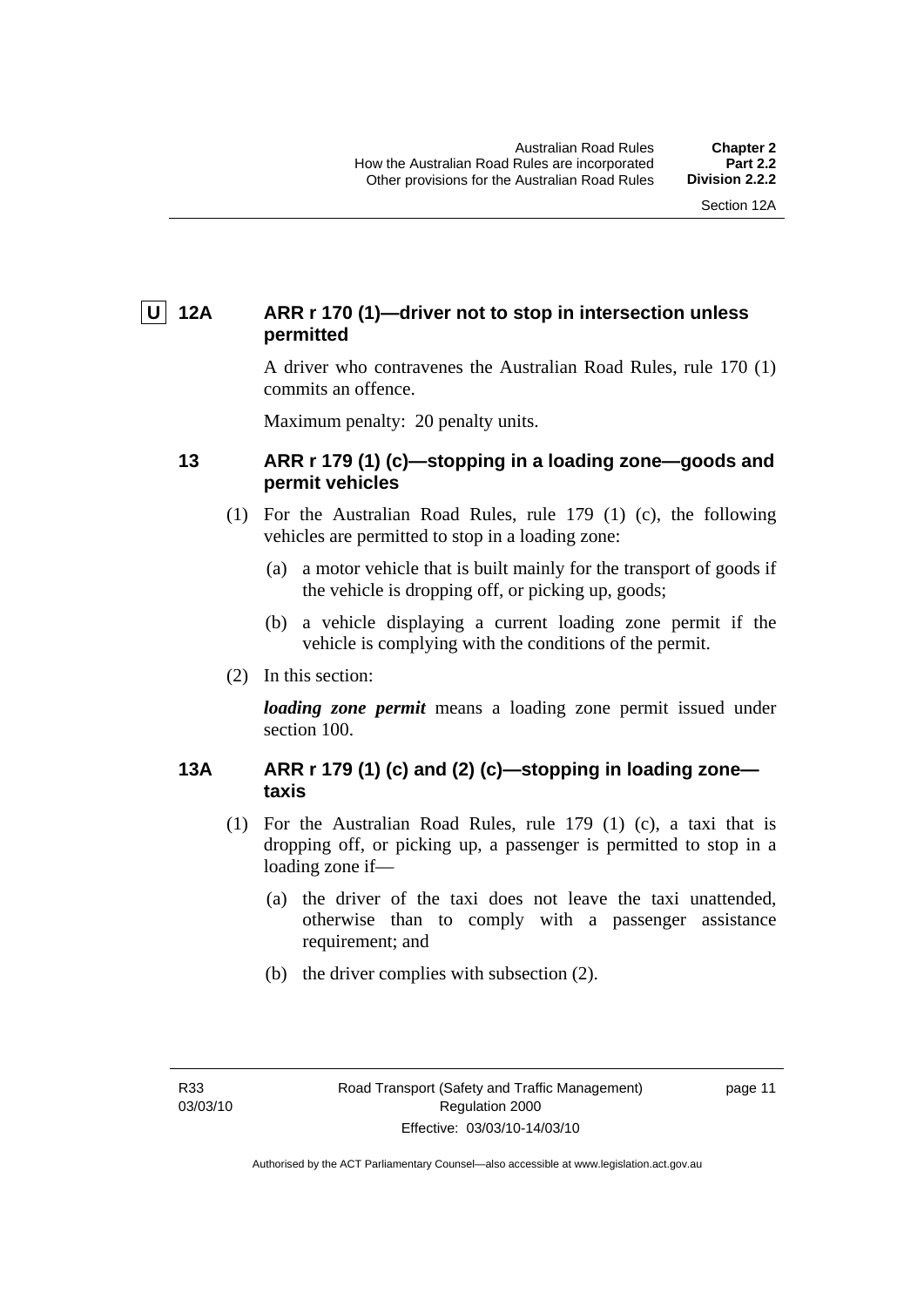- <span id="page-21-0"></span> (2) For the Australian Road Rules, rule 179 (2) (c), the driver must complete the dropping off, or picking up, of the passenger, and drive on—
	- (a) within 2 minutes; or
	- (b) if the driver is required to comply with a passenger assistance requirement—as soon as possible after the driver complies with the requirement.
- (3) In this section:

*passenger assistance requirement* means a requirement under the *Road Transport (Public Passenger Services) Regulation 2002*—

- (a) section 132 (5) (which requires the driver of a wheelchair-accessible taxi to provide reasonable assistance in loading and unloading a wheelchair, or a person in a wheelchair, into or from the taxi); or
- (b) section 135 (5) (which requires a taxi driver to provide reasonable assistance with a passenger's goods).
	- *Note Goods* includes luggage (see *Road Transport (Public Passenger Services) Regulation 2002*, dict).

*unattended*—a driver leaves a taxi *unattended* if the driver leaves the taxi so the driver is over 3m from the closest point of the taxi.

### **13B ARR r 183—stopping in a bus zone**

- (1) Despite the Australian Road Rules, rule 183 (1), the driver of a demand responsive service vehicle may stop in a bus zone if—
	- (a) the driver is dropping off, or picking up, a passenger; and
	- (b) the vehicle is authorised to stop in the bus zone.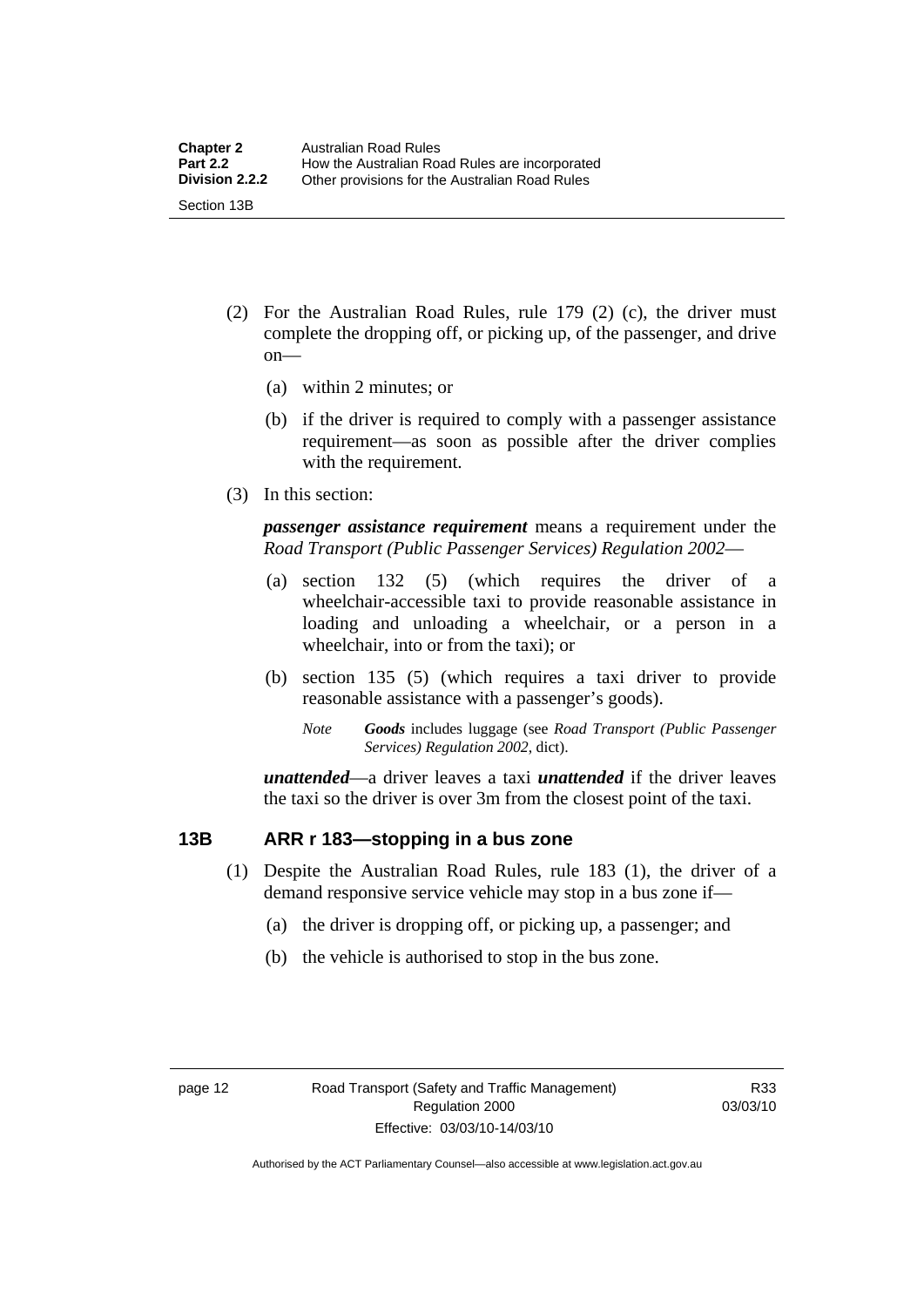<span id="page-22-0"></span>(2) In this section:

*authorised to stop*, in a bus zone, for a DRS vehicle, means a bus zone that the demand responsive service vehicle is authorised to stop in under an authority under the *Road Transport (Public Passenger Services) Regulation 2002*, section 305 (1) (DRS vehicles—bus stop and bus zone authorities).

# **13C ARR r 195—stopping at or near a bus stop**

- (1) Despite the Australian Road Rules, rule 195 (1), the driver of a demand responsive service vehicle may stop at a bus stop, or on the road, within 20m before a sign on the road that indicates the bus stop, and 10m after the sign, if—
	- (a) the driver stops at a place on a length of road, or in an area, to which a parking control sign applies and the driver is permitted to stop at that place under the Australian Road Rules; or
	- (b) the driver is dropping off, or picking up, passengers and the vehicle is authorised to stop at the bus stop.
- (2) In this section:

*authorised to stop*, at a bus stop, for a DRS vehicle, means a bus stop that the demand responsive service vehicle is authorised to stop at under an authority under the *Road Transport (Public Passenger Services) Regulation 2002*, section 305 (1) (DRS vehicles—bus stop and bus zone authorities).

### **14 ARR r 199 (2)—stopping near postbox**

For the Australian Road Rules, rule 199 (2):

*public postbox* means a postbox erected, maintained or used by Australia Post.

page 13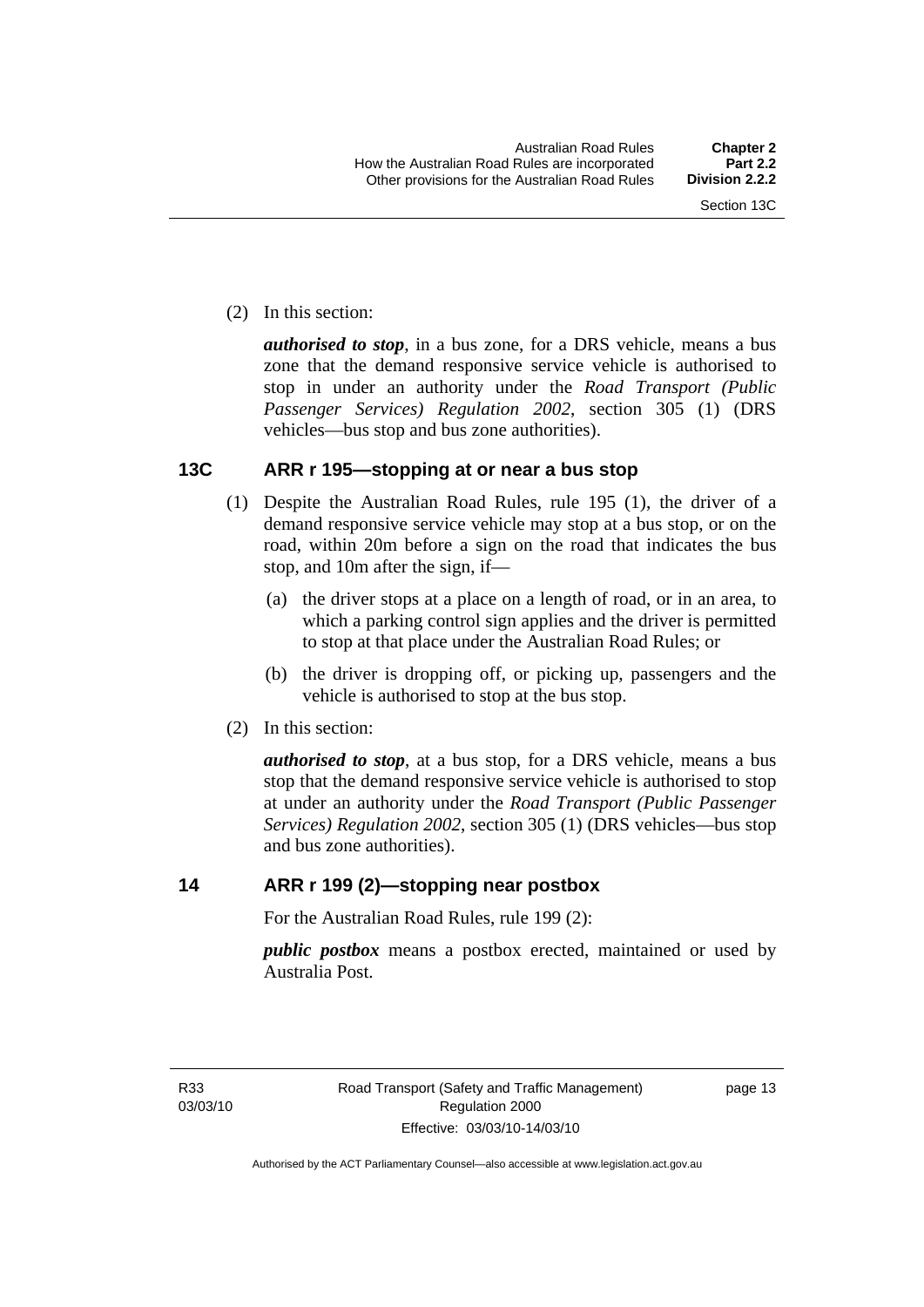# <span id="page-23-0"></span>**15 ARR r 206 (2) (b), (c)—time extension for people with disabilities permit**

- (1) For the Australian Road Rules, rule 206 (2) (b), a driver to whom the Australian Road Rules, rule 206 applies may park for not longer than 2 hours on a length of road, or in an area, to which a *permissive parking sign* applies if the maximum period of parking allowed by the sign is not longer than 30 minutes.
- (2) For the Australian Road Rules, rule 206 (2) (c), a driver to whom the Australian Road Rules, rule 206 applies may park for an unlimited period on a length of road, or in an area, to which a *permissive parking sign* applies if the maximum period of parking allowed by the sign is longer than 30 minutes.

# **16 ARR r 207 (2) (a)—fees for parking in pay parking spaces**

- (1) For the Australian Road Rules, rule 207 (2) (a), if a *permissive parking sign* applies to a length of road or area that is (or is part of) a pay parking area, the relevant parking fee is payable for parking in a pay parking space on the road or in the area.
- (2) For this section, the relevant parking fee does not become payable under subsection (1) until immediately after a vehicle is parked in the pay parking space concerned.
	- *Note* Pt 3.1 of this regulation makes provision for the administration of pay parking schemes (including the designation of pay parking areas by the erection of permissive parking signs and the fixing of fees).

# **16A ARR r 213 (5)—making a motor vehicle secure exception**

Every driver is exempt from the Australian Road Rules, rule 213 (5).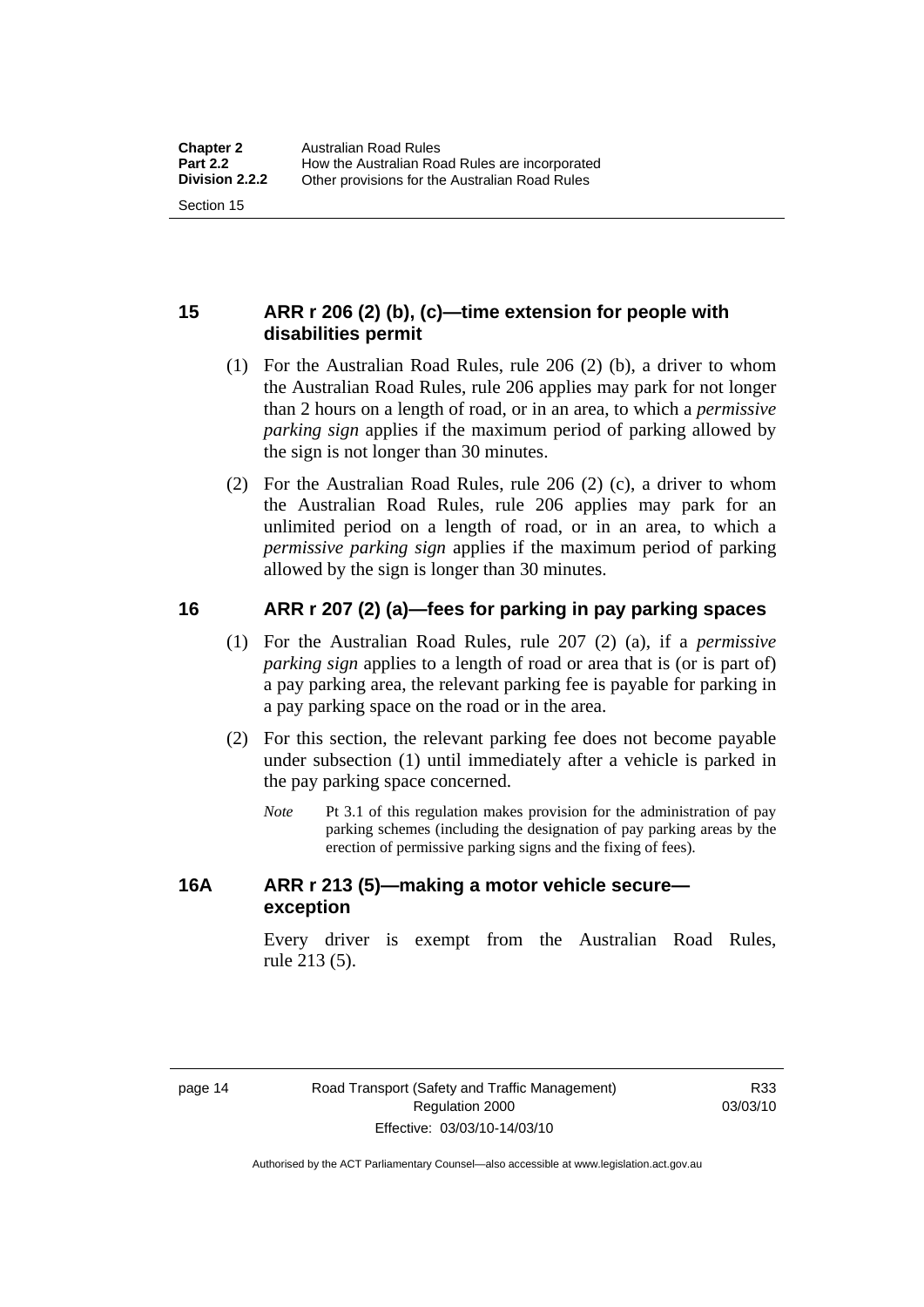# <span id="page-24-0"></span>**17 ARR r 215 (4)—lights required to be fitted to a vehicle**

For the Australian Road Rules, rule 215 (4), the lights required to be fitted to a vehicle are the lights required to be fitted to the vehicle under the *Road Transport (Vehicle Registration) Regulation 2000,*  schedule 1.

# **U 18 ARR r 216 (3)—towing a vehicle at night or in hazardous weather conditions**

For the Australian Road Rules, rule 216 (3):

*dangerous goods*—see the *Road Transport Reform (Dangerous Goods) Regulations 1997* (Cwlth), regulation 2.2.

*placard load*—see the *Road Transport Reform (Dangerous Goods) Regulations 1997* (Cwlth), regulation 2.13.

# **19 ARR r 220 (3)—using lights on vehicles that are stopped**

For of the Australian Road Rules, rule 220 (3), a light of a kind required to be fitted to a vehicle is a light of that kind required to be fitted to the vehicle under the *Road Transport (Vehicle Registration) Regulation 2000*, schedule 1.

# **20 ARR r 221 (f)—using hazard warning lights on buses carrying children**

- (1) This section applies to a bus that is carrying children and is fitted with hazard warning lights in accordance with the *Road Transport (Vehicle Registration) Regulation 2000*, schedule 1, but is not fitted with any other warning lights in accordance with that schedule.
- (2) For the Australian Road Rules, rule 221 (f), if the driver of the bus stops the bus to drop off or pick up a child, the driver is permitted to operate the hazard warning lights.

page 15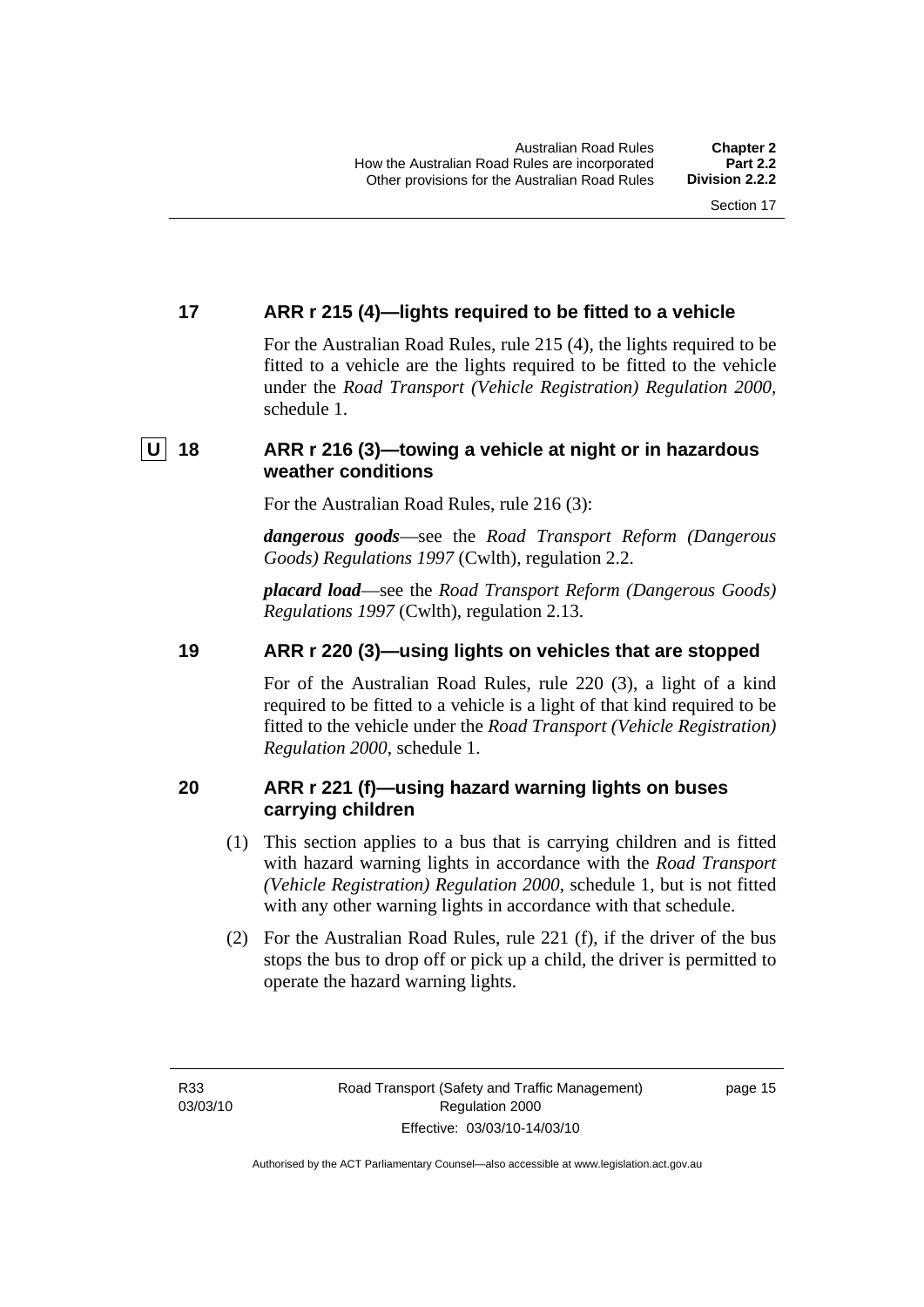# <span id="page-25-0"></span>**21 ARR r 222—using warning lights on buses carrying children**

- (1) This section applies to a bus that is carrying children and is fitted with warning lights (other than hazard warning lights) in accordance with the *Road Transport (Vehicle Registration) Regulation 2000*, schedule 1.
- (2) For the Australian Road Rules, rule 222, the driver of the bus must operate the warning lights by activating them.

### **22 ARR r 225—use of radar detectors**

Every driver is exempt from rule 225 of the Australian Road Rules.

*Note* The Australian Road Rules, r 225 is superfluous in the ACT because the Act, s 9 (2) makes it an offence for a person to drive or park a motor vehicle on a road or road related area if a traffic offence evasion device is fitted to, applied to, or carried in the vehicle.

#### **22A ARR r 236 (6)—hitchhiking, roadside commerce etc permitted**

- (1) For the Australian Road Rules, rule 236 (6)—
	- (a) a pedestrian may stand on, or move onto, a road to—
		- (i) solicit contributions, employment or business from an occupant of a vehicle; or
		- (ii) hitchhike; or
		- (iii) display an advertisement; or
		- (iv) sell or offer articles for sale; or
		- (v) wash or clean, or offer to clean, the windscreen of a vehicle; and
	- (b) a person in a vehicle may buy, or offer to buy, an article or service from a person standing on a road.

page 16 Road Transport (Safety and Traffic Management) Regulation 2000 Effective: 03/03/10-14/03/10

R33 03/03/10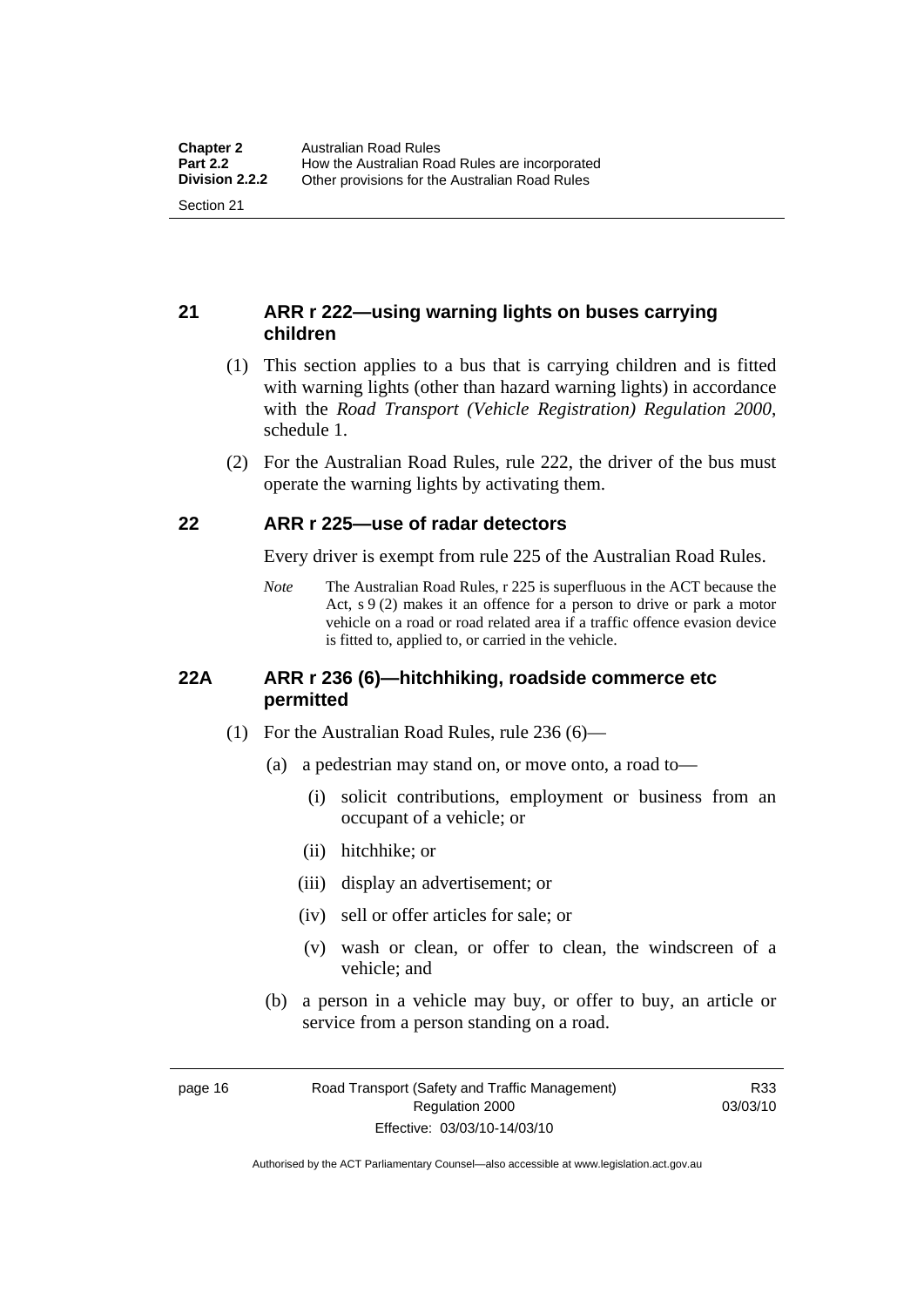<span id="page-26-0"></span>(2) In this section:

*road* includes any shoulder of the road, and any median strip, painted island or traffic island, but does not include any other roadrelated area.

*Note Median strip*, *painted island* and *traffic island* are defined in the Australian Road Rules, dictionary, *shoulder* is defined in ARR, r 12, and *road-related area* is defined in the ARR, r 13.

# **U 23 ARR r 240 (2)—wheeled recreational devices and toys not to be used on certain roads**

For the Australian Road Rules, rule 240 (2), a person must not travel in or on a wheeled recreational device on any road at night.

# **U 23A ARR r 266—children travelling in interstate registered vehicles**

# **U 23B ARR r 266 (3) (b)—wearing of seatbelts by passengers under 16 years old**

- (1) For the Australian Road Rules, rule 266 (3) (b), all passengers in or on a motor vehicle (other than a bus or motor bike) who are at least 1 year old, but under 16 years old, must be restrained in an approved child restraint or wear a seatbelt unless they are exempt from wearing a seatbelt under a territory law.
	- *Note* For the circumstances in which a person is exempt from wearing a seatbelt, see the Australian Road Roads, r 267 and this section, s (2).
- (2) A passenger mentioned in subsection (1) is exempt from wearing a seatbelt if—
	- (a) the motor vehicle is not required to be fitted with child restraint anchorages or seatbelts under the 2nd or 3rd edition ADR and the vehicle has not been fitted with a child restraint anchorage point or a seatbelt for a seating position that is available for the passenger; or

page 17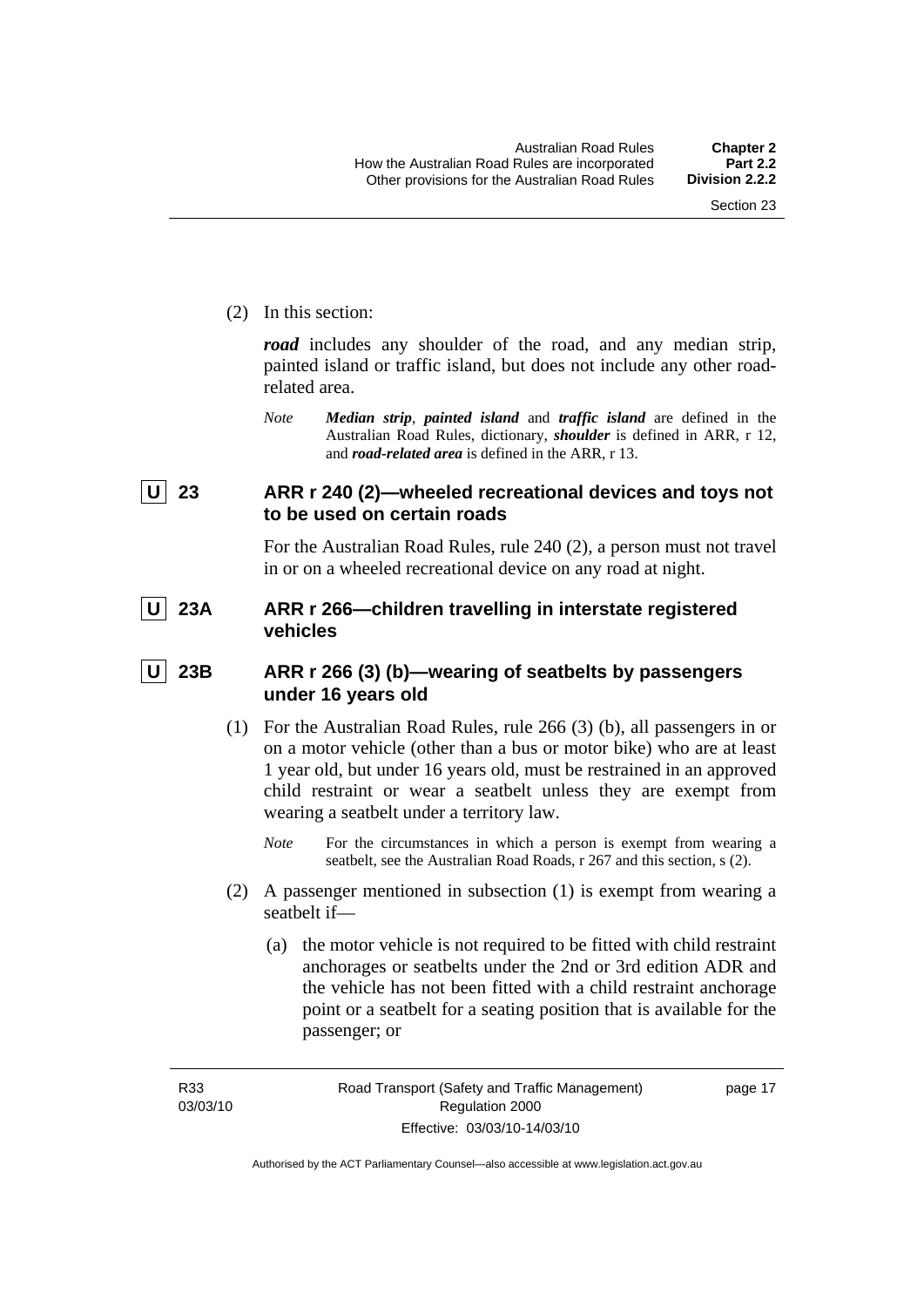- <span id="page-27-0"></span> (b) the motor vehicle is registered in a State that does not have a law that substantially corresponds to subsection (1); or
- (c) the motor vehicle is a taxi or hire car, or a demand responsive service vehicle that is not a bus, and a seating position (other than a front passenger seat) fitted with a suitable approved child restraint or seatbelt is not available for the passenger.
- *Note 1* The exemption applies to a passenger in a vehicle that has 2 or more rows of seats only if the passenger sits in the rear seats, see the ARR, r 267 (1).
- *Note* 2 The defence of sudden or extraordinary emergency is also available, see the Criminal Code, s 41.
- (3) In this section:

*2nd edition ADR*—see the *Road Transport (Vehicle Registration) Regulation 2000*, schedule 1, section 1.14.

*3rd edition ADR*—see the *Road Transport (Vehicle Registration) Regulation 2000*, schedule 1, section 1.15.

# U 24 ARR r 266 (7)—wearing of seatbelts by passengers under **16 years old**

For the Australian Road Rules, rule 266 (7):

*approved child restraint* means a child restraint that is approved by the road transport authority under section 66 (1) (b) (Approvals etc by road transport authority).

# **U 25 ARR r 267 (3)—certificates of exemption from wearing seatbelts**

For the Australian Road Rules, rule 267 (3) a certificate is issued under a law of this jurisdiction for a person if—

(a) the certificate is signed by a doctor; and

page 18 Road Transport (Safety and Traffic Management) Regulation 2000 Effective: 03/03/10-14/03/10

R33 03/03/10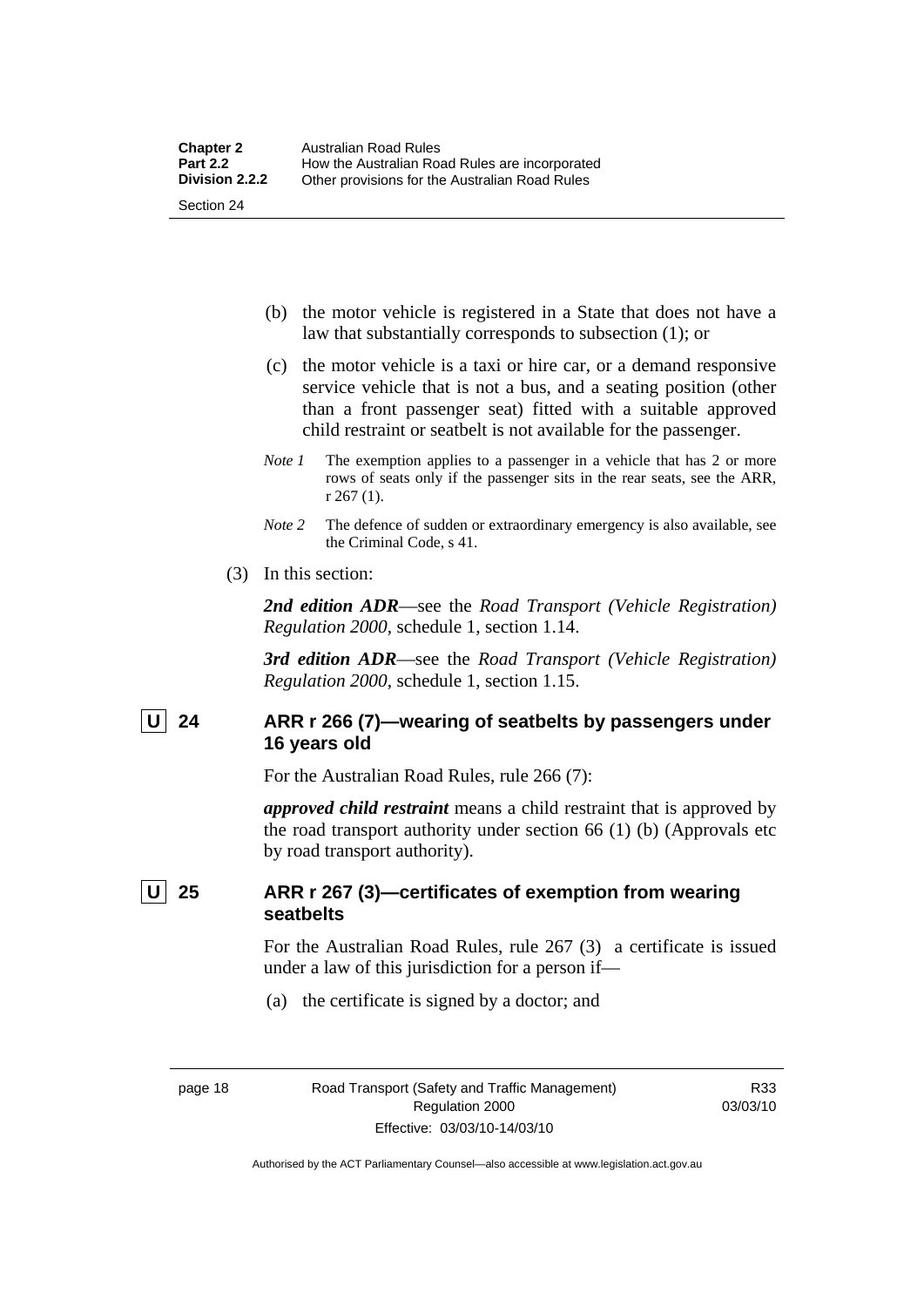- <span id="page-28-0"></span> (b) it certifies that—
	- (i) the person cannot wear a seatbelt for medical reasons; or
	- (ii) the person cannot, because of that person's size, build or any other physical characteristic, safely drive a vehicle while wearing a seatbelt.

#### **26 ARR r 270 (3)—wearing motorbike helmets**

For the Australian Road Rules, rule 270 (3):

*approved motor bike helmet* means a protective helmet for motor bike riders that is approved by the road transport authority under section 66 (1) (c) (Approvals etc by road transport authority).

### **27 ARR r 271 (6)—riding on motorbikes**

For the Australian Road Rules, rule 271 (6):

- (a) the Australian Road Rules, rule 271 (2) does not apply to a passenger on a motorbike to the extent that the passenger is exempt from the subrule under section 67 (Exemption from requirement about riding on motorbikes); and
- (b) the Australian Road Rules, rule 271 (3) does not apply to the rider of a motorbike in relation to a passenger to the extent that, under paragraph (a), rule 271 (2) does not apply to the passenger.

# **27A ARR r 280 (2) (a)—other vehicles to which B light rules apply**

The following classes of vehicles are specified:

- (a) taxis;
- (b) hire cars;
- (c) demand responsive service vehicles;

R33 03/03/10 page 19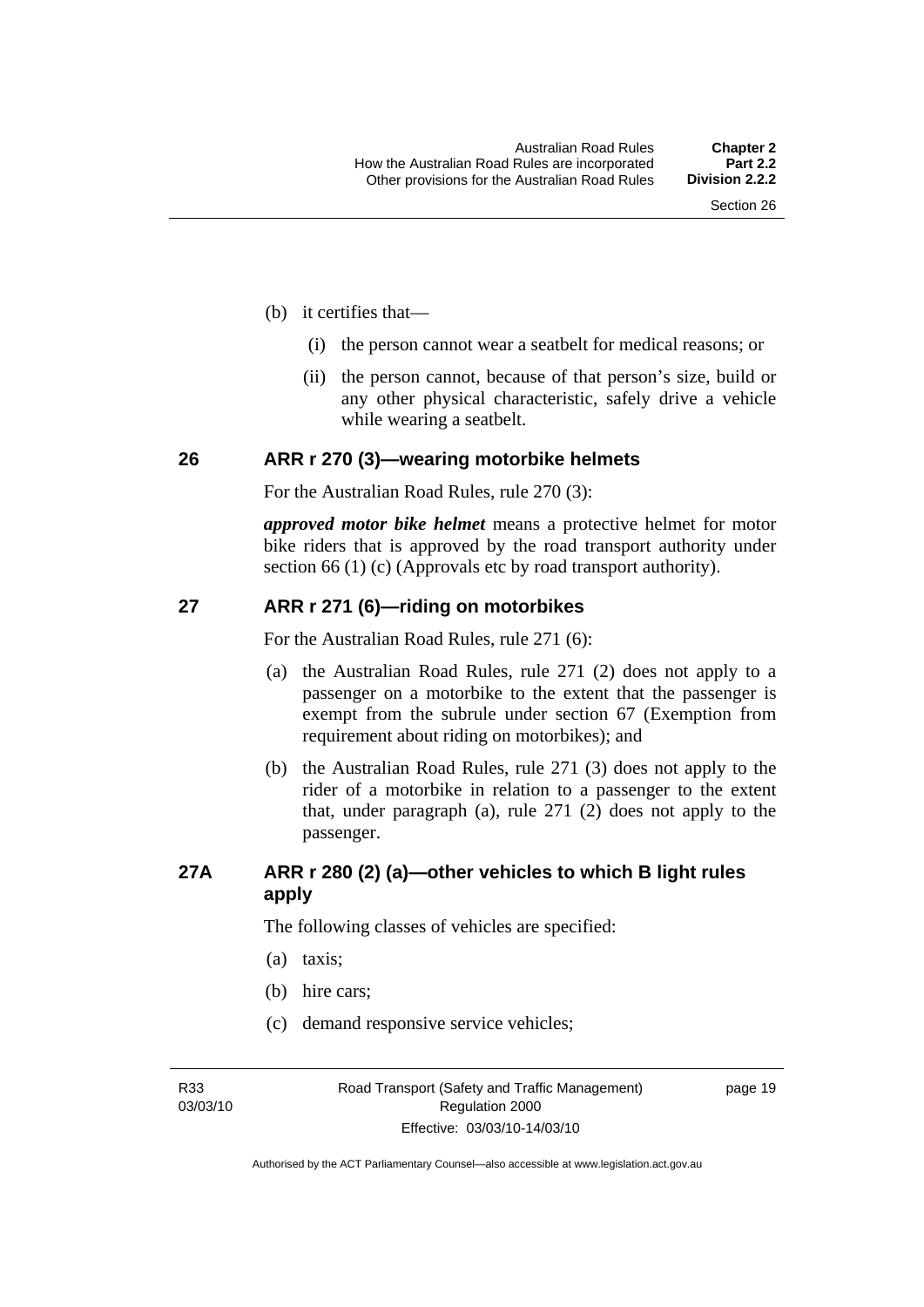- <span id="page-29-0"></span>(d) motorbikes.
- *Note* This section applies the B light rules to drivers of taxis, hire cars, demand responsive service vehicles and riders of motorbikes who, under s 12, are allowed to drive in bus lanes.

#### **28 ARR r 287 (3), (4)—duties of participants in crashes**

- (1) For the Australian Road Rules, rule 287 (3), a driver of a motor vehicle involved in a crash is taken to have given the driver's required particulars to a police officer if the driver supplies the particulars in accordance with the requirements of the crash reporting website.
- (2) For the Australian Road Rules, rule 287 (3) (e), every crash not mentioned in the Australian Road Rules, rule 287 (3) (a) to (d) must be reported to a police officer.
	- *Note* The Australian Road Rules, r 287 (3) (e) requires the driver (or the driver's representative) to give the driver's required particulars, within the required time, about a crash to a police officer if the crash is required to be reported to a police officer under another law of this jurisdiction.
- (3) For the Australian Road Rules, rule 287 (4), definition of *required particulars*, information required to be given to a police officer about a crash includes an explanation of the circumstances of the crash.
- (4) In this section:

*crash reporting website* means the website operated by the Territory for the purpose of receiving information about crashes.

*Note* The crash reporting website can be accessed through the Canberra Connect website (www.canberraconnect.act.gov.au). The website can also be accessed through the website for police services in the ACT (www.afp.gov.au/act.html).

Authorised by the ACT Parliamentary Counsel—also accessible at www.legislation.act.gov.au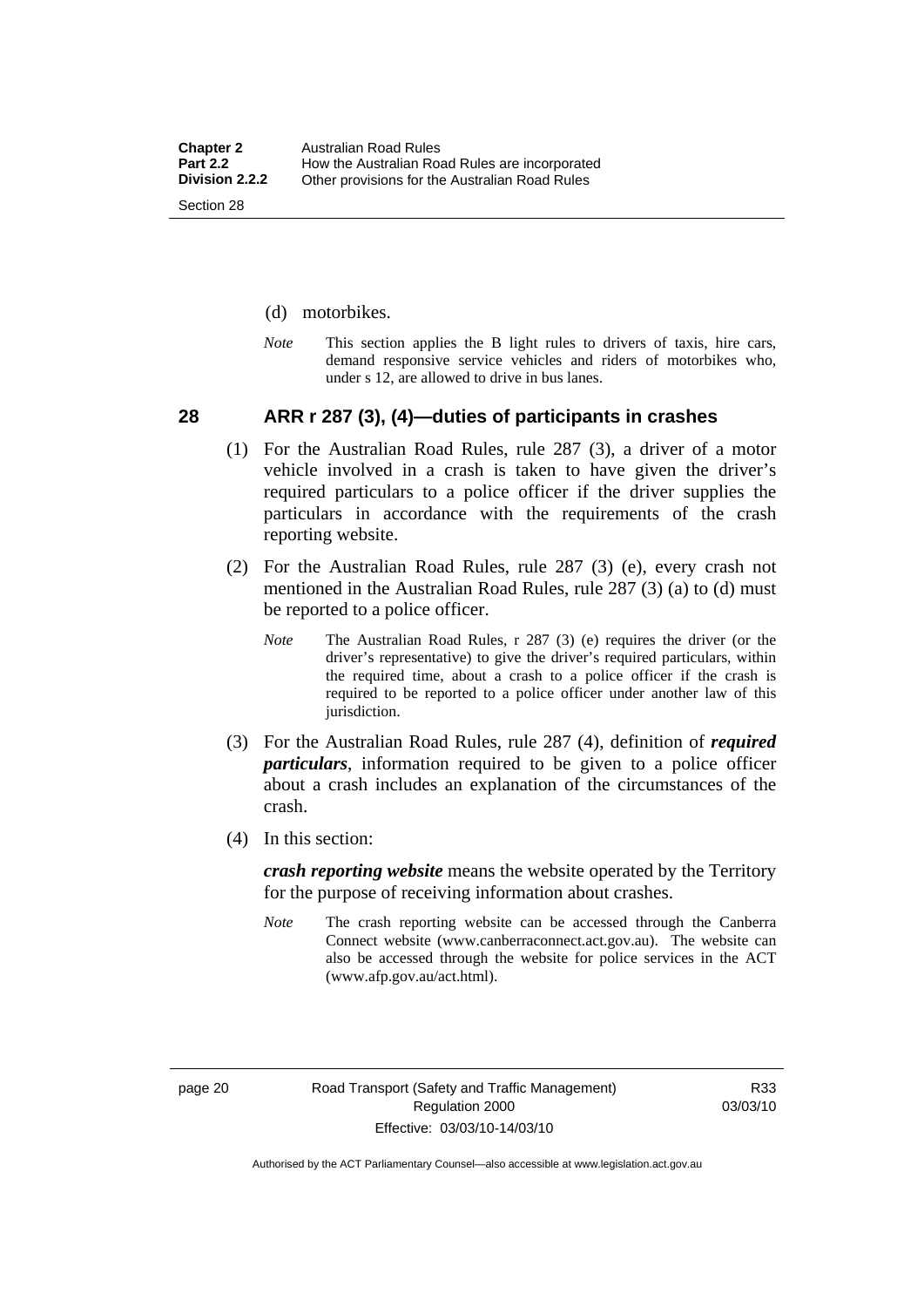# <span id="page-30-0"></span>**29 ARR r 289 (1) (g)—driving on nature strip**

For the Australian Road Rules, rule 289 (1) (g), a driver may drive the driver's vehicle on a nature strip adjacent to a length of road in a built-up area if the vehicle—

- (a) is a motor vehicle (other than a ride-on lawnmower) that is built and used solely for cutting grass, or for purposes incidental to cutting grass; or
- (b) is a motor vehicle that is designed for cleaning footpaths and is being driven on the nature strip for the purpose of cleaning a footpath and is displaying an amber flashing light; or
- (c) is being used to transport goods or materials for use in (or for the purposes of) the construction or maintenance of roads by or on behalf of the Territory; or
- (d) is a postal vehicle that is  $-$ 
	- (i) a motorbike with an engine capacity of not more than 110mL; and
	- (ii) being driven at a speed of not more than 10km/h.
- (e) is being used by a person in the course of his or her duties as a person authorised under this regulation to use a traffic offence detection device.

### **30 ARR r 298—driving with a person in or on trailer**

- (1) For the Australian Road Rules, rule 298, a trailer is exempt if—
	- (a) the trailer is being towed by a police vehicle or emergency vehicle; or
	- (b) the carriage of passengers is permitted in a part of the trailer and anyone in the trailer is in that part; or

page 21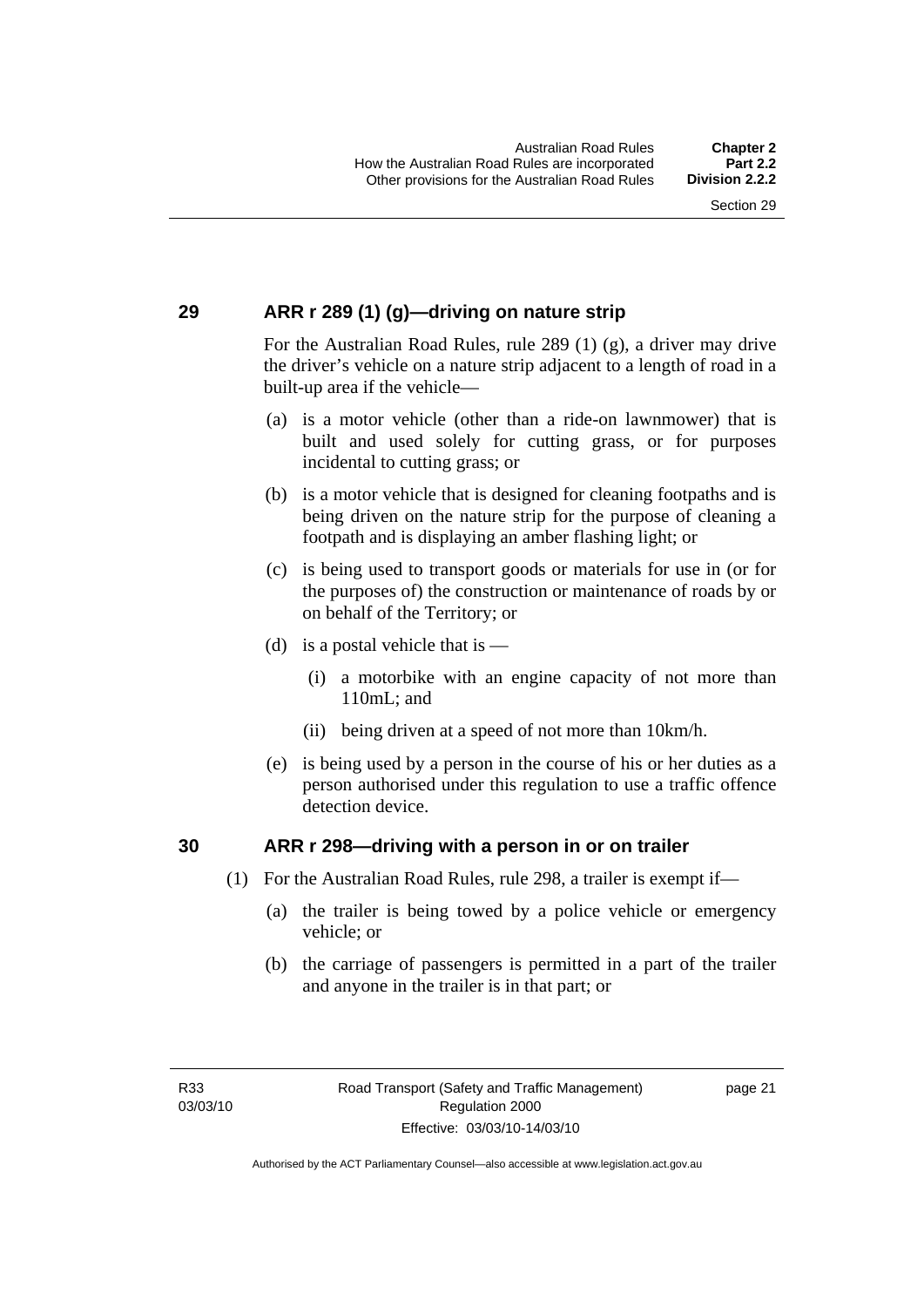- <span id="page-31-0"></span> (c) anyone who is in the trailer is engaged in the door-to-door delivery or collection of goods, or in the collection of waste or garbage, and the trailer is not travelling faster than 25 km/h; or
- (d) in all the circumstances, there is no reasonable danger of anyone in the trailer falling from the trailer or being injured.
- (2) For this section, the carriage of passengers is permitted in a part of a trailer if the part is designed primarily for—
	- (a) the carriage of passengers; or
	- (b) the carriage of goods, but is enclosed.
- (3) In this section:

*enclosed*, for a part of a trailer, means enclosed by—

- (a) the structure of the trailer; or
- (b) a canopy, cage or other device fitted to the trailer that is of a kind approved by the road transport authority under section 66 (1) (d) (Approvals etc by road transport authority).

*in* includes on.

### **31 ARR r 310 (3), (4)—exemption for road workers etc**

- (1) For the Australian Road Rules, rule 310 (3) (b), the road transport authority may authorise a person to engage in speed zoning tests.
- (2) For the Australian Road Rules, rule 310 (4), definition of *roadworks*, the road transport authority may authorise—
	- (a) installation or maintenance work on, above or below a road; or
	- (b) installation or maintenance of a traffic control device; or
	- (c) a traffic survey.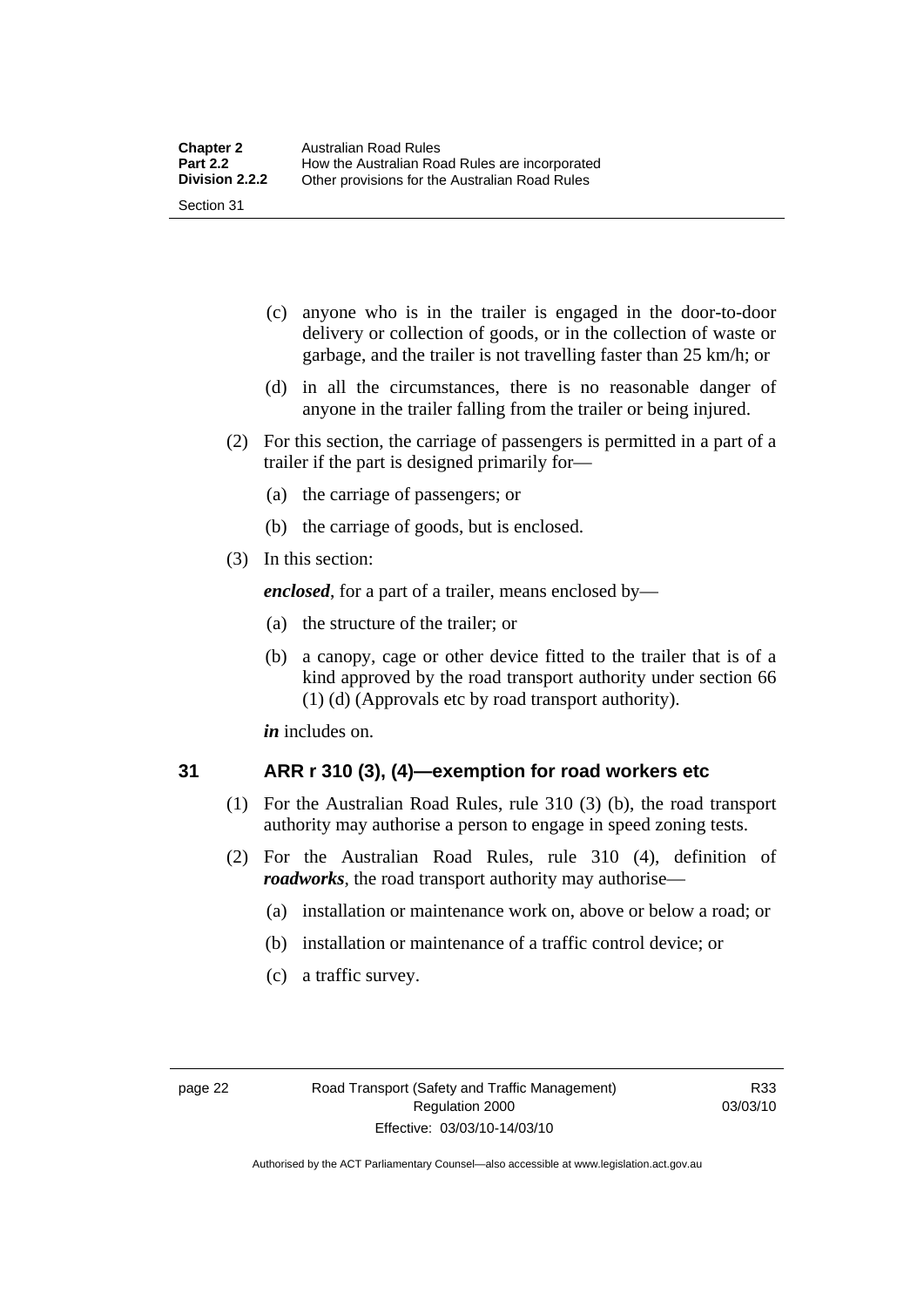- <span id="page-32-0"></span> (3) This section is additional to, and does not limit, any other power of the road transport authority or anyone else under a territory law to authorise something mentioned in this section.
	- *Note* Under the Act, the road transport authority can authorise a person to install or display (or to interfere with, change or remove) a prescribed traffic control device.

#### **32 ARR r 313—postal workers**

For the Australian Road Rules, rule 313—

- (a) the Australian Road Rules, rule 186 (Stopping in a mail zone) does not apply to the driver of a postal vehicle; and
- (b) the Australian Road Rules, rule 288 (Driving on a path) does not apply to the driver of a postal vehicle if—
	- (i) the vehicle is a motorbike with an engine capacity of not more that 110mL; and
	- (ii) the vehicle is being driven at a speed of not more than 10km/h.

#### **33 ARR dict—definitions for dictionary**

(1) For the Australian Road Rules, dictionary:

*approved bicycle helmet* means a protective helmet for bicycle riders that is approved by the road transport authority under section 66 (1) (a) (Approvals etc by road transport authority).

*authorised person,* for a provision of the Australian Road Rules, means a person who is appointed as an authorised officer under the *Road Transport (General) Act 1999* for the Australian Road Rules or the provision.

#### *emergency worker* means—

 (a) a member of the ambulance service rendering or providing transport for sick or injured people; or

page 23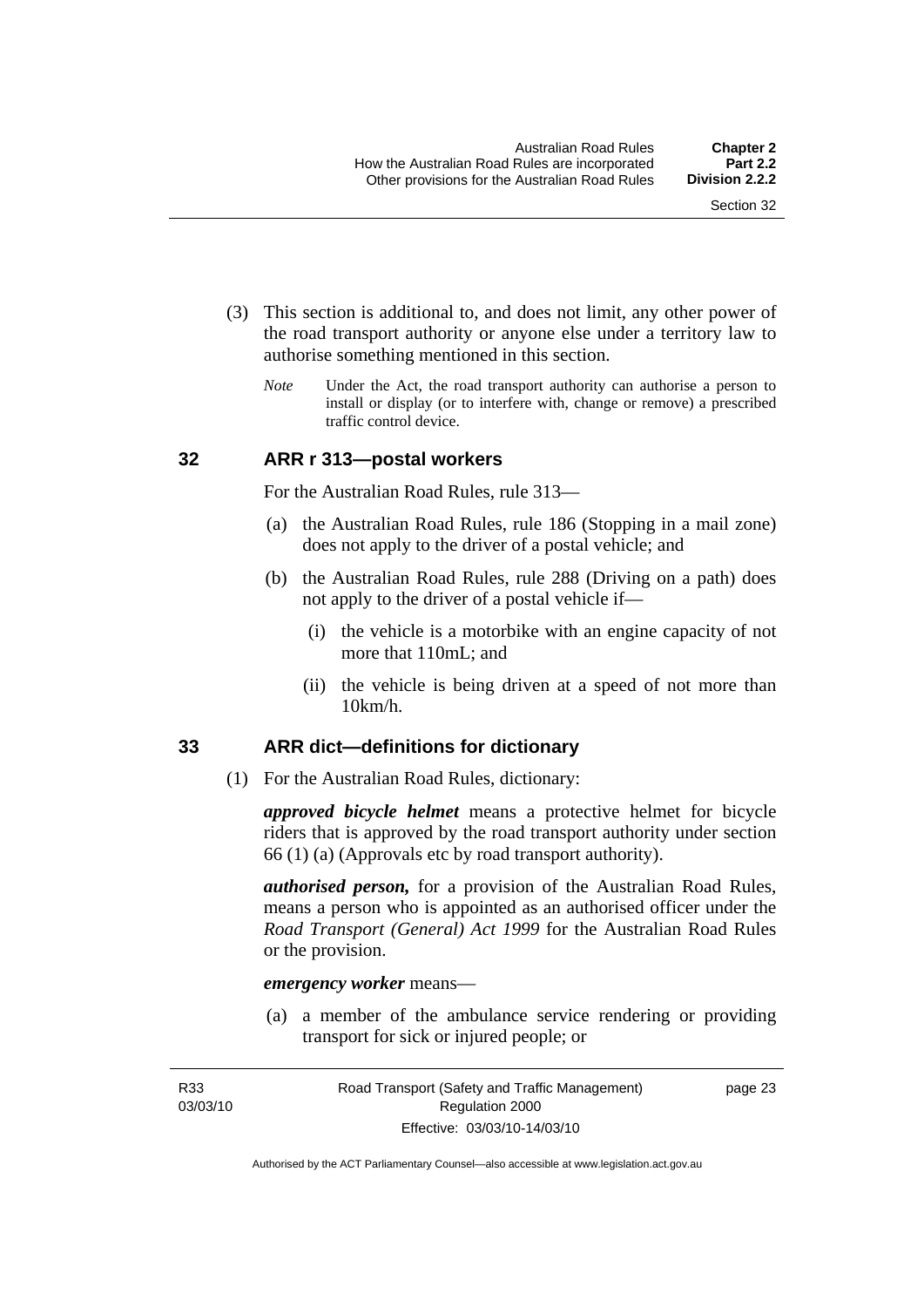- (b) a member of the ambulance service, the fire brigade, the rural fire service or the SES providing transport in an emergency; or
- (c) a person who is declared by the road transport authority under section 66 (1) (e) (Approvals etc by road transport authority) to be an emergency worker.

*mechanical signalling device*, in relation to a vehicle, means a device that—

- (a) is fitted to the vehicle; and
- (b) is a mechanical signalling device or turn signal that complies with the *Road Transport (Vehicle Registration) Regulation 2000*, schedule 1.

*oversize vehicle* means a vehicle with a dimension that, including the dimension of any load, exceeds a relevant dimension limit under—

- (a) the *Road Transport (Mass, Dimensions and Loading) Act 2009*; or
- (b) the *Road Transport (Vehicle Registration) Regulation 2000*.
- *Note* A reference to an Act includes a reference to the statutory instruments made or in force under the Act, including any regulation (see Legislation Act, s 104).

*police officer*—see the Legislation Act, dictionary, part 1.

*postal worker* means an employee of Australia Post or anyone else engaged by Australia Post to deliver post.

*public bus*—see the *Road Transport (Public Passenger Services) Act 2001*, dictionary.

*taxi*—

 (a) see the *Road Transport (Public Passenger Services) Act 2001*, section 45 (Meaning of *taxi*); and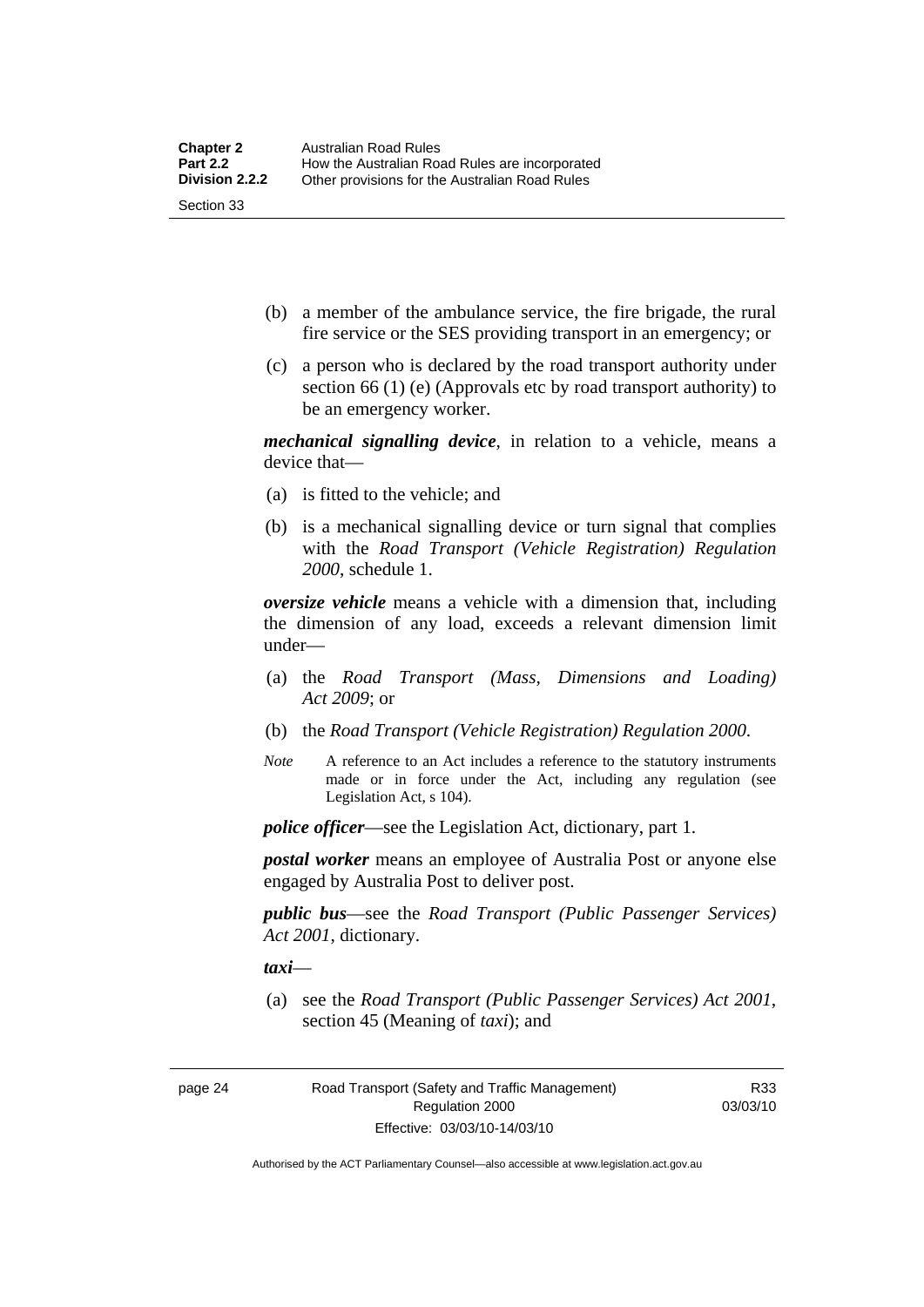- (b) except in the Australian Road Rules, rule 182 (which is about stopping in taxi zones), includes a hire car.
- (2) For the Australian Road Rules, dictionary, definition of *GVM*, paragraph (b):

#### *vehicle registration authority* means:

- (a) the road transport authority; or
- (b) the corresponding authority of another jurisdiction.
- (3) For the Australian Road Rules, dictionary, definition of *hazard warning lights*:

*another law of this jurisdiction* means the *Road Transport (Vehicle Registration) Regulation 2000*, schedule 1.

- (4) For the Australian Road Rules, dictionary, definition of *portable warning triangle*, a portable warning triangle is approved if it—
	- (a) is in the form of an equilateral triangle; and
	- (b) has a minimum height of 300mm; and
	- (c) has, on the front and back, red reflecting sheeting or material, or 9 red reflectors arranged in a triangular shape, causing a red reflection that would be clearly visible to a driver at night when the upper beam of light from any headlight on the vehicle (complying with the relevant provisions to the *Road Transport (Vehicle Registration) Regulation 2000*), schedule 1 is projected directly onto the sign from a distance of 200m; and
	- (d) is of a robust and durable construction, capable of being readily erected to stand in an upright position and capable of remaining unaffected (to any material degree) by any reasonable force of wind or variation in weather conditions.

page 25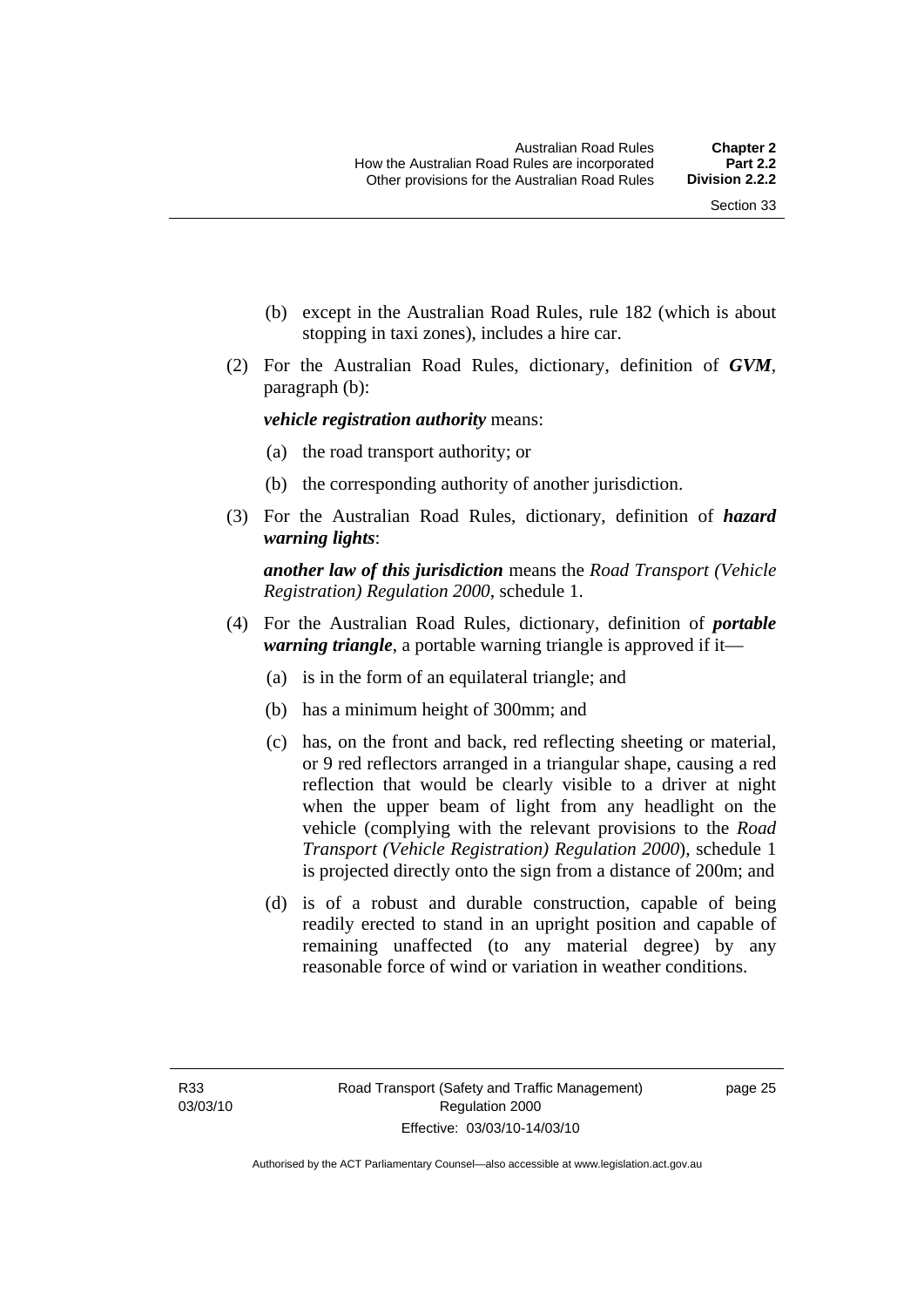<span id="page-35-0"></span>**Chapter 2** Australian Road Rules<br>**Part 2.3** Additional ACT road ru **Part 2.3** Additional ACT road rules<br>**Division 2.3.1** Noise and other nuisances **Division 2.3.1** Noise and other nuisances Section 37

**Part 2.3 Additional ACT road rules** 

*Note* The Australian Road Rules are not completely self-contained and need to be read with associated laws of each jurisdiction. This part sets out some of the associated laws that are particular to the ACT. Provisions of Acts and other regulations included in the road transport legislation contain other provisions that are particular to the ACT.

# **Division 2.3.1 Noise and other nuisances**

### **37 Making unnecessary engine noise**

The driver of a motor vehicle on a road must not make unnecessary noise by turning on, running or failing to turn off the vehicle's engine.

Maximum penalty: 20 penalty units.

*Note* Under the Australian Road Rules, r 291 it is an offence to start or drive a vehicle in a way that makes unnecessary noise or smoke.

#### **38 Emission of waste oil or grease**

 (1) A person must not use a motor vehicle or trailer on a road unless adequate precautions have been taken to prevent waste oil or grease from the machinery or from any other part of the vehicle from dropping onto the roadway.

Maximum penalty: 20 penalty units.

- *Note* The Australian Road Rules, r 293 requires the driver of a vehicle to remove oil or grease that falls from the vehicle in certain circumstances.
- (2) Without limiting the liability of anyone else, the responsible person for a motor vehicle or trailer must take reasonable steps to prevent a contravention of subsection (1) in relation to the vehicle.

Maximum penalty: 20 penalty units.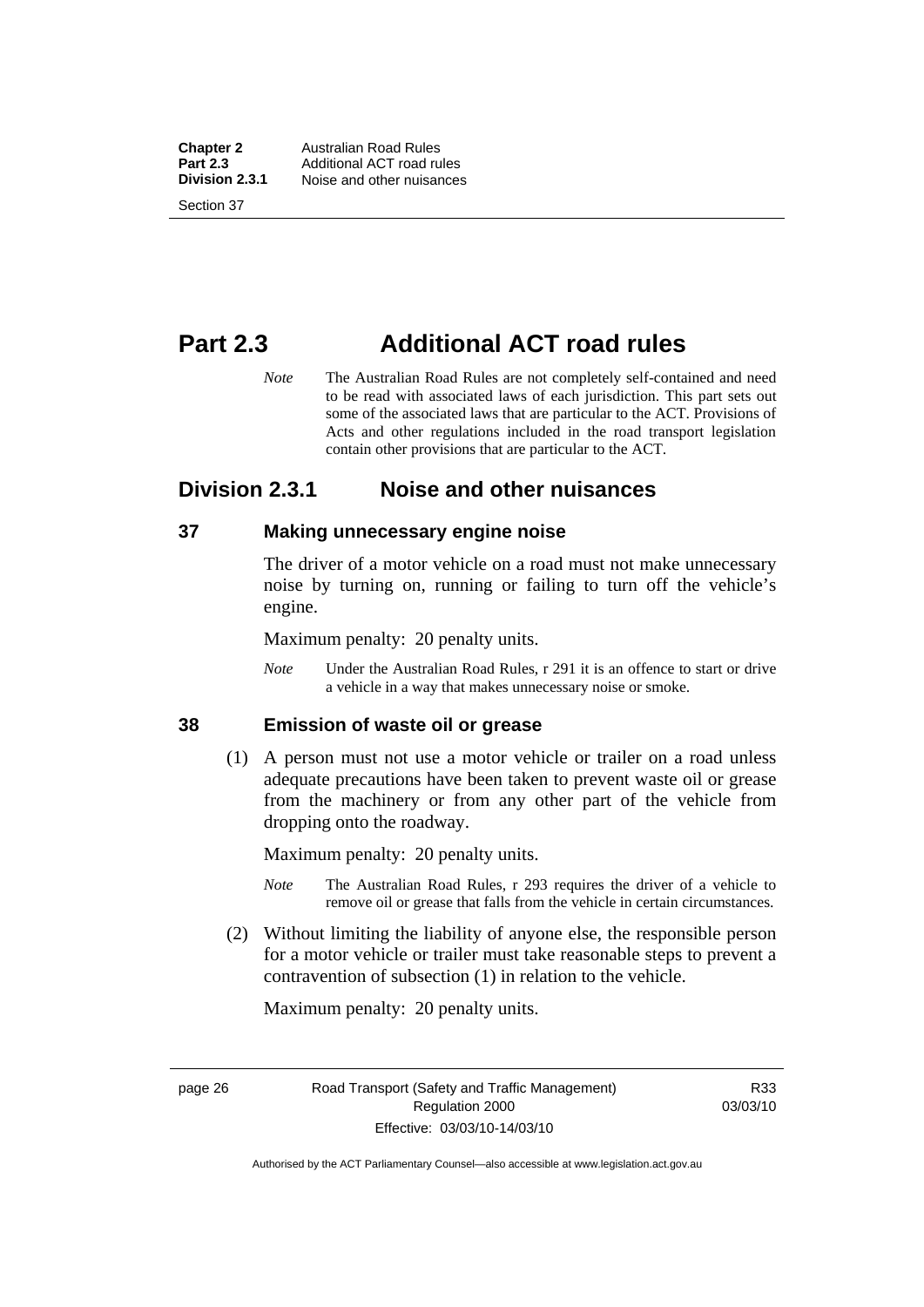# **Division 2.3.2 Driver and passenger safety**

### **39 Safety of persons on trailers**

 (1) A person must not travel on a road in or on any part of a trailer that is not a part designed primarily for the carriage of passengers or goods.

Maximum penalty: 20 penalty units.

 (2) A person must not travel on a road in or on any part of a trailer that is a part designed primarily for the carriage of goods if the part is not enclosed.

Maximum penalty: 20 penalty units.

- (3) This section does not apply to a person—
	- (a) who is in or on a police vehicle or emergency vehicle; or
	- (b) engaged in the door-to-door delivery or collection of goods, or in the collection of waste or garbage, in or on a trailer that is not travelling faster than 25km/h; or
	- (c) if, in all the circumstances, there is a no reasonable danger of the person falling or being thrown from the trailer, or being injured, because the person is travelling in a way prohibited by this section.
- (4) In this section:

*enclosed*, for a part of a trailer, means enclosed by—

- (a) the structure of the trailer; or
- (b) a canopy, cage or other device fitted to the trailer that is of a kind approved by the road transport authority under section 66 (1) (d) (Approvals etc by road transport authority).
- *Note* The Australian Road Rules, r 298 prohibits a driver from driving a motor vehicle towing a trailer with a person in or on the trailer, unless

R33 03/03/10 page 27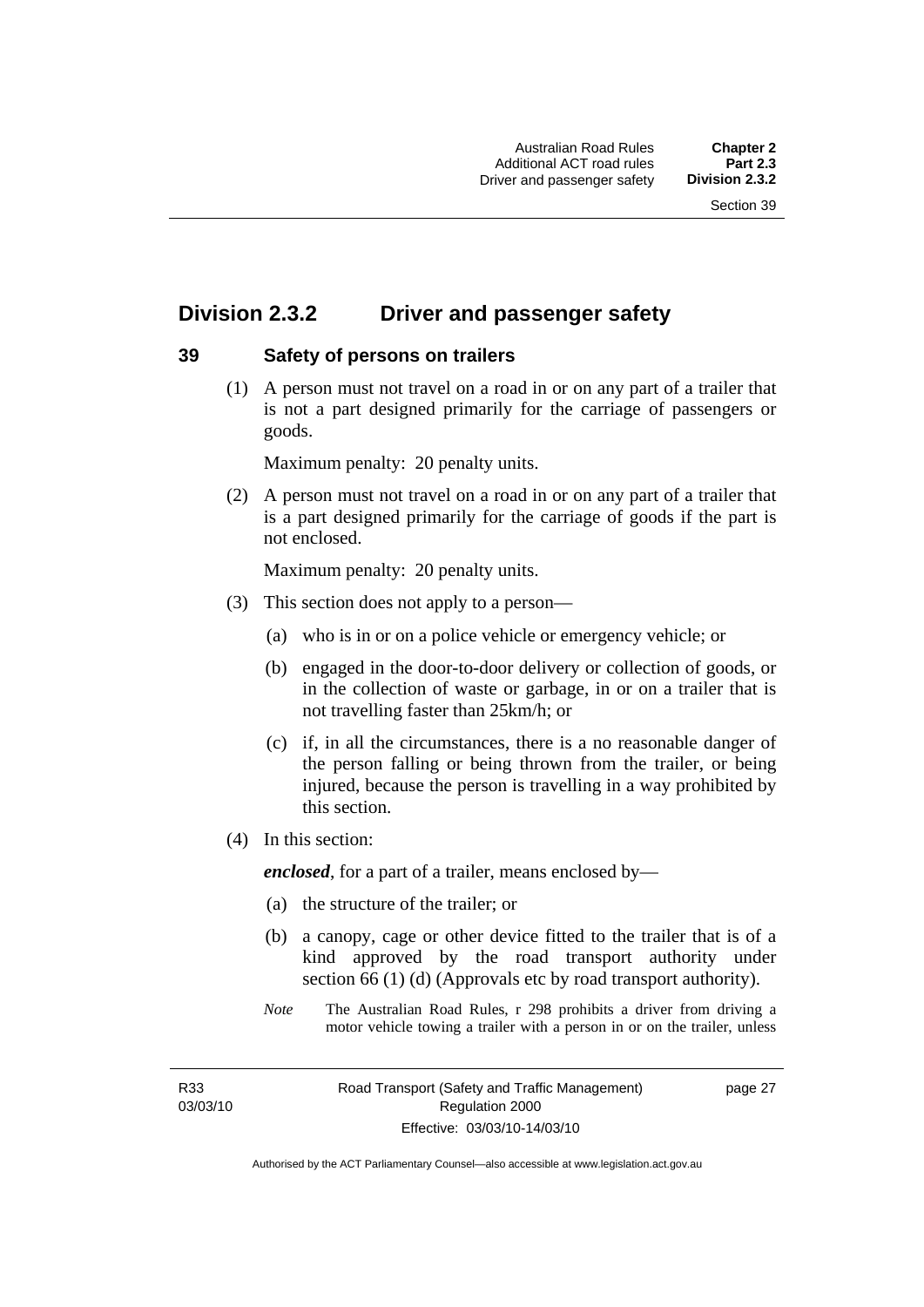the trailer is exempt from the rule under another law of this jurisdiction. Section 30 provides the exemption from the rule.

### **40 Passengers in sidecars to be seated**

 (1) A passenger in a sidecar attached to a motorbike that is moving, or is stationary but not parked, on a road must sit in a place in the sidecar designed for use by a passenger.

Maximum penalty: 20 penalty units.

 (2) The rider of a motorbike must not ride with a passenger in a sidecar unless the passenger complies with subsection (1).

Maximum penalty: 20 penalty units.

# **Division 2.3.3 Trailers and towing**

*Note* The following rules of the Australian Road Rules apply to the towing of vehicles:

- r 216 (which is about the lights that must be used when towing a vehicle at night or in hazardous weather conditions)
- r 254 (which is about the towing of bicycles)
- r 257 (which is about riding with a person on a bicycle trailer)
- r 292 (which is about towing a vehicle with an insecure or overhanging load)
- r 294 (which is about keeping control of a motor vehicle or trailer being towed)
- r 295 (which is about towing another vehicle with a towline)
- r 298 (which is about driving with a person in a trailer)
- r 312 (which provides certain exemptions for tow truck drivers).

### **41 Number of vehicles that may be drawn**

 (1) The driver of an articulated vehicle must not tow any other vehicle on a road.

Maximum penalty: 20 penalty units.

page 28 Road Transport (Safety and Traffic Management) Regulation 2000 Effective: 03/03/10-14/03/10

R33 03/03/10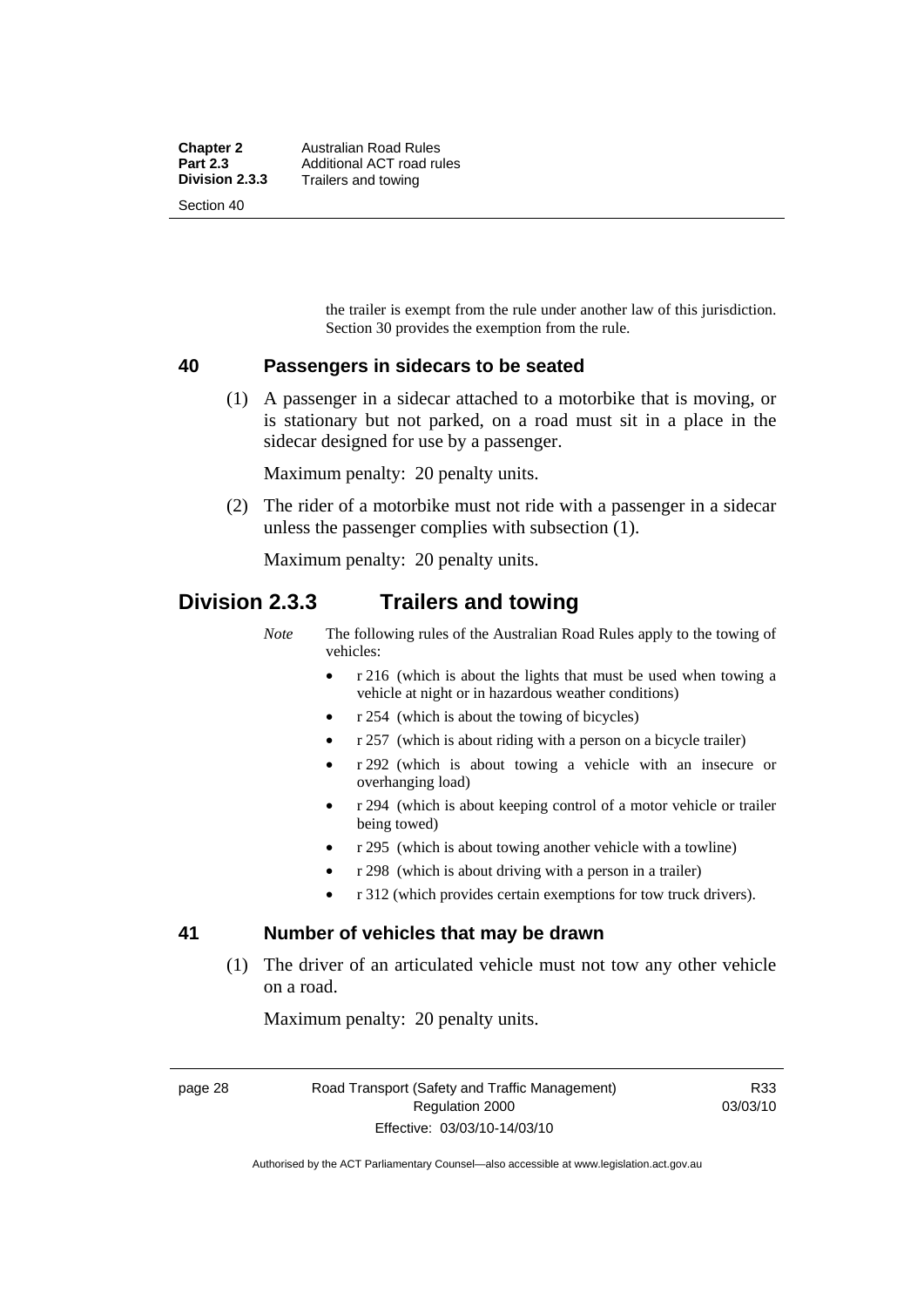(2) The driver of a motor vehicle must not tow more than 1 other vehicle on a road.

Maximum penalty: 20 penalty units.

- (3) The road transport authority may exempt a vehicle or person from subsection  $(1)$  or  $(2)$ .
- (4) Subsection (2) does not apply in relation to a tow truck that is towing an articulated vehicle (other than a B-double or road train) if—
	- (a) the articulated vehicle has broken down on a road and it is necessary for it to be towed away; or
	- (b) the articulated vehicle has been involved in a crash on a road and it is necessary for it to be towed away.
- (5) Subsection (2) does not apply to a motor vehicle that is towing another vehicle using a lift and tow trailer if—
	- (a) the other vehicle is partly supported by the lift and tow trailer; and
	- (b) the vehicle is not towed at faster than 60 km/h; and
	- (c) the combined weight of the towed vehicle and the lift and tow trailer is not more than the unladen weight of the towing vehicle.
- (6) Subsection (2) does not apply to—
	- (a) a tractor-harvester-cutting head trailer combination; or
	- (b) a tractor with multiple implements attached, if the implements are normally used as a single unit when performing agricultural operations; or
	- (c) a tractor and implement combination towing a fuel trailer or laser tower; or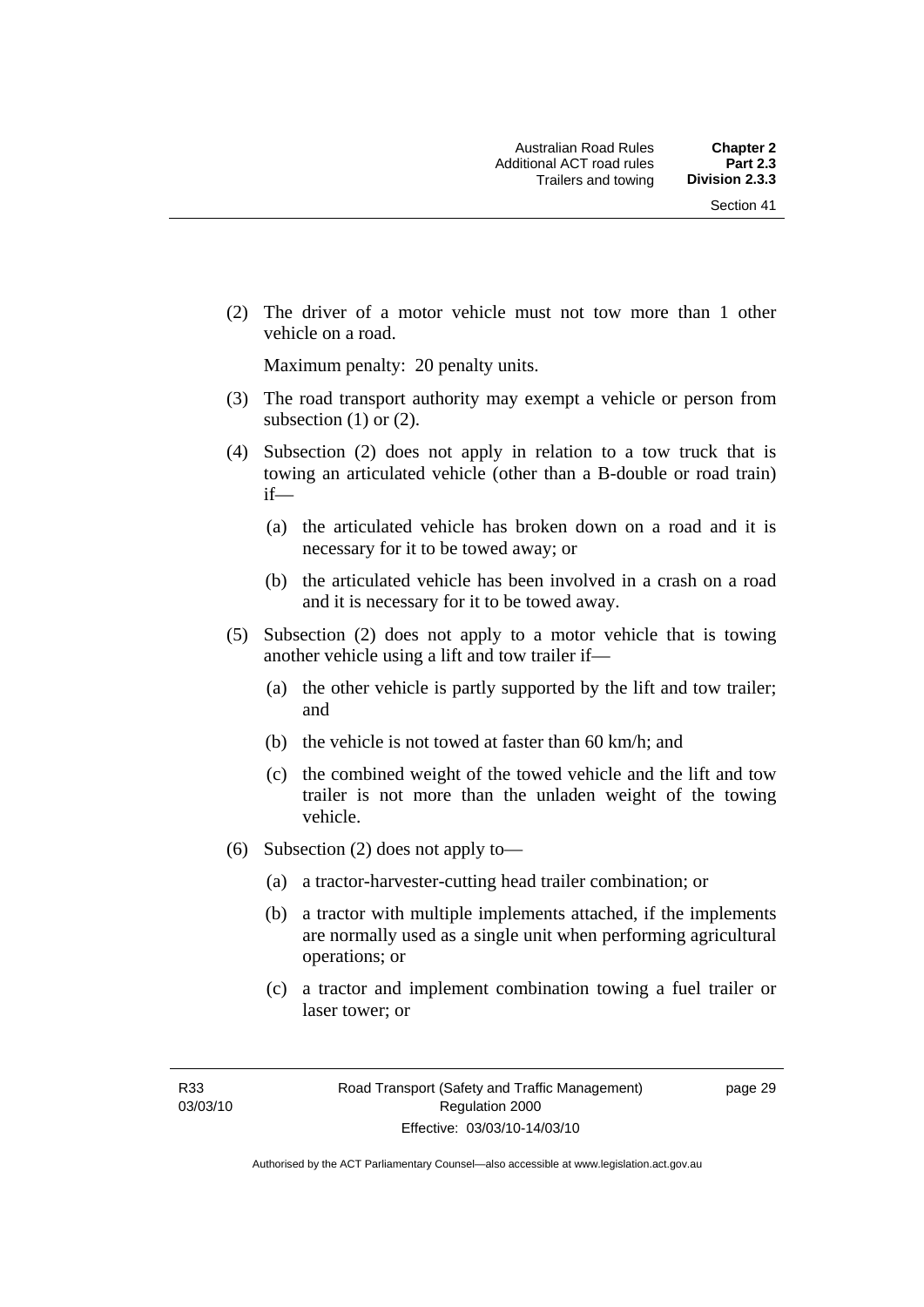- (d) an articulated low-loader consisting of a prime mover towing a converter dolly and a semitrailer; or
- (e) a B-double, dog trailer or road train.

### **42 Towing by vehicles under 4.5t**

- (1) The driver of a motor vehicle (the *towing vehicle*) must not tow another vehicle (the *towed vehicle*) on a road if the laden weight of the towed vehicle is more than—
	- (a) the capacity of the towing attachment fitted to the towing vehicle; or
	- (b) the maximum laden weight for the towed vehicle.

Maximum penalty: 20 penalty units.

- (2) Subsection (1) does not apply to the driver if the towing vehicle has a GVM over 4.5t.
- (3) The road transport authority may exempt a vehicle or person from subsection  $(1)$ .
- (4) In this section:

*maximum laden weight*, for the towed vehicle, means—

- (a) the maximum laden weight for a towed vehicle specified by the manufacturer of the towing vehicle in relation to the towing vehicle; or
- (b) if there is no such specification by the manufacturer, the manufacturer of the vehicle cannot be identified or the specification is not appropriate because the towing vehicle has been modified—
	- (i) 1.5 times the unladen weight of the towing vehicle if the towed vehicle is fitted with a braking system that is working properly; or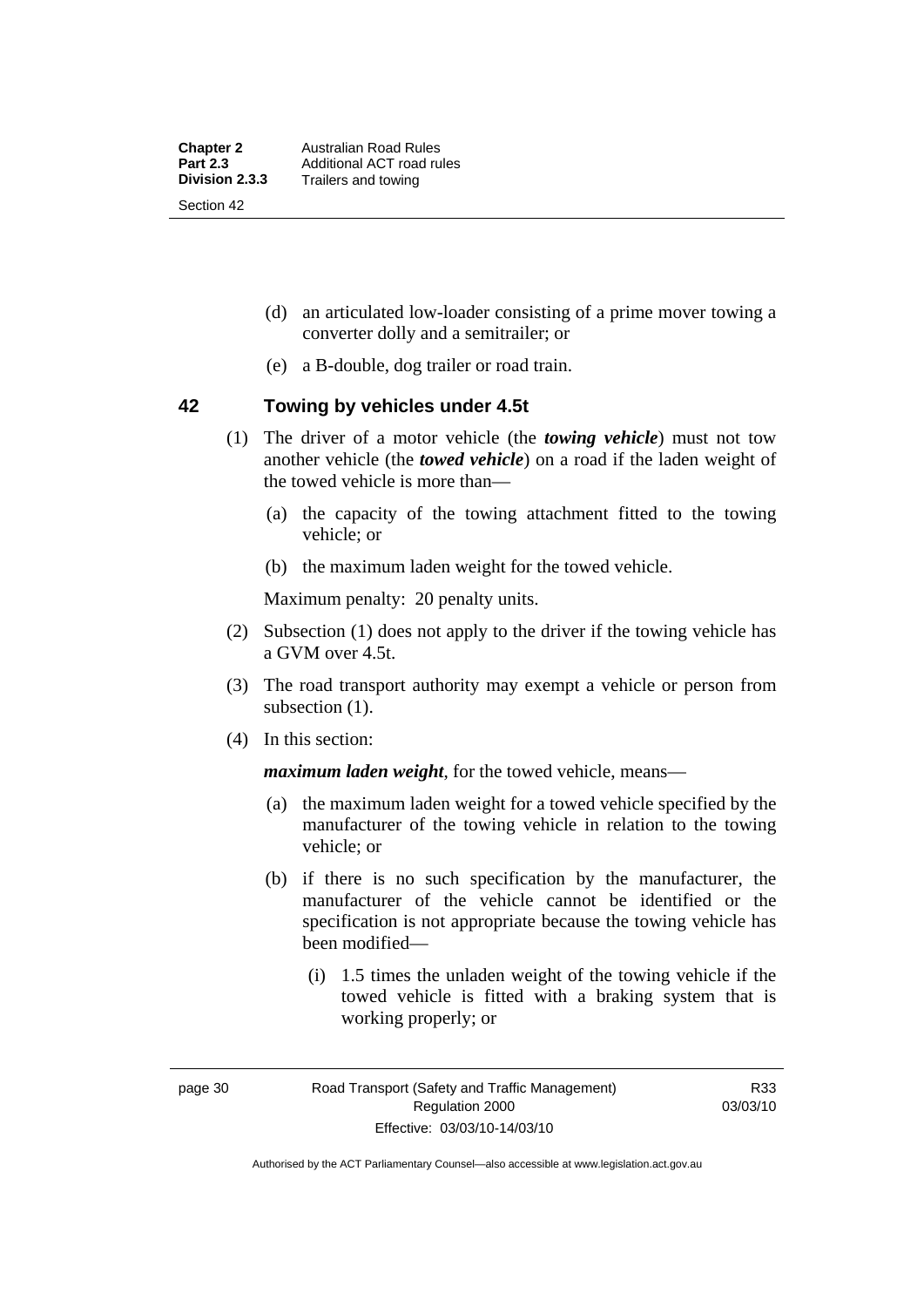(ii) the unladen weight of the towing vehicle in any other case.

# **Division 2.3.4 Lights on vehicles**

- *Note* The following rules of the Australian Road Rules apply to lights on vehicles:
	- r 215 (which is about using lights when driving at night or in hazardous weather conditions)
	- r 216 (which is about the lights that must be used when towing a vehicle at night or in hazardous weather conditions)
	- r 217 (which is about using rear fog lights)
	- r 218 (which is about using headlights on high-beam)
	- r 219 (which is about not using lights to dazzle other road users)
	- r 220 (which is about the use of lights on a vehicle that is stopped)
	- r 221 (which is about using hazard warning lights)
	- r 222 (which is about the use of warning lights on buses carrying children)
	- r 223 (which is about using lights when riding an animal-drawn vehicle at night or in hazardous weather conditions)
	- r 259 (which is about using lights when riding a bicycle at night).

### **43 Lights on motor vehicles generally**

- (1) The driver of a motor vehicle fitted with a spotlight or searchlight must not operate the light, or allow it to be operated, on a road unless—
	- (a) the vehicle is stationary, the light is operated only for examining or making adjustments or repairs to a vehicle, and light from it is not projected further than 6m; or
	- (b) the light is operated for the temporary purpose of reading or looking for a notice, sign, house number or something similar; or
	- (c) the vehicle is a police vehicle; or

R33 03/03/10 page 31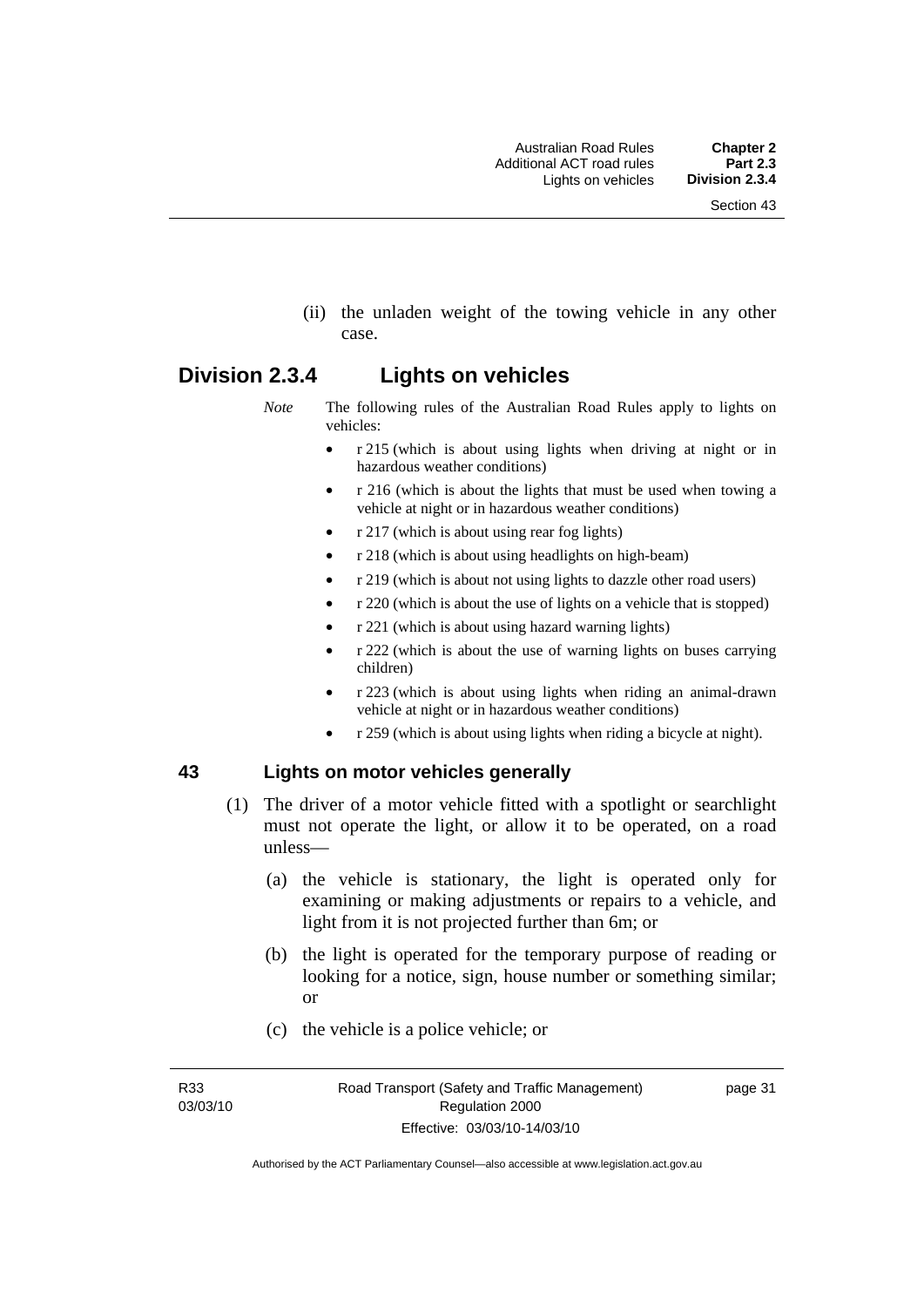(d) the vehicle is being used by the Territory, the Commonwealth or any public authority.

Maximum penalty: 20 penalty units.

- (2) The driver of a motor vehicle fitted with an additional headlight permitted to be fitted under the *Road Transport (Vehicle Registration) Regulation 2000*, schedule 1 must not operate the headlight, or allow it to be operated, if—
	- (a) the vehicle is being driven on a length of road in a built-up area; or
	- (b) the driver is driving less than—
		- (i) 200m behind a vehicle travelling in the same direction as the driver; or
		- (ii) 200m from an oncoming vehicle.

Maximum penalty: 20 penalty units.

# **Division 2.3.5 Metered parking**

- *Note* The rules of the Australian Road Rules that apply to the parking of vehicles include the following:
	- r 189 (which is about double parking)
	- r 203 (which is about stopping in a parking area for people with disabilities)
	- r 205 (which is about parking for longer than indicated)
	- r 207 (which is about parking where fees are payable)
	- r 208 (which is about parallel parking on a road, except in a median strip parking area)
	- r 209 (which is about parallel parking in a median strip parking area)
	- r 210 (which is about angle parking)
	- r 211 (which is about parking in parking bays).

page 32 Road Transport (Safety and Traffic Management) Regulation 2000 Effective: 03/03/10-14/03/10

R33 03/03/10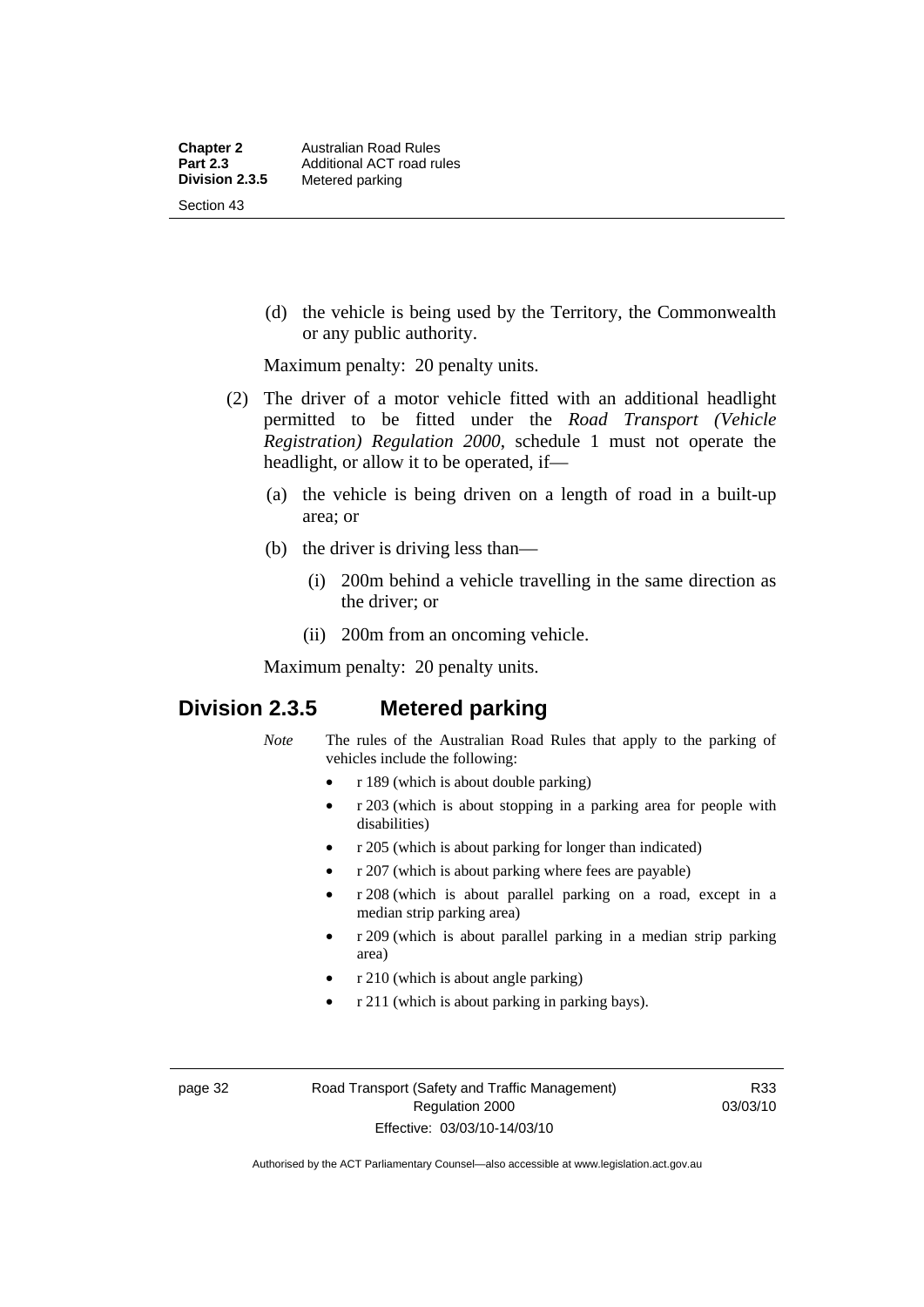### **44 Metered parking—parking in spaces**

- (1) A driver commits an offence if—
	- (a) the driver parks in a metered parking area; and
	- (b) the driver's vehicle is not parked in a metered parking space.

Maximum penalty: 20 penalty units.

 (2) A driver must not park the driver's vehicle in a metered parking space if another vehicle is parked in the space.

Maximum penalty: 20 penalty units.

 (3) A driver who parks in a metered parking space must position the driver's vehicle completely within the space.

Maximum penalty: 20 penalty units.

### **44A Metered parking—parking fees**

 (1) A driver must not park in a metered parking space without paying the relevant parking fee for the space.

Maximum penalty: 20 penalty units.

- (2) A driver does not commit an offence against subsection (1) if—
	- (a) the relevant parking fee for the metered parking space is paid immediately after the driver parks the driver's vehicle in the metered parking space; or
	- (b) the parking meter for the metered parking space indicates that the period for which parking in the space has been paid for has not expired; or
	- (c) the parking meter for the metered parking space—
		- (i) is not working; or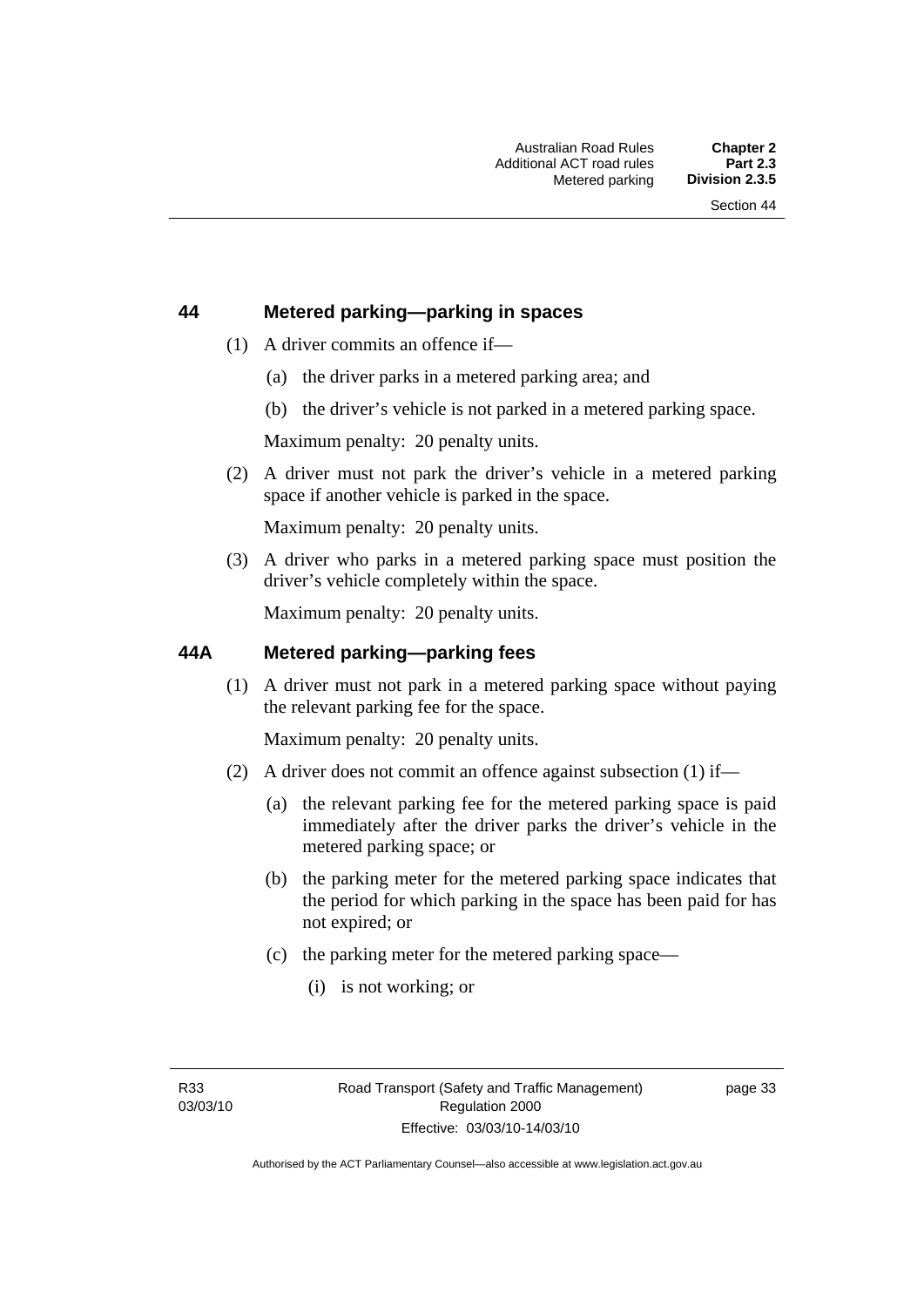**Chapter 2** Australian Road Rules<br>**Part 2.3** Additional ACT road ru **Part 2.3 Additional ACT road rules**<br>**Division 2.3.5** Metered parking **Metered parking** Section 44B

- (ii) is covered with a parking meter hood bearing the words 'out of order time limit applies'.
- *Note* For other exceptions to s (1), see s 45.

### **44B Metered parking—maximum length of stay**

 (1) A driver must not allow the driver's vehicle to remain parked in a metered parking space if the parking meter for the space indicates that the period for which parking in the space has been paid for has expired.

Maximum penalty: 20 penalty units.

*Note* For exceptions to s (1), see s 45.

 (2) A driver must not allow the driver's vehicle to remain parked in a metered parking space for longer than the period (if any) indicated on the metered parking signs applying to the space as the maximum period for which a vehicle may be parked in the space.

Maximum penalty: 20 penalty units.

*Note* For exceptions to s (2), see s 45.

### **45 Metered parking—exceptions to s 44A and s 44B**

Section 44A (Metered parking—parking fees) and section 44B (Metered parking—maximum length of stay) do not apply to—

- (a) a driver for any period the driver's vehicle is parked in a metered parking space outside the controlled parking hours for the space; or
- (b) a driver if—
	- (i) the driver's vehicle is parked in a metered parking space; and
	- (ii) the driver displays in or on the vehicle a current mobility parking scheme authority; and

R33 03/03/10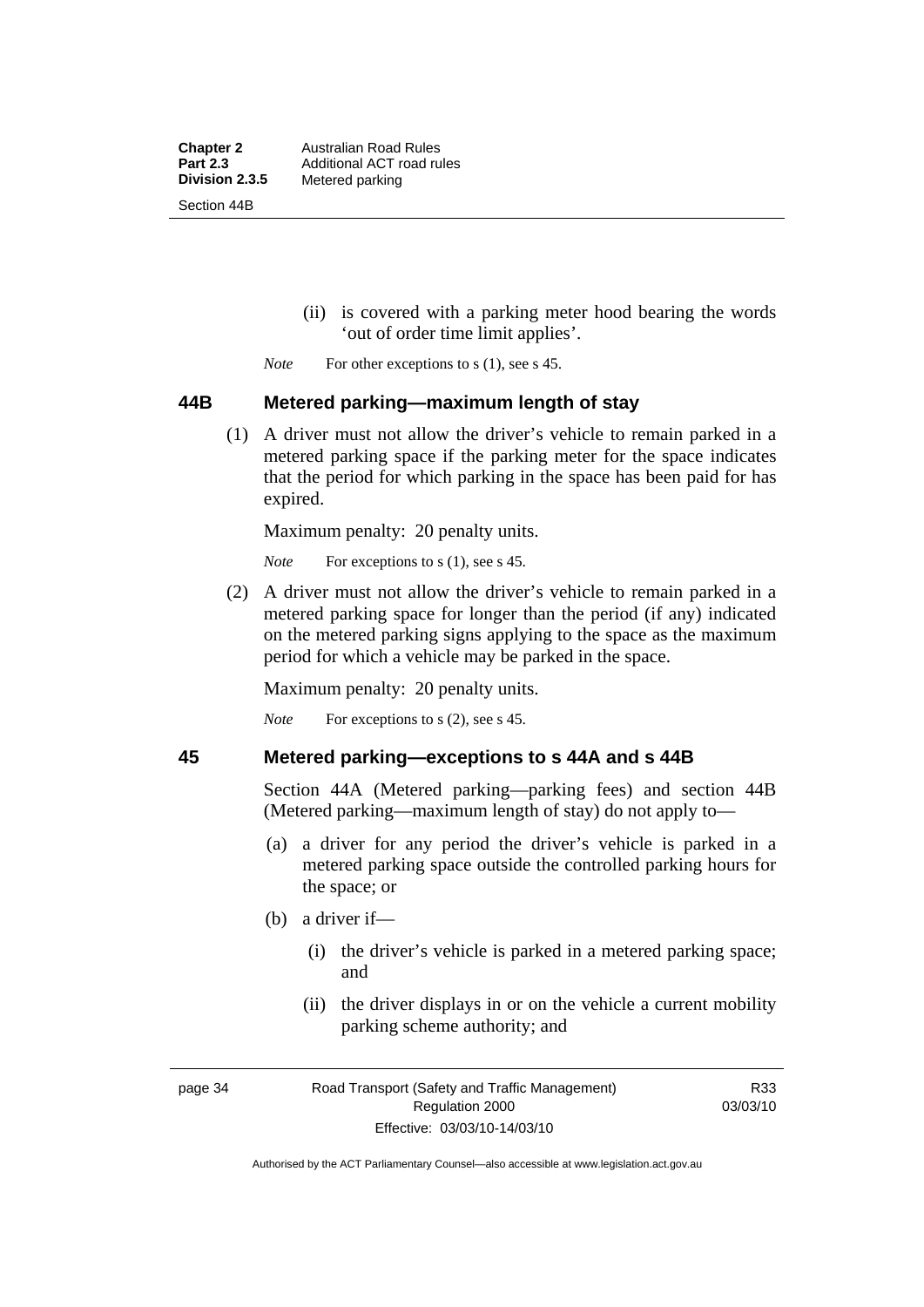- (iii) the driver complies with the conditions (if any) of the authority; or
- (c) a driver if—
	- (i) the driver's vehicle is parked in a metered parking space designated by a *permit zone sign* for use by the holder of a stated kind of parking permit; and
	- (ii) the driver displays in or on the vehicle a current parking permit of that kind; and
	- (iii) the driver complies with the conditions (if any) of the permit.

### **46 Temporary closure of metered parking spaces**

- (1) If the road transport authority decides that the use of a metered parking space should be temporarily discontinued, the authority may close the space by—
	- (a) installing a sign, at or near the space, that displays words to the effect that the space is closed; or
	- (b) covering the parking meter applying to the space with a parking meter hood bearing the words 'no parking'.
- (2) A driver must not park in a metered parking space that has been closed under subsection (1).

Maximum penalty: 20 penalty units.

(3) In this section:

*sign* includes a board, device, plate, screen, words or anything else, whether or not installed with or on a traffic sign.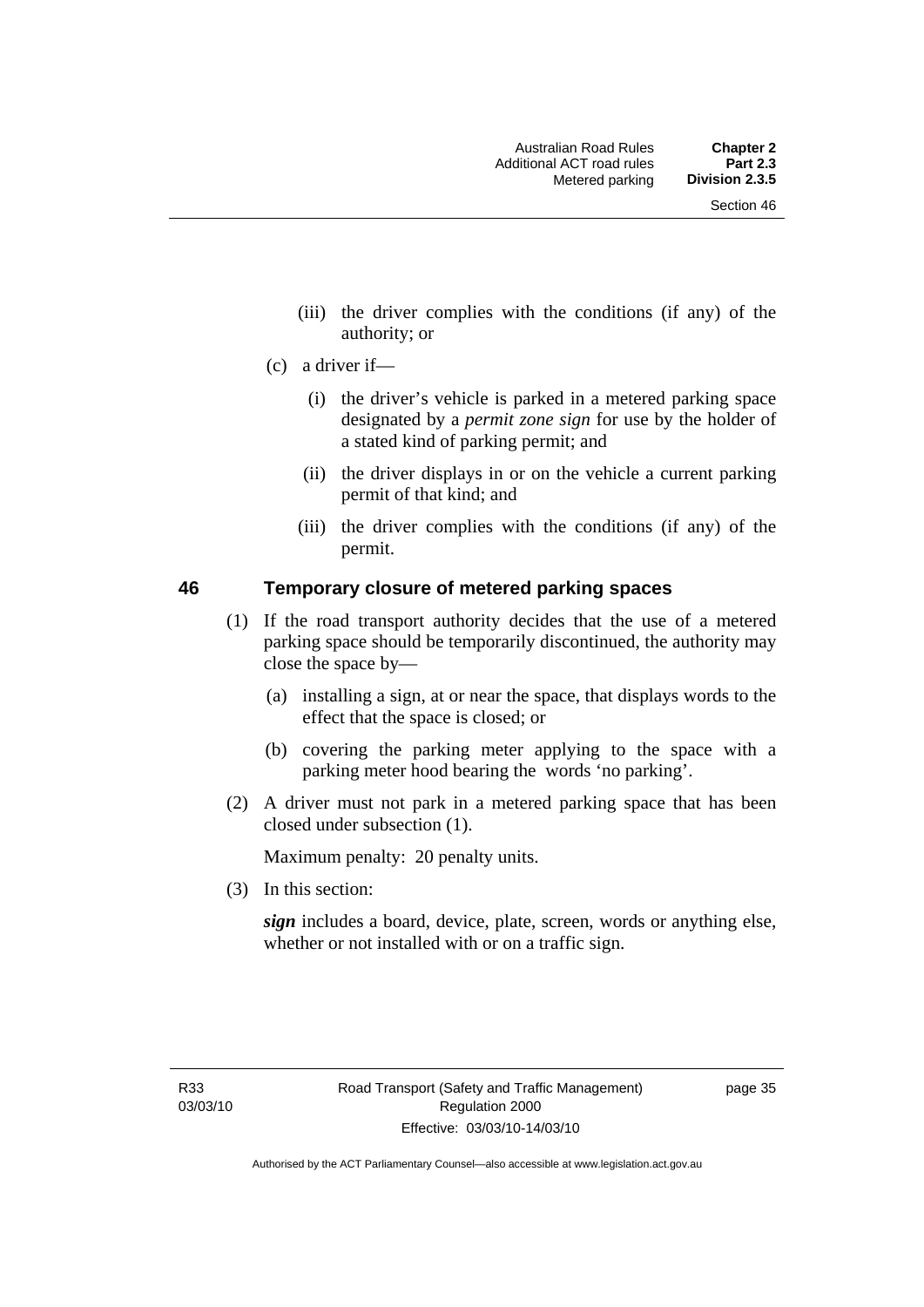### **47 Misuse of parking meters**

A person must not—

- (a) insert in a parking meter anything other than coins appropriate for the meter; or
- (b) attach anything (for example, advertising material) to a parking meter.

Maximum penalty: 20 penalty units.

*Note* An example is part of the regulation, is not exhaustive and may extend, but does not limit, the meaning of the provision in which it appears (see Legislation Act, s 126 and s 132).

### **48 Interfering with parking meters etc**

A person must not—

- (a) do anything that interferes with (or is likely to interfere with) the proper working of a parking meter; or
- (b) fraudulently operate a parking meter.

Maximum penalty: 20 penalty units.

# **Division 2.3.6 Ticket parking**

### **49 Ticket parking—parking in spaces**

- (1) A driver commits an offence if—
	- (a) the driver parks in a ticket parking area; and
	- (b) the driver's vehicle is not parked in a ticket parking space.

Maximum penalty: 20 penalty units.

 (2) However, the driver does not commit an offence against subsection (1) if the driver parks in a metered parking space within a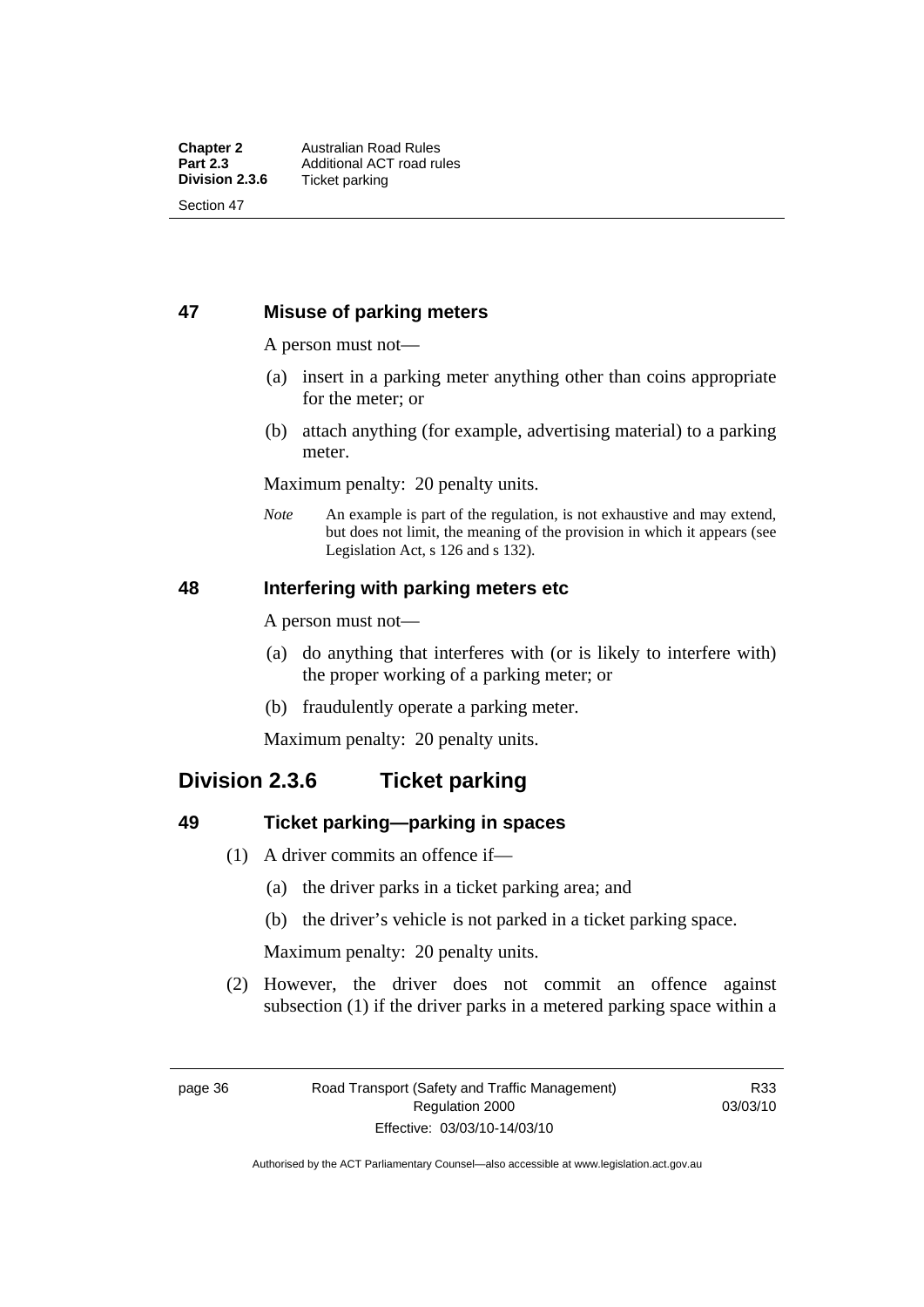ticket parking area and the driver complies with the provisions of division 2.3.5 (Metered parking) in relation to parking in the space.

 (3) A driver must not park the driver's vehicle in a ticket parking space if another vehicle is parked in the space.

Maximum penalty: 20 penalty units.

 (4) A driver who parks in a ticket parking space must position the driver's vehicle completely within the space.

Maximum penalty: 20 penalty units.

### **49A Ticket parking—display of tickets**

- (1) A driver may park the driver's vehicle in a ticket parking area only if—
	- (a) for an RTA multi-stay ticket parking area—
		- (i) a current parking ticket for the area is correctly displayed in or on the vehicle; or
		- (ii) a current part-day parking ticket for another RTA multi-stay ticket parking area is correctly displayed in or on the vehicle; or
		- (iii) a current equivalent all-day parking ticket for another RTA multi-stay ticket parking area is correctly displayed in or on the vehicle; or
	- (b) for any other ticket parking area—a current parking ticket for the area is correctly displayed in or on the vehicle.

Maximum penalty: 20 penalty units.

### **Examples of ticket parking areas for par (b)**

1 a ticket parking area set up by the road transport authority in which parking up to a maximum of 4 hours is permitted by the ticket parking signs applying to the area

R33 03/03/10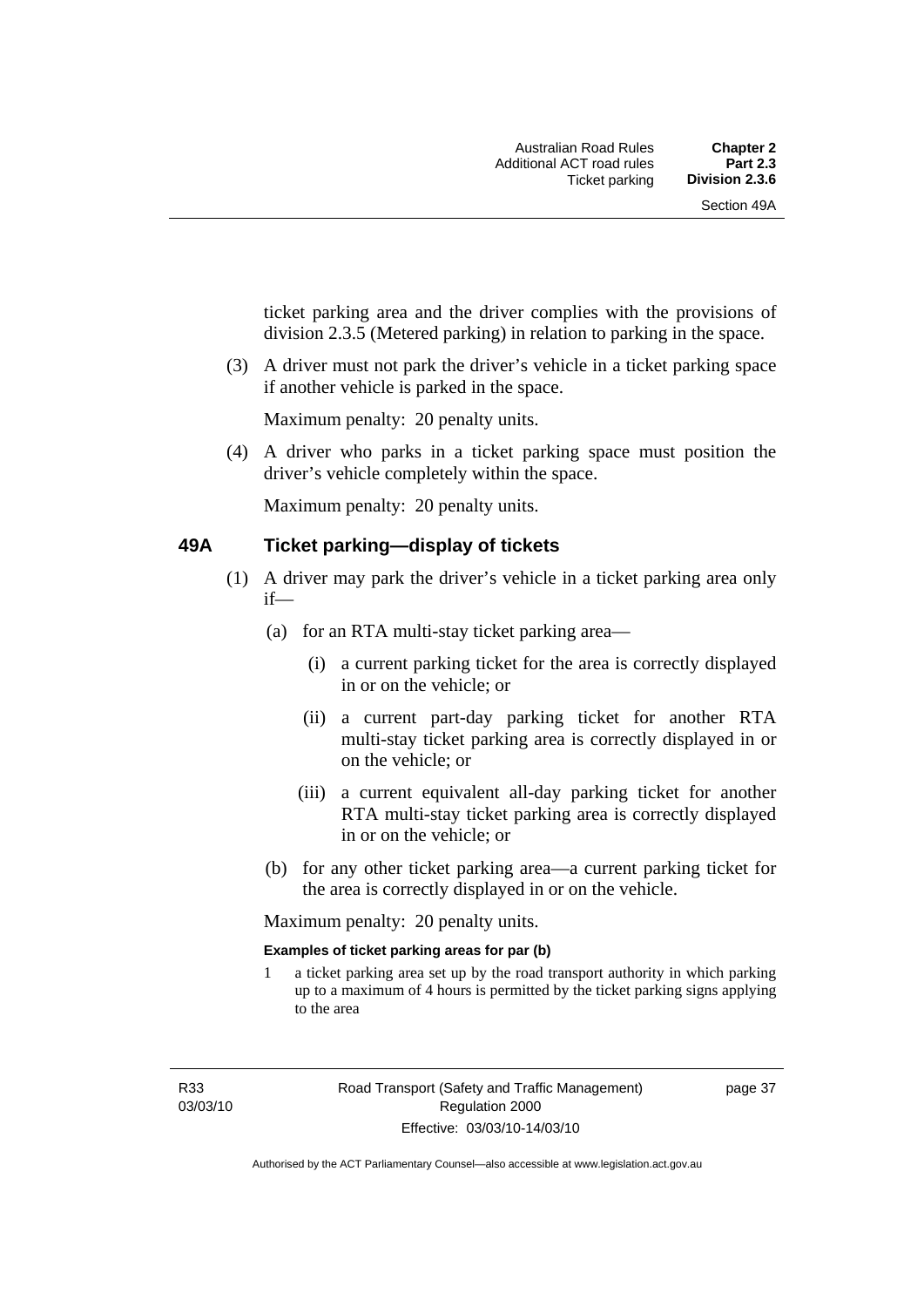- 2 a ticket parking area set up by a parking authority
- *Note 1* Ticket parking areas may be set up by the road transport authority or a parking authority (see s 75A-s 76A).
- *Note 2* An example is part of the regulation, is not exhaustive and may extend, but does not limit, the meaning of the provision in which it appears (see Legislation Act, s 126 and s 132).
- (2) Subsection (1) (a) does not apply to a driver if, immediately after parking in the ticket parking area, the driver—
	- (a) obtains a parking ticket for the ticket parking area and the ticket is correctly displayed in or on the driver's vehicle; or
	- (b) correctly displays in or on the driver's vehicle a parking ticket mentioned in subsection  $(1)$   $(a)$   $(ii)$  or  $(iii)$ .
- (3) Subsection (1) (b) does not apply to a driver if, immediately after parking in the ticket parking area, the driver obtains a parking ticket for the ticket parking area and the ticket is correctly displayed in or on the driver's vehicle.
- (4) It is a defence to the prosecution of a driver for an offence against subsection (1) if the driver proves that—
	- (a) a parking ticket was displayed in accordance with the subsection; and
	- (b) the driver took reasonable steps to ensure that the ticket remained correctly displayed while the driver's vehicle was parked in the ticket parking area.

*Note* For other exceptions to s (1), see s 50.

(5) In this section:

*all-day parking ticket*, for a ticket parking area, means a parking ticket for which the relevant parking fee for parking all-day in the area has been paid.

R33 03/03/10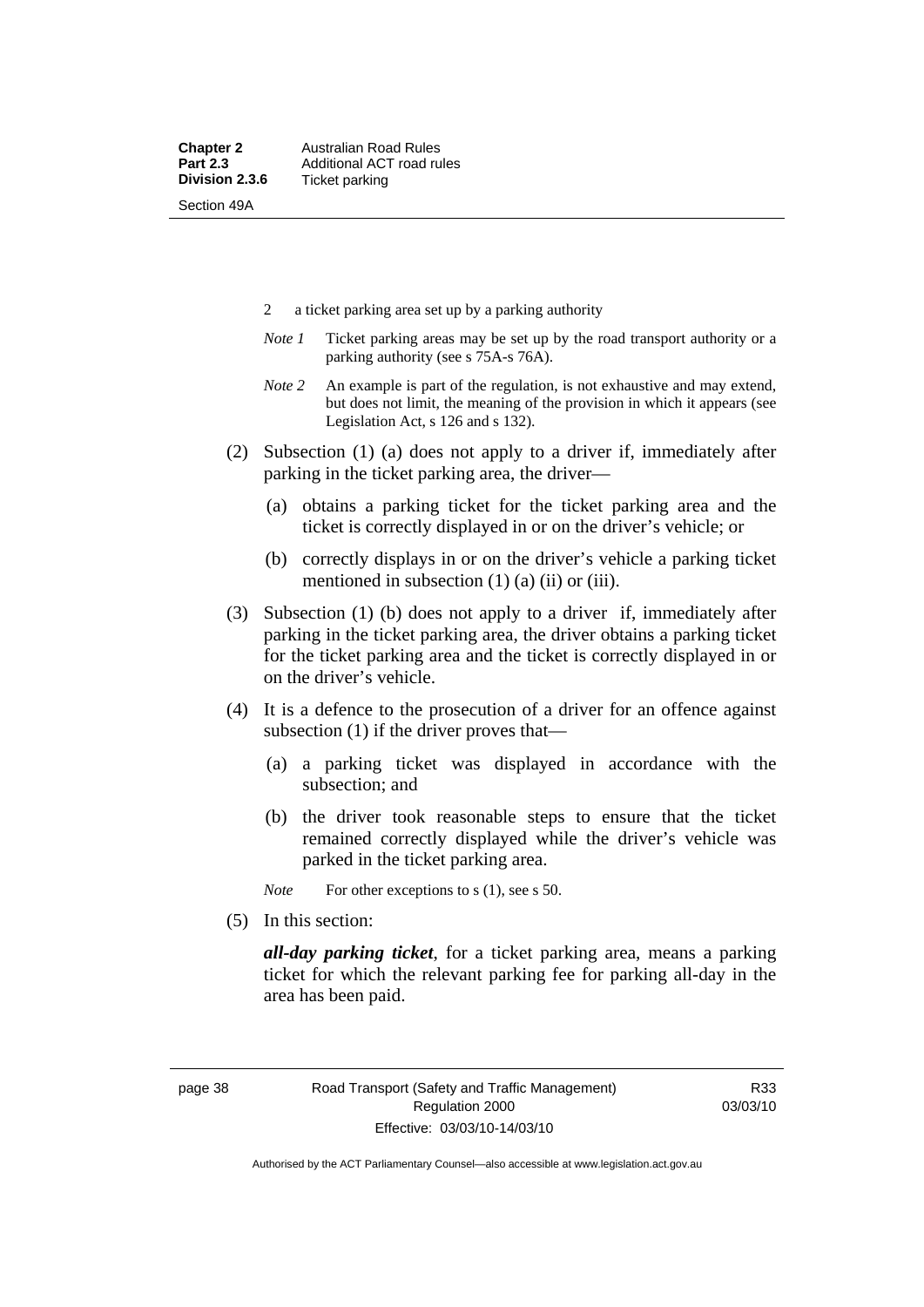*correctly displayed*—a parking ticket is *correctly displayed* in or on a vehicle if the ticket is displayed—

- (a) in or on the front left-hand side of the vehicle or, if the ticket requires the driver to display the ticket in or on a part of the vehicle, in or on that part of the vehicle; and
- (b) in a way that its expiry date and expiry time, and the ticket parking area for which it is issued, are clearly visible from outside the vehicle.

*equivalent*, for a multi-stay ticket parking area, means another ticket parking area for which the relevant parking fee for an all-day parking ticket for the area is the same or higher.

*part-day parking ticket* means a parking ticket that is not an all-day parking ticket.

*RTA multi-stay ticket parking area* means a ticket parking area set aside under section 76 (2) (a) (Ticket parking schemes—road transport authority) where all-day parking is permitted by the ticket parking signs applying to the area.

### **49B Ticket parking—maximum length of stay**

 (1) A driver must not allow the driver's vehicle to remain parked in a ticket parking area after the expiry of a parking ticket displayed in or on the vehicle.

Maximum penalty: 20 penalty units.

*Note 1* For when a parking ticket expires, see s 81.

*Note* 2 For exceptions to s (1), see s 50.

R33 03/03/10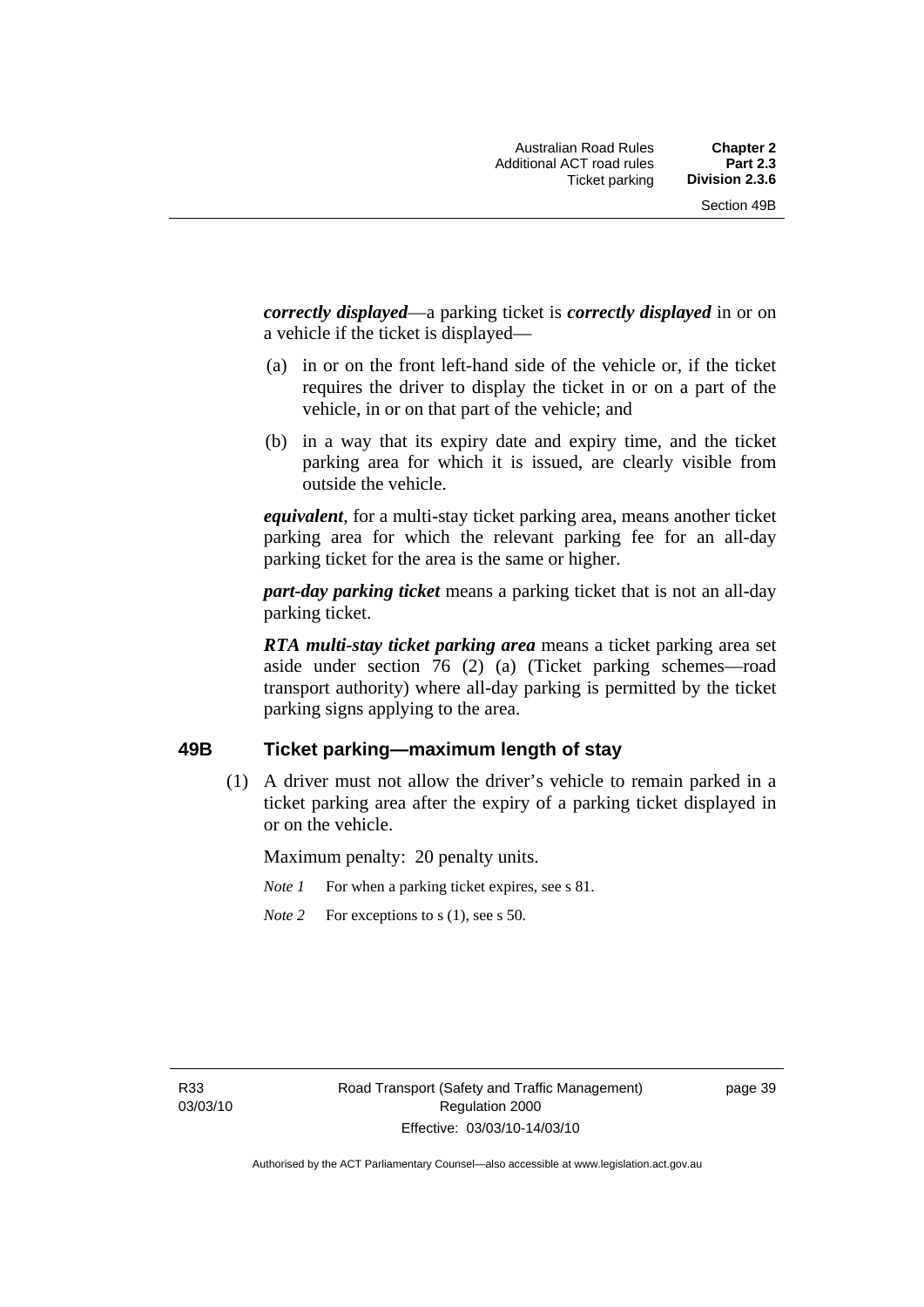(2) A driver must not allow the driver's vehicle to remain parked in a ticket parking area for longer than the period (if any) indicated on the ticket parking signs applying to the area as the maximum period for which a vehicle may be parked in the area.

Maximum penalty: 20 penalty units.

*Note* For exceptions to s (2), see s 50.

### **50 Ticket parking—exceptions to s 49A and s 49B**

Section 49A (Ticket parking—display of tickets) and section 49B (Ticket parking—maximum length of stay) do not apply to—

- (a) a driver if the driver parks the driver's vehicle in a metered parking space within a ticket parking area and the driver complies with the provisions of division 2.3.5 (Metered parking) in relation to parking in the space; or
- (b) a driver for any period the driver's vehicle is parked in a ticket parking space outside the controlled parking hours for the space; or
- (c) a driver if—
	- (i) the driver's vehicle is parked in a ticket parking space; and
	- (ii) the driver displays in or on the vehicle a current mobility parking scheme authority; and
	- (iii) the driver complies with the conditions (if any) of the authority; or
- (d) a driver if—
	- (i) the driver's vehicle is parked in a ticket parking space, or on a length of road in a ticket parking area, designated by a *permit zone sign* for use by the holder of a stated kind of parking permit; and

page 40 Road Transport (Safety and Traffic Management) Regulation 2000 Effective: 03/03/10-14/03/10

R33 03/03/10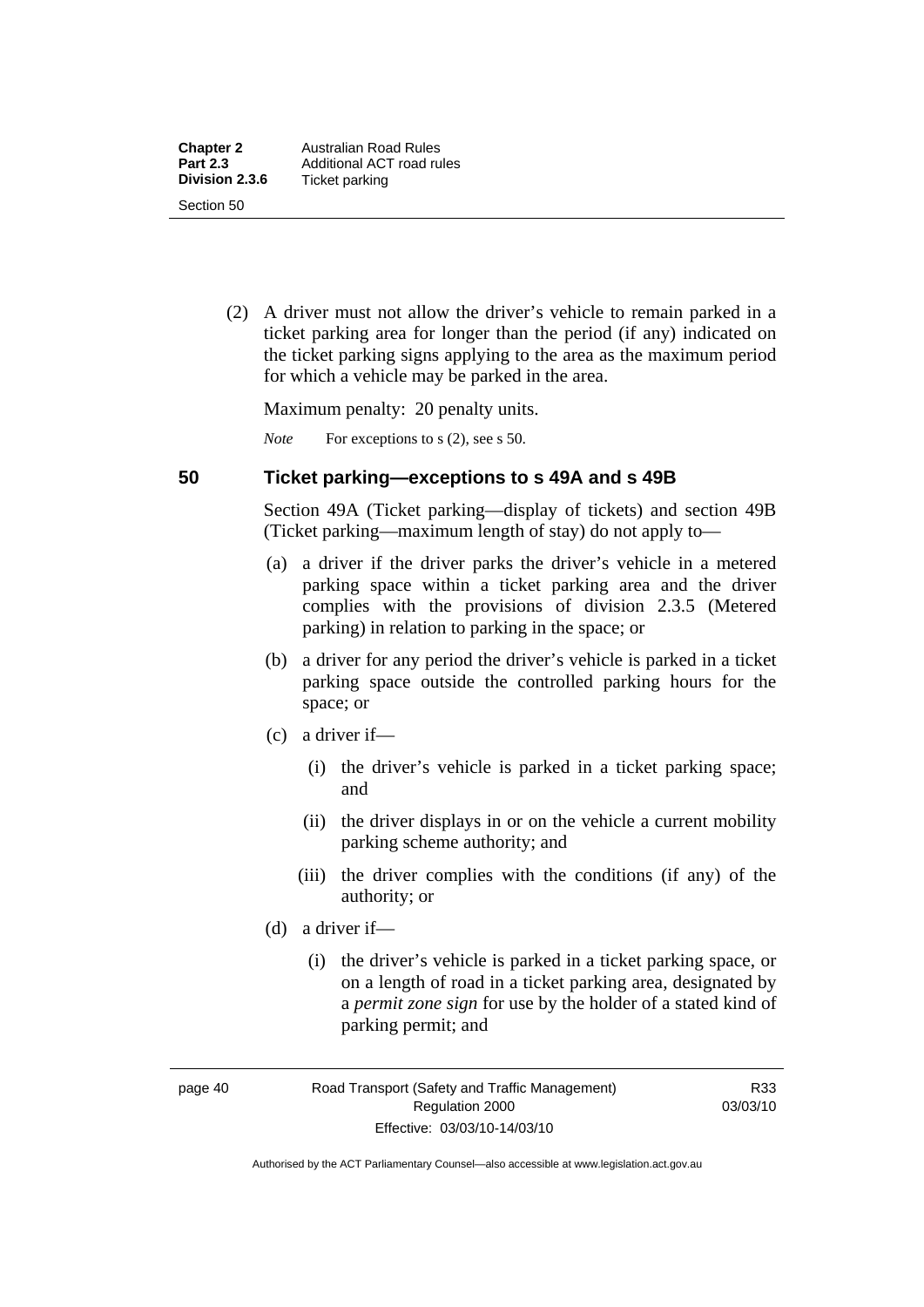- (ii) the driver displays in or on the vehicle a current parking permit of that kind; and
- (iii) the driver complies with the conditions (if any) of the permit.

### **51 Temporary closure of ticket parking spaces and areas**

- (1) If the road transport authority decides that the use of a ticket parking area, or ticket parking space, should be temporarily discontinued, the authority may close the area or space by—
	- (a) for the closure of a ticket parking area—installing a sign, at or near each traffic sign applying to the area, that displays words to the effect that the area is closed; or
	- (b) for the closure of a ticket parking space—installing a sign, at or near the space, that displays words to that effect.
- (2) If a parking authority decides that the use of a ticket parking area, or ticket parking space, within its area of operations should be temporarily discontinued, the authority may close the area or space by—
	- (a) for the closure of a ticket parking area—installing a sign, at or near each traffic sign applying to the area, that displays words to the effect that the area is closed; or
	- (b) for the closure of a ticket parking space—installing a sign, at or near the space, that displays words to that effect.
	- *Note* Section 75A provides for the road transport authority to declare parking authorities and s 76A provides for the operation of ticket parking schemes by parking authorities.
- (3) A driver must not park in a ticket parking area or ticket parking space that has been closed under subsection (1) or (2).

Maximum penalty: 20 penalty units.

(4) In this section:

R33 03/03/10

Authorised by the ACT Parliamentary Counsel—also accessible at www.legislation.act.gov.au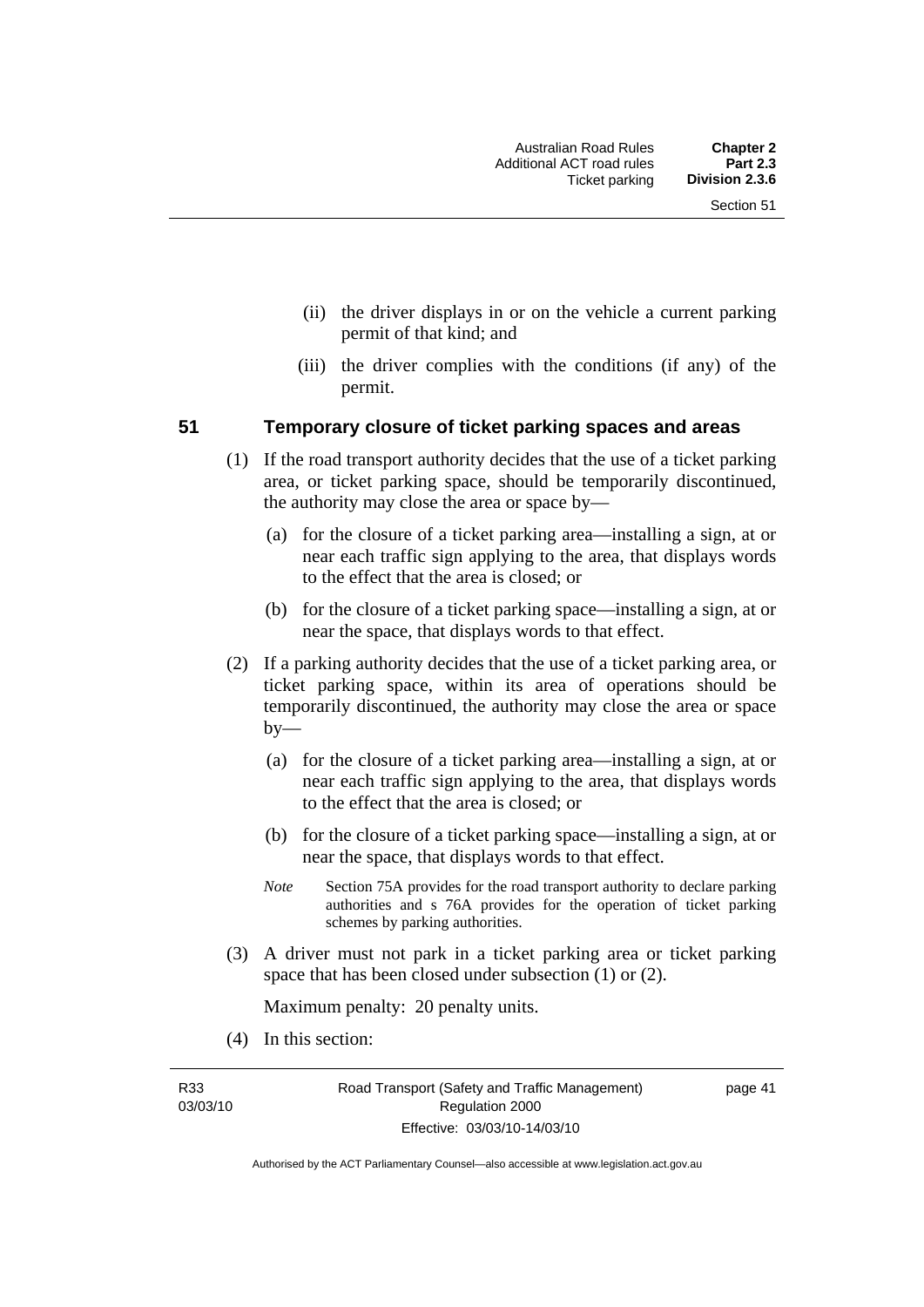*sign* includes a board, device, plate, screen, words or anything else, whether or not installed with or on a traffic sign.

### **52 Use of false or damaged parking tickets etc**

- (1) This section applies in relation to a vehicle that is parked in a ticket parking space within a ticket parking area.
- (2) A person must not display in or on the vehicle—
	- (a) anything resembling a parking ticket that falsely suggests that the relevant parking fee for parking in the space has been paid; or
	- (b) a parking ticket that has been changed, damaged or defaced.

Maximum penalty: 20 penalty units.

 (3) Subsection (2) does not apply if the parking ticket was not changed, damaged or defaced in a material particular.

### **53 Misuse of parking ticket machines**

A person must not—

- (a) insert in a parking ticket machine anything other than coins, or another means of payment, appropriate for the machine; or
- (b) attach anything (for example, advertising material) to a parking ticket machine.

Maximum penalty: 20 penalty units.

*Note* An example is part of the regulation, is not exhaustive and may extend, but does not limit, the meaning of the provision in which it appears (see Legislation Act, s 126 and s 132).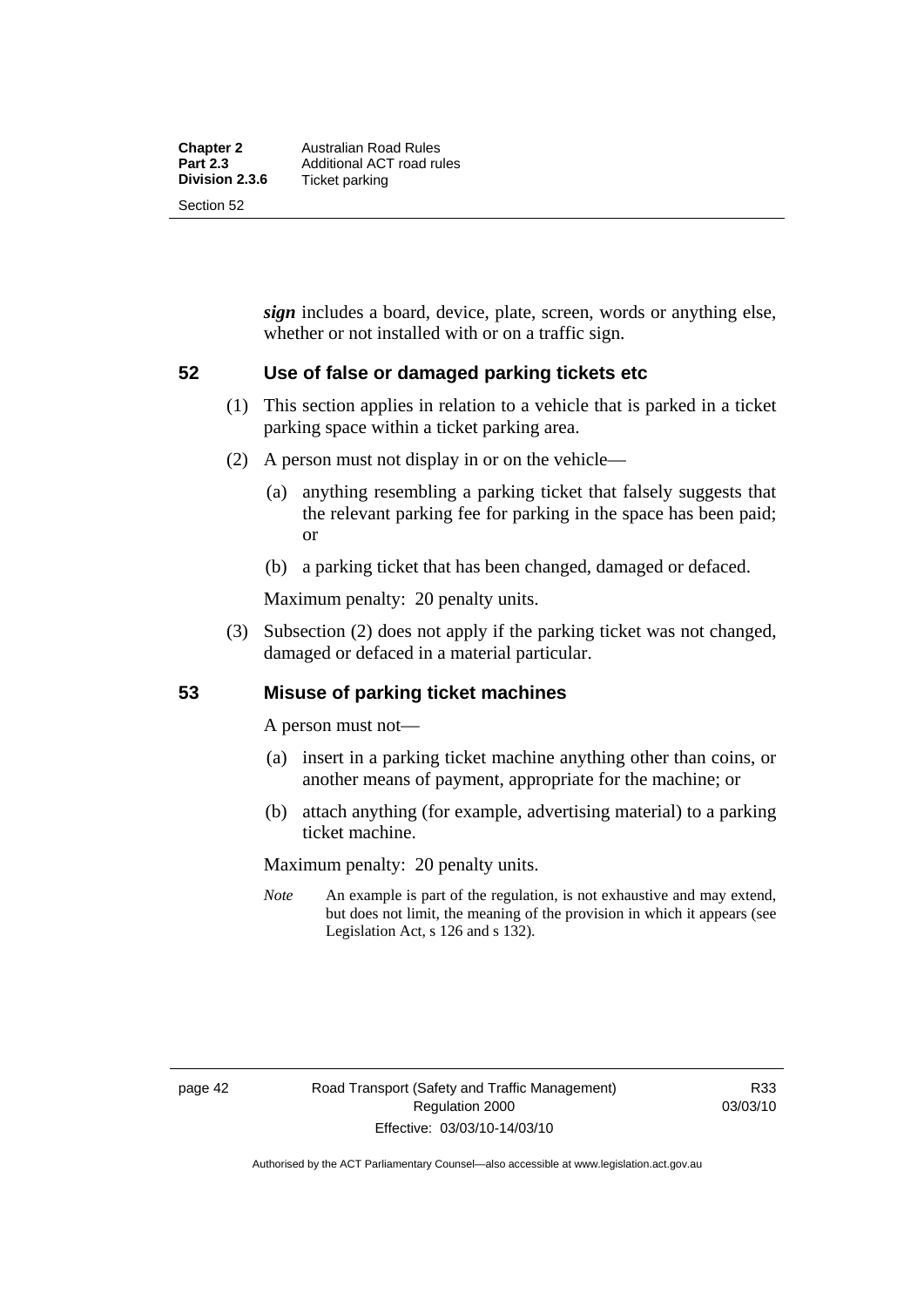### **54 Interfering with parking ticket machines etc**

A person must not—

- (a) do anything that interferes with (or is likely to interfere with) the proper working of a parking ticket machine; or
- (b) fraudulently operate a parking ticket machine.

Maximum penalty: 20 penalty units.

### **55 Interfering with parking tickets**

A person commits an offence if—

- (a) the person removes, changes, damages, defaces or otherwise interferes with a parking ticket that is in or on a vehicle; and
- (b) the vehicle is parked in a ticket parking area; and
- (c) the person is not—
	- (i) the driver of the vehicle; or
	- (ii) the responsible person for the vehicle.

Maximum penalty: 20 penalty units.

# **Division 2.3.7 Other ACT road rules about stopping and parking**

*Note* The Australian Road Rules contains rules about the stopping and parking of vehicles, including the following:

- r 189 (which is about double parking)
- r 203 (which is about stopping in a parking area for people with disabilities)
- r 205 (which is about parking for longer than indicated)
- r 207 (which is about parking where fees are payable)
- r 208 (which is about parallel parking on a road, except in a median strip parking area)

R33 03/03/10 page 43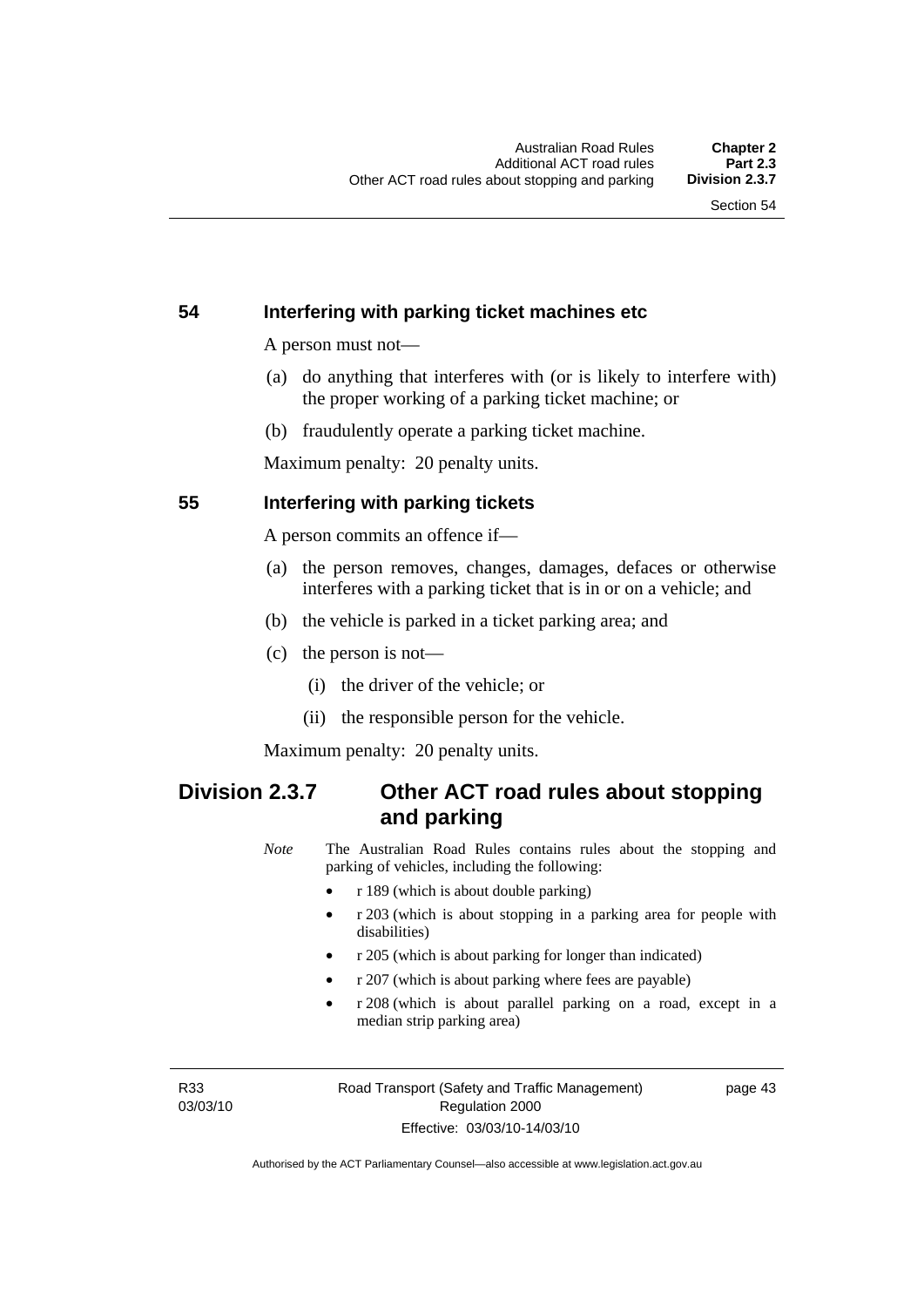- r 209 (which is about parallel parking in a median strip parking area)
- r 210 (which is about angle parking)
- r 211 (which is about parking in parking bays).

### **56 Unauthorised use of parking permits and mobility parking scheme authorities**

 (1) A driver must not display a parking permit in or on the driver's vehicle if the driver is not entitled to do so under the conditions of the permit.

Maximum penalty: 20 penalty units.

 (2) A driver must not display a mobility parking scheme authority in or on the driver's vehicle if the driver is not entitled to do so under the conditions of the authority.

Maximum penalty: 20 penalty units.

### **56A Interfering with parking permits and mobility parking scheme authorities**

A person commits an offence if—

- (a) the person removes, changes, damages, defaces or otherwise interferes with a parking permit or mobility parking scheme authority that is in or on a vehicle; and
- (b) the person is not—
	- (i) the driver of the vehicle; or
	- (ii) the responsible person for the vehicle; or
	- (iii) the person to whom the permit or authority was issued.

Maximum penalty: 20 penalty units.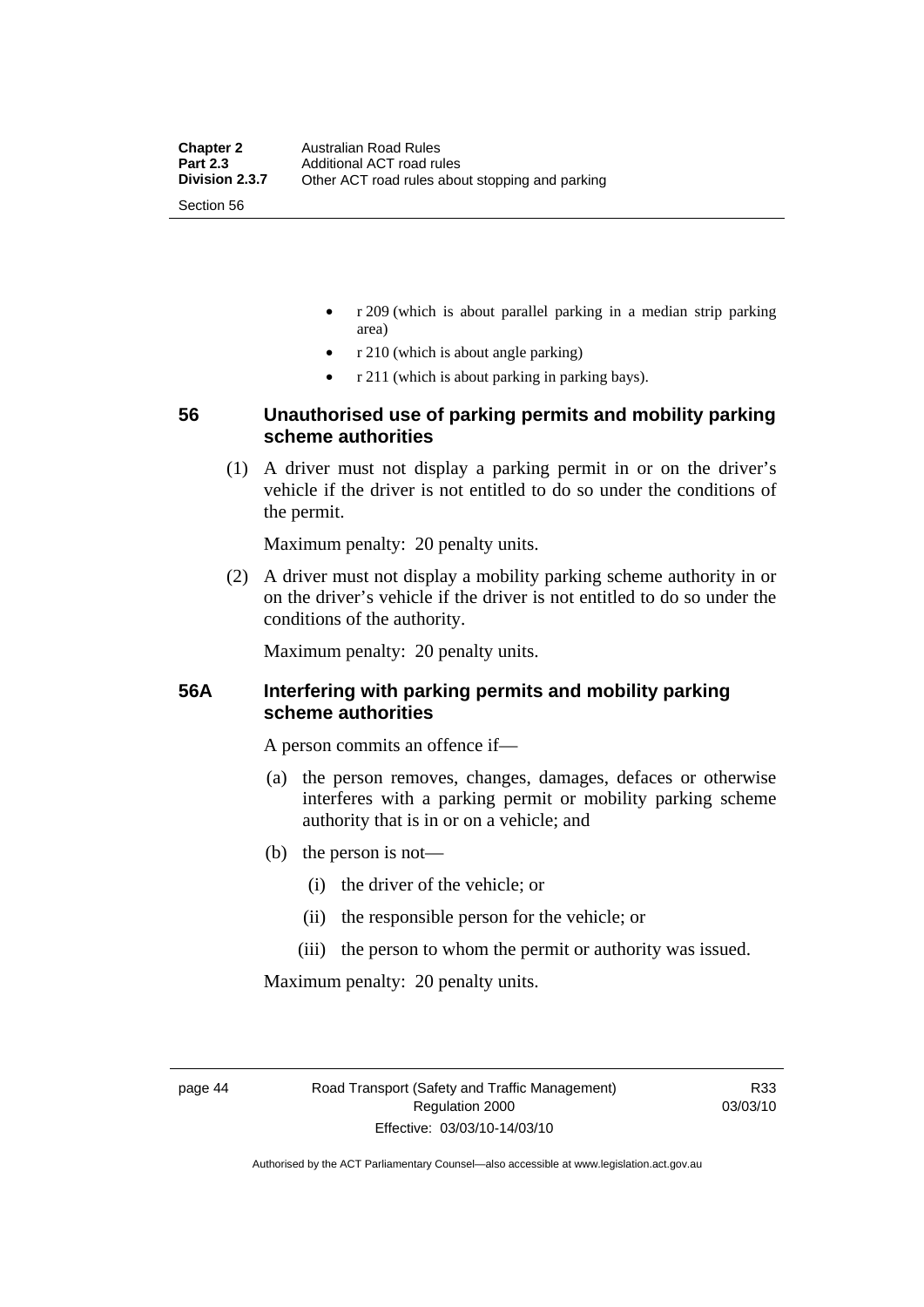### **57A Stopping public buses in bus zones and at bus stops**

- (1) The driver of a public bus must not stop in a bus zone unless the driver—
	- (a) is dropping off, or picking up, passengers; or
	- (b) is stopping for a regular route service.

Maximum penalty: 20 penalty units.

 (2) Subsection (1) does not apply to the driver of a public bus that is not permitted to stop in the bus zone by information on or with the *bus zone sign* applying to the bus zone.

*Note* The driver would contravene the Australian Road Rules, r 183.

- (3) The driver of a public bus must not stop at a bus stop, or on the road, within 20m before a sign on the road that indicates the bus stop, and 10m after the sign, unless the driver—
	- (a) stops at a place on a length of road, or in an area, to which a parking control sign applies and the driver is permitted to stop at that place under the Australian Road Rules; or
	- (b) is dropping off, or picking up, passengers; or
	- (c) is stopping for a regular route service.

Maximum penalty: 20 penalty units.

(4) In this section:

*bus stop*—see the Australian Road Rules, rule 195.

*bus zone*—see the Australian Road Rules, rule 183.

*bus zone sign*—see the Australian Road Rules, schedule 2, schedule 3, rule 314, rule 315 and rule 316.

*regular route service*—see the *Road Transport (Public Passenger Services) Act 2001*, section 12 (What is a regular route service?).

R33 03/03/10 page 45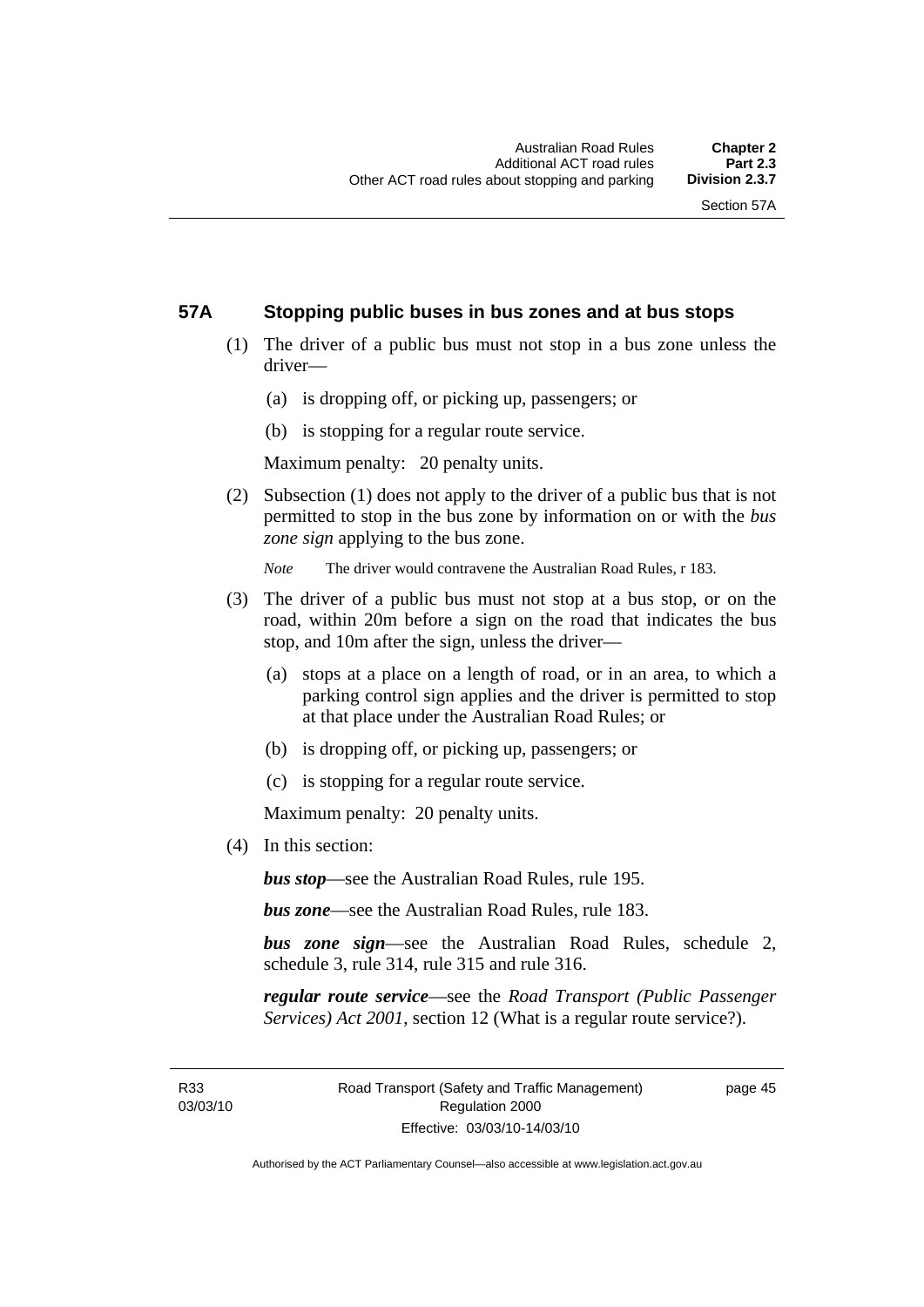### **58 Stopping in an emergency etc or to comply with another law**

(1) In this section:

*stopping or parking provision of this chapter* means a provision of the following divisions:

- (a) division 2.3.5 (Metered parking);
- (b) division 2.3.6 (Ticket parking);
- (c) division 2.3.7 (Other ACT road rules about stopping and parking).
- (2) A stopping or parking provision of this chapter does not apply to a driver if—
	- (a) the driver stops at a particular place, or in a particular way, to avoid a collision, and the driver stops for no longer than is necessary to avoid the collision; or
	- (b) the driver stops at a particular place, or in a particular way, because the driver's vehicle is disabled, and the driver stops for no longer than is necessary for the vehicle to be moved safely to a place where the driver is permitted to park the vehicle under the Australian Road Rules and a stopping or parking provision of this chapter; or
	- (c) the driver stops at a particular place, or in a particular way, to deal with a medical or other emergency, and the driver stops for no longer than is necessary in the circumstances; or
	- (d) the driver stops at a particular place, or in a particular way, because the condition of the driver, a passenger, or the driver's vehicle makes it necessary for the driver to stop in the interests of safety, and the driver stops for no longer than is necessary in the circumstances; or

Authorised by the ACT Parliamentary Counsel—also accessible at www.legislation.act.gov.au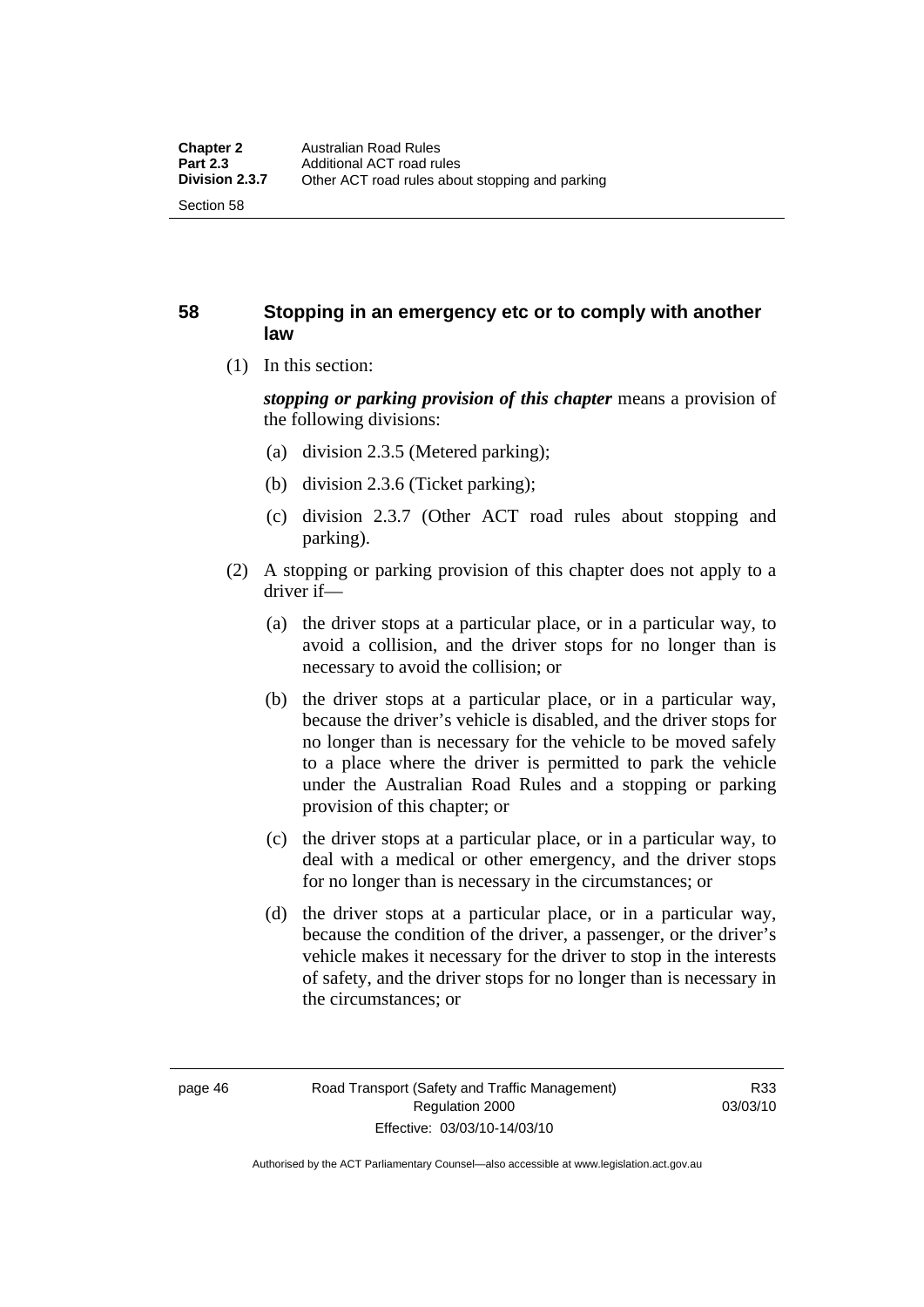(e) the driver stops at a particular place, or in a particular way, to comply with a provision of the Australian Road Rules or a provision of another law, and the driver stops for no longer than is necessary to comply with the provision.

# **Division 2.3.8 Other ACT road rules**

### **U 59 Carrying dangerous substances**

 (1) A person must not drive or park a vehicle that is carrying an explosive substance in, directly above, or within 50m of either end of, a major road tunnel.

Maximum penalty: 30 penalty units.

(2) In this section:

### *explosive substance*—

- (a) see the *Dangerous Substances Act 2004*, section 73, definition of *explosive*; and
- (b) includes any other dangerous substance under that Act that can explode.

### *major road tunnel* means—

- (a) the road tunnel on Parkes Way in the Division of Acton, Canberra Central District; or
- (b) the road tunnel on Capital Circle in the Division of Capital Hill, Canberra Central District.

### **60 Interrupting funeral processions etc**

A driver must not interfere with, or interrupt, the free passage of—

(a) a funeral procession or any other lawful procession; or

R33 03/03/10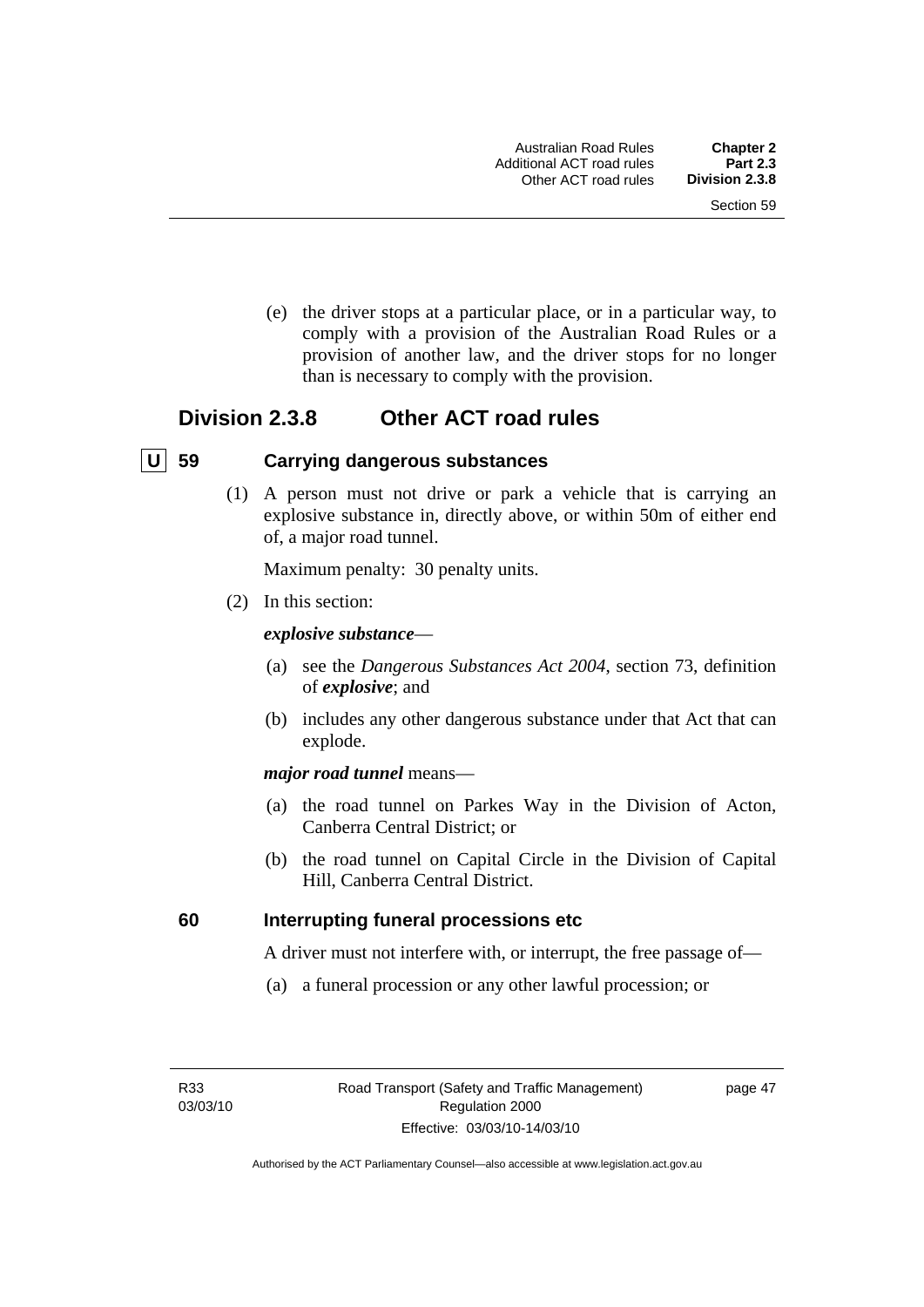(b) any vehicle or person forming part of a procession mentioned in paragraph (a).

Maximum penalty: 20 penalty units.

### **61 Driving on roads closed to traffic**

A person must not drive a vehicle on a road that is closed to traffic under the Act, section 30.

Maximum penalty: 20 penalty units.

### **62 Use of wheeled recreational devices and wheeled toys on roads**

 (1) A person must not travel in or on a wheeled recreational device or wheeled toy on a road while it is attached to another vehicle.

Maximum penalty: 20 penalty units.

 (2) A person travelling in or on a wheeled recreational device or wheeled toy on a road must not permit it to be drawn by another vehicle.

Maximum penalty: 20 penalty units.

 (3) A person must not travel in or on a wheeled recreational device or wheeled toy on a road if anyone travelling in or on it is completely or partly assisted in propelling it by means other than human power or gravity.

Maximum penalty: 20 penalty units.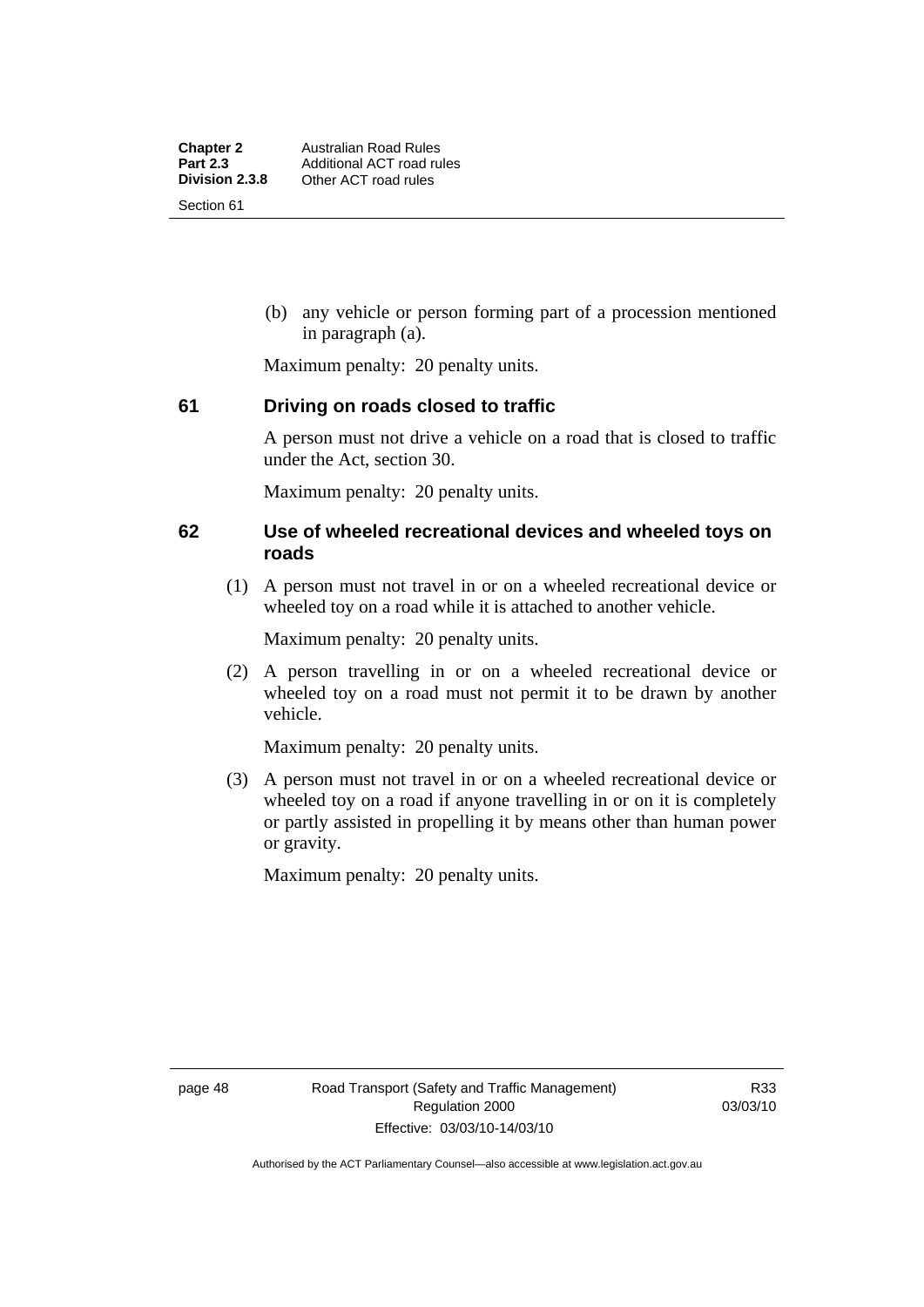# **Part 2.4 Other provisions**

# **63 Devices that are prescribed traffic control devices—Act, dict, def** *prescribed traffic control device*

The following things are prescribed traffic control devices:

- (a) any traffic control device that has effect for the Australian Road Rules under the Australian Road Rules, rule 315;
- (b) any traffic-related item that has effect for the Australian Road Rules under the Australian Road Rules, rule 319;
- (c) any pay parking device, pay parking sign and parking meter hood;
- (d) any device, plate, screen, words or anything else on or with anything mentioned in paragraph (a), (b) or (c).

### **64 Preventing prescribed traffic control devices being clearly visible**

 (1) A person must not (except with the approval of the road transport authority) place anything in a position that prevents, or is likely to prevent, a prescribed traffic control device from being clearly visible to the road users to whom it is intended to apply.

Maximum penalty: 20 penalty units.

*Note* The Act, s 19 (1) also makes it an offence for a person to install or display (or interfere, change or remove) a prescribed traffic control device without appropriate authority.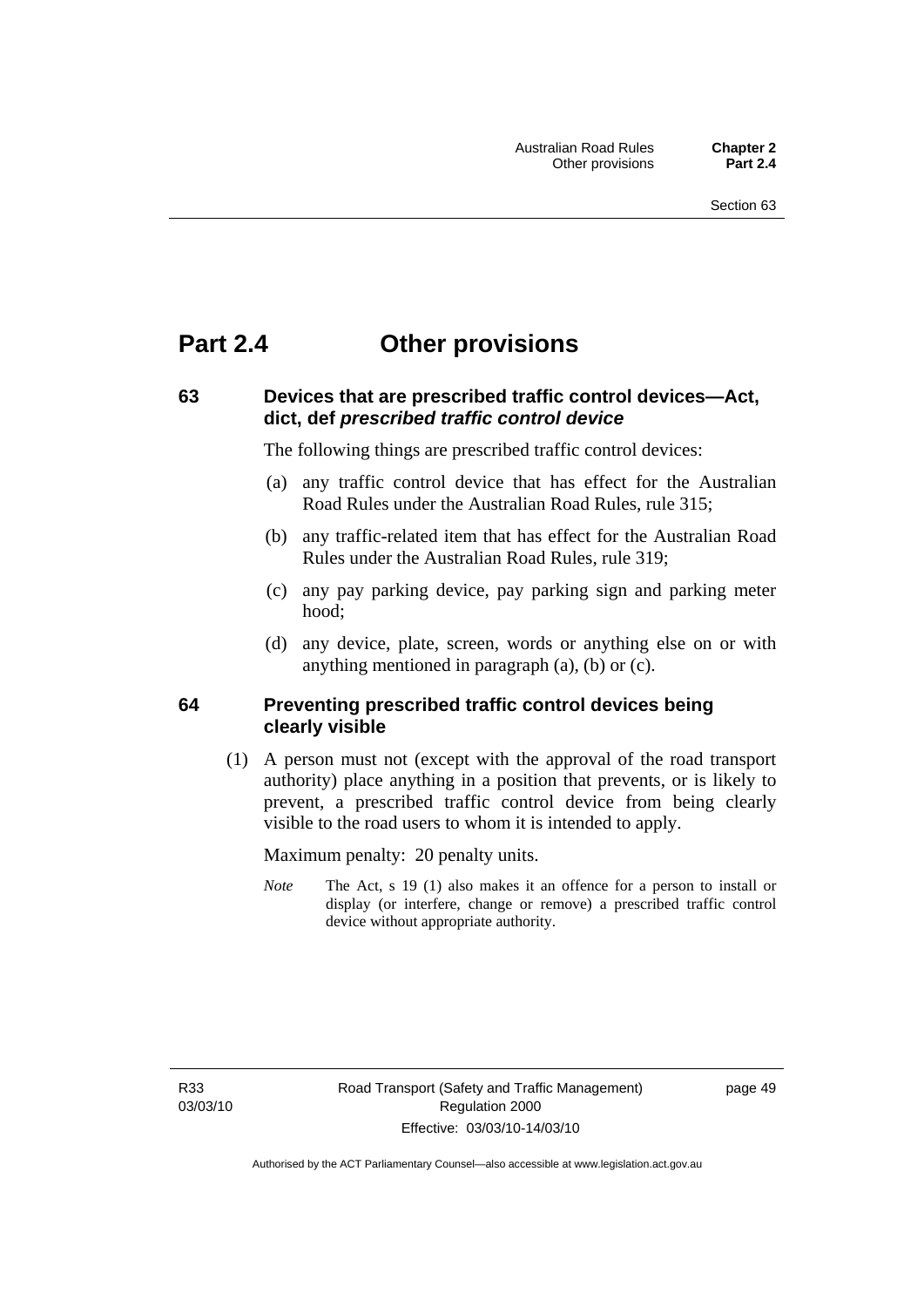| <b>Chapter 2</b> | <b>Australian Road Rules</b> |
|------------------|------------------------------|
| <b>Part 2.4</b>  | Other provisions             |

Section 65

- (2) The road transport authority, a police officer or an authorised person—
	- (a) may, orally or in writing, direct a person who has contravened subsection (1) by placing something to remove the thing within a stated reasonable time; or
	- (b) may remove the thing.
- (3) If a person is given a direction under subsection (2) (a), the person must comply with the direction.

Maximum penalty: 20 penalty units.

### **65 Use of** *do not overtake turning vehicle sign*

A person must not drive a motor vehicle or combination displaying a *do not overtake turning vehicle sign* unless the motor vehicle or combination, together with any load or projection, is at least 7.5m long.

Maximum penalty: 20 penalty units.

### U 66 Approvals etc by road transport authority

- (1) For the Australian Road Rules and this regulation, the road transport authority may, in writing—
	- (a) approve a protective helmet for bicycle riders as an approved bicycle helmet; or
	- (b) approve a child restraint as an approved child restraint; or
	- (c) approve a protective helmet for motorbike riders as an approved motorbike helmet; or
	- (d) approve a canopy, cage or other device fitted to a vehicle; or
	- (e) declare a person to be an emergency worker.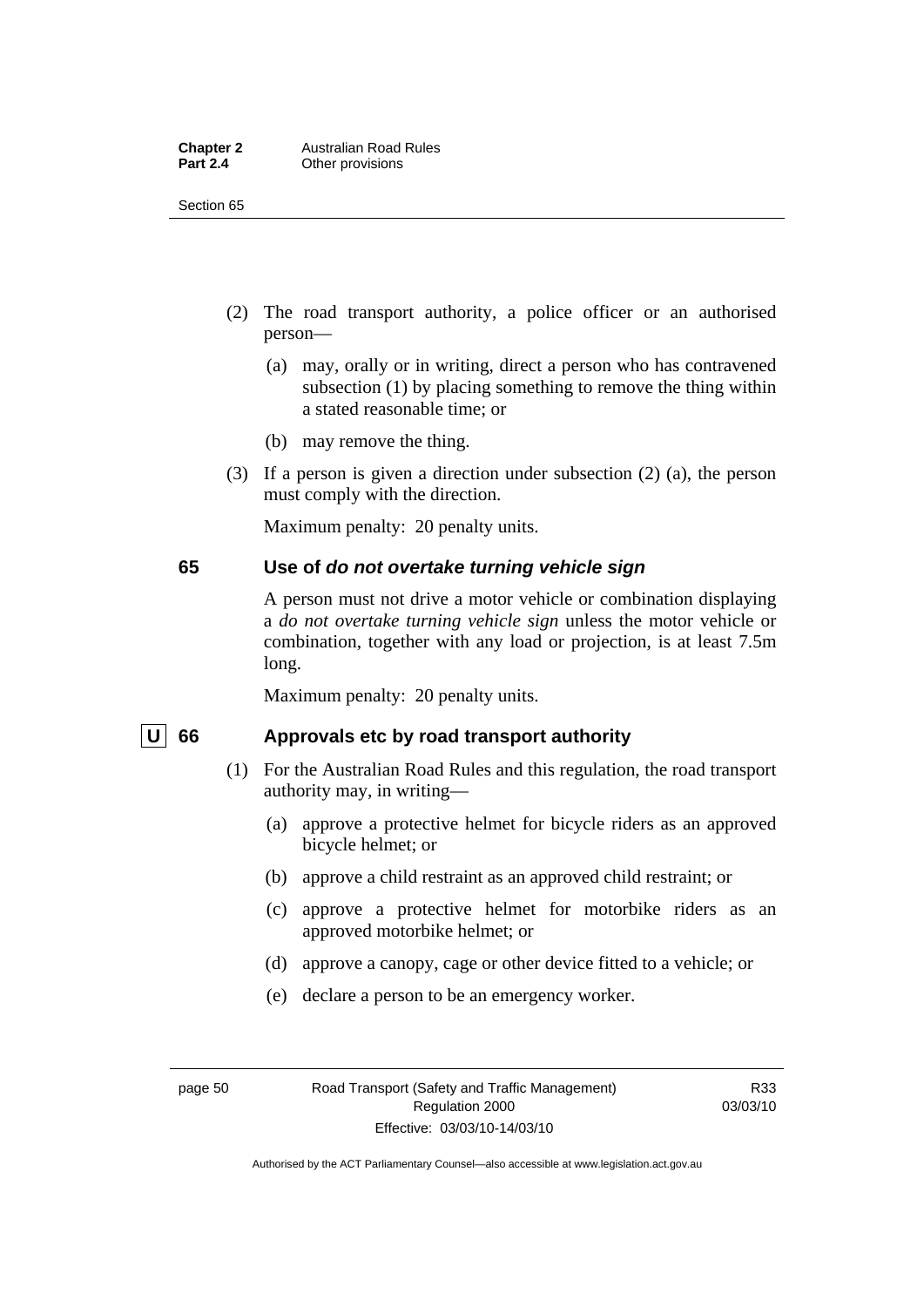- (2) An approval or declaration is a disallowable instrument.
	- *Note* A disallowable instrument must be notified, and presented to the Legislative Assembly, under the Legislation Act.

### **67 Exemption from requirement about riding on motorbikes**

The road transport authority may, for the purpose of allowing a sporting or similar event to be filmed, exempt a person from the Australian Road Rules, rule 271 (2) to the extent that it requires the person to face forward while being carried as a passenger on a motorbike.

### **68 Defence of complying with direction of police officer or authorised person**

- (1) It is a defence to a prosecution of a person for an offence against a provision of this chapter if, at the time of the offence, the person was obeying a direction given to the person under the Australian Road Rules, rule 304 (1).
- (2) To remove any doubt, it is declared that a person must obey a direction given to the person under the Australian Road Rules, rule 304 (1), whether or not the person may contravene a provision of this chapter by obeying the direction.

### **69 Exemption for driver of police vehicles**

- (1) A provision of this chapter does not apply to the driver of a police vehicle if—
	- (a) in the circumstances—
		- (i) the driver is taking reasonable care; and
		- (ii) it is reasonable that the provision should not apply; and
	- (b) if the vehicle is a motor vehicle that is moving—the vehicle is displaying a blue or red flashing light or sounding an alarm.

R33 03/03/10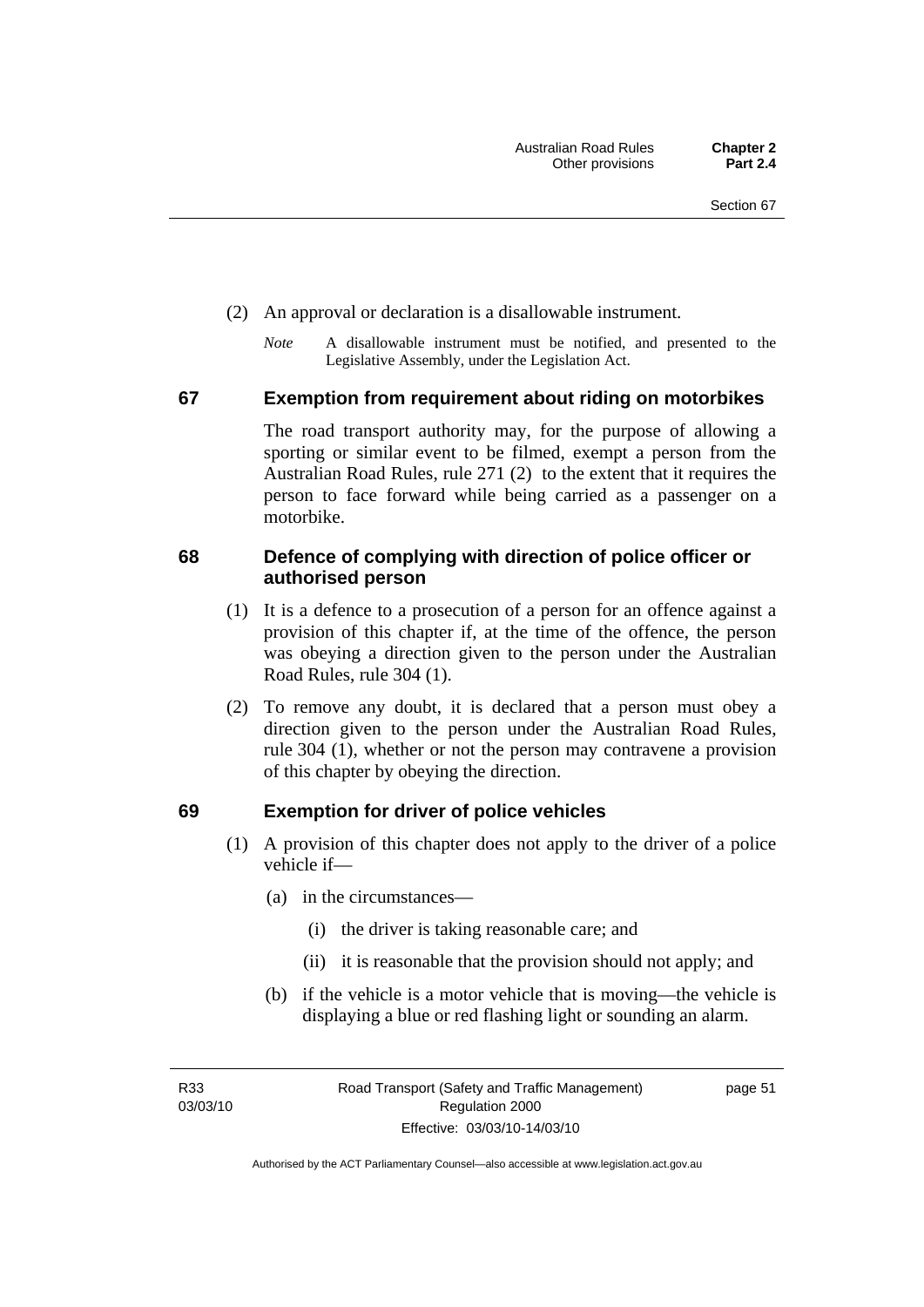Section 70

- (2) Subsection (1) (b) does not apply to the driver if, in the circumstances, it is reasonable—
	- (a) not to display the light or sound the alarm; or
	- (b) for the vehicle not to be fitted or equipped with a blue or red flashing light or an alarm.

### **70 Exemption for driver of emergency vehicles**

A provision of this chapter does not apply to the driver of an emergency vehicle if—

- (a) in the circumstances—
	- (i) the driver is taking reasonable care; and
	- (ii) it is reasonable that the provision should not apply; and
- (b) if the vehicle is a motor vehicle that is moving—the vehicle is displaying a blue or red flashing light or sounding an alarm.

### **71 Stopping and parking exemption for police and emergency vehicles and authorised people**

(1) In this section:

### *stopping or parking provision of this chapter*—see section 58 (1).

- (2) A stopping or parking provision of this chapter does not apply to the driver of a police vehicle or emergency vehicle if, in the circumstances—
	- (a) the driver is taking reasonable care; and
	- (b) it is reasonable that the provision should not apply.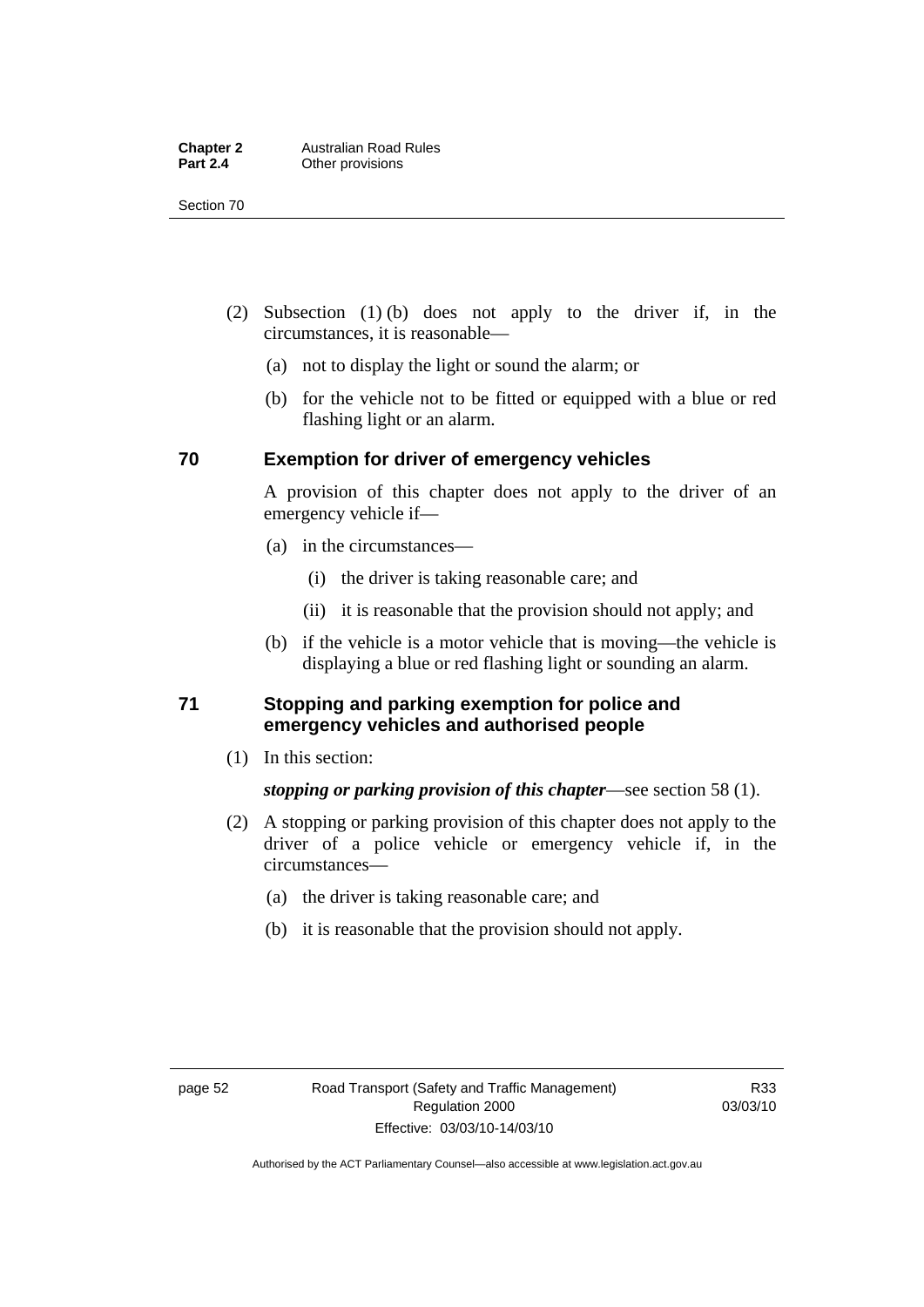- (3) A stopping or parking provision of this chapter does not apply to an authorised person who is driving a vehicle in the course of the person's duty as an authorised person if, in the circumstances—
	- (a) the person is taking reasonable care; and
	- (b) it is reasonable that the provision should not apply.

R33 03/03/10 Road Transport (Safety and Traffic Management) Regulation 2000 Effective: 03/03/10-14/03/10

page 53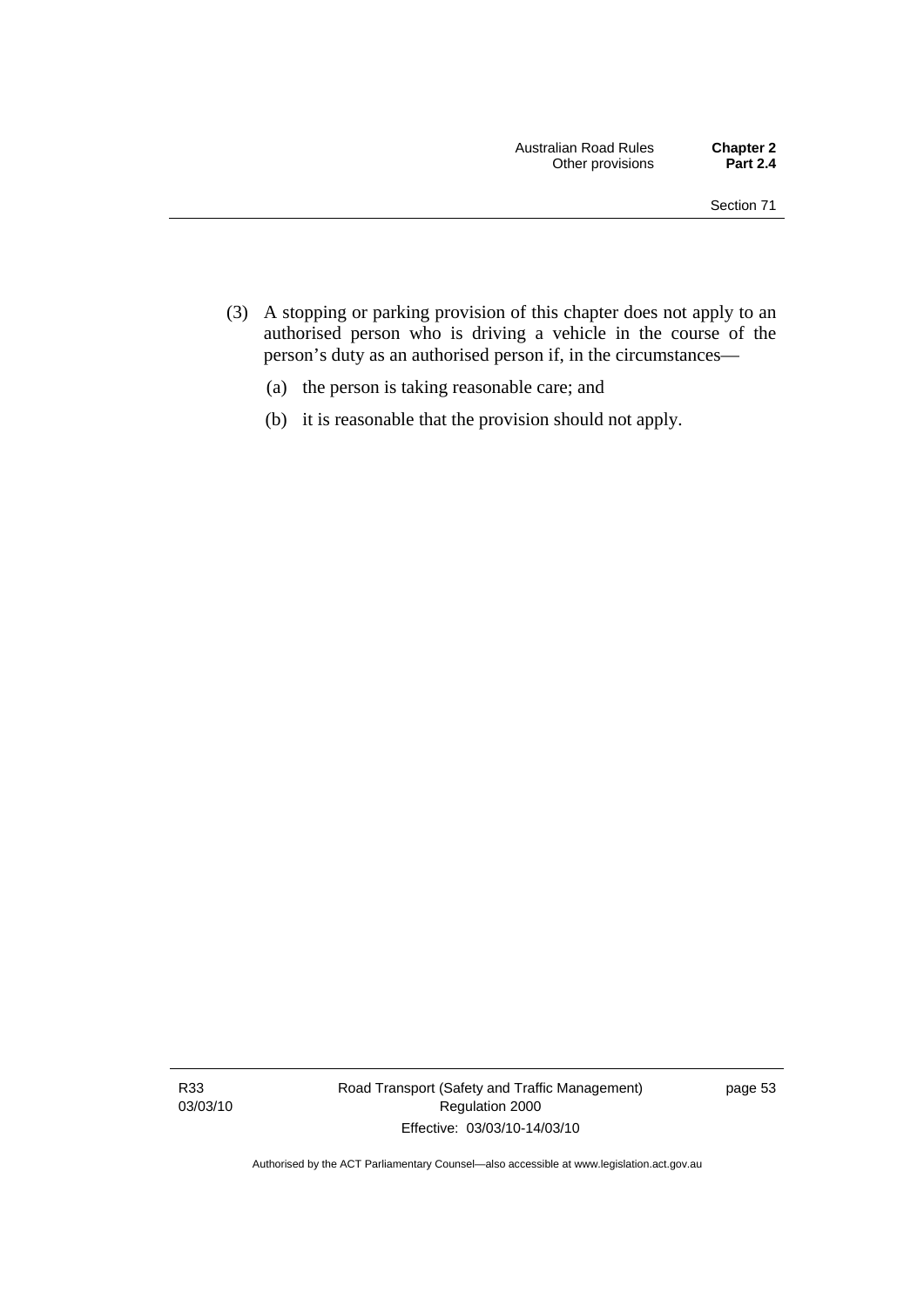**Chapter 3** Parking<br>**Part 3.1** Parking **Part 3.1 Parking schemes**<br>**Division 3.1.1** Metered parking s **Division 3.1.1** Metered parking schemes

Section 72

# **Chapter 3 Parking**

# **Part 3.1 Parking schemes**

# **Division 3.1.1 Metered parking schemes**

### **72 Metered parking schemes**

- (1) The road transport authority may establish and operate metered parking schemes for any length of road or area.
- (2) For a metered parking scheme, the road transport authority—
	- (a) may set aside metered parking spaces; and
	- (b) may install parking meters for the payment of fees for metered parking spaces.

### **73 Metered parking areas**

- (1) The road transport authority may set aside a length of road or area as a metered parking area.
- (2) A metered parking area must be designated by metered parking signs.

### **74 Parking meters**

- (1) A parking meter must be installed at the space to which it applies or, if a parking meter applies to 2 or more spaces, close to the spaces.
- (2) The parking meter applying to a metered parking space must show or be capable of showing the fees fixed for the space under this division.
- (3) A parking meter must clearly show, or be capable of clearly showing, whether the relevant parking fee for the parking of a

R33 03/03/10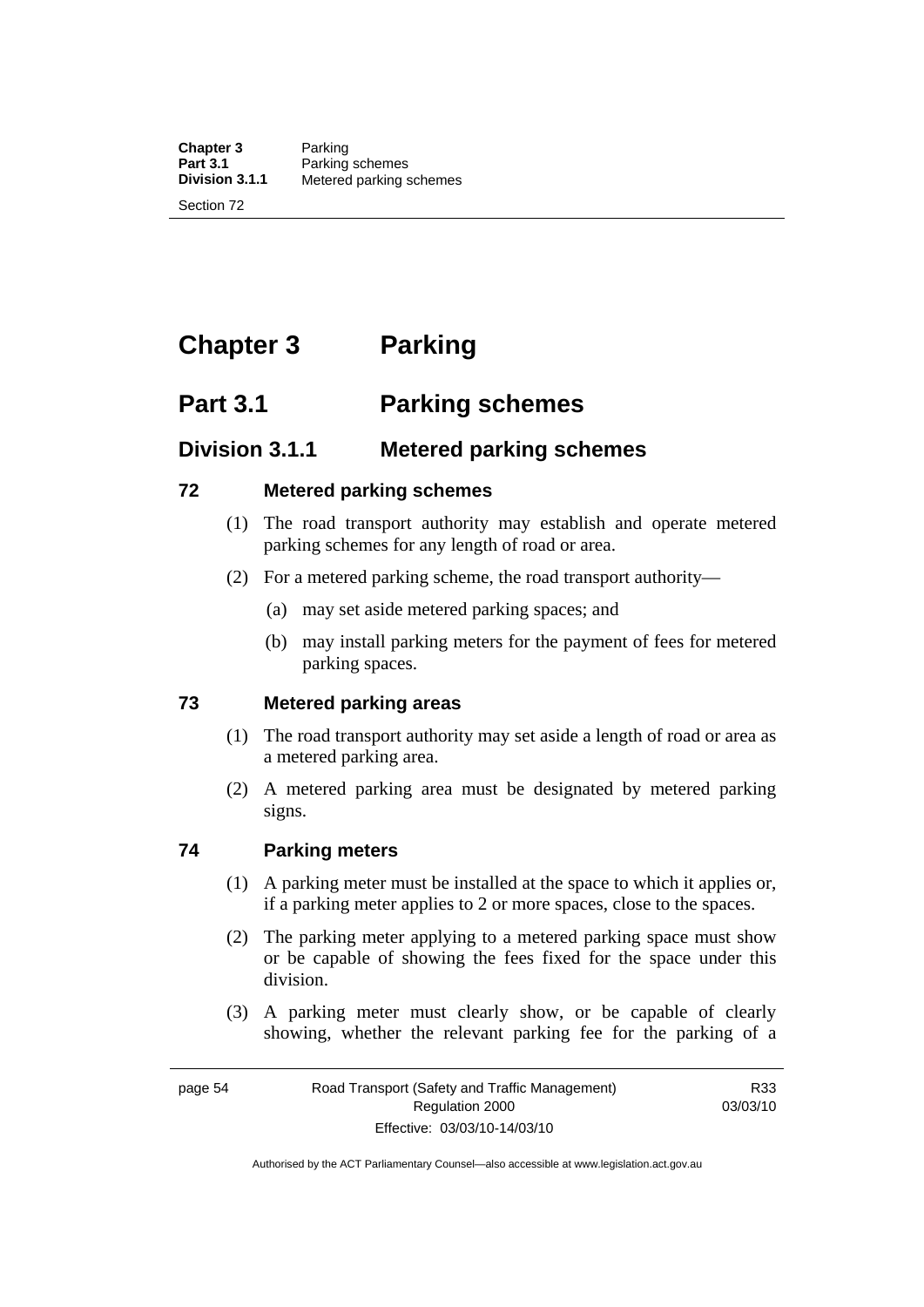vehicle in the metered parking space or spaces to which it applies has been paid.

 (4) A multi-space parking meter must also identify each metered parking space by its number.

### **75 Metered parking spaces**

- (1) A metered parking space must be designated by a road marking.
- (2) For a metered parking space to which a multi-space parking meter applies, the number for the space and an arrow indicating the direction of the meter must be marked in or adjacent to the space.

# **Division 3.1.2 Ticket parking schemes**

*Note* The Australian Road Rules, r 207 (2) provides that a driver who parks in a ticket parking area must pay the fee and obey the instructions on the ticket. See also s 16.

### **75A Parking authorities**

- (1) A person may apply to the road transport authority to be a parking authority for a stated area.
- (2) The road transport authority may, in writing, declare the person to be a parking authority for a stated area (the *area of operations*).
	- *Note* The power to make the declaration includes the power to amend or repeal it (see Legislation Act, s 46).
- (3) The declaration is a disallowable instrument.
	- *Note* A disallowable instrument must be notified, and presented to the Legislative Assembly, under the Legislation Act.

### **75B Parking authority guidelines**

 (1) The road transport authority must establish written guidelines for section 76A (the *parking authority guidelines*).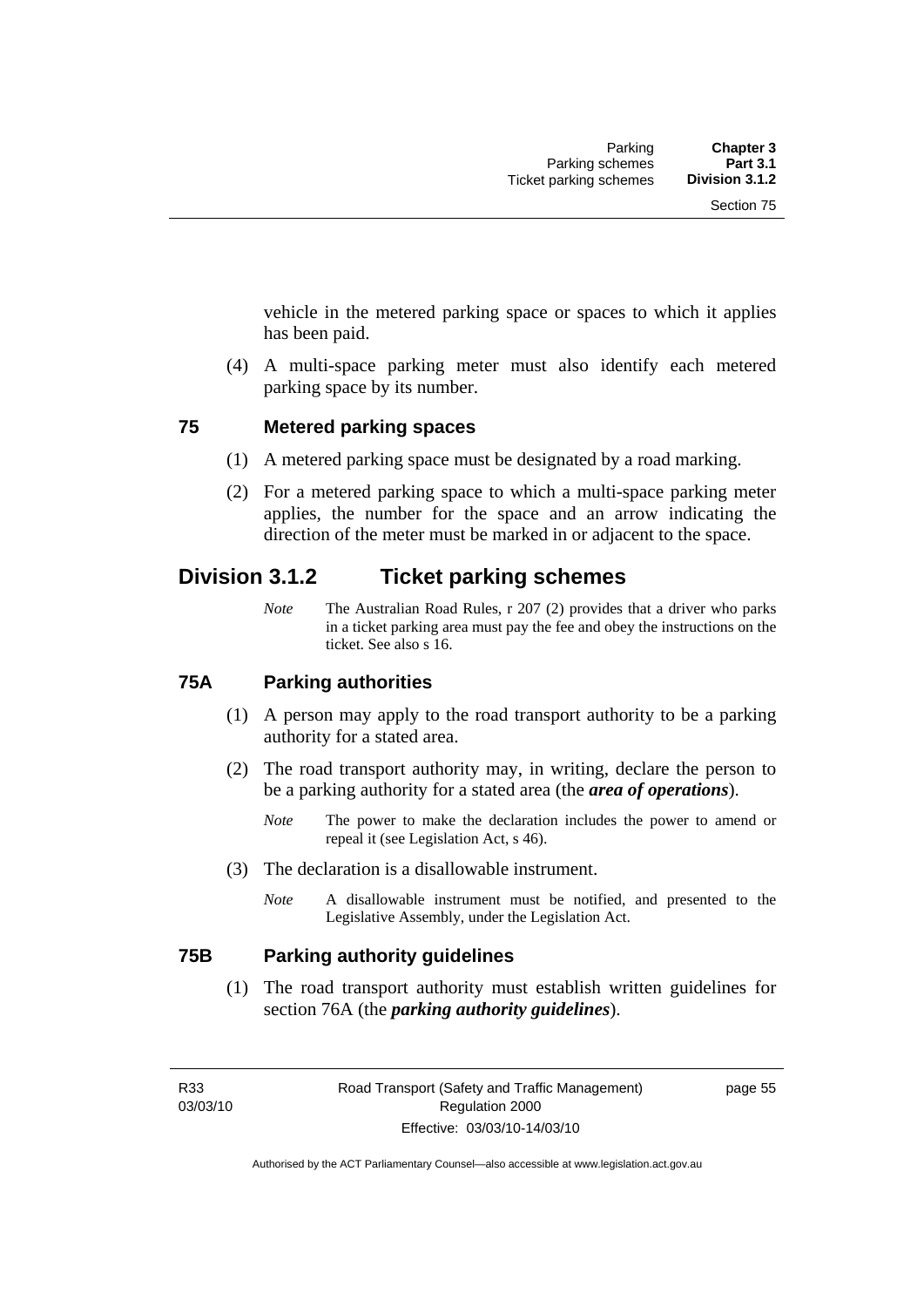- (2) The parking authority guidelines are a disallowable instrument.
	- *Note* A disallowable instrument must be notified, and presented to the Legislative Assembly, under the Legislation Act.
- (3) A parking authority is not entitled to provide, or charge for, parking in a ticket parking area if the parking authority does not comply with the parking authority guidelines.
- (4) A parking authority is taken to comply with the parking authority guidelines until the contrary is proved.

### **76 Ticket parking schemes—road transport authority**

- (1) The road transport authority may establish and operate a ticket parking scheme for any length of road or area.
- (2) For a ticket parking scheme, the road transport authority—
	- (a) may set aside a length of road or area as a ticket parking area; and
	- (b) may adopt the ways of, and schemes for, payment of the fees the authority considers appropriate; and
	- (c) may install pay parking devices.

### **76A Ticket parking schemes—parking authorities**

- (1) A parking authority may, in accordance with the parking authority guidelines, establish and operate a ticket parking scheme for any length of road or area within its area of operations.
- (2) For a ticket parking scheme, the parking authority may, in accordance with the parking authority guidelines—
	- (a) set aside a length of road or area within its area of operations as a ticket parking area; and
	- (b) fix fees for the parking of vehicles in the area; and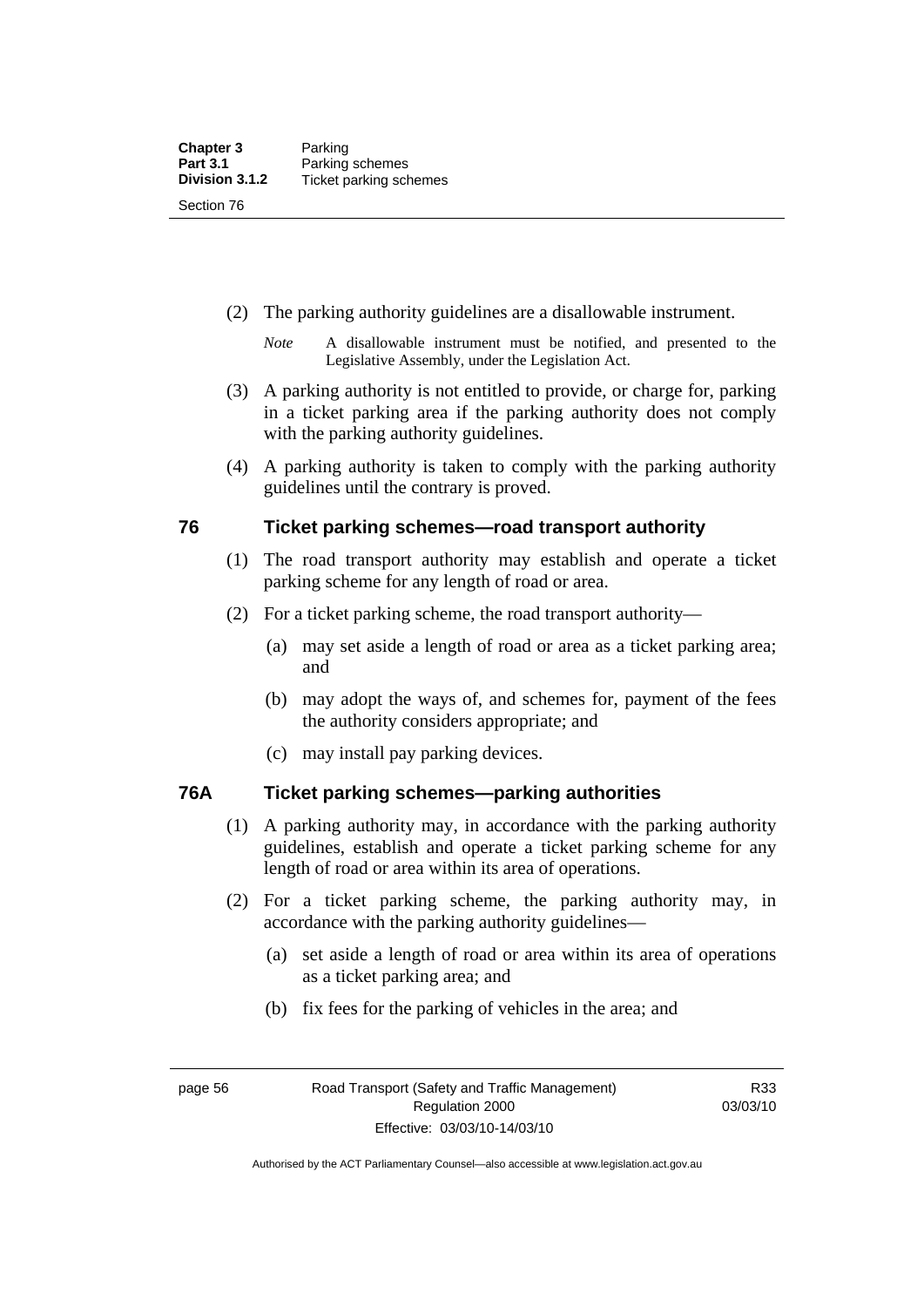- (c) adopt the ways of, and schemes for, payment of the fees the authority considers appropriate; and
- (d) install pay parking devices.
- *Note* Section 75A provides for the road transport authority to declare parking authorities and s 75B provides for parking authority guidelines.

### **77 Ticket parking areas**

- (1) A ticket parking area must be designated by ticket parking signs.
- (2) A ticket parking area is taken to include only such lengths of road and areas to which ticket parking signs apply as are lawfully available, apart from this division, for the parking of vehicles.

### **78 Ticket parking spaces**

A ticket parking area may be divided into ticket parking spaces, of a size suitable for parking a single vehicle, by a road marking.

### **79 Ticket machines**

The ticket machine for a ticket parking area must show or be capable of showing the fees fixed for the area under this division.

### **80 Parking tickets**

- (1) The following information must be printed on a parking ticket:
	- (a) the expiry date (expressed as the day of the month, the month and the year);
	- (b) the expiry time (expressed in hours and minutes);
	- (c) the name of the authority issuing the ticket;
	- (d) an indication of the ticket parking area where or for which the ticket is issued;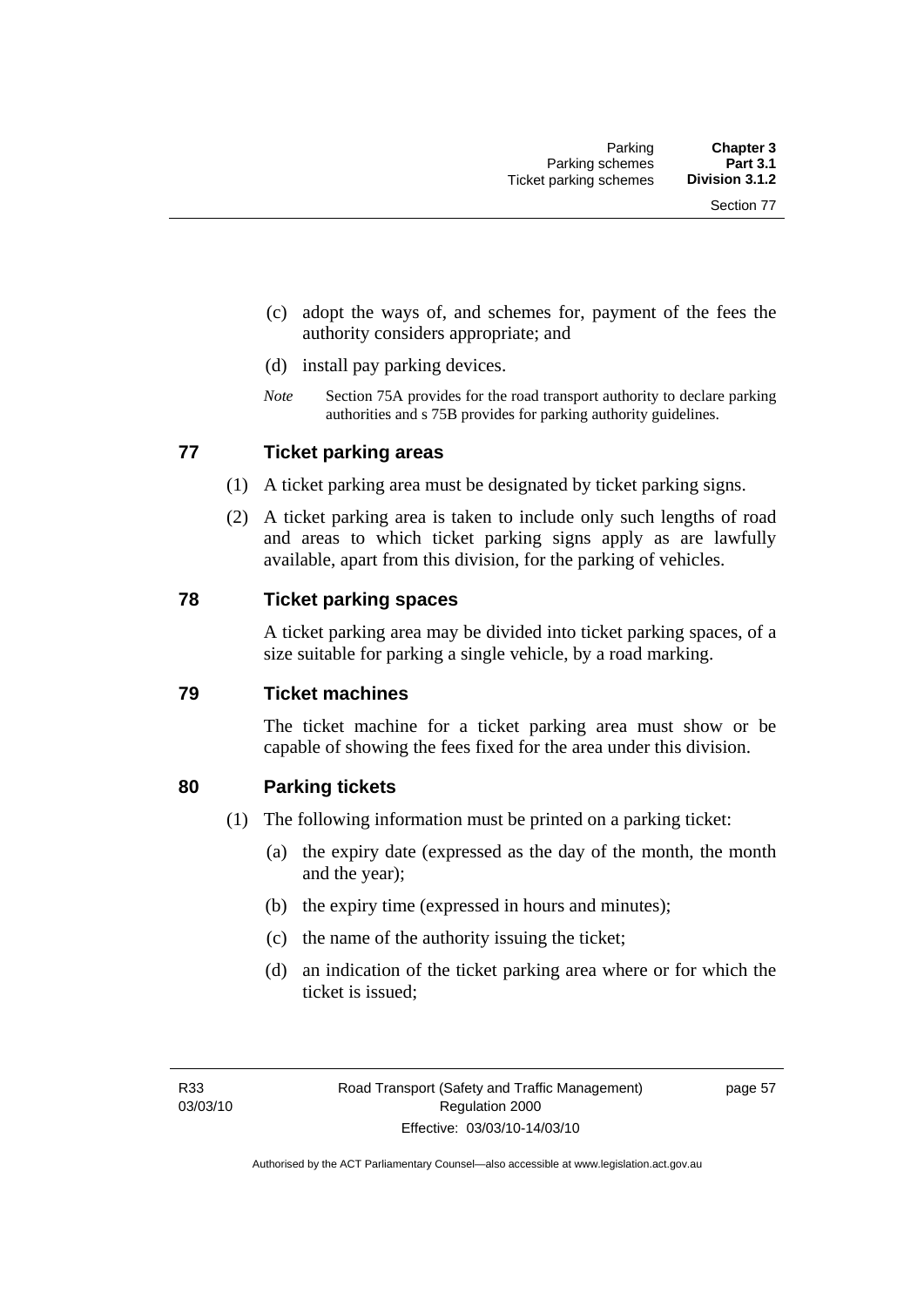- (e) the fee paid for the issue of the ticket or, for a prepaid ticket, the daily value of the ticket;
- (f) a serial number;
- (g) instructions for use of the ticket.

### **Examples for par (d)**

- 1 a code for the ticket parking area where the ticket is issued
- 2 the number of the parking ticket machine which issued the ticket
- 3 for a prepaid parking ticket—the daily value of the ticket or the area where the ticket may be used
- *Note* An example is part of the regulation, is not exhaustive and may extend, but does not limit, the meaning of the provision in which it appears (see Legislation Act, s 126 and s 132).
- (2) A parking ticket must be legible and of a size and design that enables it to be easily displayed in or on a vehicle.

### **81 Duration of parking tickets**

A parking ticket takes effect when it is issued and expires at the expiry time stated on the ticket.

### **Division 3.1.3 Heavy vehicle parking**

### **82 Definitions—div 3.1.3**

In this division:

*heavy vehicle* means a vehicle, whether loaded or unloaded, that is longer than 7.5m, has a GVM over 4.5t, and is used for commercial purposes.

*land adjoining residential land*—see section 83.

*residential land* means land leased for residential purposes.

*stock truck* means a vehicle that has a GVM over 4.5t and is built or used to transport livestock.

page 58 Road Transport (Safety and Traffic Management) Regulation 2000 Effective: 03/03/10-14/03/10

R33 03/03/10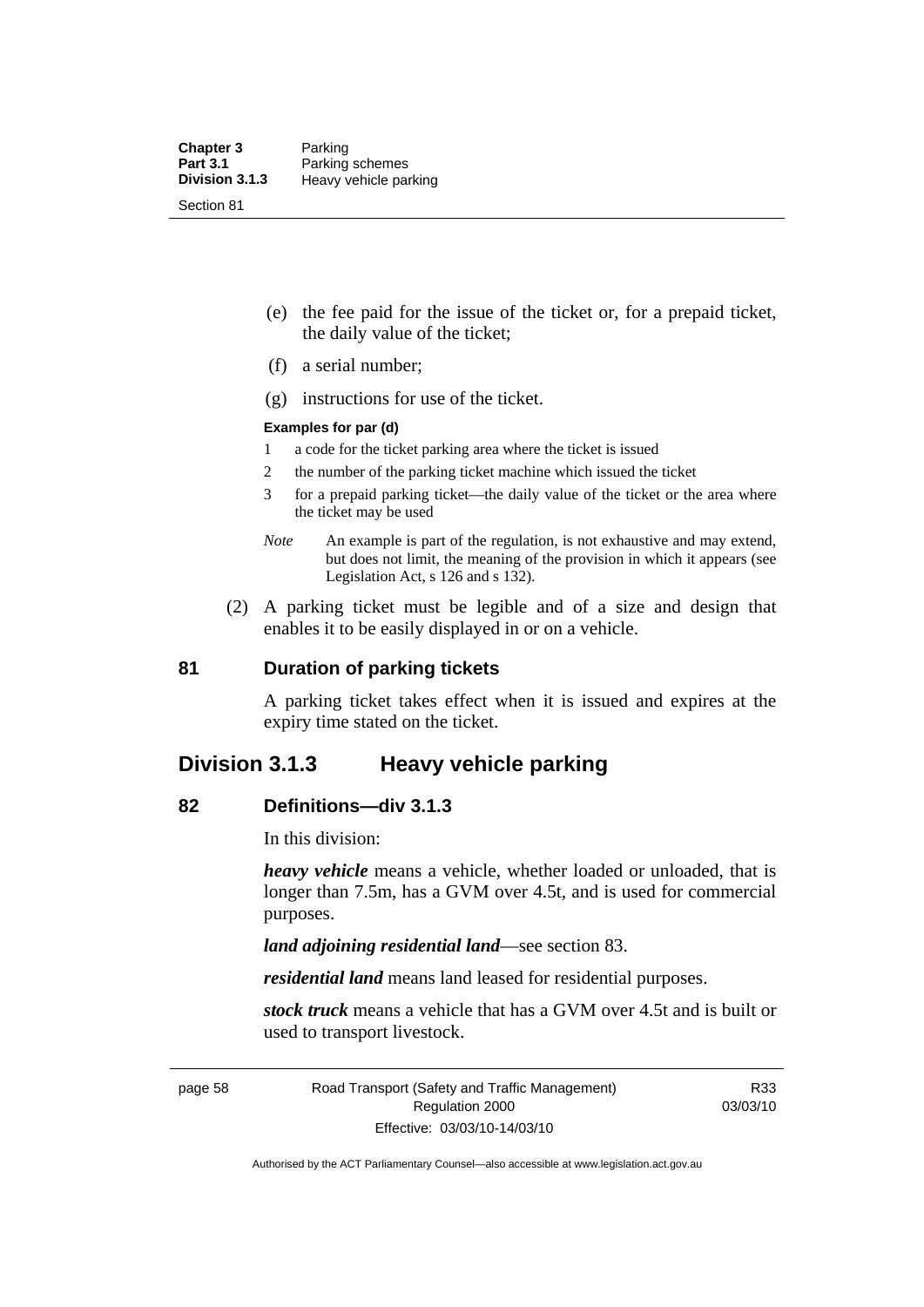### **83 References in div 3.1.3 to land adjoining residential land**

A reference in this division to *land adjoining residential land* includes a reference to land that would, apart from an intervening road, adjoin that land.

### **84 Vehicle parked partly on residential land**

For this division, a vehicle that is parked partly on residential land, and partly on adjoining land that is not residential land, is taken not to be parked on residential land.

### **85 Parking of certain vehicles on residential land prohibited**

- (1) This section applies to a vehicle, whether loaded or unloaded, that is—
	- (a) a stock truck; or
	- (b) a semitrailer with the load space permanently enclosed by rigid construction or with sides enclosed by nonrigid material and a rigid roof; or
	- (c) higher than 3.6m and used for commercial purposes.
- (2) A person must not park a vehicle to which this section applies on residential land.

Maximum penalty: 20 penalty units.

### **85A No more than 1 heavy vehicle on residential land**

- (1) A person commits an offence if—
	- (a) the person parks 2 or more heavy vehicles on residential land; or
	- (b) the person parks a heavy vehicle on residential land and there is already another heavy vehicle parked on the land.

Maximum penalty: 20 penalty units.

R33 03/03/10 page 59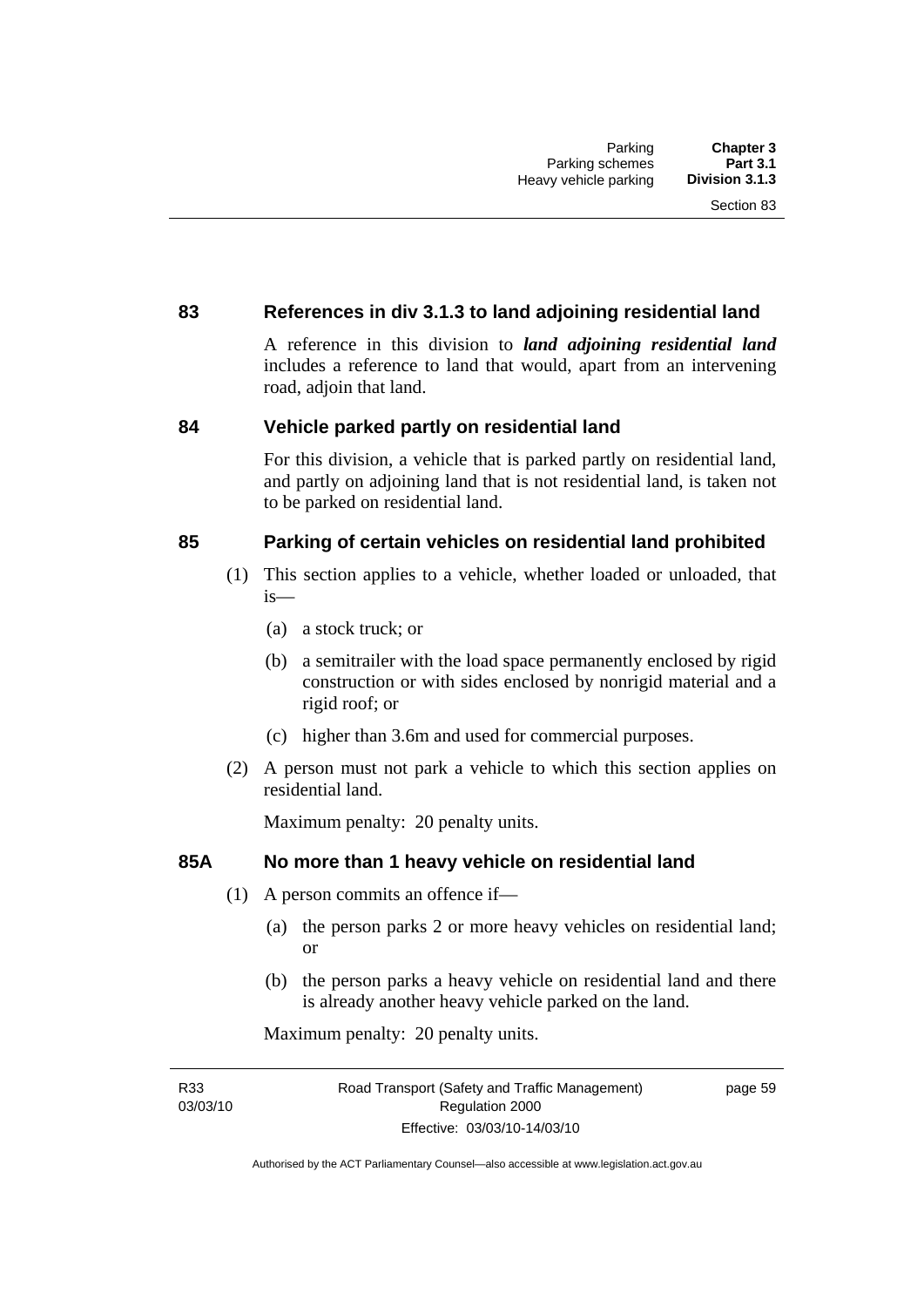- (2) Subsection (1) does not apply if—
	- (a) only 2 heavy vehicles are parked on the residential land; and
	- (b) 1 vehicle is plant that is parked on the other vehicle; and
	- (c) no part of either vehicle is higher than 3.6m from the ground.
- (3) In this section:

*plant* means a motor vehicle that consists solely of-

- (a) a machine or implement that cannot carry a load, other than tools and accessories usually carried in or on the vehicle; or
- (b) a crane, forklift truck or bobcat; or
- (c) a bobcat and excavation equipment.

### **85B Heavy vehicles to be parked away from residential land boundaries**

- (1) A person commits an offence if—
	- (a) the person parks a heavy vehicle on residential land; and
	- (b) any part of the vehicle when parked is—
		- (i) in front of the setback line of the front boundary of the land; or
		- (ii) less than 1.5m from any other boundary.

Maximum penalty: 20 penalty units.

(2) In this section:

*setback*, in relation to land—see the territory plan, part 13 (Definitions).

Authorised by the ACT Parliamentary Counsel—also accessible at www.legislation.act.gov.au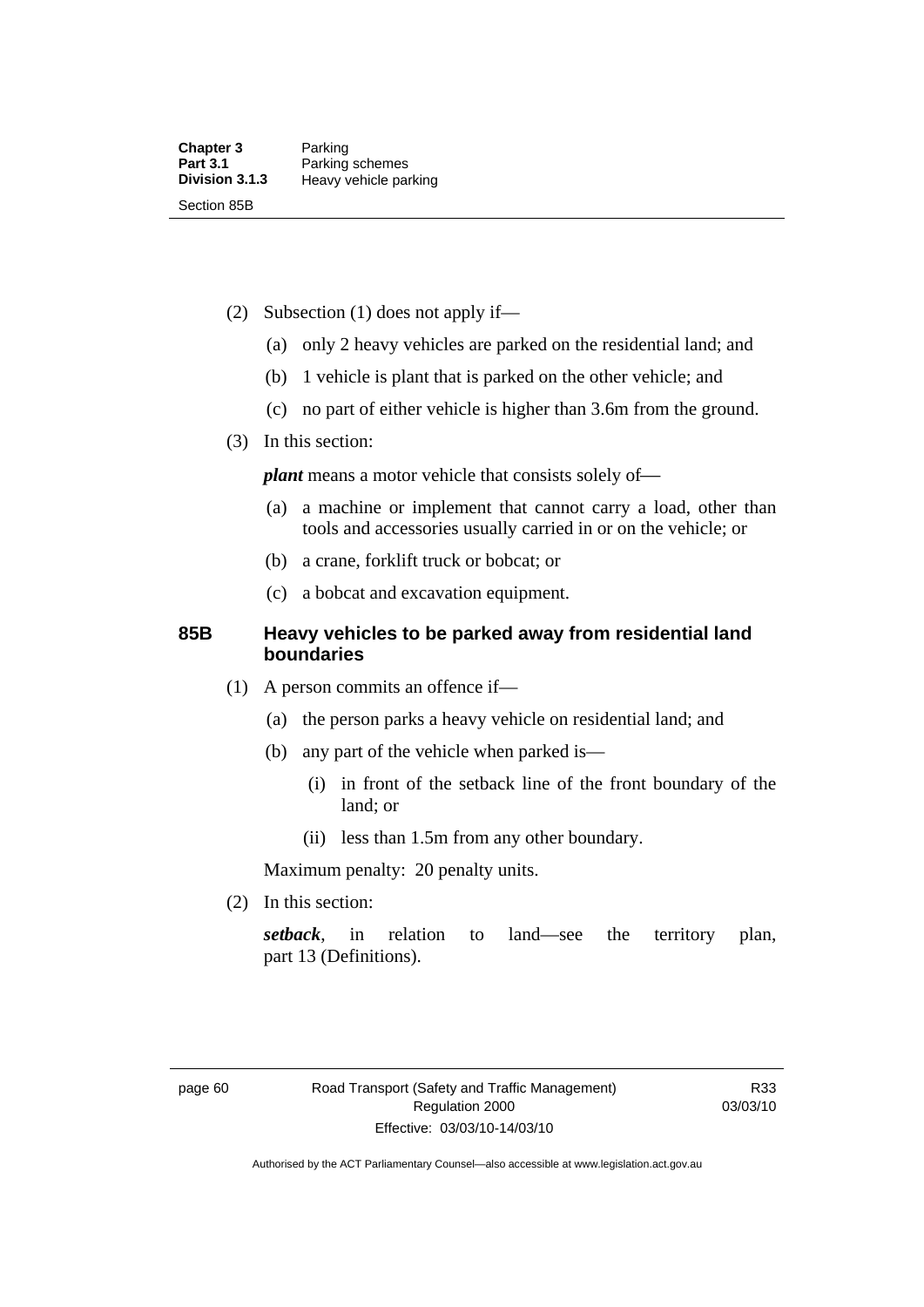### **86 Parking of certain vehicles on land adjoining residential land prohibited**

- (1) This section applies to—
	- (a) a vehicle or combination, whether loaded or unloaded, that is longer than 7.5m; and
	- (b) a vehicle, whether loaded or unloaded, with a GVM over 4.5t.
- (2) A person must not park a vehicle or combination to which this section applies on land adjoining residential land for more than 1 hour.

Maximum penalty: 20 penalty units.

 (3) Subsection (2) does not apply to the vehicle or combination if the land where it is parked is residential land or land leased for commercial purposes.

### **87 Parking of certain commercial vehicles on land with multi-unit housing**

- (1) This section applies to a vehicle, whether loaded or unloaded, that is used for commercial purposes and is longer than 6m, higher than 2.6m or has a GVM over 3.75t.
- (2) A person must not park a vehicle to which this section applies on residential land with multi-unit housing.

Maximum penalty: 20 penalty units.

 (3) For this section, residential land has multi-unit housing if the land has more than 1 dwelling on it.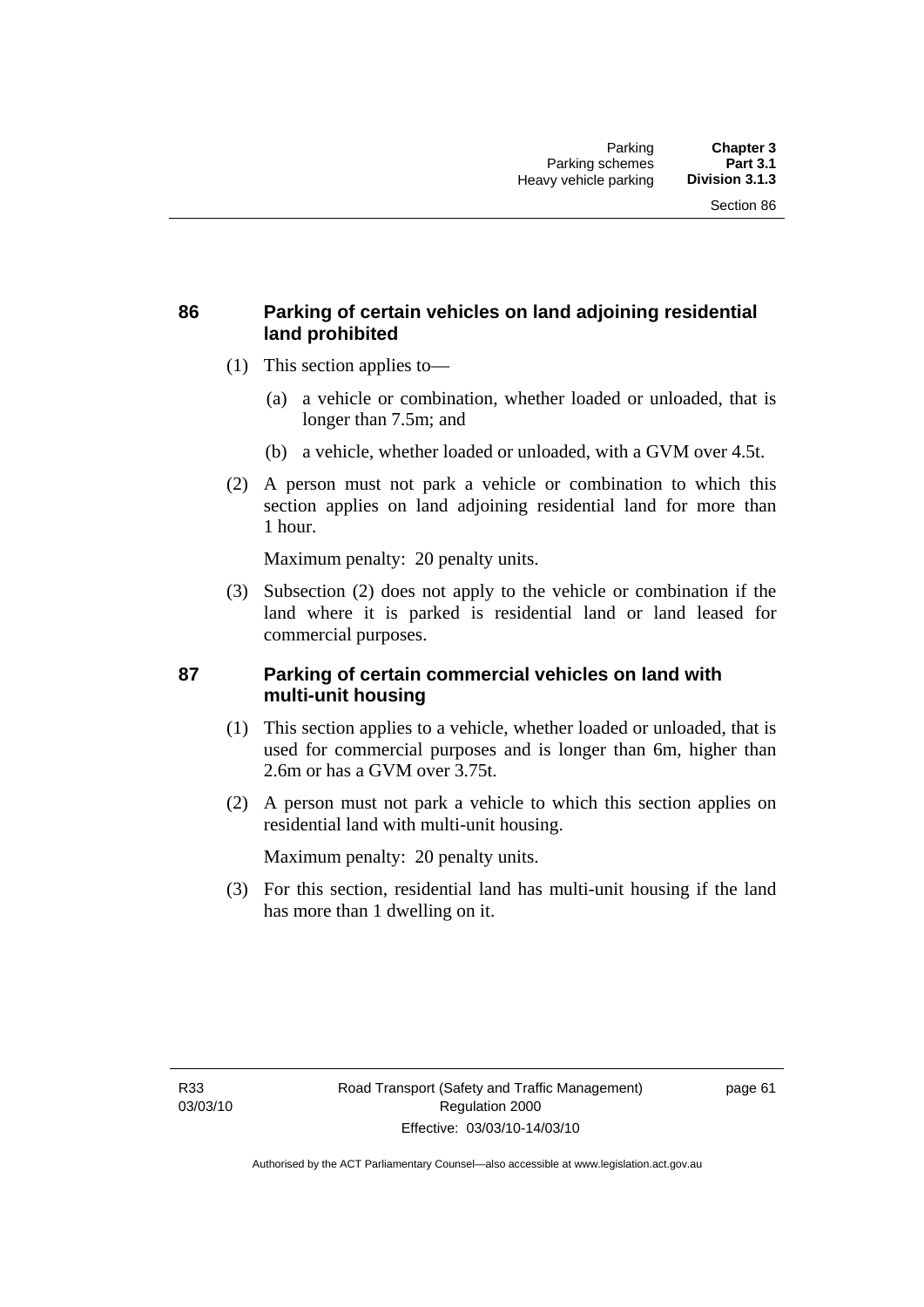(4) In this section:

*dwelling—*see the territory plan.

*Note* The territory plan defines *dwelling* as meaning 'a building or part of a building used as a self contained residence which must include food preparation facilities, a bath or shower, and a closet pan and wash basin'.

### **87A No offence if reasonable necessity etc**

A person does not commit an offence against section 85, section 85A, section 85B, section 86 or section 87 if—

- (a) either of the following applies:
	- (i) it was reasonably necessary to park the vehicle on the land to avoid contravening the Act or another territory law;
	- (ii) the vehicle was parked on the land to deliver or collect goods or passengers, or to provide services; and
- (b) the vehicle was on the land no longer than was reasonable.

### **87B Heavy vehicle refrigeration units not to be operated on residential land**

A person commits an offence if—

- (a) the person parks a heavy vehicle that has a refrigeration unit on residential land; and
- (b) the refrigeration unit is running at any time while the vehicle is parked on the land.

Maximum penalty: 20 penalty units.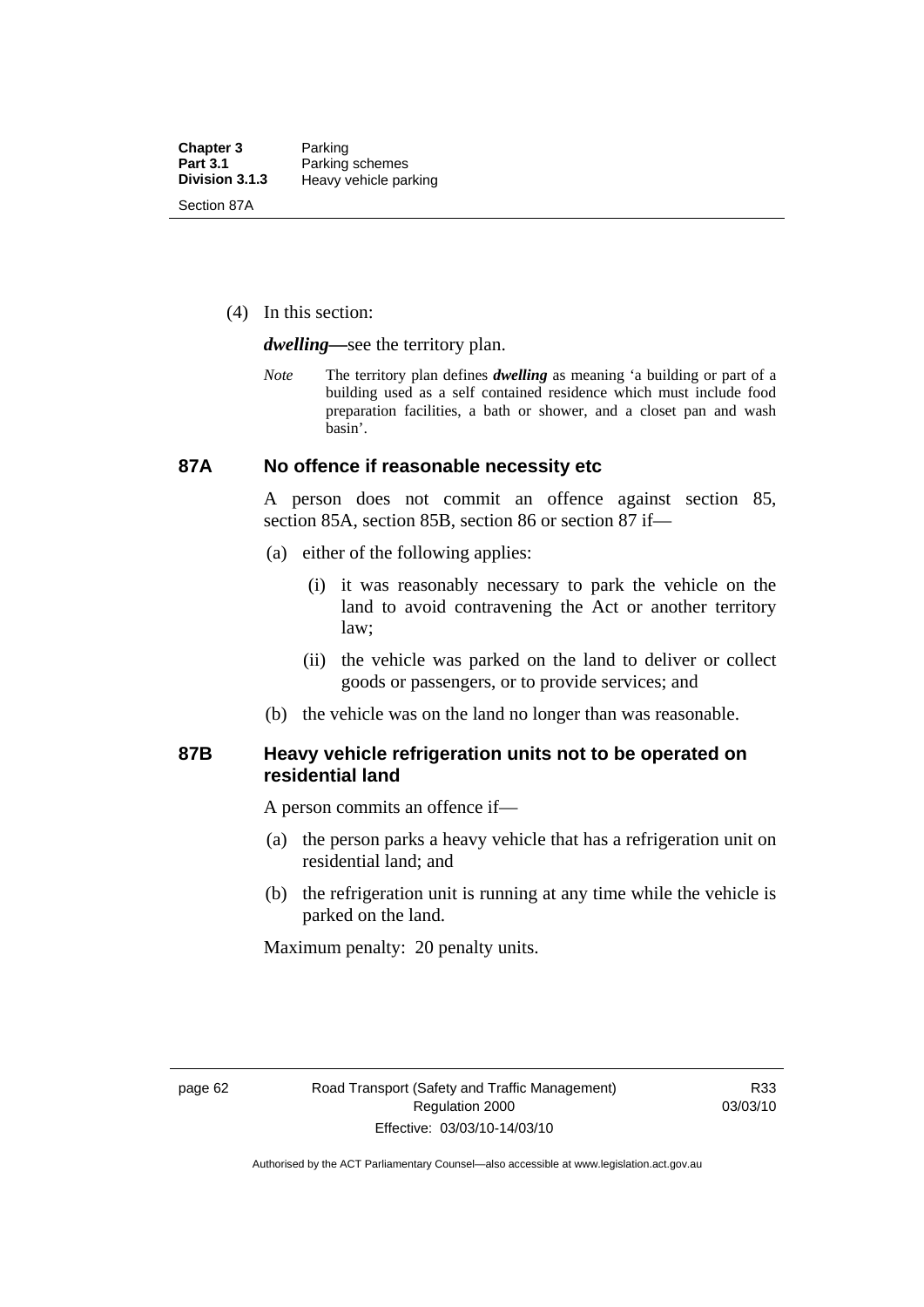### **87C Prohibition on night operation of heavy vehicle**

 (1) A person, other than an existing operator, commits an offence if the person operates a heavy vehicle parked on residential land at any time between 10 pm and 6 am.

Maximum penalty: 20 penalty units.

 (2) An existing operator commits an offence if the operator operates a heavy vehicle parked on residential land at any time between midnight and 5.30 am.

Maximum penalty: 20 penalty units.

(3) In this section:

*existing operator* means the holder of an existing operator's certificate issued under the *Motor Traffic Act 1936*, section 150R that is still in force.

### **88 Daily infringement**

A person who contravenes any of the following sections commits a separate offence for each day during any part of which the contravention continues:

- (a) section 85 (Parking of certain vehicles on residential land prohibited);
- (b) section 85A (No more than 1 heavy vehicle on residential land);
- (c) section 85B (Heavy vehicles to be parked away from residential land boundaries);
- (d) section 86 (Parking of certain vehicles on land adjoining residential land prohibited);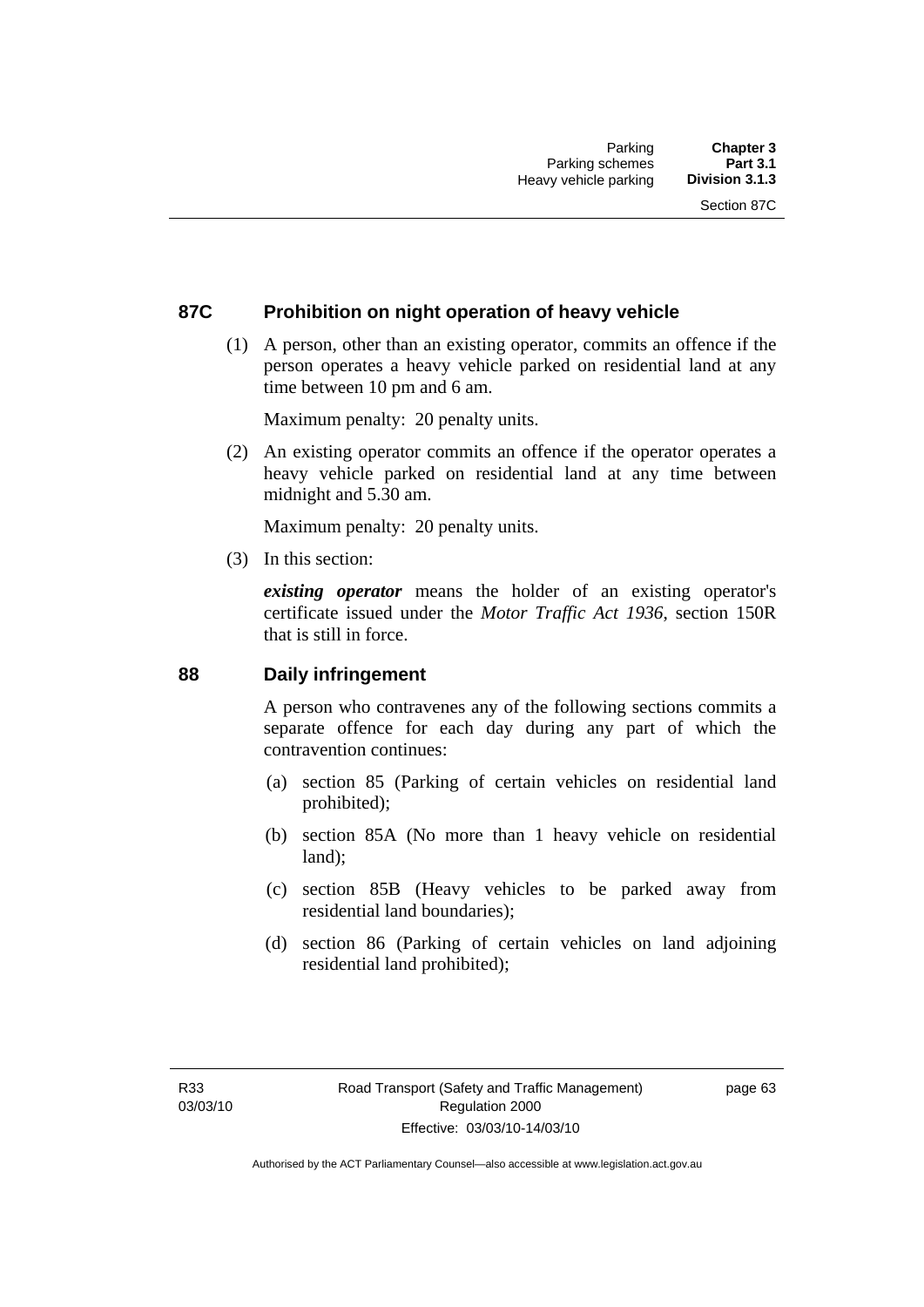- (e) section 87 (Parking of certain commercial vehicles on land with multi-unit housing);
- (f) section 87B (Heavy vehicle refrigeration units not to be operated on residential land).

## **Division 3.1.3A Heavy vehicle parking—enforcement**

### **89 Meaning of** *occupier***—div 3.1.3A**

In this division:

*occupier*, of premises, includes—

- (a) a person believed on reasonable grounds to be an occupier of the premises; and
- (b) a person apparently in charge of the premises.

### **90 Power to enter premises**

- (1) For division 3.1.3 (Heavy vehicle parking), an authorised person may—
	- (a) enter premises with the occupier's consent; or
	- (b) enter premises if the authorised person believes on reasonable grounds that—
		- (i) a heavy vehicle is parked on the premises in contravention of that division; and
		- (ii) it is necessary to enter the premises to inspect, take measurements, or record identification particulars about the vehicle.
- (2) An authorised person may, without the consent of the occupier of premises, enter land around the premises to ask for consent to enter the premises.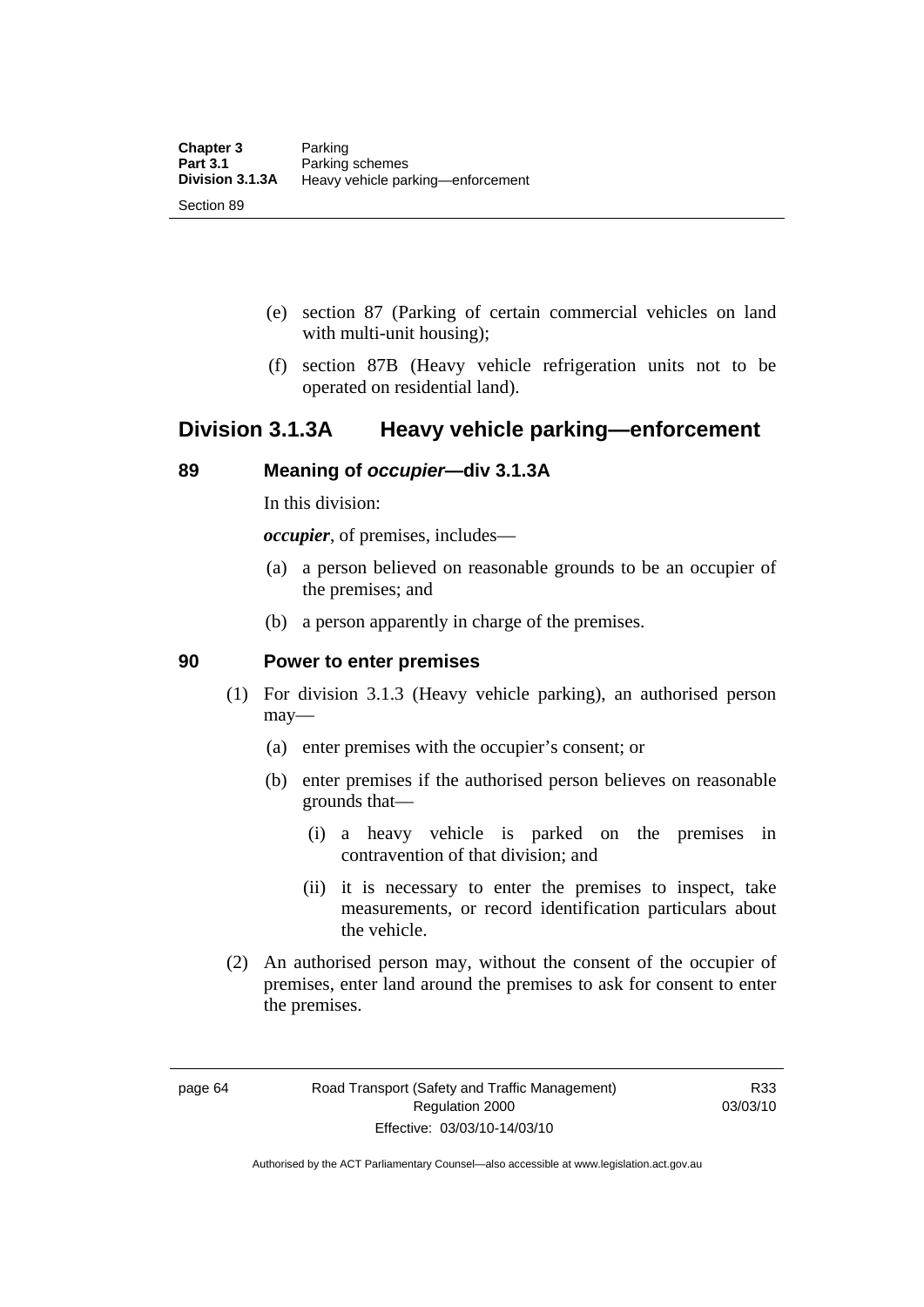- (3) An authorised person may enter premises under this section––
	- (a) for a contravention of section 87B or section 87C––at any time; and
	- (b) in any other case––between 8 am and 8 pm.

#### **91 Production of identity card**

An authorised person must not remain at premises entered under this division if the authorised person does not produce his or her identity card when asked by the occupier.

*Note* Identity cards for authorised people are provided for in the *Road Transport (General) Act 1999*, s 20.

#### **92 Consent to entry**

- (1) When seeking the consent of an occupier of premises to enter premises under section 90 (1) (a), an authorised person must—
	- (a) produce his or her identity card; and
	- (b) tell the occupier—
		- (i) the purpose of the entry; and
		- (ii) that consent may be refused.
- (2) If the occupier consents, the authorised person must ask the occupier to sign a written acknowledgment (an *acknowledgment of consent*)—
	- (a) that the occupier was told—
		- (i) the purpose of the entry; and
		- (ii) that consent may be refused; and
	- (b) that the occupier consented to the entry; and
	- (c) stating the time and date when consent was given.

R33 03/03/10 page 65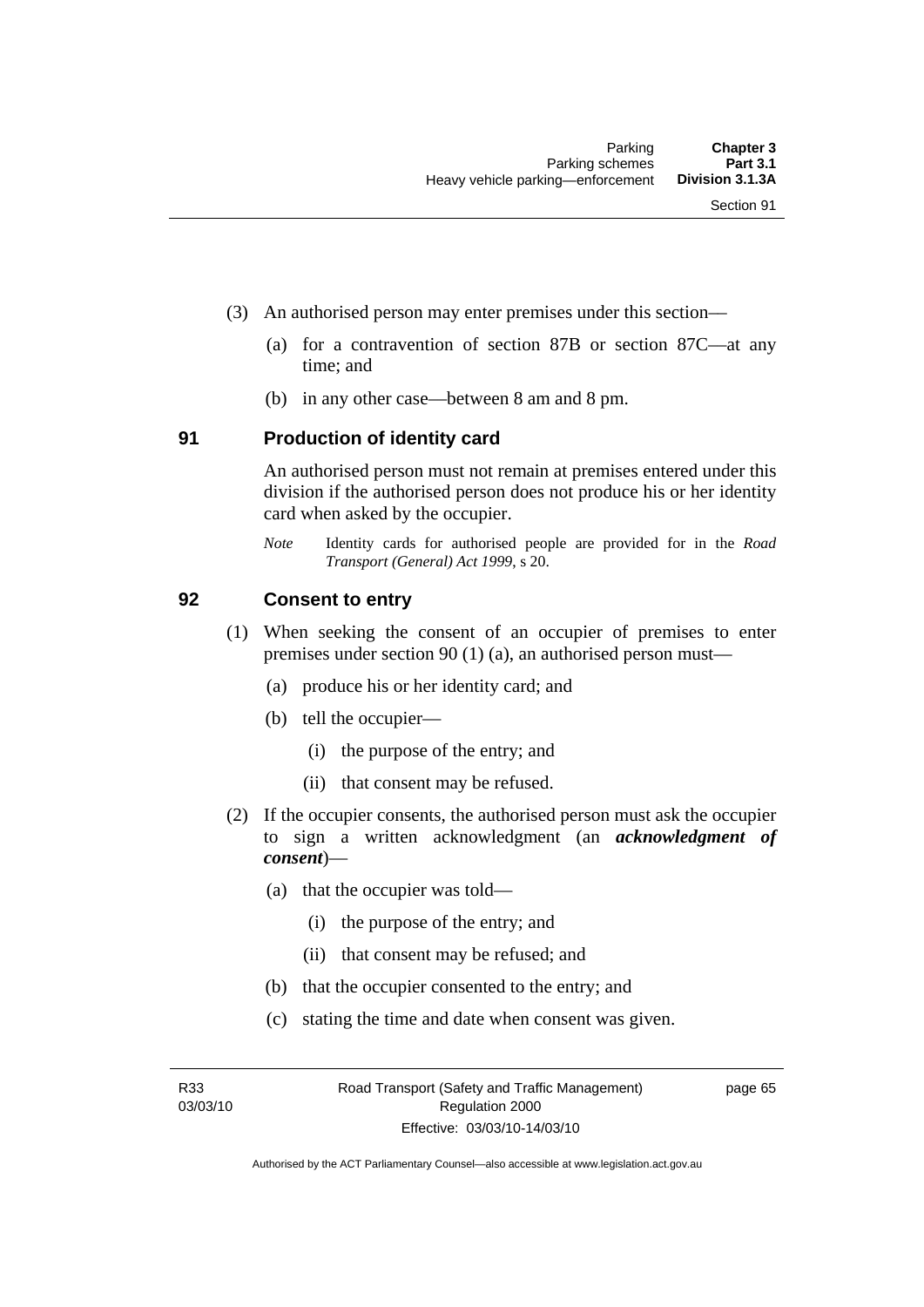- (3) If the occupier signs an acknowledgment of consent, the authorised person must immediately give a copy to the occupier.
- (4) A court must find that the occupier did not consent to entry to the premises by the authorised person under this division if—
	- (a) the question arises in a proceeding in the court whether the occupier consented to the entry; and
	- (b) an acknowledgment of consent is not produced in evidence; and
	- (c) it is not proved that the occupier consented to the entry.

### **93 General powers on entry to premises**

- (1) An authorised person who enters premises under this division may, for division 3.1.3 (Heavy vehicle parking) and this division, do 1 or more of the following in relation to a heavy vehicle on the premises:
	- (a) inspect the vehicle (including for its identification particulars);
	- (b) take measurements;
	- (c) take photographs, films, or audio, video or other recordings;
	- (d) require the occupier, or anyone at the premises to—
		- (i) give the authorised person information; or
		- (ii) produce documents to the authorised person; or
		- (iii) give the authorised person reasonable help to exercise a power under this division.
	- *Note* The Legislation Act, s 170 and s 171 deal with the application of the privilege against self incrimination and client legal privilege.
- (2) A person must take all reasonable steps to comply with a requirement made of the person under subsection (1) (d).

Maximum penalty: 20 penalty units.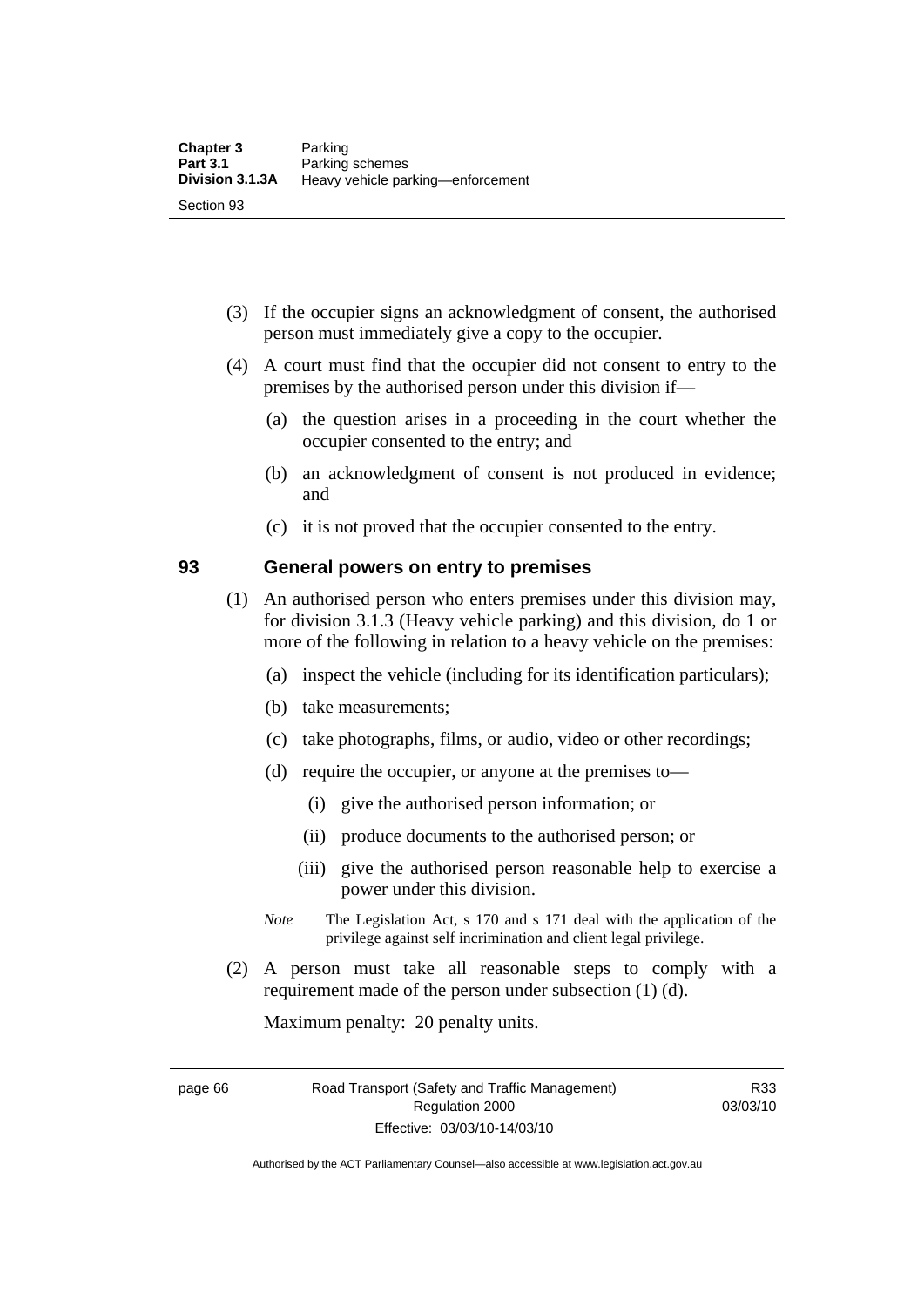## **94 Damage etc to be minimised**

- (1) In the exercise, or purported exercise, of a function under this division, an authorised person must take all reasonable steps to ensure that the authorised person, and any person assisting the authorised person, causes as little inconvenience, detriment and damage as practicable.
- (2) If an authorised person, or a person assisting an authorised person, damages anything in the exercise or purported exercise of a function under this division, the authorised person must give written notice of the particulars of the damage to the person the authorised person believes on reasonable grounds is the owner of the thing.
- (3) If the damage happens at premises entered under this division in the absence of the occupier, the notice may be given by leaving it, secured conspicuously, at the premises.

#### **95 Compensation for exercise of enforcement powers**

- (1) A person may claim compensation from the Territory if the person suffers loss or expense because of the exercise, or purported exercise, of a function under this division by an authorised person or a person assisting an authorised person.
- (2) Compensation may be claimed and ordered in a proceeding for—
	- (a) compensation brought in a court of competent jurisdiction; or
	- (b) an offence against this regulation brought against the person making the claim for compensation.
- (3) A court may order the payment of reasonable compensation for the loss or expense only if satisfied that it is just to make the order in the circumstances of the particular case.
- (4) A regulation may prescribe matters that may, must or must not be taken into account by the court in considering whether it is just to make the order.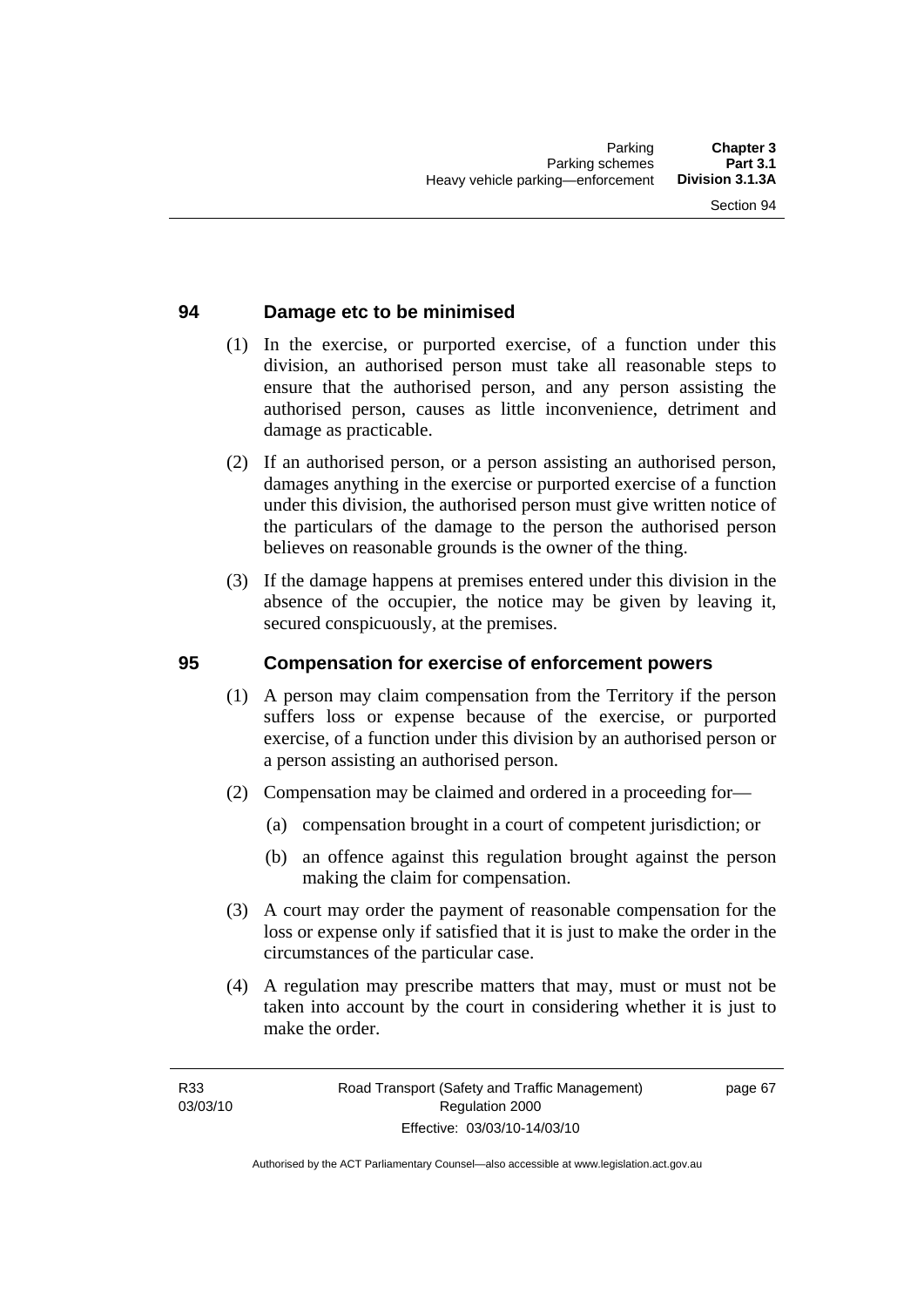**Chapter 3** Parking<br>**Part 3.1** Parking **Part 3.1** Parking schemes<br>**Division 3.1.4** Miscellaneous **Division 3.1.4** Miscellaneous Section 97A

## **Division 3.1.4 Miscellaneous**

### **97A Other powers to provide pay parking**

- (1) This part does not affect any other power of a parking authority to provide for parking on land within its area of operations.
- (2) A parking authority may exercise a power under this part in relation to land that it does not own only with the consent of the owner of the land.
- (3) Consent may be given subject to conditions, including conditions about the length and withdrawal of the consent.
- (4) Subject to the conditions of the consent, the consent may be withdrawn only after reasonable notice.
- (5) In this section:

*owner*, of land, includes lessee of land.

### **98 Overlapping schemes**

- (1) This part does not prevent the road transport authority or a parking authority from establishing and operating a pay parking scheme on the same length of road, or in the same area, where it is operating a different pay parking scheme.
- (2) The road transport authority or a parking authority may not recover the fee fixed for the parking of a vehicle in a metered space or ticket parking area if any other applicable parking fee has been paid for parking the vehicle in the space or area.

### **98A Income from ticket parking scheme**

- (1) All fees collected by a parking authority from the operation of a ticket parking scheme belong to the parking authority.
- (2) Any surplus arising from the operation of a ticket parking scheme may be applied at the discretion of the parking authority.

page 68 Road Transport (Safety and Traffic Management) Regulation 2000 Effective: 03/03/10-14/03/10

R33 03/03/10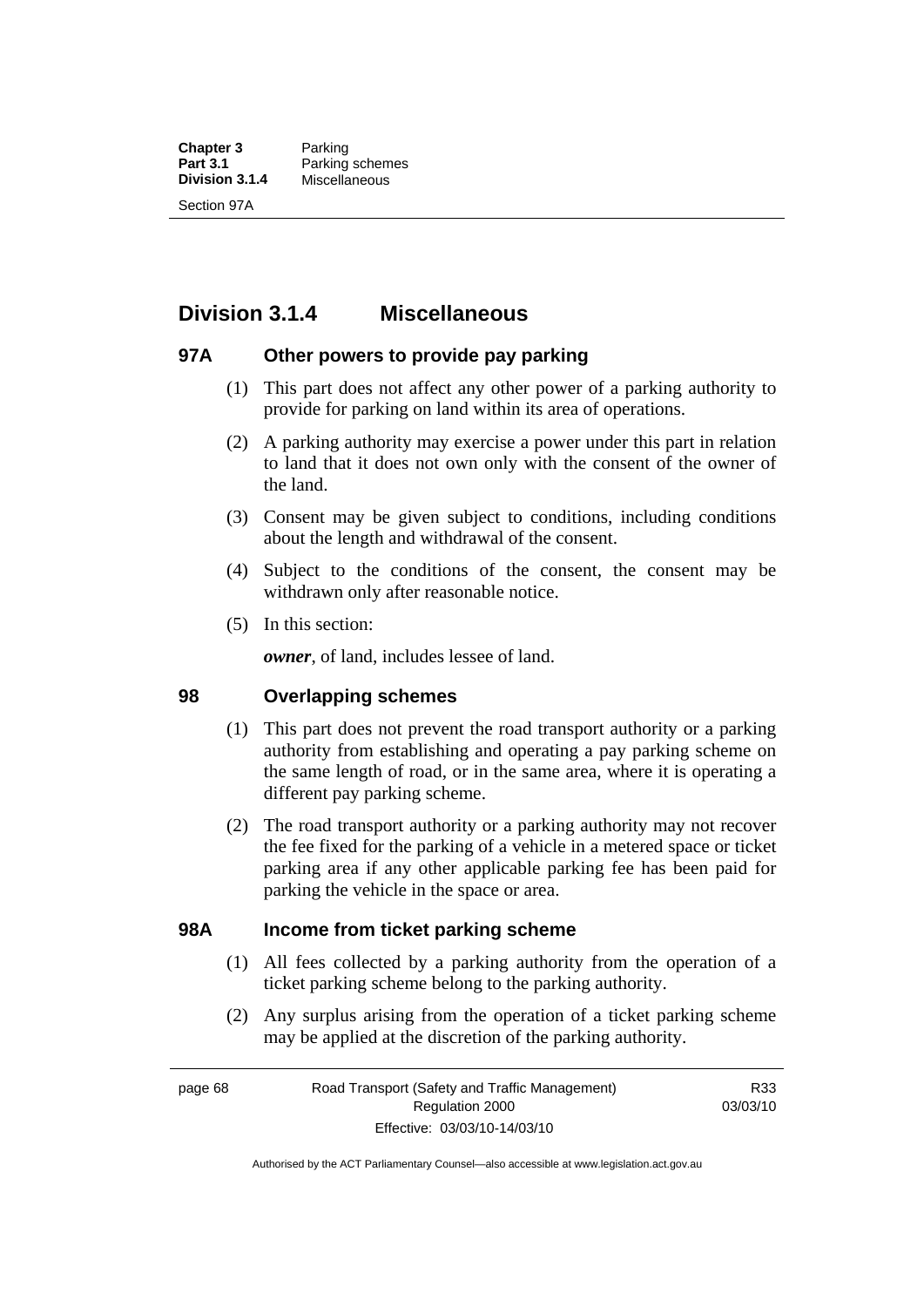## **98B Costs of ticket parking scheme**

The costs of administering a ticket parking scheme operated by a parking authority under section 76A are to be borne by the parking authority.

### **99 Trailers not separately chargeable**

A separate parking fee is not required to be paid for a trailer towed by another vehicle.

R33 03/03/10 Road Transport (Safety and Traffic Management) Regulation 2000 Effective: 03/03/10-14/03/10

page 69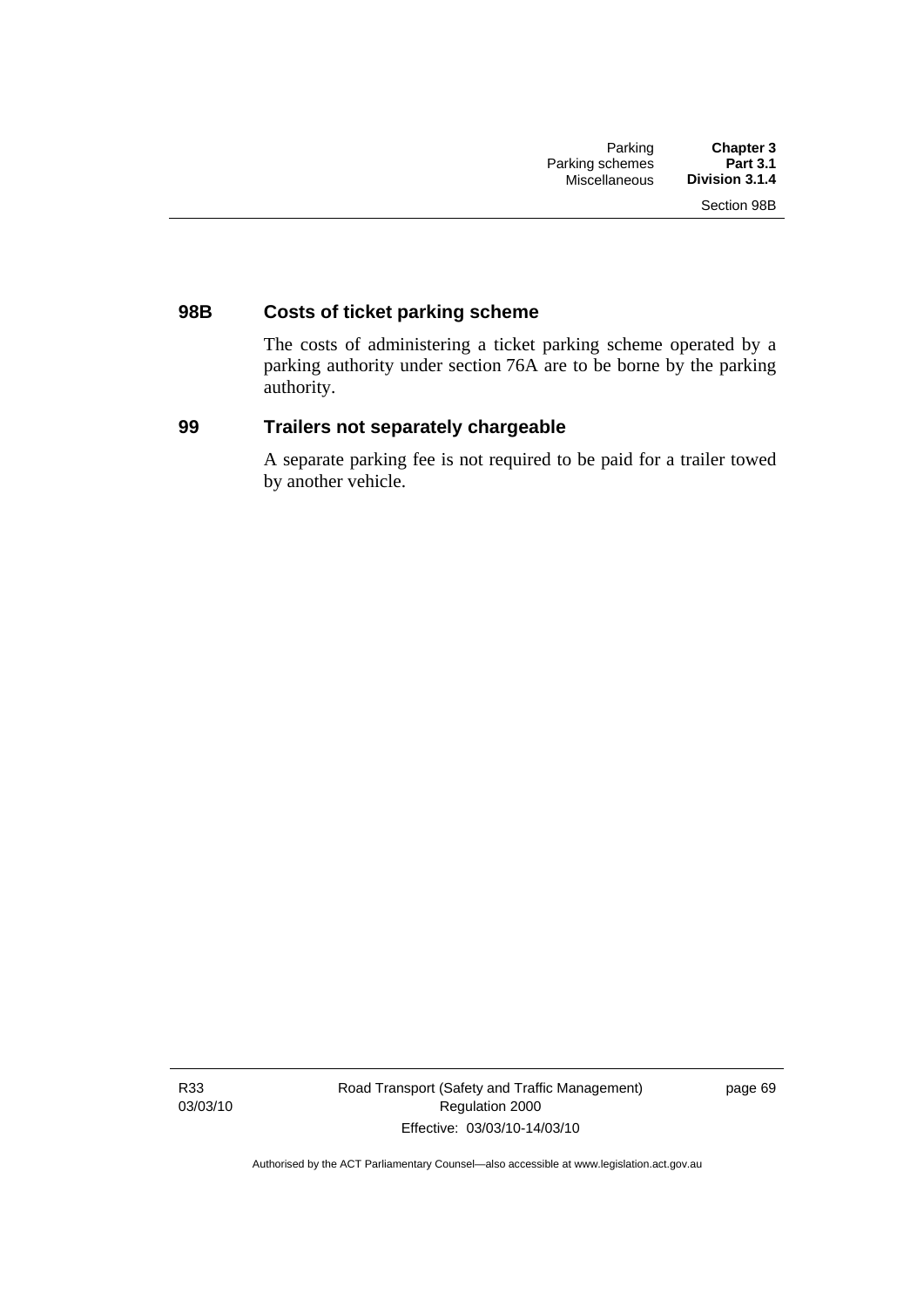Section 100

# **Part 3.2 Parking permits and mobility parking scheme authorities**

### **100 Parking permits**

- (1) The road transport authority may issue a permit (a *parking permit*) of a kind mentioned in subsection (2) authorising the parking of a vehicle, without charge, on a length of road or in an area designated by a *permit zone sign* for use by holders of that kind of parking permit.
- (2) The parking permit may be of 1 or more of the following kinds:
	- (a) a business parking permit;
	- (b) a commuter parking permit;
	- (c) a loading zone permit;
	- (d) a resident parking permit;
	- (e) a resident's visitor parking permit;
	- (f) a special event parking permit;
	- (g) any other kind declared by the road transport authority for this section.
- (3) The parking permit may be issued subject to conditions.
- (4) The parking permit—
	- (a) must state when it expires; and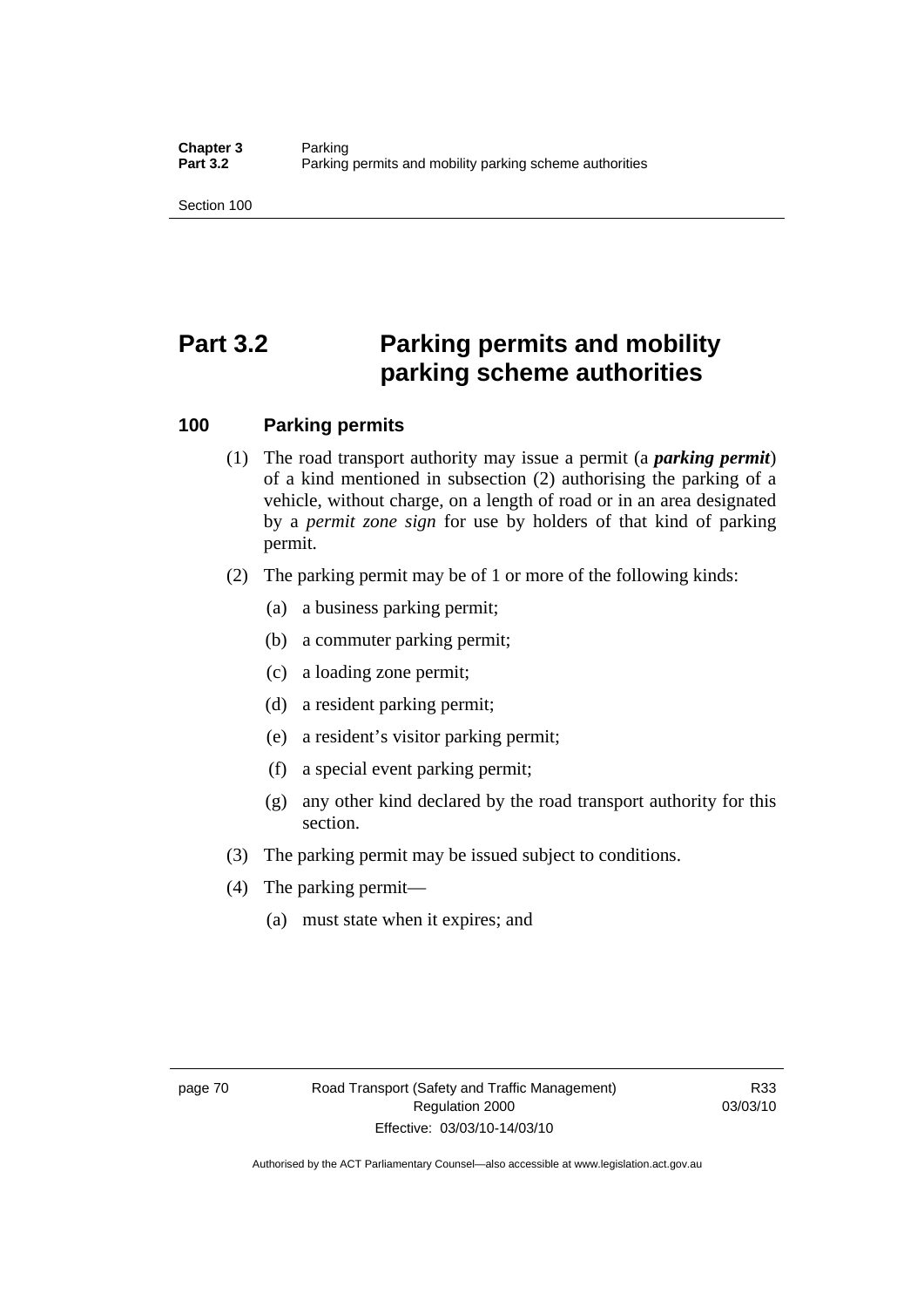(b) may state anything else that the road transport authority considers appropriate.

#### **Examples for par (b)**

- 1 the length of road or area to which the permit applies
- 2 any conditions to which the permit is subject
- 3 the maximum period which a vehicle may be parked in a designated area under the permit
- 4 the name or address of the person to whom it is issued
- *Note* An example is part of the regulation, is not exhaustive and may extend, but does not limit, the meaning of the provision in which it appears (see Legislation Act, s 126 and s 132).
- (5) The holder of a permit may surrender the permit by returning it to the road transport authority.
- (6) A declaration under subsection  $(2)$   $(g)$  is a notifiable instrument.

*Note* A notifiable instrument must be notified under the Legislation Act.

#### **101 Mobility parking scheme authorities**

- (1) The road transport authority may issue a mobility parking scheme authority—
	- (a) for use by a person with a disability; or
	- (b) for use by an entity for the transport of people with disabilities.
- (2) A mobility parking scheme authority may be issued subject to conditions.
- (3) A mobility parking scheme authority—
	- (a) must include a people with disabilities symbol; and
	- (b) must state when it expires; and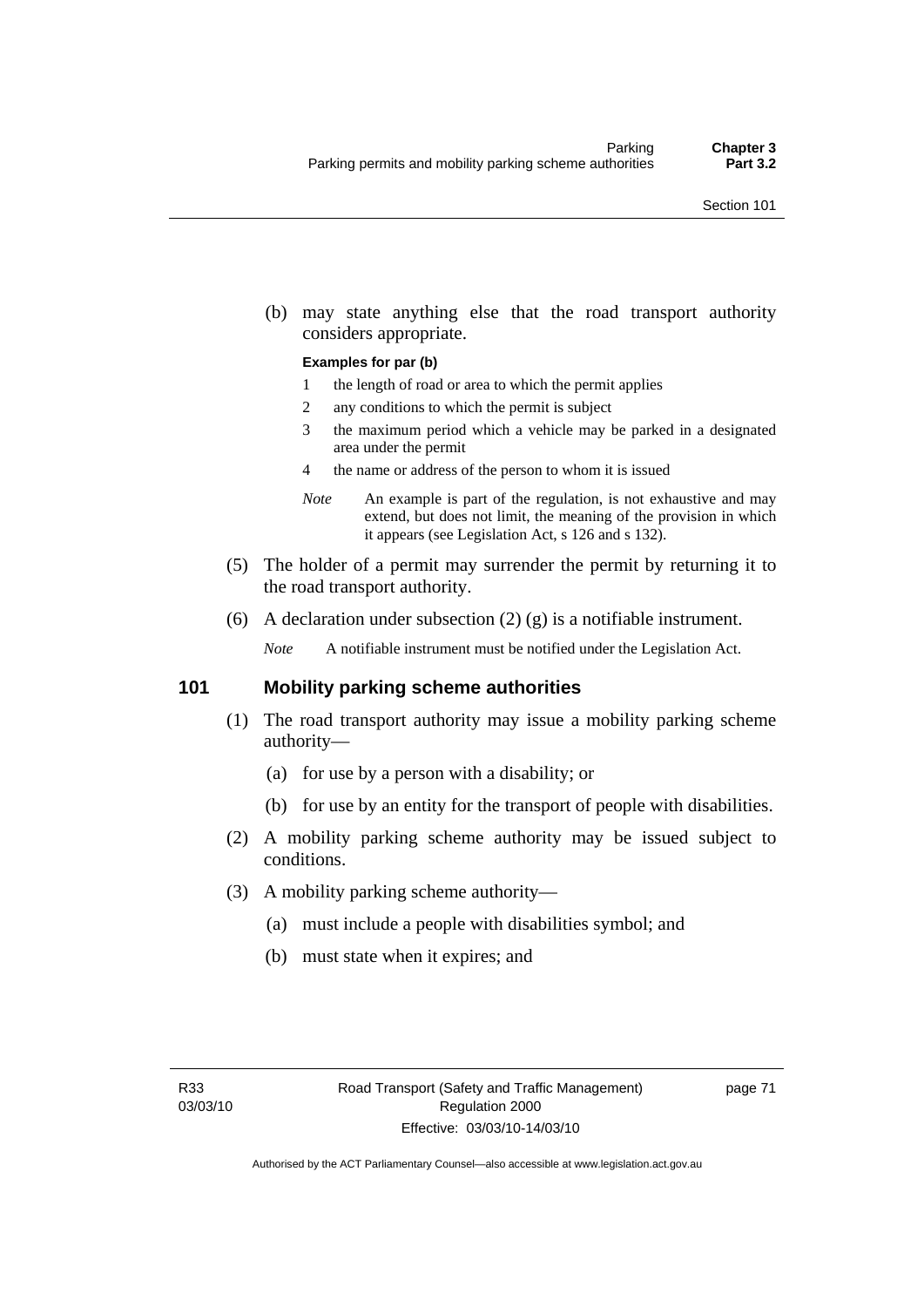Section 101A

- (c) may state anything else that the road transport authority considers appropriate.
- *Note 1 People with disabilities symbol* is defined in the ARR, dict.
- *Note 2* For parking by mobility parking scheme authority holders, see s 15 and ARR, r 206.

### **101A Parking permits and mobility parking scheme authorities—cancellation**

- (1) This section applies if the road transport authority proposes to cancel (the *proposed action*) a parking permit or mobility parking scheme authority.
- (2) The road transport authority must give the person to whom the parking permit or mobility parking scheme authority was issued a written notice stating—
	- (a) the proposed action; and
	- (b) an explanation for the proposed action; and
	- (c) that the person may, within 14 days after the day the person receives the notice, give a written response to the authority about the notice.
- (3) In deciding whether to take the proposed action, the road transport authority must consider any response given to the authority in accordance with the notice.
- (4) The road transport authority must give the person written notice of the authority's decision.
- (5) If the road transport authority decides to take the proposed action, the authority's decision takes effect the day after the day when notice of the decision is given to the person or, if the notice states a later date of effect, that date.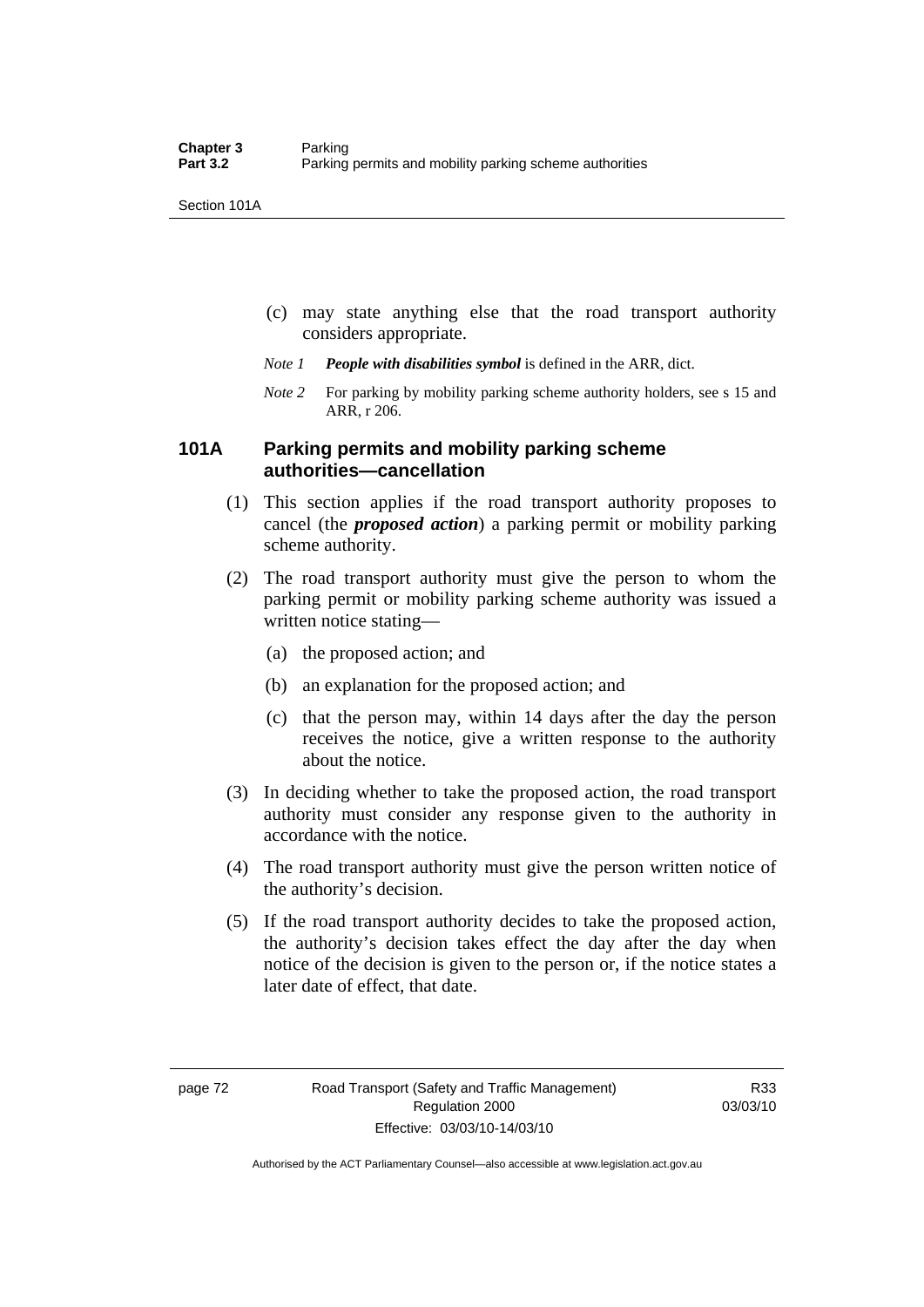## **101B Parking permits and mobility parking scheme authorities—return when cancelled**

If a parking permit or mobility parking scheme authority is cancelled under section 101A, the person to whom the parking permit or mobility parking scheme authority was issued must return the permit or authority to the road transport authority as soon as practicable but no later than 21 days after the date of effect of the cancellation of the permit or authority.

Maximum penalty: 20 penalty units.

R33 03/03/10 Road Transport (Safety and Traffic Management) Regulation 2000 Effective: 03/03/10-14/03/10

page 73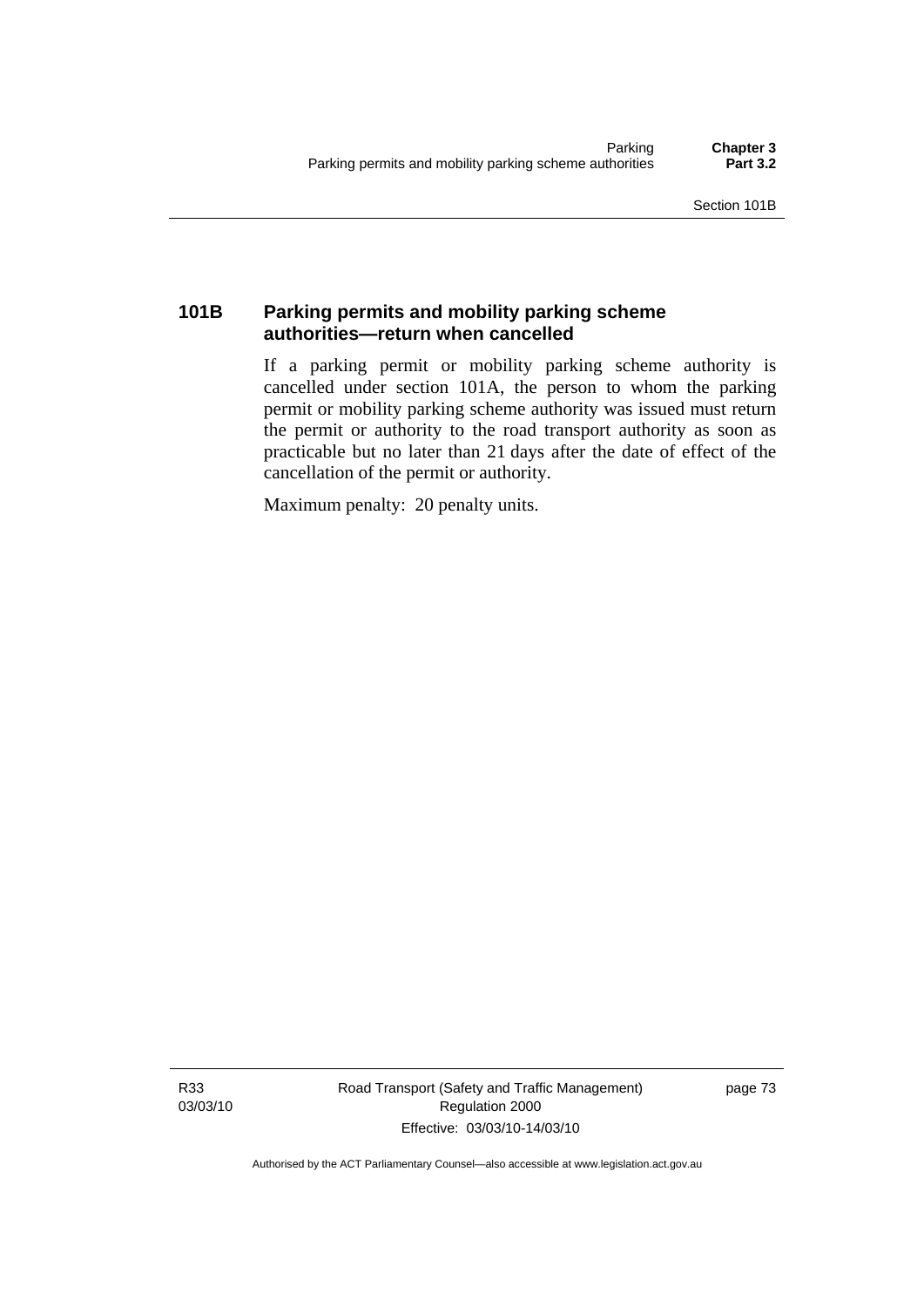**Chapter 3** Parking<br>**Part 3.3** Parking Parking—other provisions

Section 101C

## **Part 3.3 Parking—other provisions**

## **101C Marking tyres by parking inspectors**

A police officer or authorised person may mark the tyres on a vehicle using crayon, chalk or a similar substance as far as is reasonably necessary for the purpose of enforcing a provision of an Act relating to the regulation or prohibition of the parking of vehicles.

*Note* A reference to an Act includes a reference to the statutory instruments made or in force under the Act, including a regulation (see Legislation Act, s 104).

page 74 Road Transport (Safety and Traffic Management) Regulation 2000 Effective: 03/03/10-14/03/10

R33 03/03/10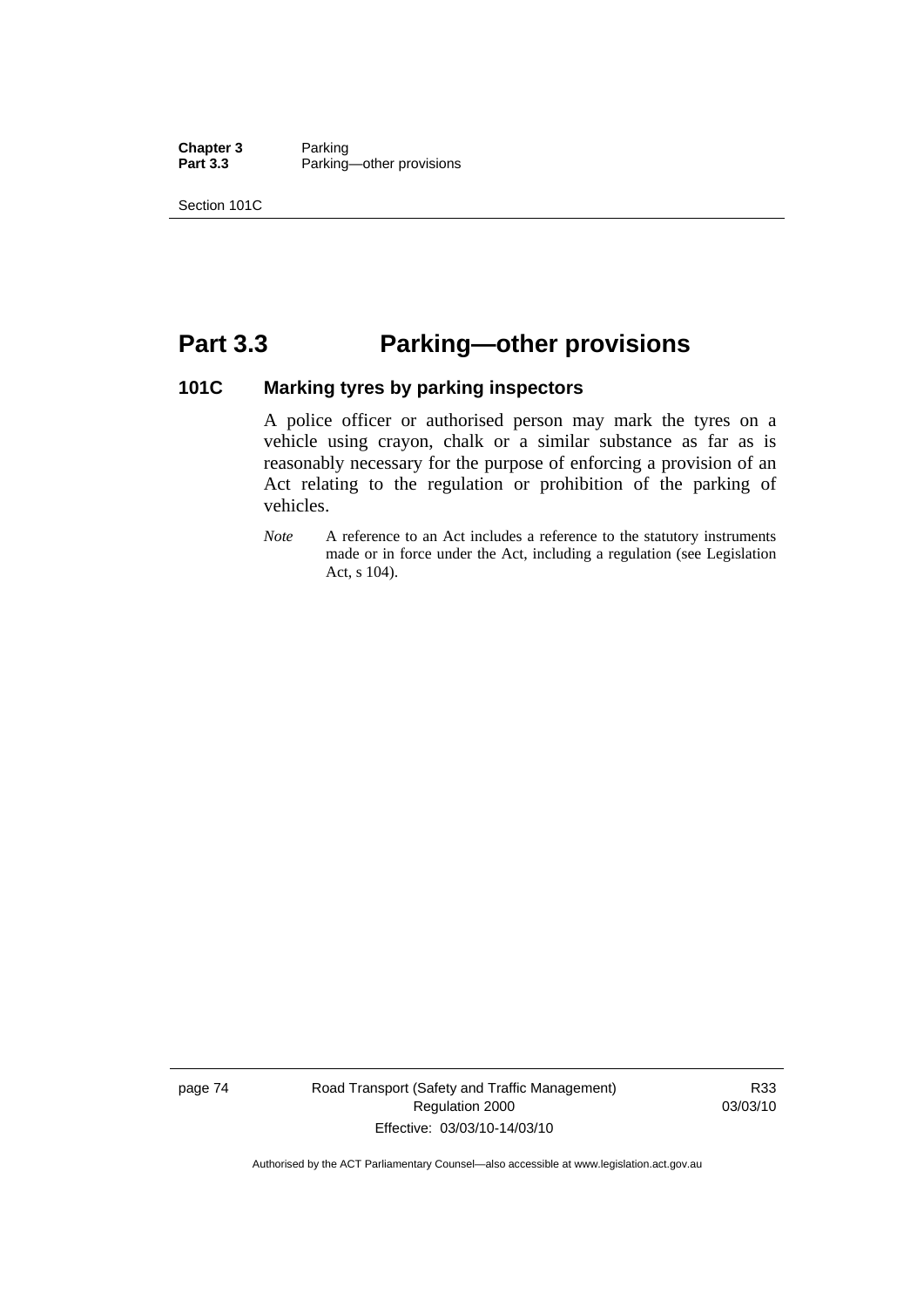## **Chapter 4 Traffic offence detection devices**

#### **102 Definitions—ch 4**

In this chapter:

*approved police speedometer* means a speedometer approved under section 103A (Approval of police vehicle speedometers).

*digital camera detection device* means a camera detection device known as—

- (a) Gatsometer Digital Radar Camera System (DRCS) that includes, as a component, a radar speed measuring device; or
- (b) LaserCam 2000 that includes, as a component, a laser speed measuring device; or
- (c) LaserCam NT that includes, as a component, a laser speed measuring device.

*fixed camera detection device* means a camera detection device known as—

- (a) Centaur 2000 that includes, as a component, a piezo strip speed measuring device; or
- (b) Gatsometer Digital Radar Camera System (DRCS) that includes, as a component, a radar speed measuring device; or
- (c) Gatsometer Traffic Camera Digital (GTC-D) that includes, as a component, a loop detector speed measuring device; or
- (d) Gatsometer Traffic Camera (GTC-GS11) that includes, as a component, a loop detector speed measuring device; or

page 75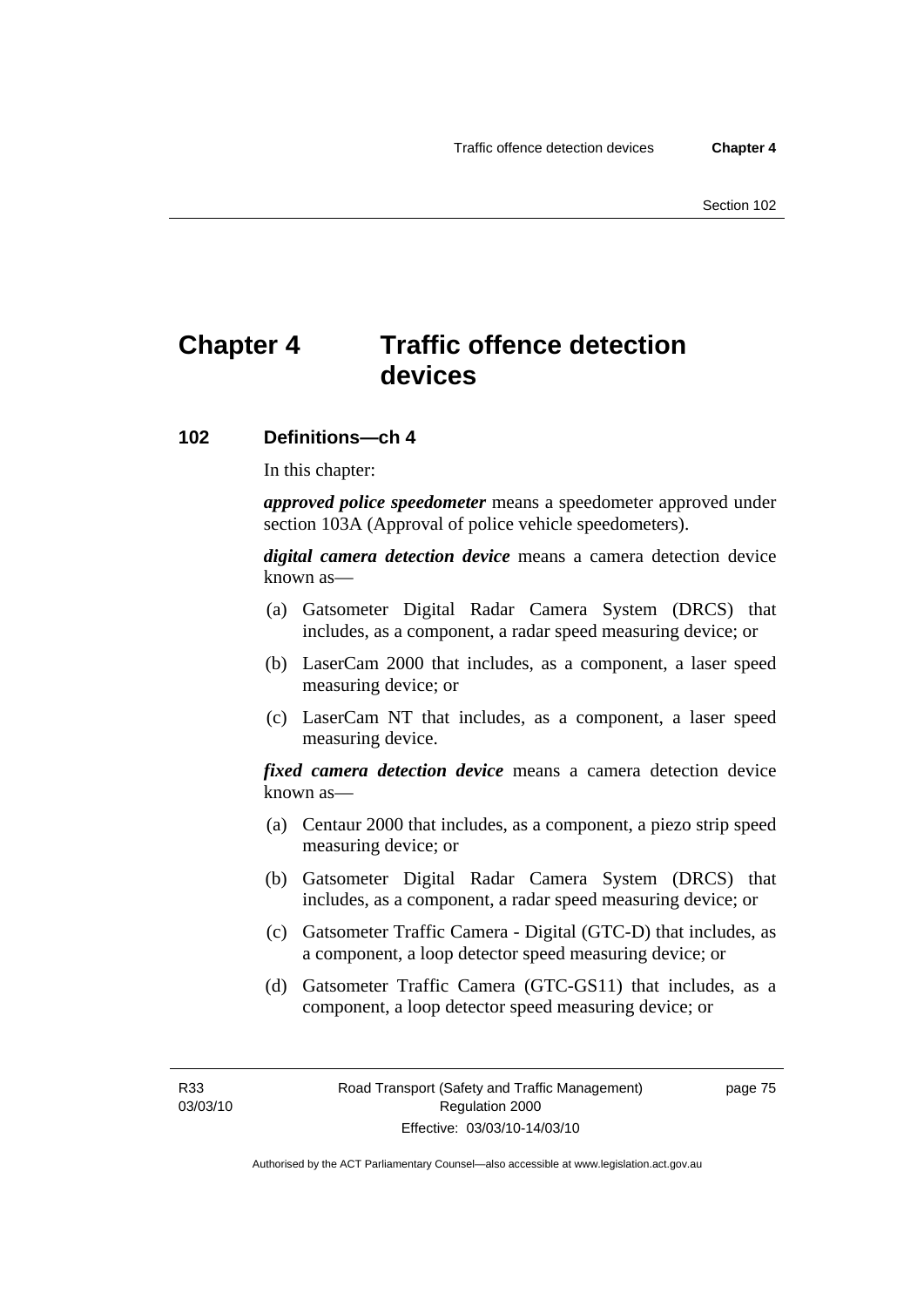Section 102

 (e) Gatsometer Multi Camera System (MCS) that includes, as a component, a loop detector speed measuring device.

*laser speed measuring device* means a speed measuring device known as—

- (a) Laser Technology Inc. LTI 20-20 Marksman; or
- (b) Laser Technology Inc. LTI 20-20 UltraLyte; or
- (c) Laser Technology Inc. LTI 20-20 UltraLyte LR; or
- (d) Laser Technology Inc. LTI 20-20 UltraLyte Compact; or
- (e) Laser Technology Inc. LTI 20-20 TruSpeed.

*loop detector speed measuring device* means a speed measuring device known as the Gatsometer Loop Detector (GLD4-2S).

*piezo strip speed measuring device* means a speed measuring device known as Truvelo M4 MPC.

*radar speed measuring device* means a speed measuring device known as—

- (a) Applied Concepts Inc. Stalker Dual; or
- (b) Gatsometer Radar 24; or
- (c) Kustom Signals, Inc. Silver Eagle; or
- (d) Kustom Signals, Inc. Silver Eagle II; or
- (e) Kustom Signals, Inc. Raptor RP-1.

*security checksum*, for an electronic file, means the number (whether numerals or numerals and letters) produced by the application of an algorithm to the contents of an electronic file or a copy of the file.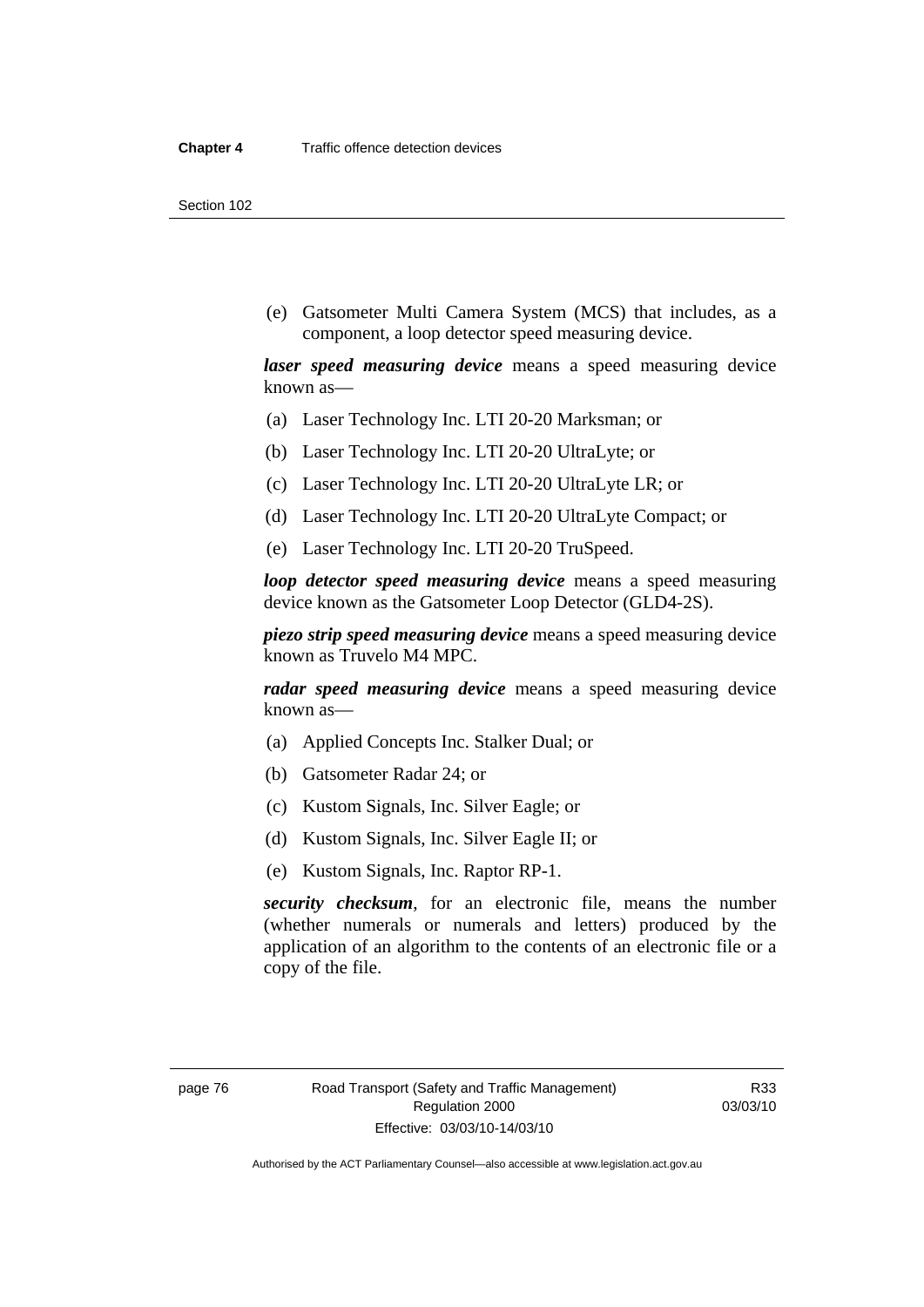*testing authority* means—

- (a) a department of electrical or electronic engineering at a university in Australia; or
- (b) the National Measurement Institute under the *National Measurement Act 1960* (Cwlth); or
- (c) an entity that is accredited by the National Association of Testing Authorities to test traffic offence detection devices; or
- (d) Technical Services, Australian Federal Police, Canberra; or
- (e) for an approved police speedometer—an entity approved in writing by the chief police officer to test approved police speedometers.
- *Note* An entity includes an individual, see the Legislation Act, dict, pt 1, def of *entity*.

*WORM disk* means a storage device for electronic data in which the data, once written, cannot be erased or overwritten.

## **103 Approved traffic offence detection devices**

- (1) For the Act, dictionary, definition of *approved camera detection device*, each digital camera detection device and fixed camera detection device is approved.
- (2) For the Act, dictionary, definition of *approved speed measuring device*, each laser speed measuring device, loop detector speed measuring device, piezo strip speed measuring device, radar speed measuring device and approved police speedometer is approved.

## **103A Approval of police vehicle speedometers**

 (1) For section 102, definition of *approved police speedometer*, the chief police officer may, in writing, approve a kind of speedometer that is fitted to a motor vehicle driven by a police officer for measuring the speed at which vehicles are being driven.

page 77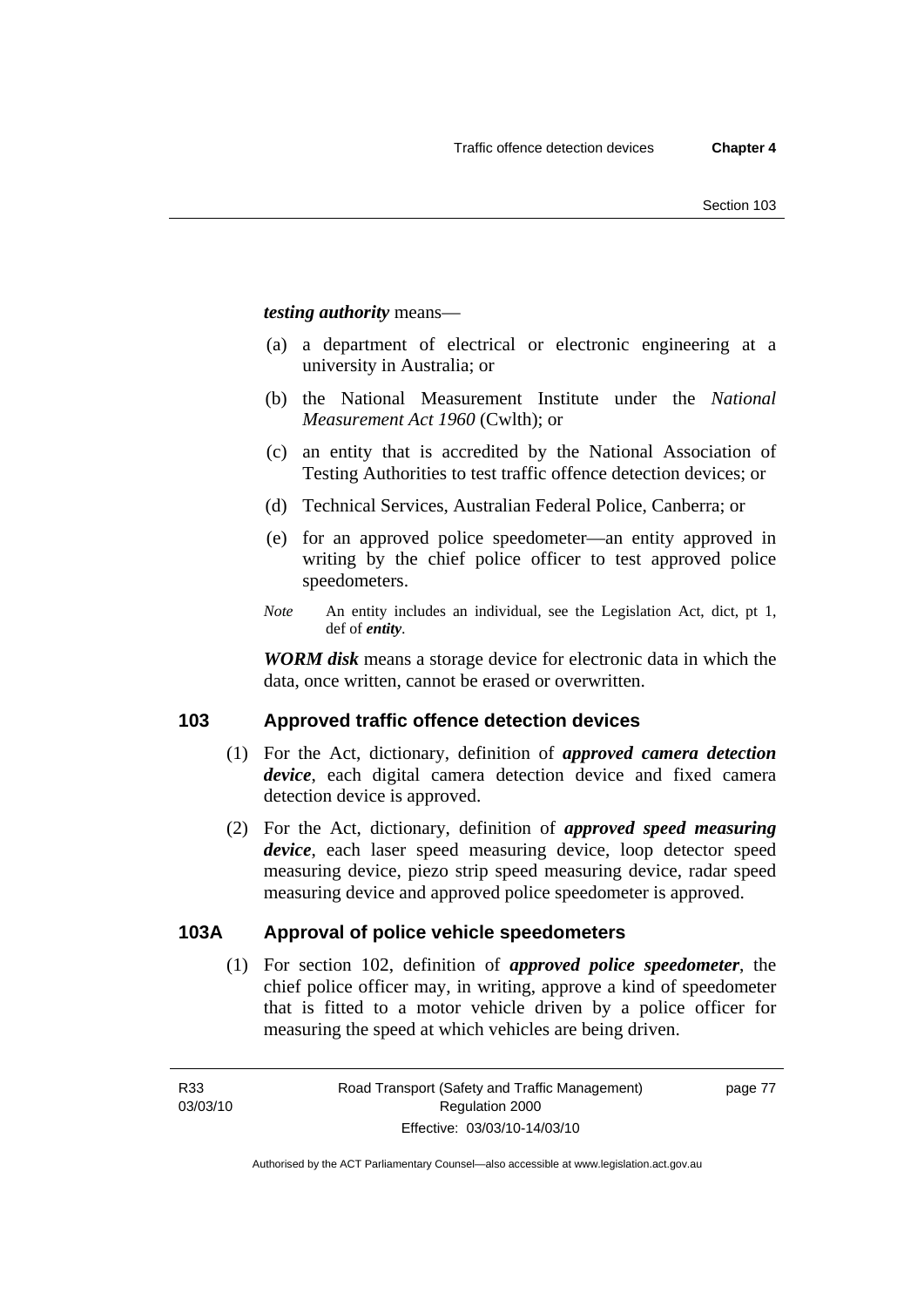(2) An approval is a notifiable instrument.

*Note* A notifiable instrument must be notified under the Legislation Act.

#### **104 Major testing of laser speed measuring devices**

- (1) The following devices must be tested in accordance with this section at least once every 12 months:
	- (a) a laser speed measuring device;
	- (b) the laser speed measuring device component of a digital camera detection device.
- (2) The test must be carried out—
	- (a) by a person approved under section 106 (Approved people testing and sealing); and
	- (b) in accordance with Australian Standard AS 4691.1-2, as in force on the commencement of this paragraph.
		- *Note 1* The text of an applied, adopted or incorporated law or instrument, whether applied as in force from time to time or at a particular time, is taken to be a notifiable instrument if the operation of the Legislation Act,  $s$  47 (5) or (6) is not disapplied (see s 47 (7)).
		- *Note 2* A notifiable instrument must be notified under the Legislation Act.
- (3) The Legislation Act, section 47 (5) does not apply in relation to subsection (2) (b).
- (4) The test must show whether the device—
	- (a) is operating in accordance with the manufacturer's specifications; and
	- (b) is accurate within a tolerance of 2km/h.
- (5) For this section, it is sufficient for the laser speed measuring device component of a digital camera detection device to be tested

page 78 Road Transport (Safety and Traffic Management) Regulation 2000 Effective: 03/03/10-14/03/10

R33 03/03/10

Authorised by the ACT Parliamentary Counsel—also accessible at www.legislation.act.gov.au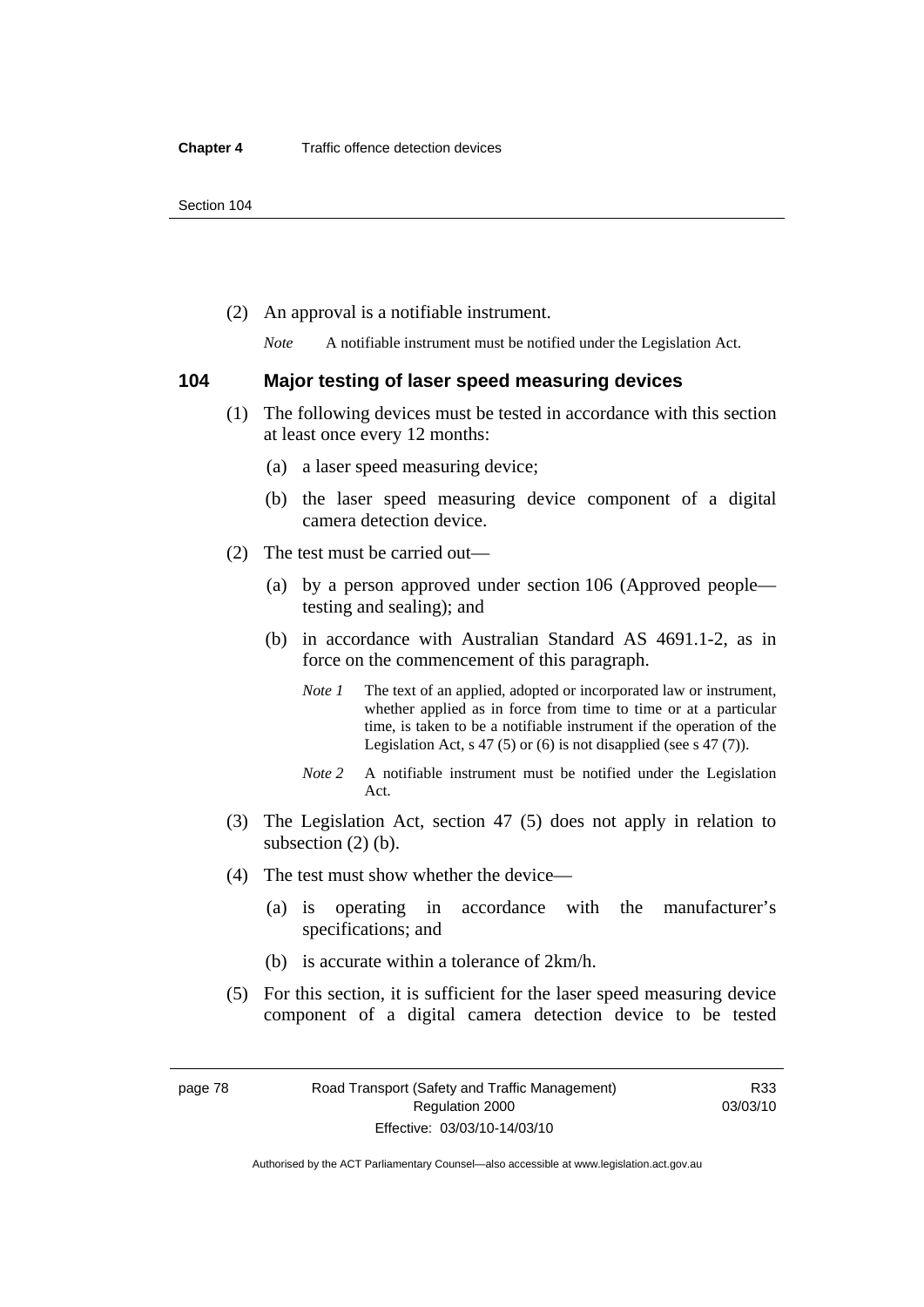separately from the other components of the device, and it is not necessary for the other components to be tested.

#### **104A Major testing of other traffic offence detection devices**

- (1) The following devices must be tested in accordance with this section:
	- (a) a radar speed measuring device that is not a component of a fixed camera detection device or a digital camera detection device;
	- (b) a radar speed measuring device component of a fixed camera detection device or a digital camera detection device;
	- (c) an approved police speedometer;
	- (d) the loop detector speed measuring device component of a fixed camera detection device;
	- (e) the piezo strip speed measuring device component of a fixed camera detection device.
- (2) The devices mentioned in subsection (1) must be tested at least once every 12 months.
- (3) The test must be carried out by a person approved under section 106 (Approved people—testing and sealing).
- (4) The test of a radar speed measuring device that is not a component of a fixed camera detection device, or a digital camera detection device, must show whether the device is operating in accordance with Australian Standard AS 2898.1-2, as in force on the commencement of this subsection.
	- *Note 1* The text of an applied, adopted or incorporated law or instrument, whether applied as in force from time to time or at a particular time, is taken to be a notifiable instrument if the operation of the Legislation Act, s 47 (5) or (6) is not disapplied (see s 47 (7)).
	- *Note 2* A notifiable instrument must be notified under the Legislation Act.

R33 03/03/10 page 79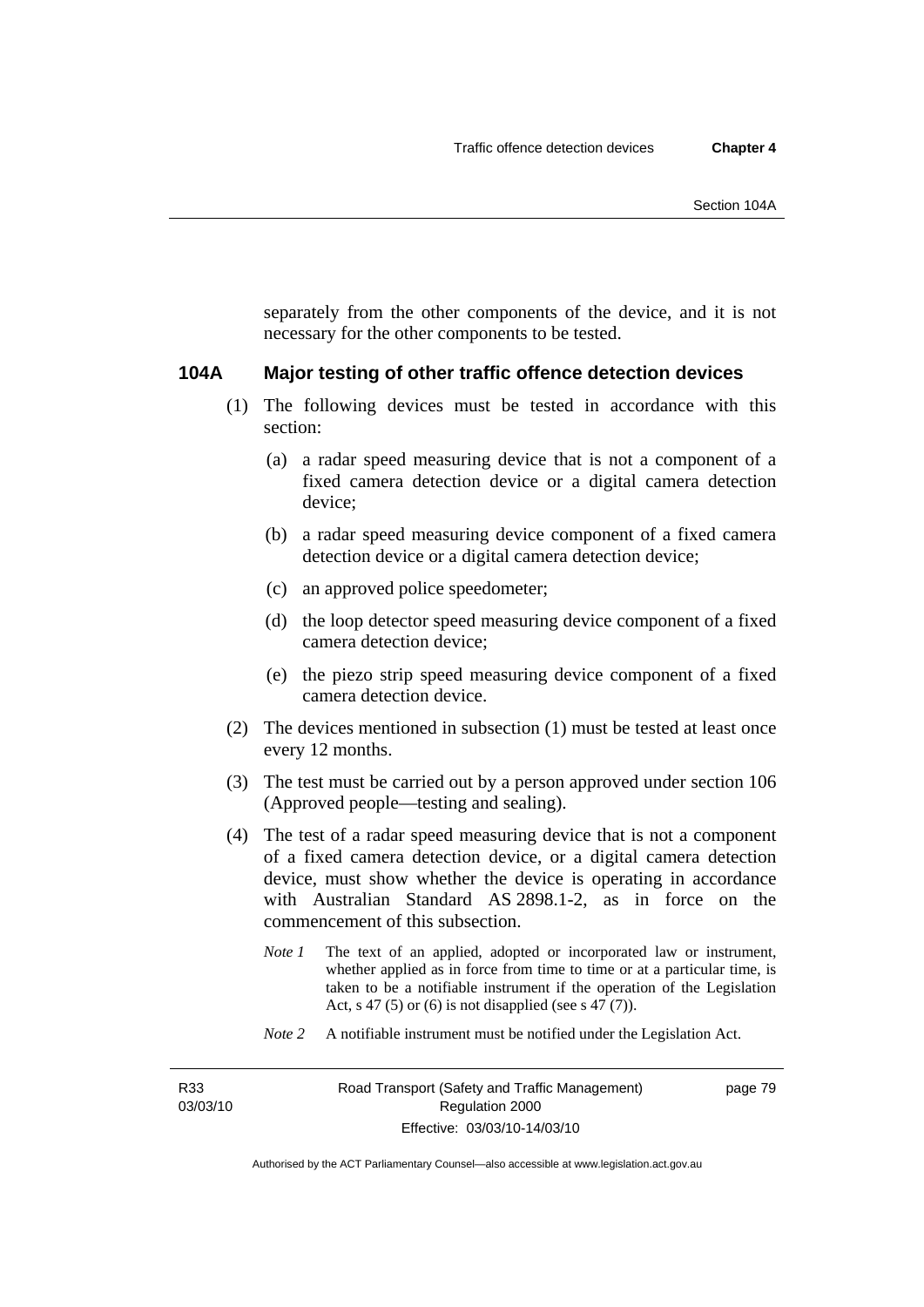- (5) The Legislation Act, section 47 (5) does not apply in relation to AS 2898.1-2 under subsection (4).
- (6) The test of the radar speed measuring device component of a fixed camera detection device, or a digital camera detection device, must show whether the device—
	- (a) is operating in accordance with the manufacturer's specifications; and
	- (b) for speeds of 100km/h and under—is accurate within a tolerance of 2km/h; and
	- (c) for speeds over 100km/h—is accurate within a tolerance of 2%.
- (7) The test of an approved police speedometer must show whether the device is accurate within a tolerance of 2%.
- (8) The test of the loop detector speed measuring device component of a fixed camera detection device must show whether the speed measuring device—
	- (a) for speeds of 100km/h and under—is accurate within a tolerance of 2km/h; and
	- (b) for speeds over 100km/h—is accurate within a tolerance of 2%.
- (9) The test of the piezo strip speed measuring device component of a fixed camera detection device must show whether the speed measuring device—
	- (a) is operating in accordance with the manufacturer's specifications; and
	- (b) is accurate within a tolerance of 2km/h.

Authorised by the ACT Parliamentary Counsel—also accessible at www.legislation.act.gov.au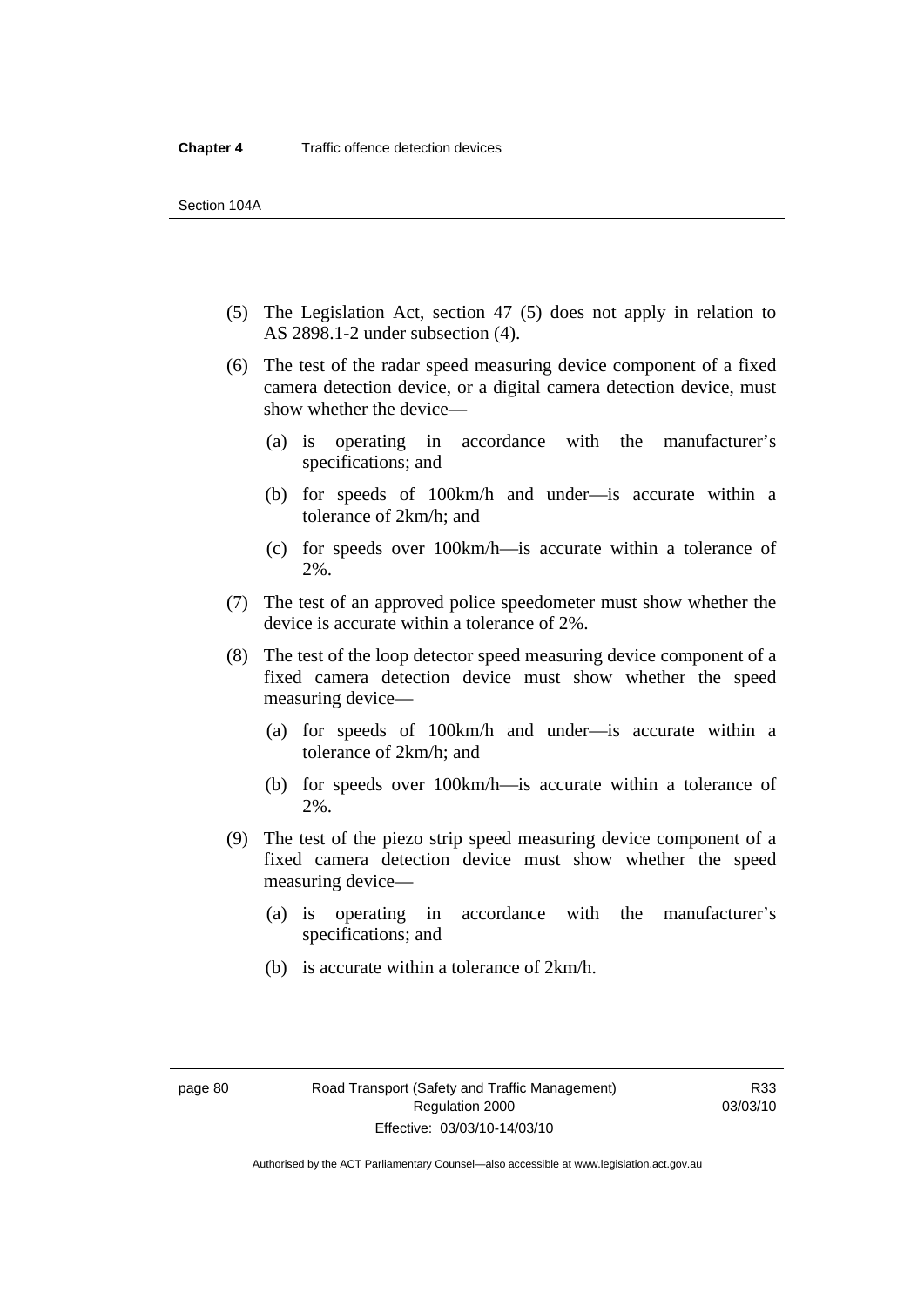## **104B Certification and sealing of traffic offence detection devices**

- (1) This section applies if a test of a traffic offence detection device under section 104 or section 104A establishes—
	- (a) a matter mentioned in section 104A (5) or (7) in relation to the device; or
	- (b) the matters mentioned in section 104 (4) or section 104A (3) in relation to the device.
- (2) The person who carried out the test must—
	- (a) sign a certificate to that effect; and
	- (b) if a seal on the device has been damaged or removed—seal the device.

### **105 Use of certain digital camera detection devices**

- (1) This section applies to the operation of a digital camera detection device that is located in a vehicle that can be moved from place to place to detect traffic offences.
- (2) The operator of a digital camera detection device that includes as a component a radar speed measuring device must ensure that the following operations are done in accordance with the manufacturer's instructions for the device:
	- (a) aligning the vehicle in which the device is located with the road;
	- (b) activating the device;
	- (c) operating the device.
- (3) The operator of a digital camera detection device that includes as a component a laser speed measuring device must ensure that the following operations are done in accordance with the manufacturer's instructions for the device: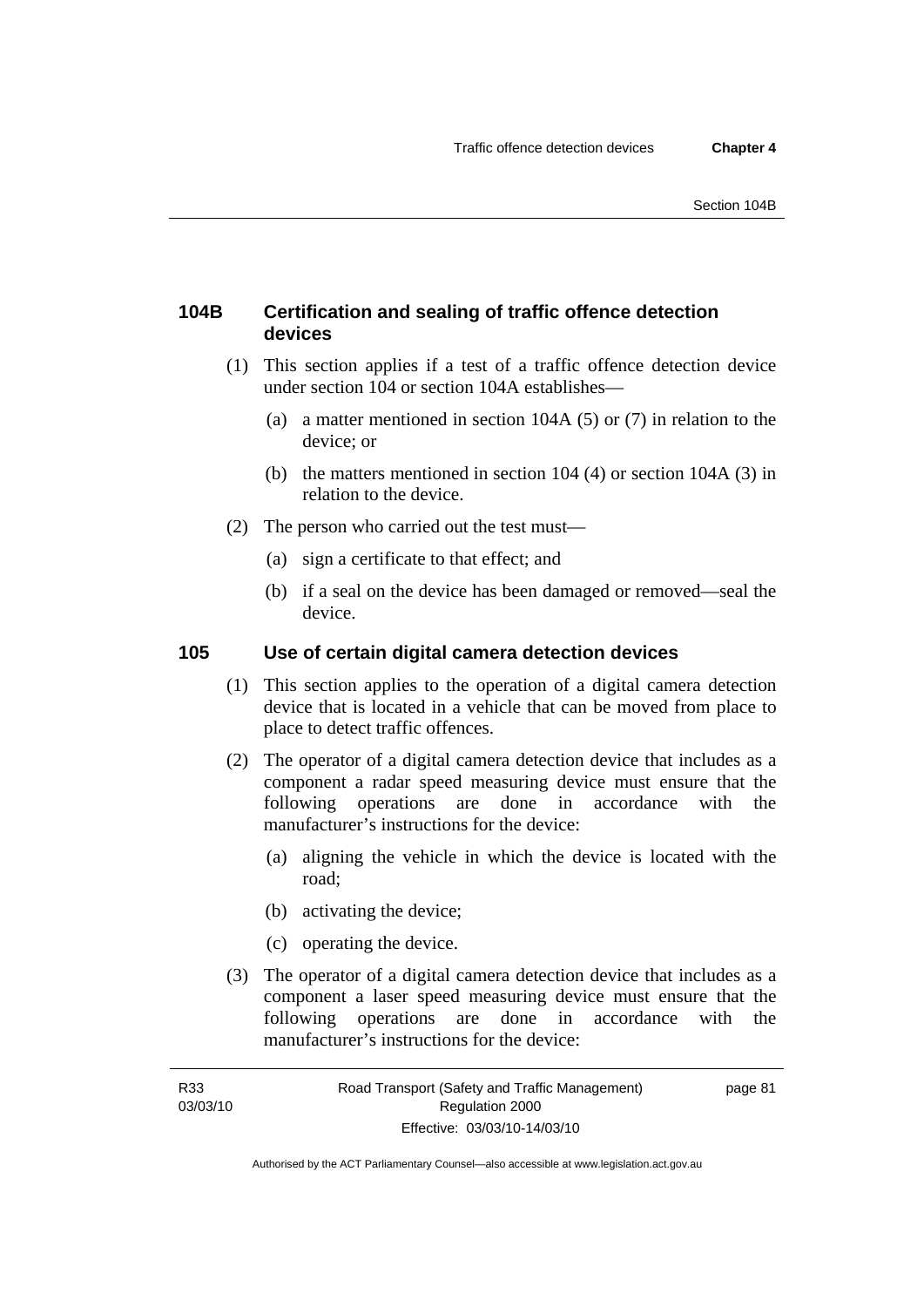- (a) testing the laser speed measuring component of the device at the beginning and end of each shift of the operator by carrying out the following checks:
	- (i) an instrument confidence check;
	- (ii) a calibration verification check;
	- (iii) a scope alignment check;
- (b) activating the device;
- (c) operating the device.
- (4) To remove any doubt, if a device mentioned in subsection (3) is used at more than 1 place during a shift of the operator, the operator is not required to carry out the checks mentioned in subsection (3) (a) each time the device is activated at a different place.
- (5) If the requirements set out in this section are met, the device may operate unattended.
- (6) If a device is used by 2 or more operators, who are working together during a shift, the requirements set out in this section may be carried out by different operators.
- (7) In this section:

*operator* means a person approved to use a traffic offence detection device under section 107 (Approved people—use).

### **105A Use of certain laser speed measuring devices**

- (1) This section applies to a laser speed measuring device, other than a device mentioned in section 105 (Use of certain digital camera detection devices).
- (2) The operator of the laser speed measuring device must ensure that the following operations are done in accordance with the manufacturer's instructions for the device: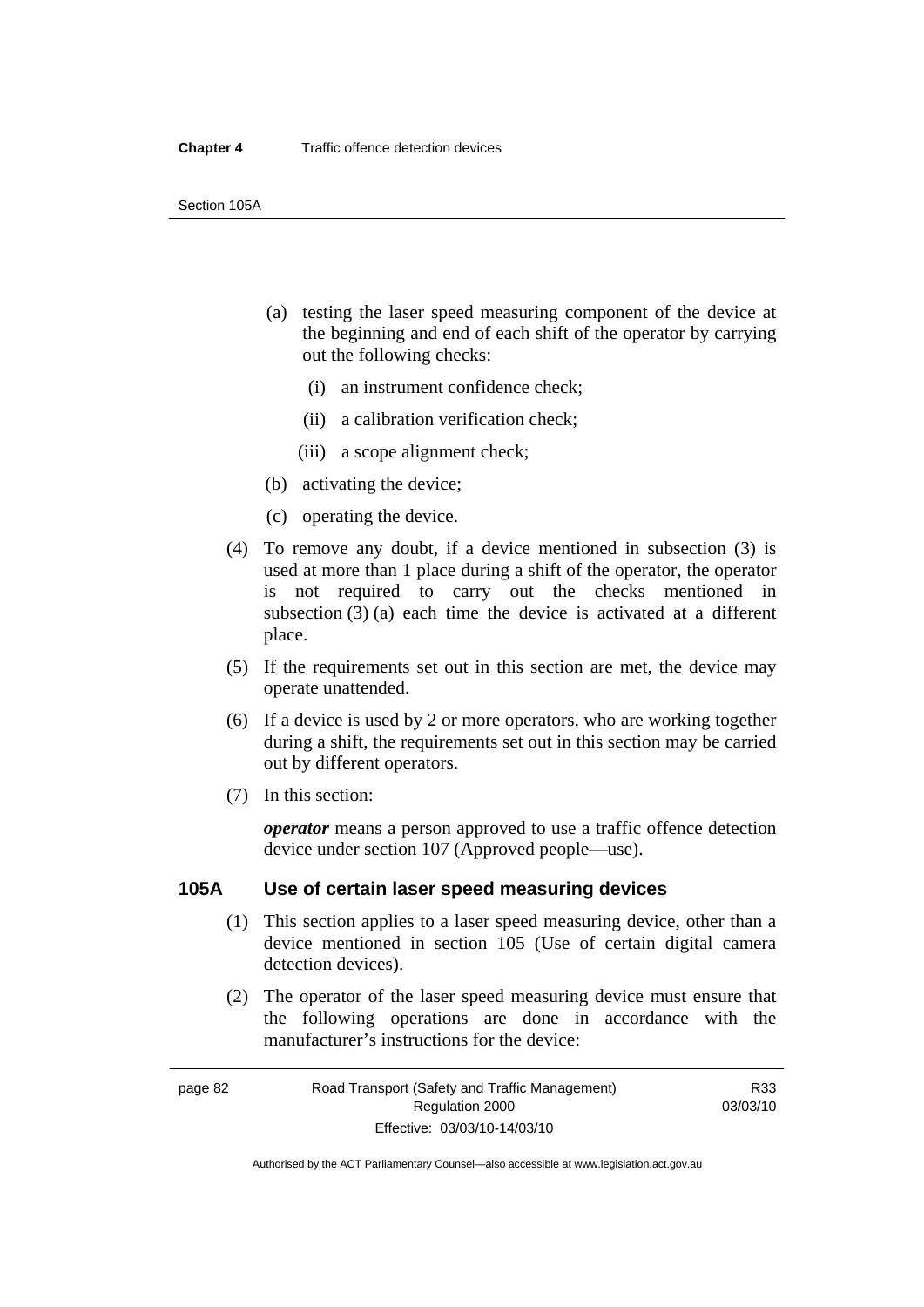- (a) testing the device at the beginning and end of each shift of the operator by carrying out the following checks:
	- (i) an instrument confidence check;
	- (ii) a calibration verification check;
	- (iii) a scope alignment check;
- (b) activating the device;
- (c) operating the device.
- (3) To remove any doubt, if the device is used at more than 1 place during a shift of the operator, the operator is not required to carry out the checks mentioned in subsection (1) (a) each time the device is activated at a different place.
- (4) If the device is used by 2 or more operators who are working together during the shift, the tests mentioned in subsection (1) (a) and (d) may be carried out by different operators.
- (5) In this section:

*operator* means a person approved to use a traffic offence detection device under section 107 (Approved people—use).

## **105B Use of certain radar speed measuring devices**

- (1) This section applies to a radar speed measuring device, other than a device that is a component of—
	- (a) a digital camera detection device; or
	- (b) a fixed camera detection device.
- (2) The radar speed measuring device must be used by an operator in accordance with the manufacturer's instructions for the device.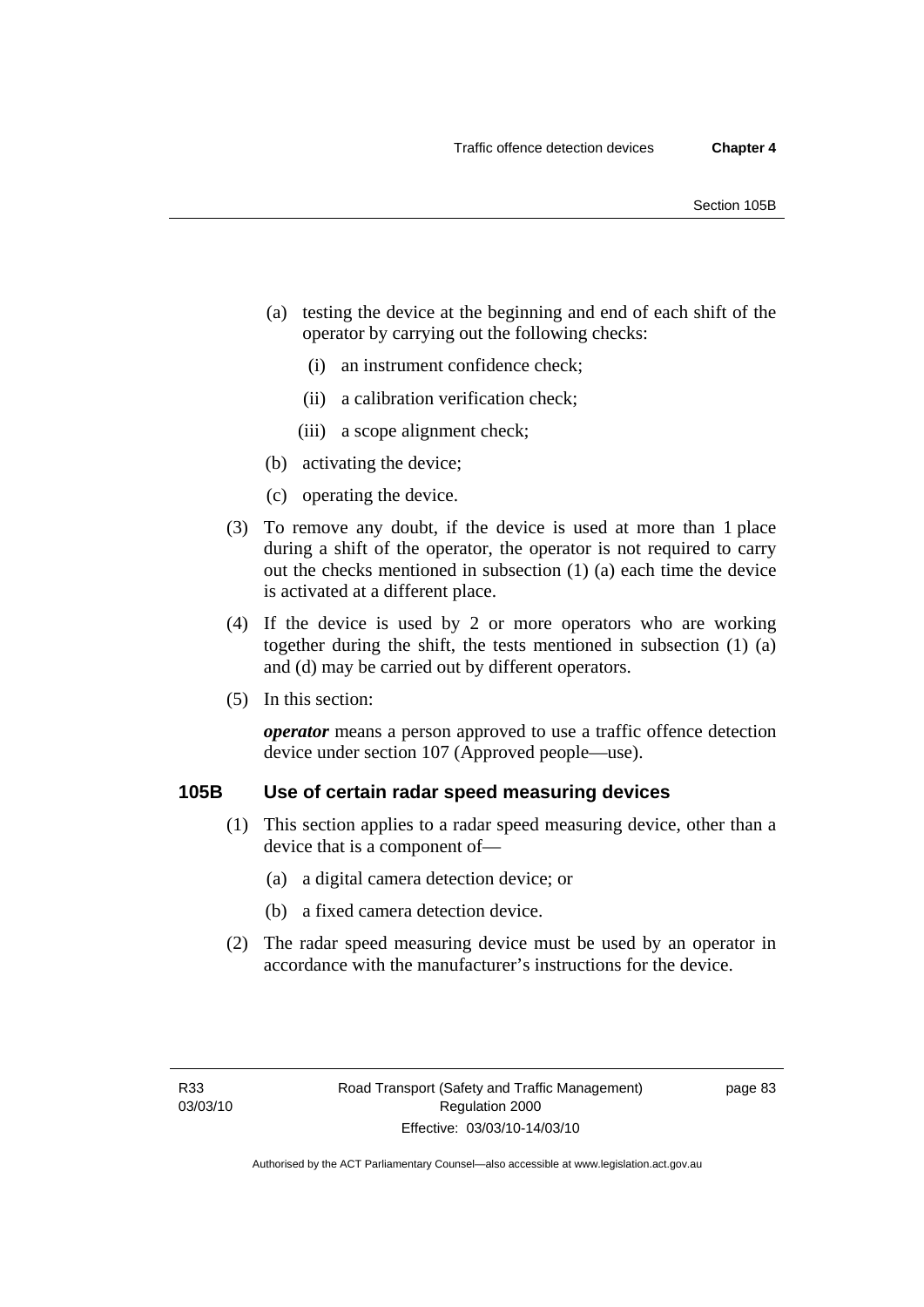- (3) The operator must test the device—
	- (a) at the beginning of each shift of the operator against an approved police speedometer; and
	- (b) at the end of each shift of the operator against the speedometer mentioned in paragraph (a); and
	- (c) if the operator's shift is longer than 9 hours—9 hours after the beginning of the shift against the speedometer mentioned in paragraph (a).
- (4) After each test, the device must be found to be accurate within a tolerance of 2 km/h.
- (5) To remove any doubt, if the device is used at more than 1 place during a shift of the operator, the operator is not required to carry out the checks mentioned in subsection (3) (a) each time the device is activated at a different place.
- (6) If the device is used by 2 or more operators who are working together during the shift, the tests mentioned in subsection (3) may be carried out by different operators.
- (7) In this section:

*operator* means a person approved to use a traffic offence detection device under section 107 (Approved people—use).

#### **106 Approved people—testing and sealing**

Each person employed by a testing authority to test and seal traffic offence detection devices is approved to test and seal traffic offence detection devices.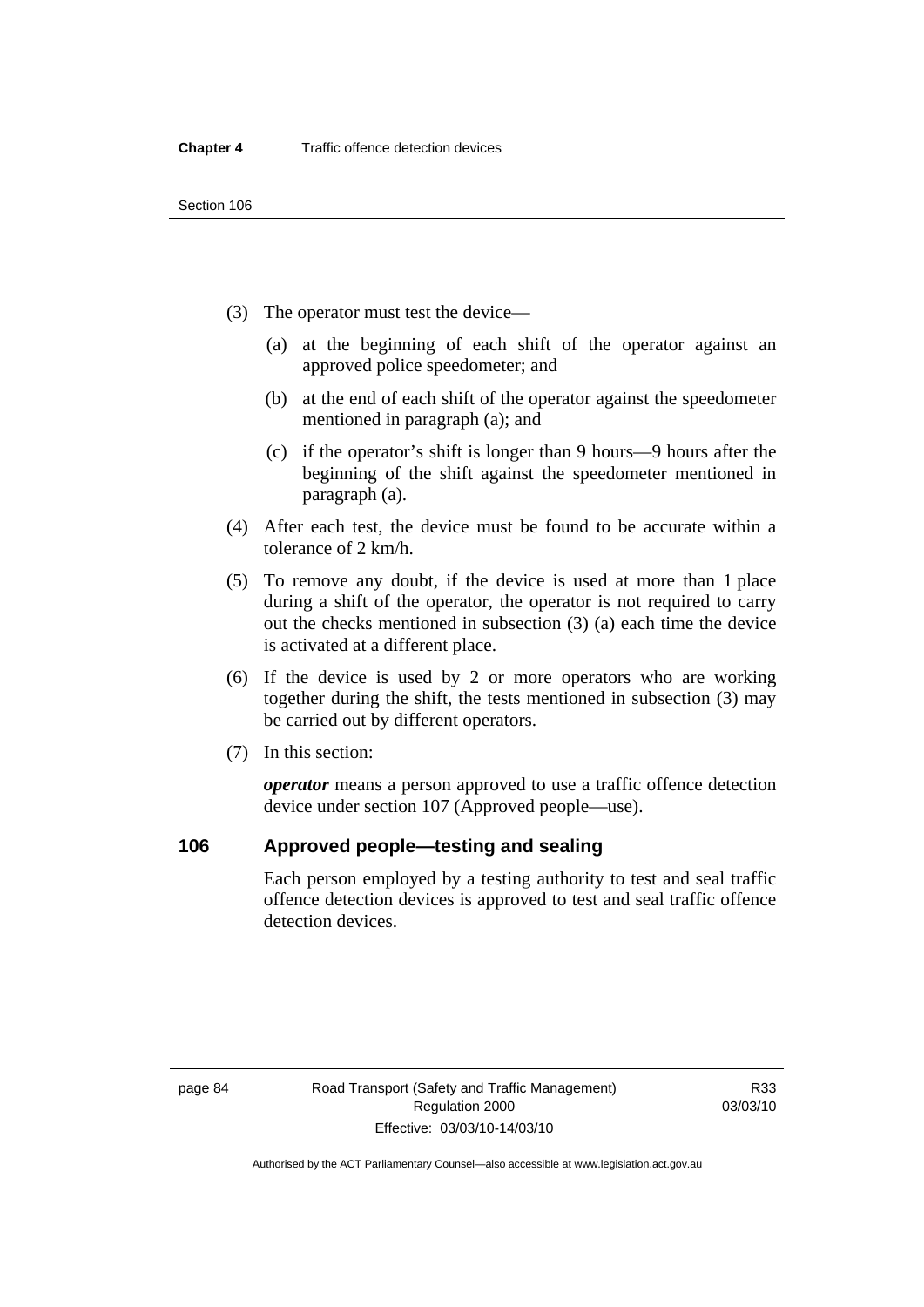## **107 Approved people—use**

- (1) Each police officer is approved to use any traffic offence detection device (other than a fixed camera detection device).
- (2) The road transport authority may approve a person who is not a police officer to use digital camera detection devices.
- (3) The road transport authority may only approve a person under subsection (2) if the authority is satisfied that the person has appropriate qualifications to operate, or experience in the operation of, digital camera detection devices.

## **107A Recording of camera detection device image files—Act, s 23 (2) (c) (ii)**

 (1) An electronic file created by a camera detection device must be recorded on a WORM disk or other storage medium for electronic data (the *recording medium*).

*Note Camera detection device*—see the Act, s 23.

- (2) The recording medium for a camera detection device may be—
	- (a) attached directly to, or located with, the device; or
	- (b) at a place other than the place where the device is located.

#### **Example—par (b)**

If a motor vehicle goes through a red traffic light and an image of the vehicle is taken by a fixed camera detection device, the electronic file created by the device in relation to the offence is sent along a wire or optical fibre, or across a wireless network, to a recording device in a building in another suburb and is stored at that building on a recording medium.

- *Note* An example is part of the regulation, is not exhaustive and may extend, but does not limit, the meaning of the provision in which it appears (see Legislation Act, s 126 and s 132).
- (3) If the recording medium for a camera detection device is at a place other than the place where the device is located—

R33 03/03/10 page 85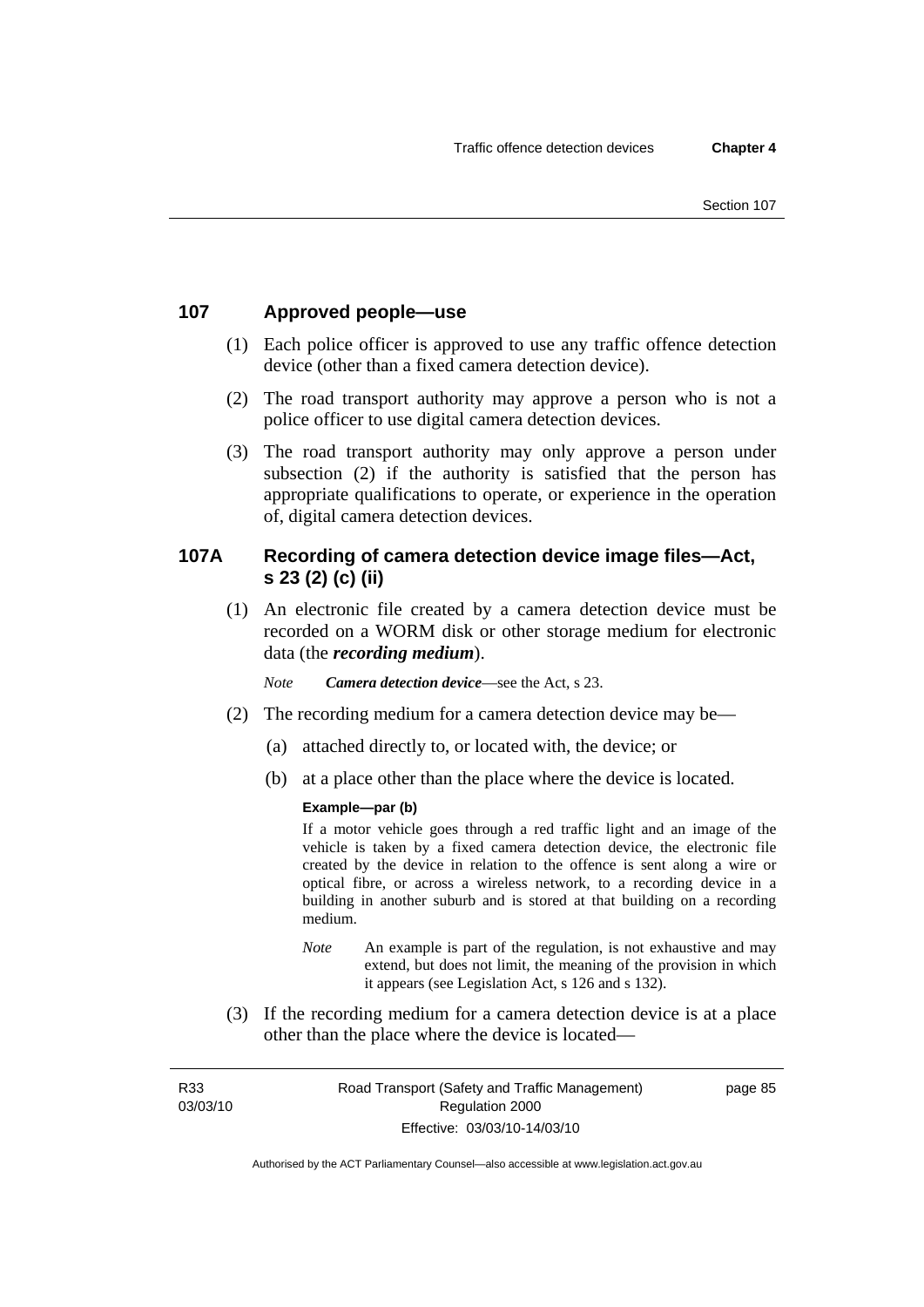Section 107B

- (a) the device must produce a security checksum for each electronic file created by the device; and
- (b) the device must encrypt the security checksum and the file; and
- (c) the security checksum and the encrypted file must be recorded as soon as practicable on a recording medium.
- (4) However, subsection (3) does not prevent other security measures being taken in relation to a security checksum or an electronic file before it is recorded on the recording medium.

## **107B Verification of camera detection device image files—Act, s 23 (2) (c) (iii)**

- (1) This section applies if an electronic file that contains an image of a vehicle taken by a camera detection device is recorded on a recording medium that is at a place other than the place where the device is located.
- (2) Before the image of the vehicle is produced from the file, the accuracy of the file must be verified by using a computer to—
	- (a) recalculate the security checksum for the file; and
	- (b) confirm that the security checksum produced by the recalculation is identical to the checksum produced by the device for the file.

### **108 Meaning of vehicle image codes**

- (1) This section defines the meaning of codes and other information indicated on an image of a vehicle taken by an approved camera detection device.
	- *Note* Information etc that is indicated on an image includes information etc accompanying or reasonably associated with the image (see Act, dict, def of *indicated on*).

Authorised by the ACT Parliamentary Counsel—also accessible at www.legislation.act.gov.au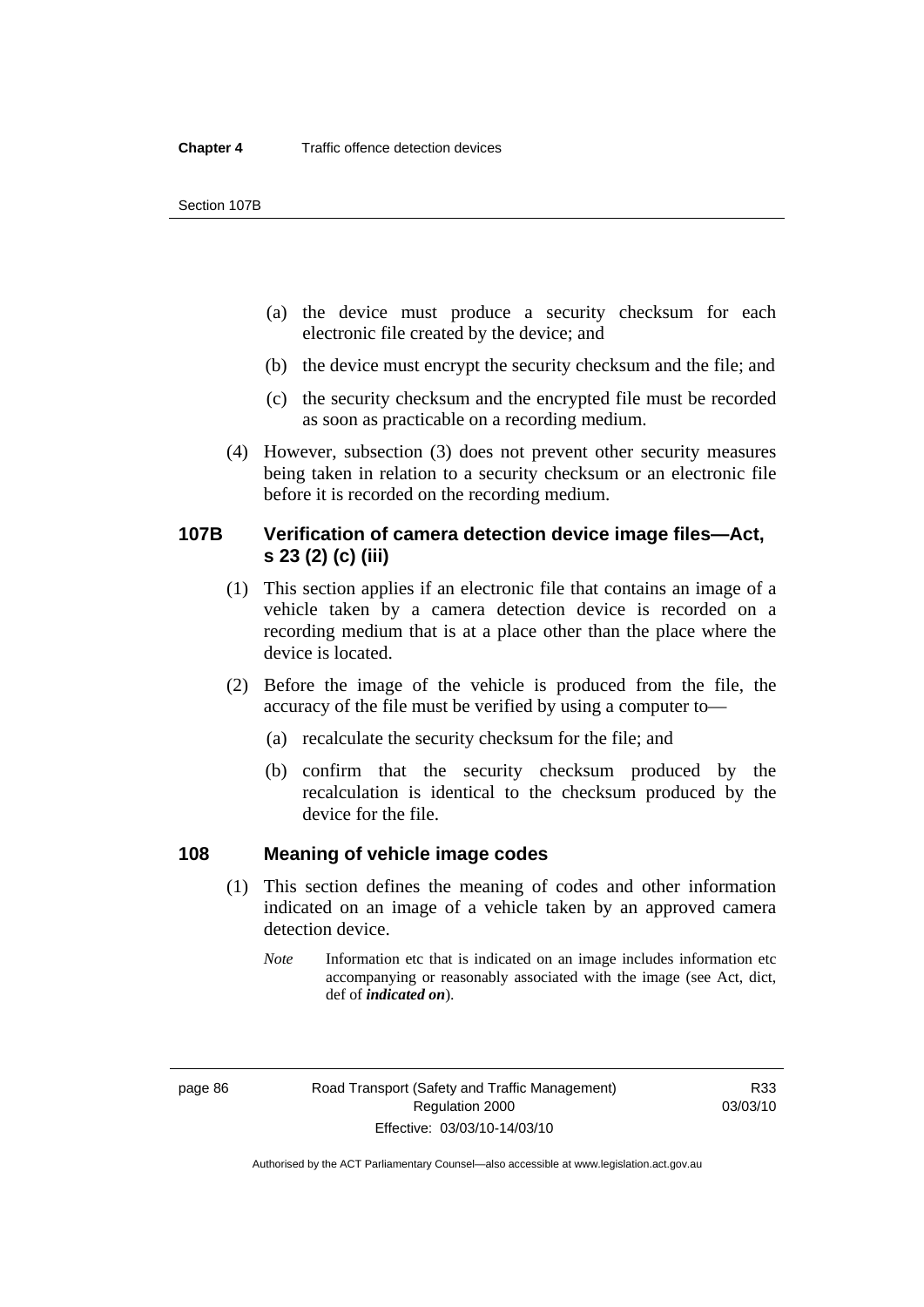- (2) It is not necessary that all the codes and other information mentioned in this section be indicated on an image but if they do appear they have the meaning given in this section.
- (3) The characters (whether numbers, letters or both) in the field immediately after 'Device' is the code for—
	- (a) the laser speed measuring device component of the digital camera detection device that took the image; or
	- (b) the radar speed measuring device component of the digital camera detection device, or fixed camera detection device, that took the image; or
	- (c) the piezo strip speed measuring device component of the fixed camera detection device that took the image; or
	- (d) the loop detector speed measuring device component of the fixed camera detection device that took the image.

#### **Example**

'Device: 012409' indicates that the code for the laser speed measuring device component of the digital detection device, or piezo strip speed measuring device component of the fixed camera detection device, that took the image, is 012409.

 (4) The characters (whether numbers, letters or both) in the field immediately after 'Location' or 'Loc' is the code for the place where the image was taken (the *location code*).

#### **Example**

'Location: sls0015' indicates that the code for the place where the image was taken is 0015 (see sch 1, part 1.1, item 15).

(5) A location code has the meaning given by schedule 1.

#### **Example**

The location code '0015' indicates that the image was taken at Kingsford Smith Drive between Kuringa Drive and Spalding Street (see sch 1, part 1.1, item 15).

 (6) For subsection (5) and schedule 1, if a road (however described) mentioned in an item of schedule 1 intersects with another road

R33 03/03/10 page 87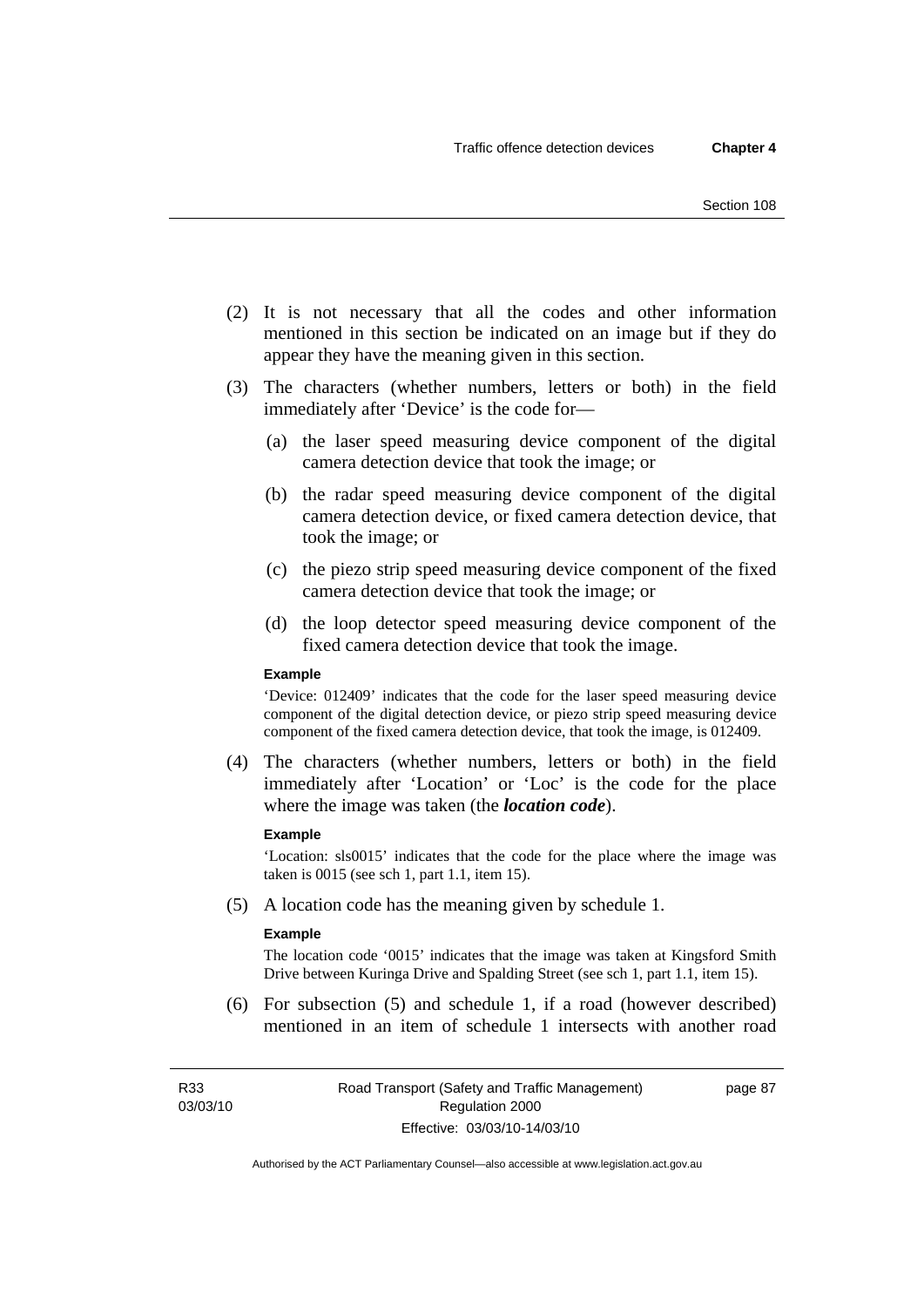(however described) more than once, the word '(north)' or '(south)' is included after the name of the road to indicate the intersection relevant to the meaning of the location code.

#### **Example**

The location code '0003' means that the image was taken on Athllon Drive between Beasley Street '(south)' and Sulwood Drive (see sch 1, part 1.1, item 3). As Beasley Street intersects Athllon Drive more than once, the word 'south' indicates that the southern intersection is the relevant intersection.

 (7) The characters in the field immediately after 'Date' is the date when the image was taken, with the first 2 numbers indicating the day of the month, followed by an abbreviation for the month and the year.

#### **Example**

'Date: 15/11/00' indicates that the image was taken on 15 November 2000.

 (8) The numbers in the field immediately after 'Time' is the time when the image was taken, stated in the 24-hour clock system.

#### **Examples**

- 1 'Time: 11.07.00.23' indicates that the image was taken at 0.23 seconds after 11.07 am.
- 2 'Time: 13:53:10:07' indicates that the image was taken at 10.07 seconds after 1.53 pm.
- (9) The letter in the field immediately after 'Direction' or 'Dir' indicates—
	- (a) for an image taken by a digital camera detection device whether the general direction in which the vehicle was travelling was away from or towards the device, with 'A' indicating away from the device and 'T' indicating towards the device; or
	- (b) for an image taken by a fixed camera detection device—the general direction in which the vehicle was travelling when the image was taken, with 'N' indicating north, 's' indicating south, 'E' indicating east and 'W' indicating west.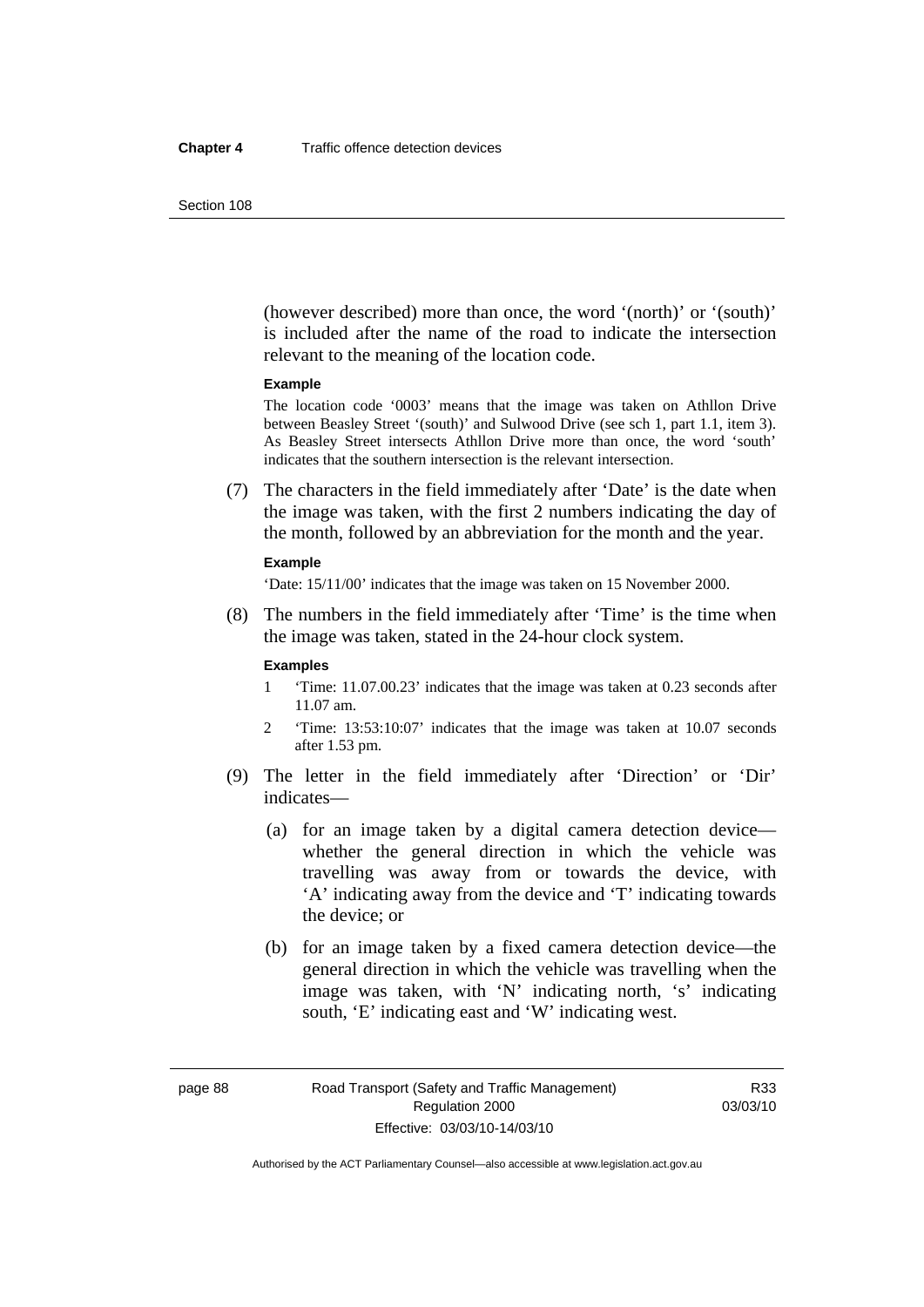#### **Example for par (a)**

'Direction: A' indicates that when the image was taken the vehicle was generally travelling away from the digital camera detection device that took the image.

#### **Example for par (b)**

'Direction: N' indicates that when the image was taken the vehicle was travelling in the general direction of north.

 (10) The characters in the field immediately after 'Lane' is the code for the lane in which the vehicle was travelling when the image was taken, with the following codes having the stated meaning:

'L1' means the lane next to the centre of the road

'L2' means the lane immediately to the left of L1

'L3' means the lane immediately to the left of L2

'L4' means the lane immediately to the left of L3.

#### **Example**

'Lane: L1' indicates that the vehicle was travelling in the lane next to the centre of the road when the image was taken.

 (11) The number in the field immediately after 'Red time' is the time in seconds and part seconds (stated as a fraction) that a red traffic light or red traffic arrow facing the driver of the vehicle had been showing before the driver entered the intersection concerned.

#### **Example**

'Red time: 1.50' indicates that the red traffic light or red traffic arrow facing the driver of the vehicle had been showing for 1.5 seconds before the driver entered the intersection concerned.

 (12) The number in the field immediately after 'Speed li' is the speed limit applying to the driver of the vehicle for the length of road where the driver was driving when the image was taken.

#### **Example**

'Speed li: 60' indicates that the speed limit applying to the driver of the vehicle for the length of road where the driver was driving when the image was taken is 60 km/h.

R33 03/03/10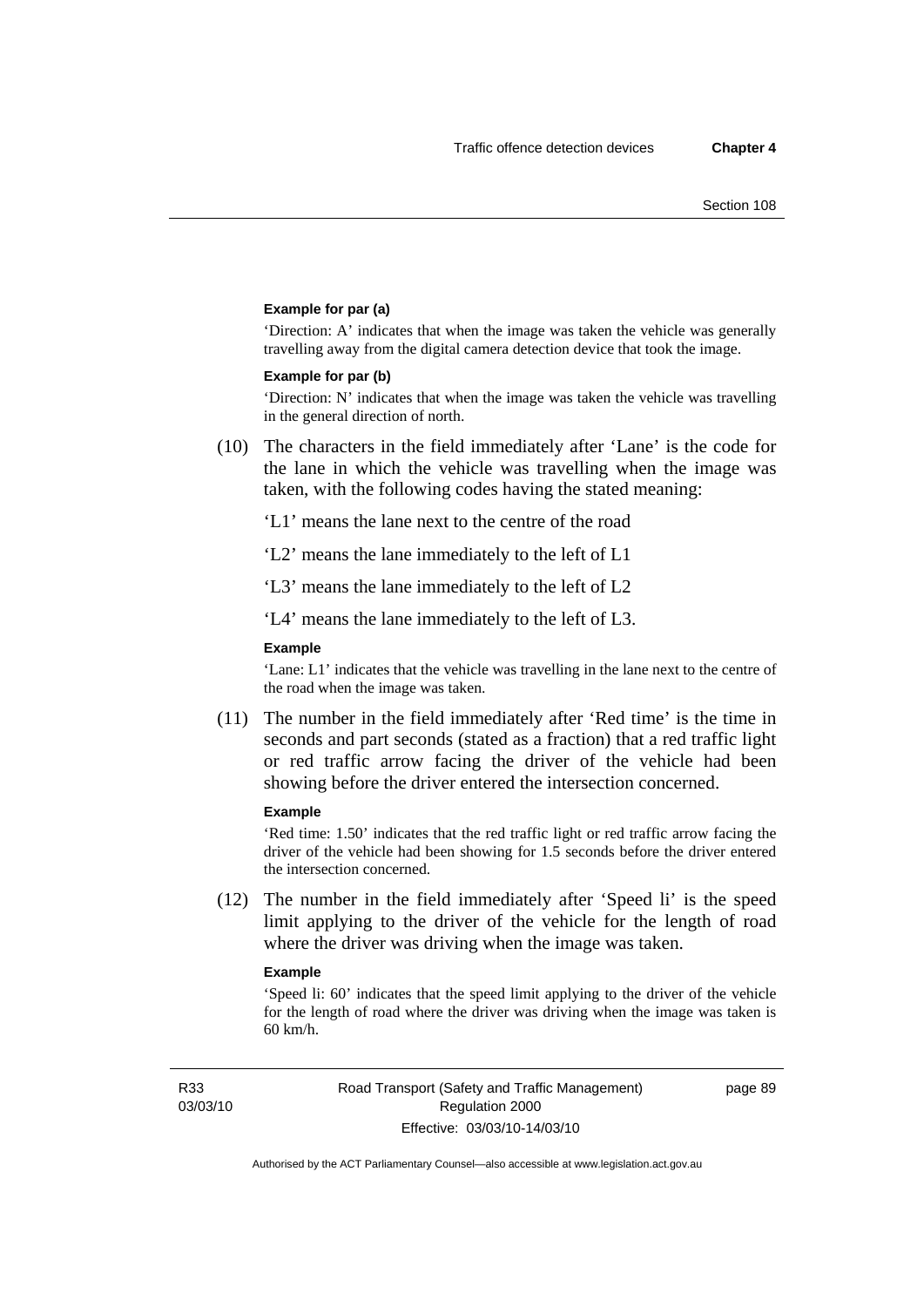(13) The number in the field immediately after 'Speed' is the speed in kilometres per hour at which the driver of the vehicle was driving when the image was taken.

#### **Example**

'Speed: 82' indicates that the driver of the vehicle was driving at 82 km/h when the image was taken.

 (14) The characters (whether numbers, letters or both) in the field immediately after 'Operator' is the code for the person responsible for the use of the device when the image was taken.

#### **Example**

'Operator: op002' indicates that the code for the person responsible for the device when the image was taken is operator 002.

 (15) The characters (whether numbers, letters or both) in the field immediately after 'Disk' is the code for the recording medium used to record the image of the vehicle.

#### **Example**

'Disk: WD0022' indicates that the code for the WORM disk used to record the image was WD0022.

*Note* An example is part of the regulation, is not exhaustive and may extend, but does not limit, the meaning of the provision in which it appears (see Legislation Act, s 126 and s 132).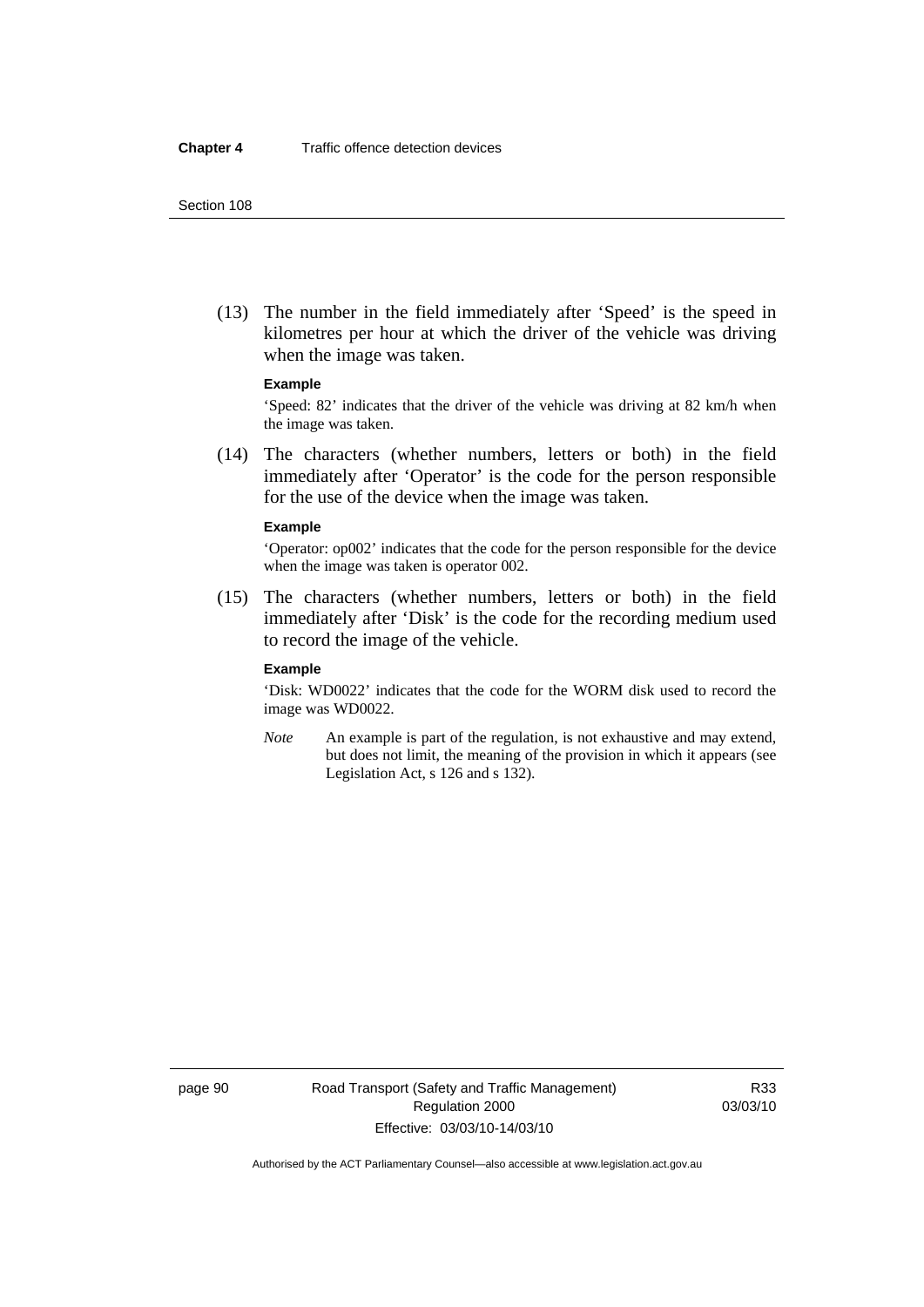## **Chapter 5 Miscellaneous**

## **109 Additional powers of police**

- (1) A police officer may request or signal the driver of a vehicle to stop the vehicle.
- (2) A person must not, without reasonable excuse, fail to comply with a request or signal made or given by a police officer under subsection  $(1)$ .

Maximum penalty: 20 penalty units.

 (3) A police officer may, during a temporary obstruction or danger to traffic or in an emergency, direct the responsible person for or driver of a vehicle parked in any part of a pay parking area to remove the vehicle or, if no-one appears to be in charge of the vehicle, remove the vehicle.

## **110 Prohibition on car minding**

- (1) The chief police officer may, by written notice given to a person, prohibit the person from—
	- (a) parking, minding, caring for, or taking charge of any motor vehicle or trailer (other than a motor vehicle or trailer of which the person is the driver) on a road; or
	- (b) offering his or her services for any such purpose.
- (2) A person who is given a notice under subsection (1) must comply with the notice.

Maximum penalty: 20 penalty units.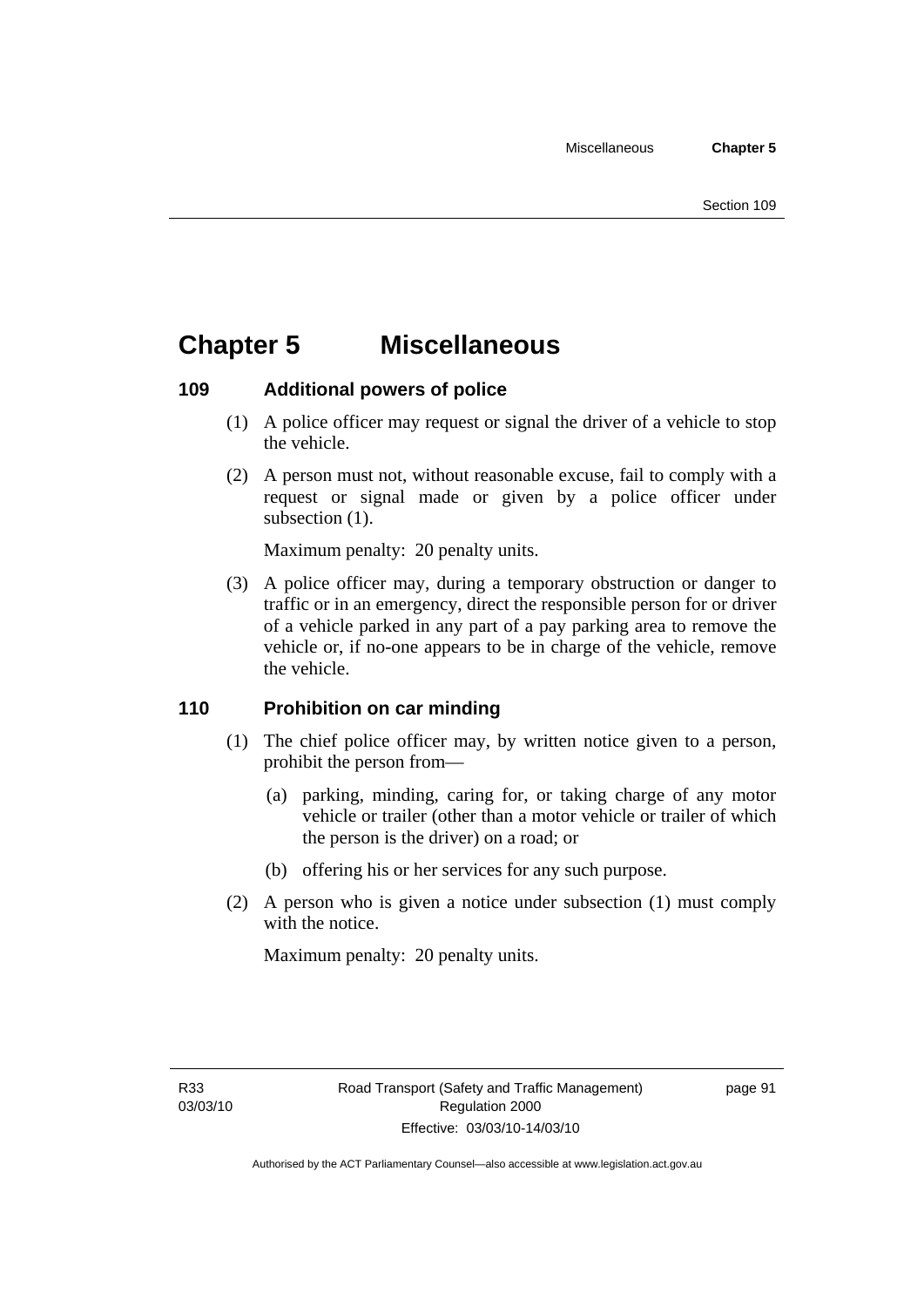#### **Chapter 5** Miscellaneous

- (3) This section does not authorise the chief police officer to prohibit the proprietor of a parking station or parking area—
	- (a) from parking, minding, caring for, or taking charge of a motor vehicle or trailer in or on the parking station or parking area; or
	- (b) from offering the proprietor's services for that purpose—
		- (i) whether by the display or publication of an advertisement in relation to the parking station or parking area or otherwise; and
		- (ii) whether the services are performed or offered to be performed by the proprietor or by an employee or agent of the proprietor.

### **111 Removal of unattended vehicles—Act, s 32 (1) (c)**

A police officer or authorised person may move an unattended vehicle from a road or road related area to a retention area if the vehicle is in—

- (a) a bus lane; or
- (b) a length of road to which a *clearway sign* applies; or
- (c) a transit lane.

### **112 Disposal of impounded vehicles—Act, s 10K**

- (1) This section applies to a vehicle impounded under the following provisions of the Act:
	- (a) section 10A (Impounding of vehicles used for menacing driving on court order before conviction etc);
	- (b) section 10B (Impounding or forfeiture of vehicles on conviction etc for certain offences);
	- (c) section 10C (Powers of police officers to seize and impound vehicles used in committing certain offences).

R33

page 92 Road Transport (Safety and Traffic Management) Regulation 2000 Effective: 03/03/10-14/03/10 03/03/10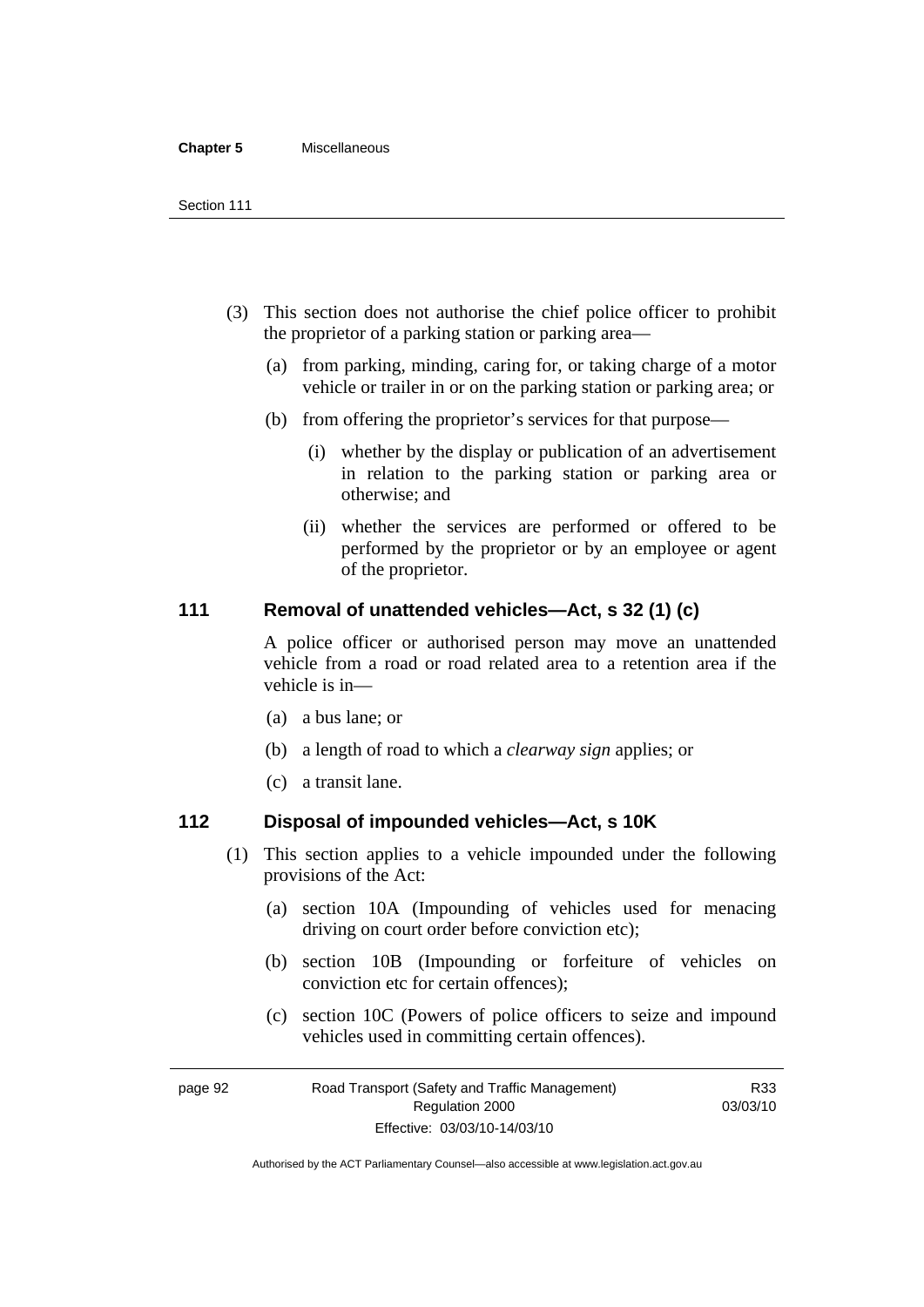- (2) If a person has not applied to the chief police officer for the release of the vehicle at the end of the period of impoundment, the chief police officer must, by notice served on the registered operator of the vehicle and every person who has a registered interest in the vehicle, warn them that the vehicle may be offered for sale if the vehicle is not removed from the place of impoundment within 28 days after the day of service of the notice.
- (3) The vehicle may be offered for sale, by public auction or public tender, if the vehicle is not removed within 28 days after service of the notice or, if more than 1 notice is served under subsection (2), the later of the notices.
- (4) A person may apply to the chief police officer for payment to the person of the balance of the proceeds of sale of a vehicle within 1 year after the vehicle is sold in accordance with subsection (3).
- (5) The balance of the proceeds of sale may be paid to the person if the person satisfies the chief police officer that—
	- (a) the person was lawfully entitled to possession of the vehicle immediately before its sale; and
	- (b) there was a reasonable excuse for the person's failure to obtain release of the vehicle before it was sold.
- (6) In this section:

*balance of the proceeds of sale*, of a vehicle, means the proceeds of the sale of the vehicle less—

- (a) any fee or other amount payable under the *Road Transport (General) Act 1999* for the seizure, impounding and storage of the vehicle; and
- (b) the reasonable costs of or incidental to the sale.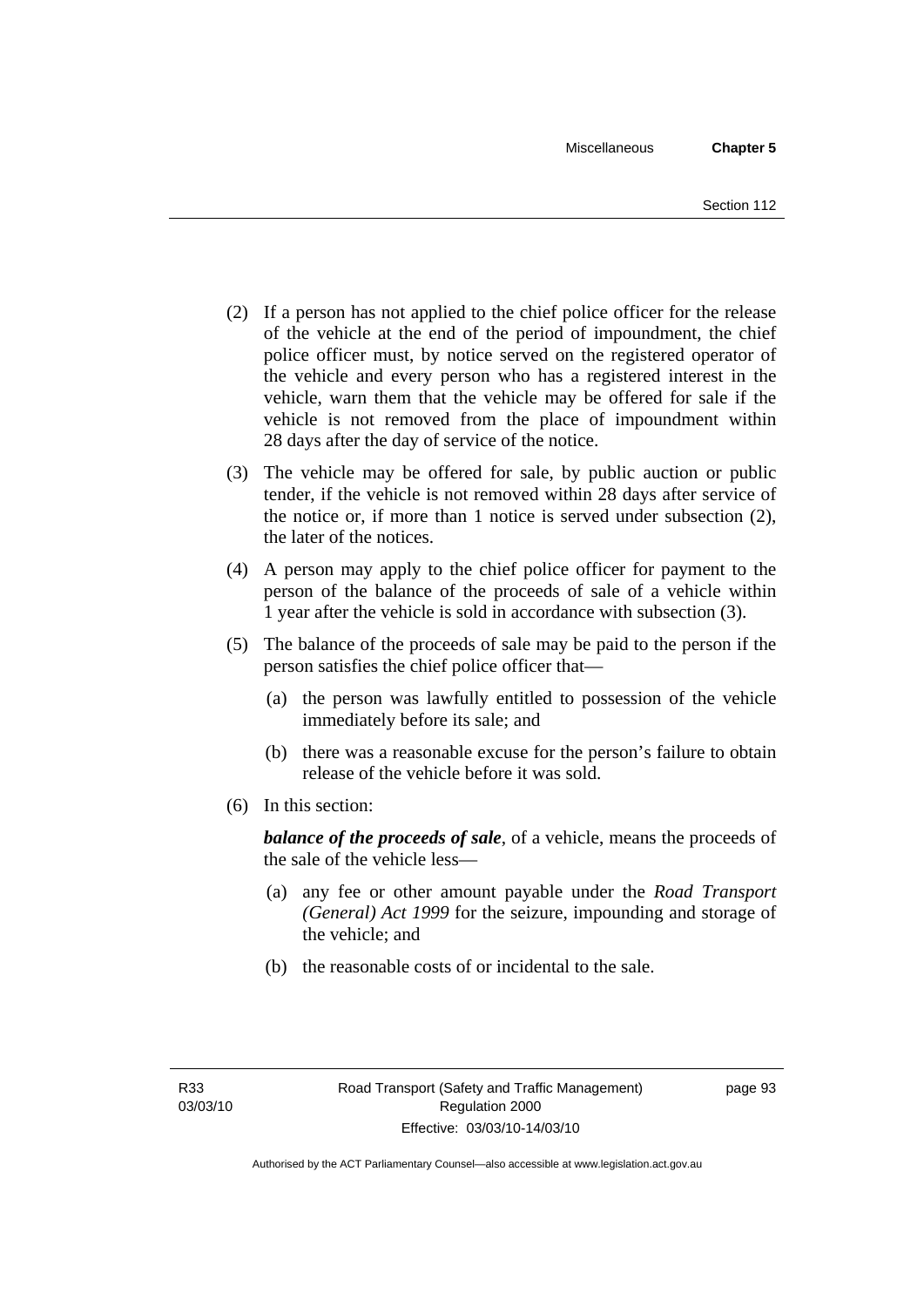#### **Chapter 5** Miscellaneous

## **112A Disposal of forfeited vehicles—Act, s 10K**

A vehicle that has been forfeited to the Territory under the Act, section 10B (Impounding or forfeiture of vehicles on conviction etc for certain offences) may be offered for sale by public auction or public tender.

#### **113 Responsible person to inspect driver licence**

 (1) Before permitting someone else to drive a motor vehicle, the responsible person for, or the person in charge of, the vehicle must require the person to produce his or her Australian driver licence or external driver licence and must inspect the licence.

Maximum penalty: 20 penalty units.

 (2) It is a defence to a prosecution of a person for an offence against subsection (1) if the person proves that the person had taken reasonable steps (other than those mentioned in the subsection) to ensure the person permitted to drive the motor vehicle was the holder of a current Australian driver licence or external driver licence.

## **114 Responsible person's consent**

The person in charge of a motor vehicle or trailer on a road must not, without reasonable excuse, permit anyone to use the vehicle without the consent of the responsible person for the vehicle.

Maximum penalty: 20 penalty units.

### **115 Standards for safe carriage of loads—Act, s 14 (2)**

The prescribed standards are the performance standards in the *Load Restraint Guide—Guidelines and Performance Standards for the Safe Carriage of Loads on Road Vehicles*, 2nd ed (2004) published by the National Transport Commission.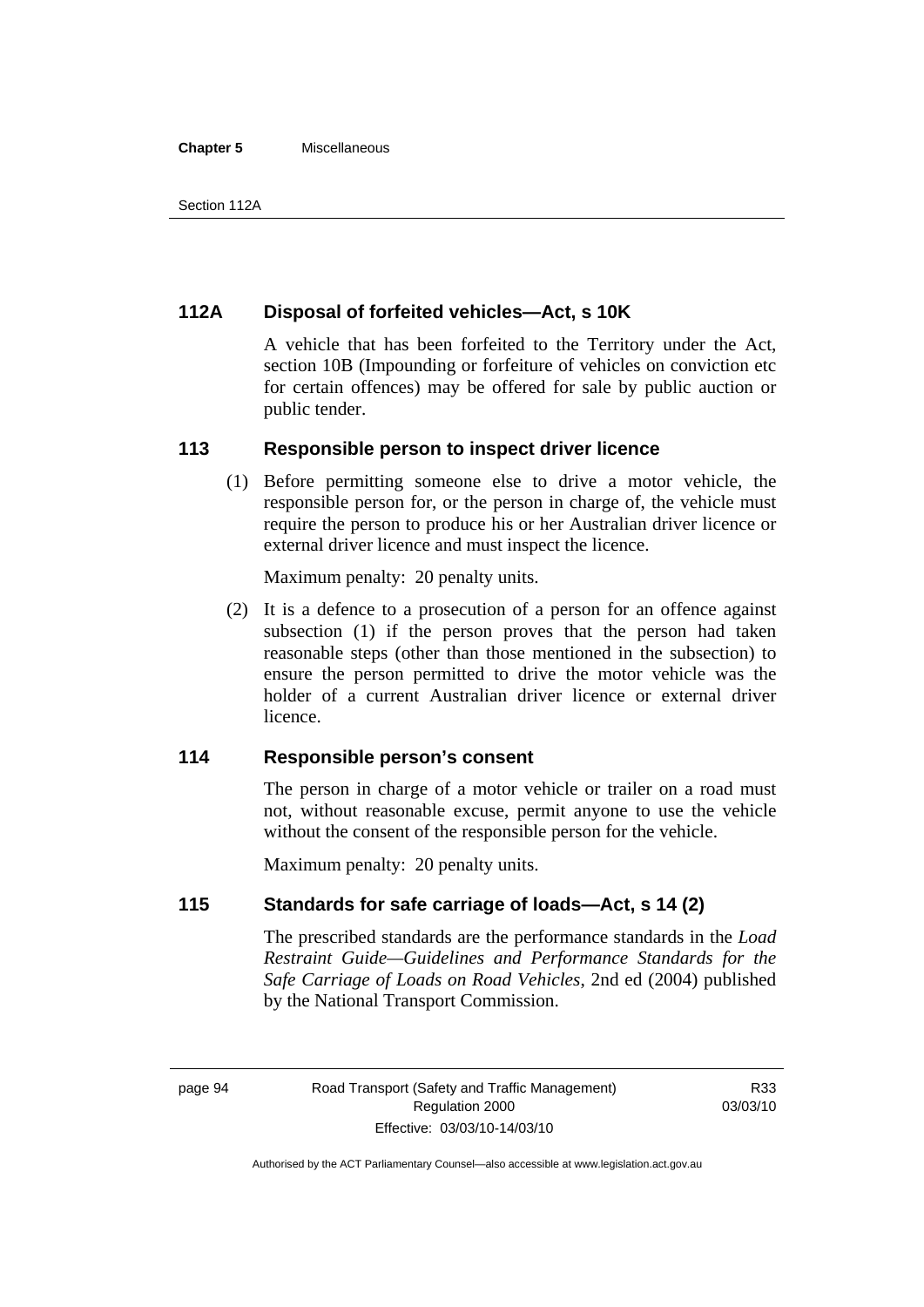# **Schedule 1 Meaning of location codes on images**

(see s 108)

# **Part 1.1 Digital camera detection devices**

**Table 1.1** 

| column 1<br>item | column <sub>2</sub><br><b>location</b><br>code | column 3<br>place where image was taken                                       |
|------------------|------------------------------------------------|-------------------------------------------------------------------------------|
| 1                | 0001                                           | Adelaide Avenue between Hopetoun Circuit and Kent Street                      |
| 2                | 0002                                           | <b>Antill Street</b>                                                          |
| 3                | 0003                                           | Athllon Drive between Beasley Street (south) and Sulwood<br>Drive             |
| $\overline{4}$   | 0004                                           | Belconnen Way between Barry Drive and Coulter Drive                           |
| 5                | 0005                                           | Bowen Drive between Brisbane Avenue and Kings Avenue                          |
| 6                | 0006                                           | Coppins Crossing Road between Uriarra Road and William<br><b>Hovell Drive</b> |
| 7                | 0007                                           | Drakeford Drive between Sulwood Drive and Athllon Drive                       |
| 8                | 0008                                           | Erindale Drive between Sulwood Drive and Sternberg Crescent                   |
| 9                | 0009                                           | Florey Drive between Southern Cross Drive and Ginninderra<br>Drive            |
| 10               | 0010                                           | Ginninderra Drive between Tillyard Drive and Kingsford Smith<br>Drive         |
| 11               | 0011                                           | Ginninderra Drive between Ellenborough Street and Braybrook<br><b>Street</b>  |
| 12               | 0012                                           | Gungahlin Drive between Wells Station Drive and Gundaroo<br>Drive             |
| 13               | 0013                                           | Hindmarsh Drive between Dalrymple Street and Jerrabomberra<br>Avenue          |

R33 03/03/10

#### Road Transport (Safety and Traffic Management) Regulation 2000 Effective: 03/03/10-14/03/10

page 95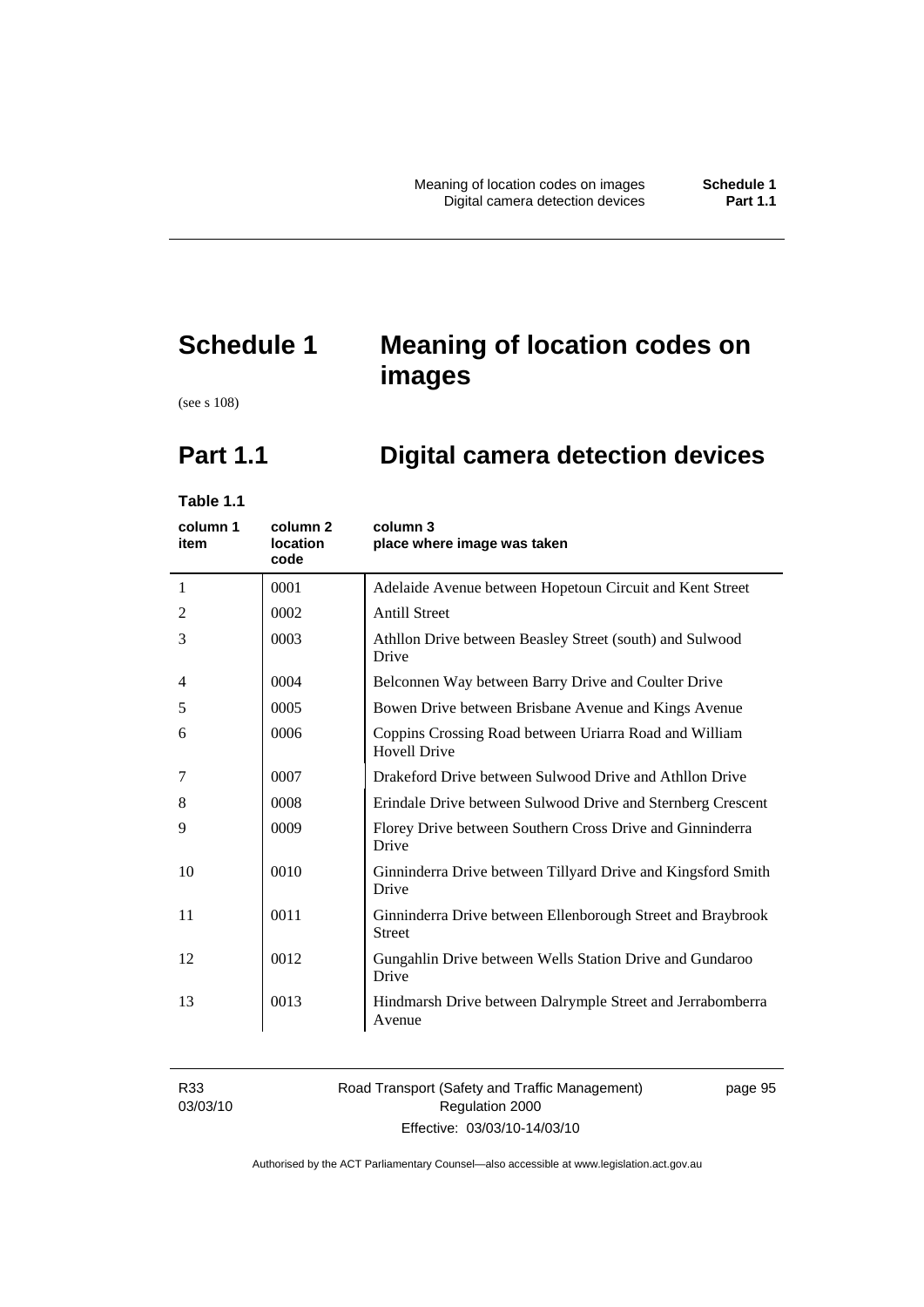| Kingsford Smith Drive between Kuringa Drive and Spalding<br>Lady Denman Drive between Cotter Road and Barrenjoey Drive |
|------------------------------------------------------------------------------------------------------------------------|
|                                                                                                                        |
|                                                                                                                        |
|                                                                                                                        |
|                                                                                                                        |
|                                                                                                                        |
| Monaro Highway between Canberra Avenue and Hindmarsh                                                                   |
| Monaro Highway between Hindmarsh Drive and Isabella Drive                                                              |
| Mugga Lane between Narrabundah Lane and Long Gully Road                                                                |
|                                                                                                                        |
|                                                                                                                        |
|                                                                                                                        |
| Tuggeranong Parkway between Hindmarsh Drive and Cotter                                                                 |
| Tuggeranong Parkway between Hindmarsh Drive and Sulwood                                                                |
|                                                                                                                        |
|                                                                                                                        |
| Owen Dixon Drive (excluding residential service road of same                                                           |
|                                                                                                                        |
|                                                                                                                        |
|                                                                                                                        |
|                                                                                                                        |
|                                                                                                                        |
|                                                                                                                        |

#### page 96 Road Transport (Safety and Traffic Management) Regulation 2000 Effective: 03/03/10-14/03/10

R33 03/03/10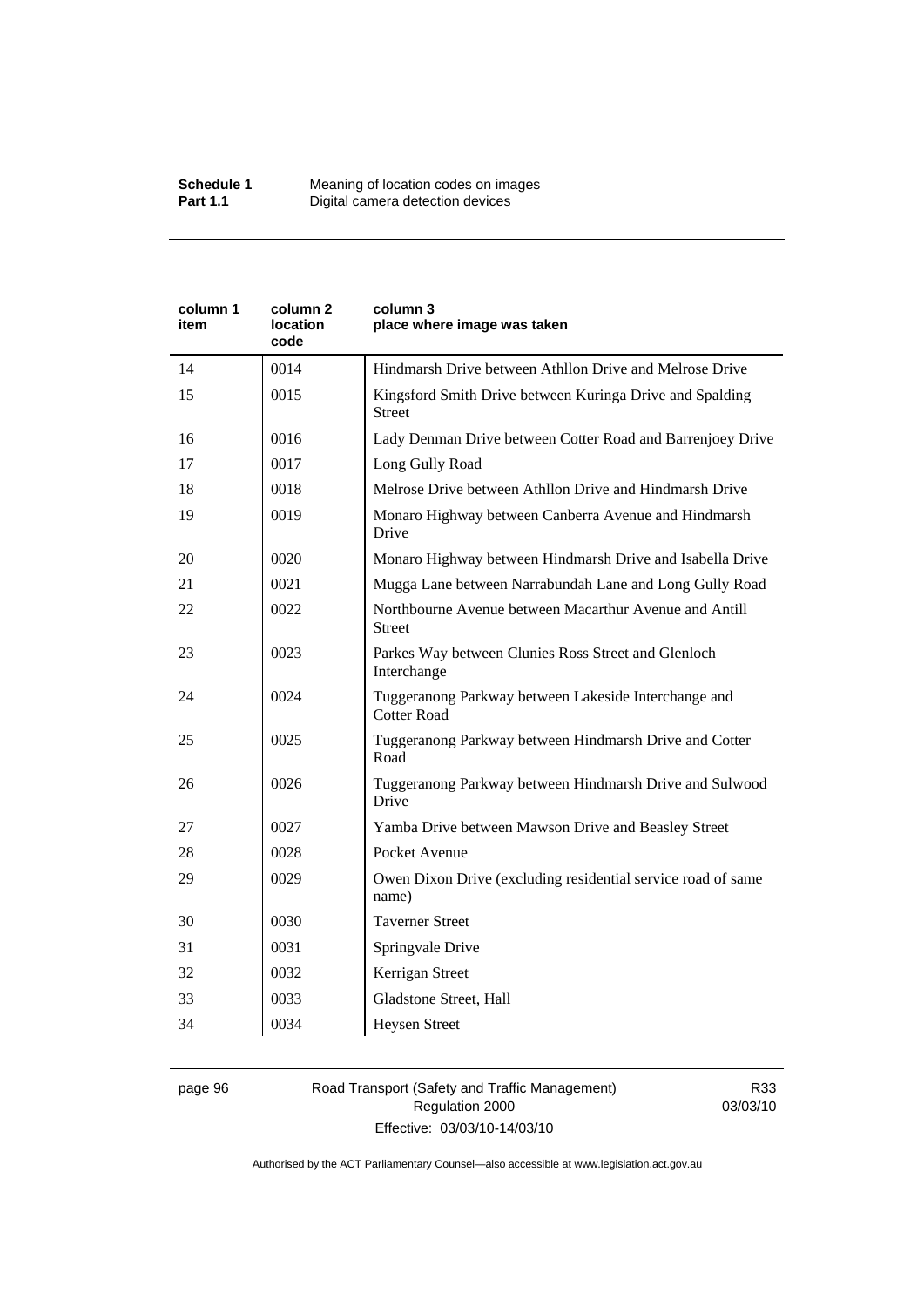Meaning of location codes on images **Schedule 1**  Digital camera detection devices **Part 1.1** 

| column 1<br>item | column <sub>2</sub><br>location<br>code | column 3<br>place where image was taken                             |
|------------------|-----------------------------------------|---------------------------------------------------------------------|
| 35               | 0035                                    | Mugga Way                                                           |
| 36               | 0036                                    | <b>Badimara Street</b>                                              |
| 37               | 0037                                    | Namatjira Drive                                                     |
| 38               | 0038                                    | Empire Circuit between Grey Street and Canberra Avenue              |
| 39               | 0039                                    | <b>Longmore Crescent</b>                                            |
| 40               | 0040                                    | Maribyrnong Avenue                                                  |
| 41               | 0041                                    | <b>Learmonth Drive</b>                                              |
| 42               | 0042                                    | <b>Petterd Street</b>                                               |
| 43               | 0043                                    | <b>Williamson Street</b>                                            |
| 44               | 0044                                    | <b>Tillyard Drive</b>                                               |
| 45               | 0045                                    | Dryandra Street between Fairfax Street and Archibald Street         |
| 46               | 0046                                    | Newman Morris Circuit                                               |
| 47               | 0047                                    | Chuculba Crescent                                                   |
| 48               | 0048                                    | Livingston Avenue                                                   |
| 49               | 0049                                    | <b>Clive Steele Avenue</b>                                          |
| 50               | 0050                                    | Darwinia Terrace                                                    |
| 51               | 0051                                    | La Perouse Street                                                   |
| 52               | 0052                                    | <b>Novar Street</b>                                                 |
| 53               | 0053                                    | Goyder Street between Dalrymple Street and Jerrabomberra<br>Avenue  |
| 54               | 0054                                    | Launceston Street between Hindmarsh Drive and Melrose Drive         |
| 55               | 0055                                    | Athllon Drive between Hindmarsh Drive and Beasley Street<br>(south) |
| 56               | 0056                                    | Athllon Drive between Sulwood Drive and Anketell Street<br>(north)  |
| 57               | 0057                                    | Northbourne Avenue between Barry Drive and Macarthur<br>Avenue      |
| 58               | 0058                                    | Northbourne Avenue between Antill Street and Barton Highway         |

R33 03/03/10 Road Transport (Safety and Traffic Management) Regulation 2000 Effective: 03/03/10-14/03/10

page 97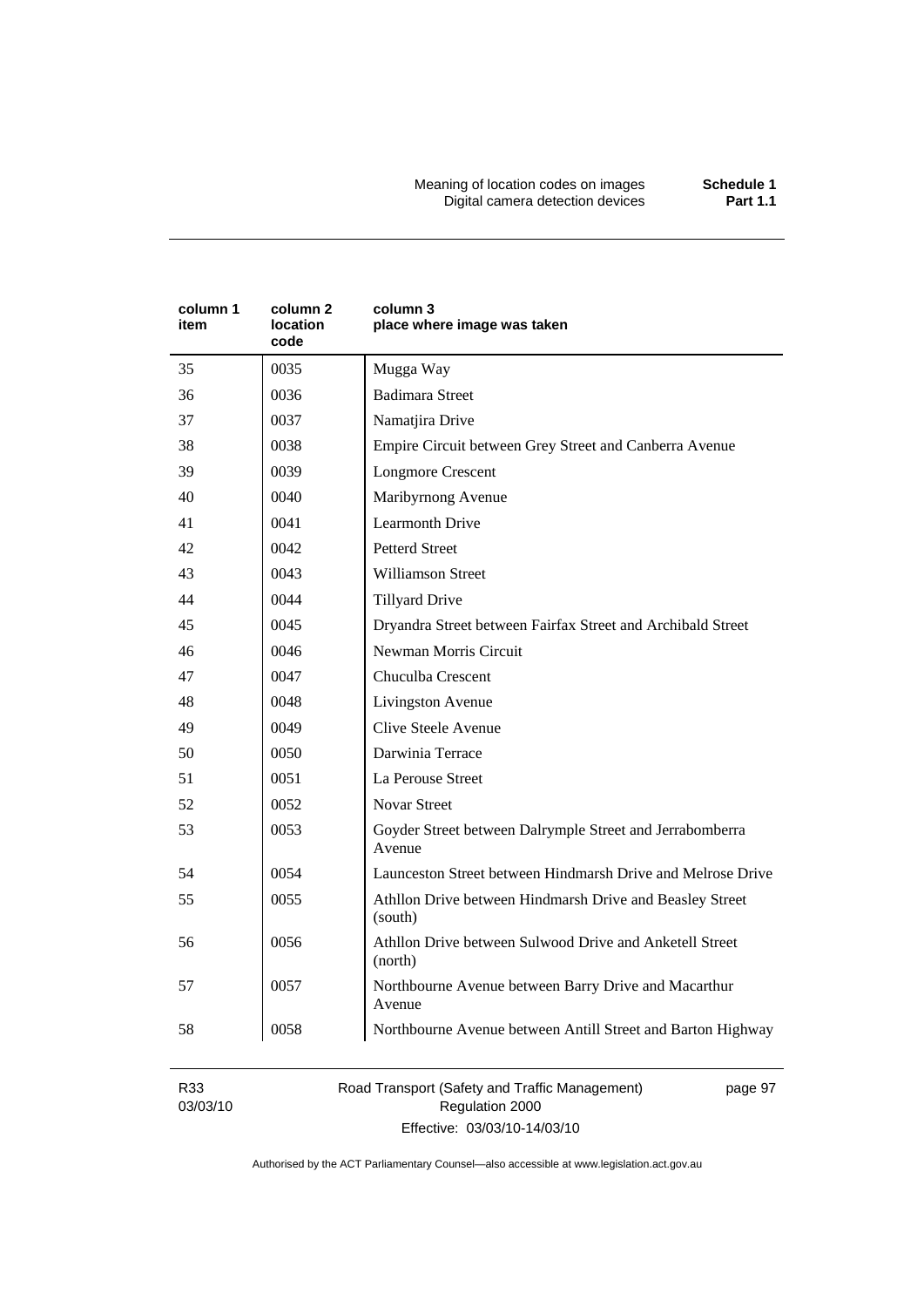| column 1<br>item | column 2<br>location<br>code | column 3<br>place where image was taken                                        |
|------------------|------------------------------|--------------------------------------------------------------------------------|
| 59               | 0059                         | Belconnen Way between Coulter Drive and Kingsford Smith<br>Drive               |
| 60               | 0060                         | Phillip Avenue between Majura Avenue and Federal Highway                       |
| 61               | 0061                         | Barton Highway between Federal Highway and Kuringa Drive                       |
| 62               | 0062                         | Drakeford Drive between Athllon Drive and Isabella Drive                       |
| 63               | 0063                         | Hindmarsh Drive between Athllon Drive and Dalrymple Street                     |
| 64               | 0064                         | Hindmarsh Drive between Jerrabomberra Avenue and Canberra<br>Avenue            |
| 65               | 0065                         | <b>Barry Drive</b>                                                             |
| 66               | 0066                         | Ginninderra Drive between Braybrook Street and Kingsford<br><b>Smith Drive</b> |
| 67               | 0067                         | Ginninderra Drive between Tillyard Drive and Florey Drive                      |
| 68               | 0068                         | Erindale Drive between Long Gully Road and Sulwood Drive                       |
| 69               | 0069                         | Erindale Drive between Soward Way and Judkins Street                           |
| 70               | 0070                         | Kuringa Drive between Owen Dixon Drive and Barton Highway                      |
| 71               | 0071                         | Launceston Street between Bowes Street and Furzer Street                       |
| 72               | 0072                         | Monaro Highway between Johnson Drive and Isabella Drive                        |
| 73               | 0073                         | Mugga Lane between Hindmarsh Drive and Narrabundah Lane                        |
| 74               | 0074                         | Mugga Lane between Long Gully Road and Monaro Highway                          |
| 75               | 0075                         | Parkes Way between Clunies Ross Street and Edinburgh<br>Avenue                 |
| 76               | 0076                         | Yamba Drive between Kitchener Street and Bateson Road                          |
| 77               | 0077                         | Yarra Glen between Carruthers Street and Adelaide Avenue                       |
| 78               | 0078                         | Canberra Avenue between Mildura Street and Monaro Highway                      |
| 79               | 0079                         | Canberra Avenue between Harman Naval Station and Newcastle<br><b>Street</b>    |
| 80               | 0080                         | Kings Avenue between Bowen Drive and Parkes Way                                |
| 81               | 0081                         | William Hovell Drive between Bindubi Street and Coulter Drive                  |

page 98 Road Transport (Safety and Traffic Management) Regulation 2000 Effective: 03/03/10-14/03/10

R33 03/03/10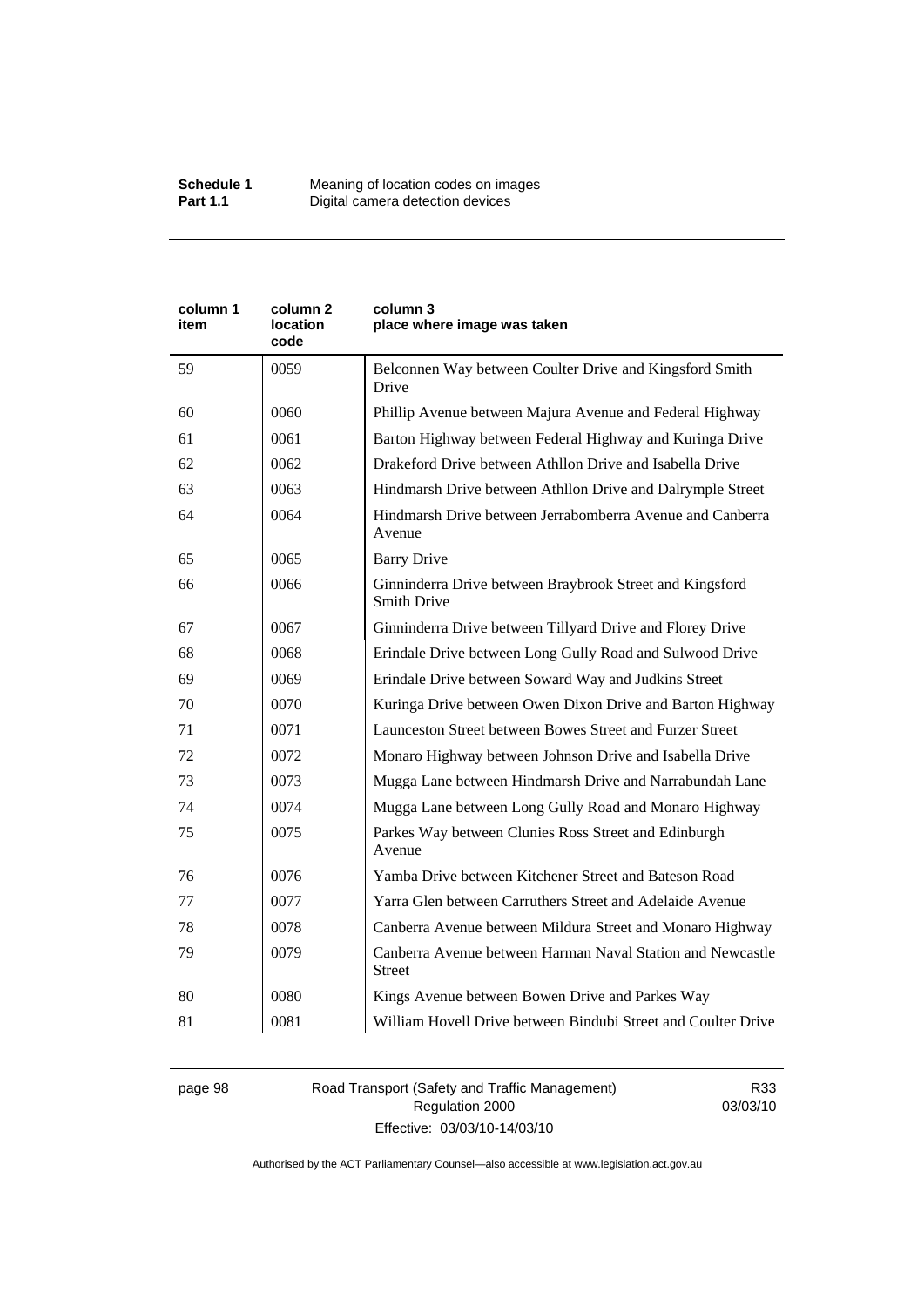| column 1<br>item | column 2<br>location<br>code | column 3<br>place where image was taken                                        |
|------------------|------------------------------|--------------------------------------------------------------------------------|
| 82               | 0082                         | William Hovell Drive between Coulter Drive and Drake<br><b>Brockman Drive</b>  |
| 83               | 0083                         | Commonwealth Ave between King Edward Terrace and London<br>Circuit             |
| 84               | 0084                         | Gundaroo Drive between Burrowa Street and Gungahlin Drive                      |
| 85               | 0085                         | Gundaroo Drive between Barton Highway and Nudurr Drive                         |
| 86               | 0086                         | Bindubi Street between Bandjalong Cres and Cross Street                        |
| 87               | 0087                         | Clift Crescent between Hemmings Crescent and Rohan Street                      |
| 88               | 0088                         | Cotter Road between Eucumbene Drive and Mount Stromlo<br>Road                  |
| 89               | 0089                         | Federal Highway between Antill Street and Majura Road                          |
| 90               | 0090                         | Majura Road between Federal Highway and Fairbairn Avenue                       |
| 91               | 0091                         | Ellenborough Street between Ginninderra Drive and<br>Maribyrnong Avenue        |
| 92               | 0092                         | Northbourne Avenue between Barton Highway and Stirling<br>Avenue               |
| 93               | 0093                         | Southern Cross Drive between Coulter Drive and Kingsford<br><b>Smith Drive</b> |
| 94               | 0094                         | Southern Cross Drive between Kingsford Smith Drive and<br>Spofforth Street     |
| 95               | 0095                         | Sulwood Drive between Erindale Drive and Tuggeranong<br>Parkway                |
| 96               | 0096                         | Coulter Drive between Belconnen Way and Lachlan Street                         |
| 97               | 0097                         | Eastern Valley Way between Belconnen Way and College<br><b>Street</b>          |
| 98               | 0098                         | Haydon Drive between Belconnen Way and Ginninderra Drive                       |
| 99               | 0099                         | Yamba Drive between Hindmarsh Drive and Wisdom Street                          |
| 100              | 0100                         | Jansz Crescent between La Perouse Street and Carnegie<br>Crescent              |
| 101              | 0101                         | Nemarang Crescent between the north and south intersections                    |

R33 03/03/10 Road Transport (Safety and Traffic Management) Regulation 2000 Effective: 03/03/10-14/03/10

page 99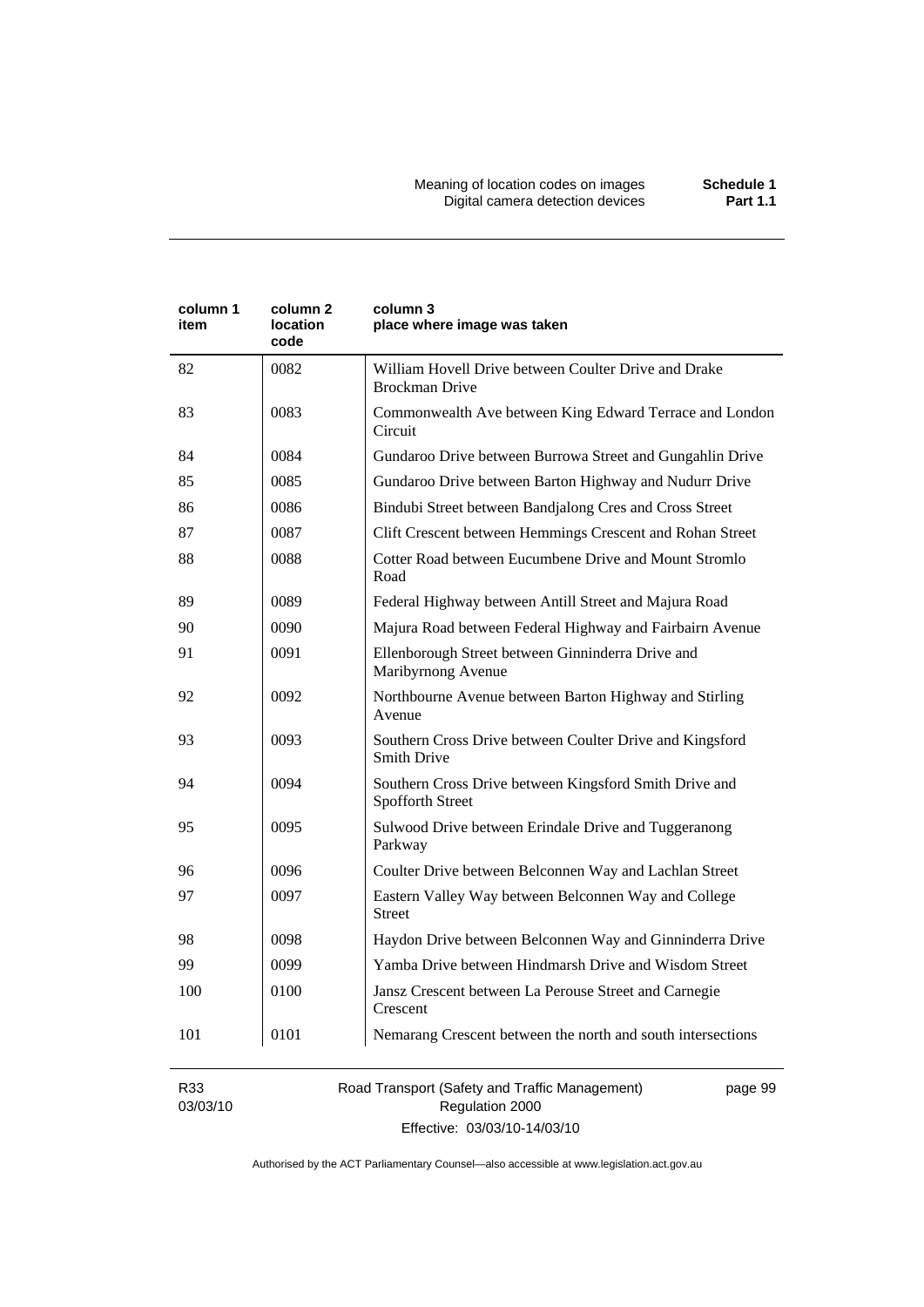| column 1<br>item | column 2<br>location<br>code | column 3<br>place where image was taken                                                |  |
|------------------|------------------------------|----------------------------------------------------------------------------------------|--|
|                  |                              | with Badimara Street                                                                   |  |
| 102              | 0102                         | Fairbairn Avenue between Anzac Parade and Pialligo Avenue                              |  |
| 103              | 0103                         | Flinders Way between Mugga Way and Canberra Avenue                                     |  |
| 104              | 0104                         | Mawson Drive between Athllon Drive and Yamba Drive                                     |  |
| 105              | 0105                         | Stonehaven Crescent between Hopetoun Circuit and Strickland<br>Crescent                |  |
| 106              | 0106                         | William Webb Drive between Ginninderra Drive and Owen<br>Dixon Drive                   |  |
| 107              | 0107                         | Ross Smith Crescent between Chewings Street and Southern<br>Cross Drive                |  |
| 108              | 0108                         | Spofforth Street between Drake Brockman Drive and Southern<br><b>Cross Drive</b>       |  |
| 109              | 0109                         | Ginninderra Drive between Florey Drive and Kerrigan Street                             |  |
| 110              | 0110                         | Archdall Street between Ginnninderra Drive and Osburn Drive                            |  |
| 111              | 0111                         | Limestone Avenue between Ainslie Avenue and Wakefield<br>Avenue                        |  |
| 112              | 0112                         | Copland Drive between Ginninderra Drive and Owen Dixon<br>Drive                        |  |
| 113              | 0113                         | Anketell Street between the north and south intersections with<br><b>Athllon Drive</b> |  |
| 114              | 0114                         | Groom Street between Carruthers Street and Kent Street                                 |  |
| 115              | 0115                         | Isabella Drive between Drakeford Drive and Monaro Highway                              |  |
| 116              | 0116                         | Ashley Drive between Johnson Drive and Erindale Drive                                  |  |
| 117              | 0117                         | Tharwa Drive between Drakeford Drive and Johnson Drive                                 |  |
| 118              | 0118                         | Tharwa Drive between Drakeford Drive and Knoke Avenue                                  |  |
| 119              | 0119                         | Horse Park Drive between Federal Highway and Katherine<br>Avenue                       |  |
| 120              | 0120                         | Kalgoorlie Crescent between the east and west intersections<br>with Badimara Street    |  |

# page 100 Road Transport (Safety and Traffic Management) Regulation 2000 Effective: 03/03/10-14/03/10

R33 03/03/10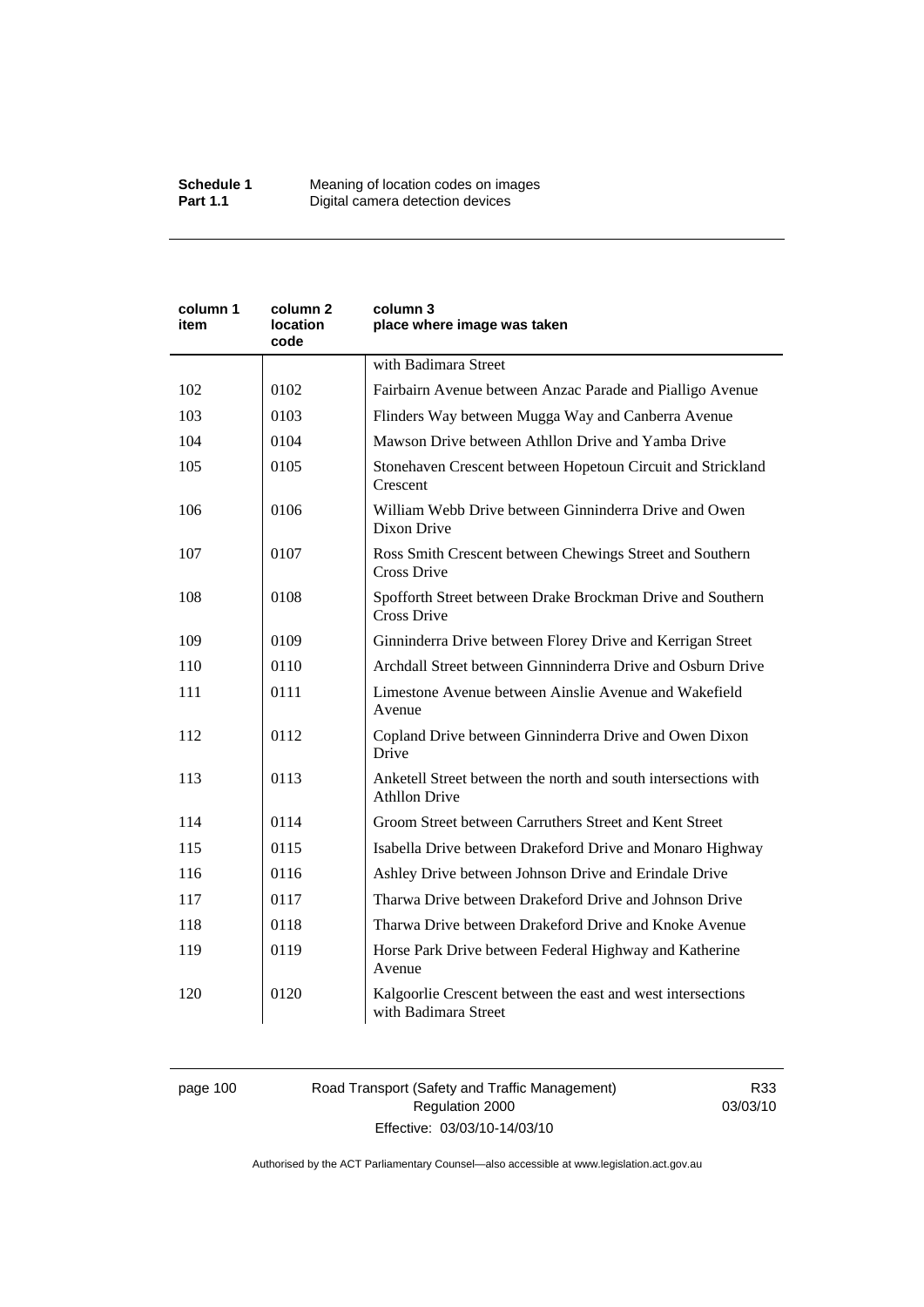# **Part 1.2 Fixed camera detection devices**

# **Table 1.2**

| column 1<br>item | column 2<br>location<br>code | column 3<br>place where image was taken               |
|------------------|------------------------------|-------------------------------------------------------|
| $\mathbf{1}$     | 1001                         | Northbourne Avenue/London Circuit                     |
| 2                | 1002                         | Northbourne Avenue/Barry Drive/Cooyong Street         |
| 3                | 1003                         | Coulter Drive/Southern Cross Drive/Luxton Street      |
| 4                | 1004                         | Drakeford Drive/Boddington Crescent/Marconi Crescent  |
| 5                | 1005                         | Benjamin Way/Chan Street/Cameron Avenue               |
| 6                | 1006                         | Northbourne Avenue/Antill Street/Mouat Street         |
| 7                | 1007                         | Ginninderra Drive/Aikman Drive                        |
| 8                | 1008                         | Hindmarsh Drive/Tuggeranong Parkway                   |
| 9                | 1009                         | Kingsford Smith Drive/Southern Cross Drive            |
| 10               | 1010                         | Belconnen Way/Bindubi Street/Eastern Valley Way       |
| 11               | 1011                         | Ginninderra Drive/Coulter Drive                       |
| 12               | 1012                         | Ginninderra Drive/Baldwin Drive/Haydon Drive          |
| 13               | 1013                         | Macarthur Avenue/David Street/Wattle Street           |
| 14               | 1014                         | Benjamin Way/College Street                           |
| 15               | 1015                         | Barry Drive/North Road/McCaughey Street               |
| 16               | 1016                         | Ginninderra Drive/Copland Drive/John Cleland Crescent |
| 17               | 1017                         | Hindmarsh Drive/Ainsworth Street                      |
| 18               | 1018                         | Monaro Highway/Newcastle Street/Dairy Road            |
| 19               | 1019                         | Belconnen Way/Caswell Drive                           |
| 20               | 1020                         | <b>Barry Drive/Marcus Clarke Street</b>               |
| 21               | 1021                         | Hindmarsh Drive/Yamba Drive                           |
| 22               | 1022                         | Hindmarsh Drive/Ball Street                           |
| 23               | 1023                         | Canberra Avenue/Hindmarsh Drive/Newcastle Street      |

R33 03/03/10 Road Transport (Safety and Traffic Management) Regulation 2000 Effective: 03/03/10-14/03/10

page 101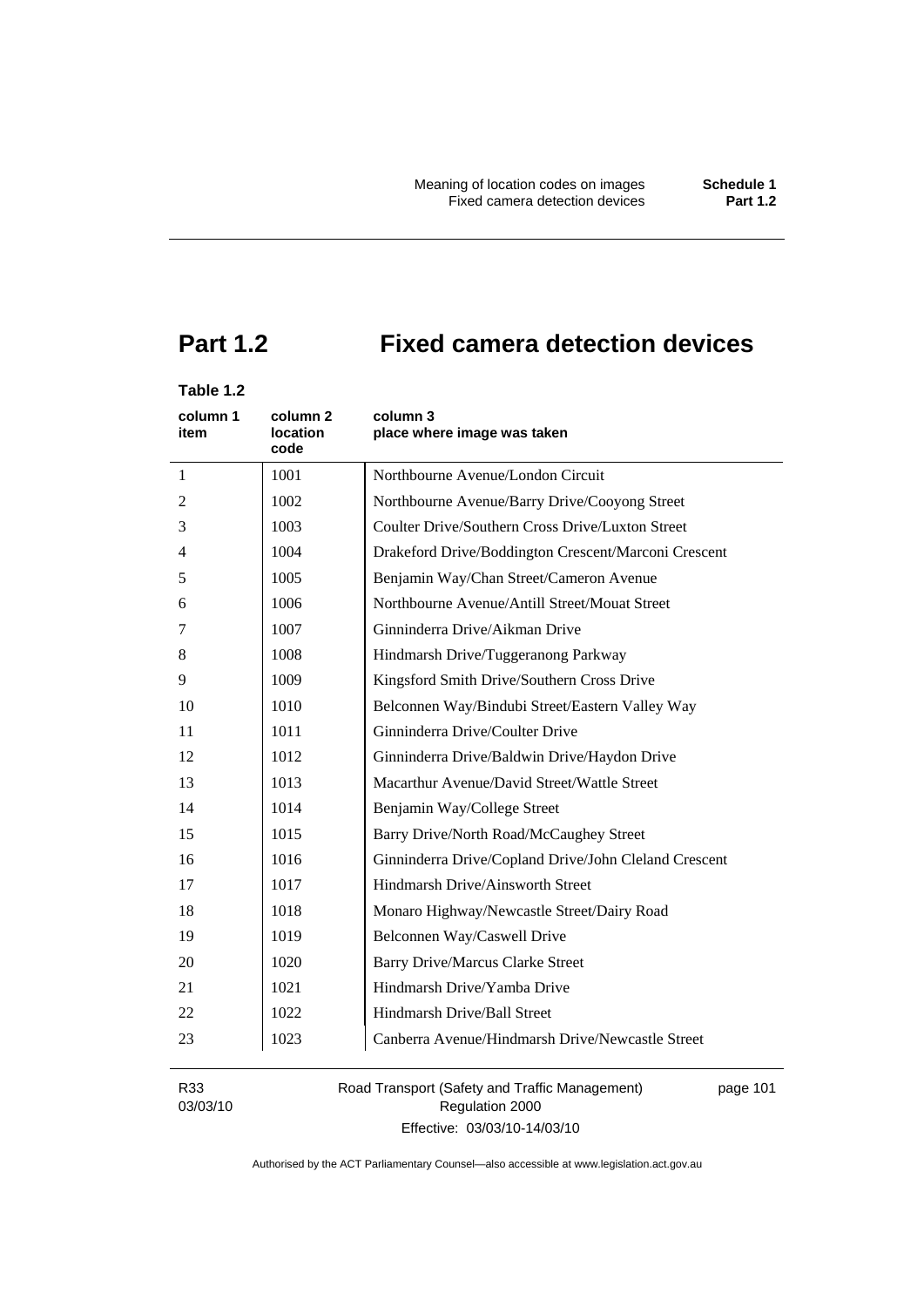| column 1<br>item | column 2<br>location<br>code | column 3<br>place where image was taken                                  |
|------------------|------------------------------|--------------------------------------------------------------------------|
| 24               | 1024                         | Canberra Avenue/Captain Cook Crescent/Manuka Circle                      |
| 25               | 1025                         | Gungahlin Drive/Gundaroo Drive                                           |
| 26               | 1026                         | Barton Highway between Curran Drive and Gold Creek Road                  |
| 27               | 1027                         | Barton Highway between Gungahlin Drive and Ellenborough<br><b>Street</b> |
| 28               | 1028                         | Monaro Highway between Lanyon Drive and Sheppard Street                  |
| 29               | 1029                         | Monaro Highway between Mugga Lane and Isabella Drive                     |
| 30               | 1030                         | Federal Highway between Zelling Street and Antill Street                 |
| 31               | 1031                         | Federal Highway between Antill Street and Majura Road                    |
| 32               | 1032                         | Monaro Highway near Hindmarsh Drive overpass                             |
| 33               | 1033                         | Tuggeranong Parkway near Hindmarsh Drive underpass                       |
| 34               | 1034                         | Tuggeranong Parkway near Cotter Road overpass, northbound                |
| 35               | 1035                         | Tuggeranong Parkway near Cotter Road overpass, southbound                |

page 102 Road Transport (Safety and Traffic Management) Regulation 2000 Effective: 03/03/10-14/03/10

R33 03/03/10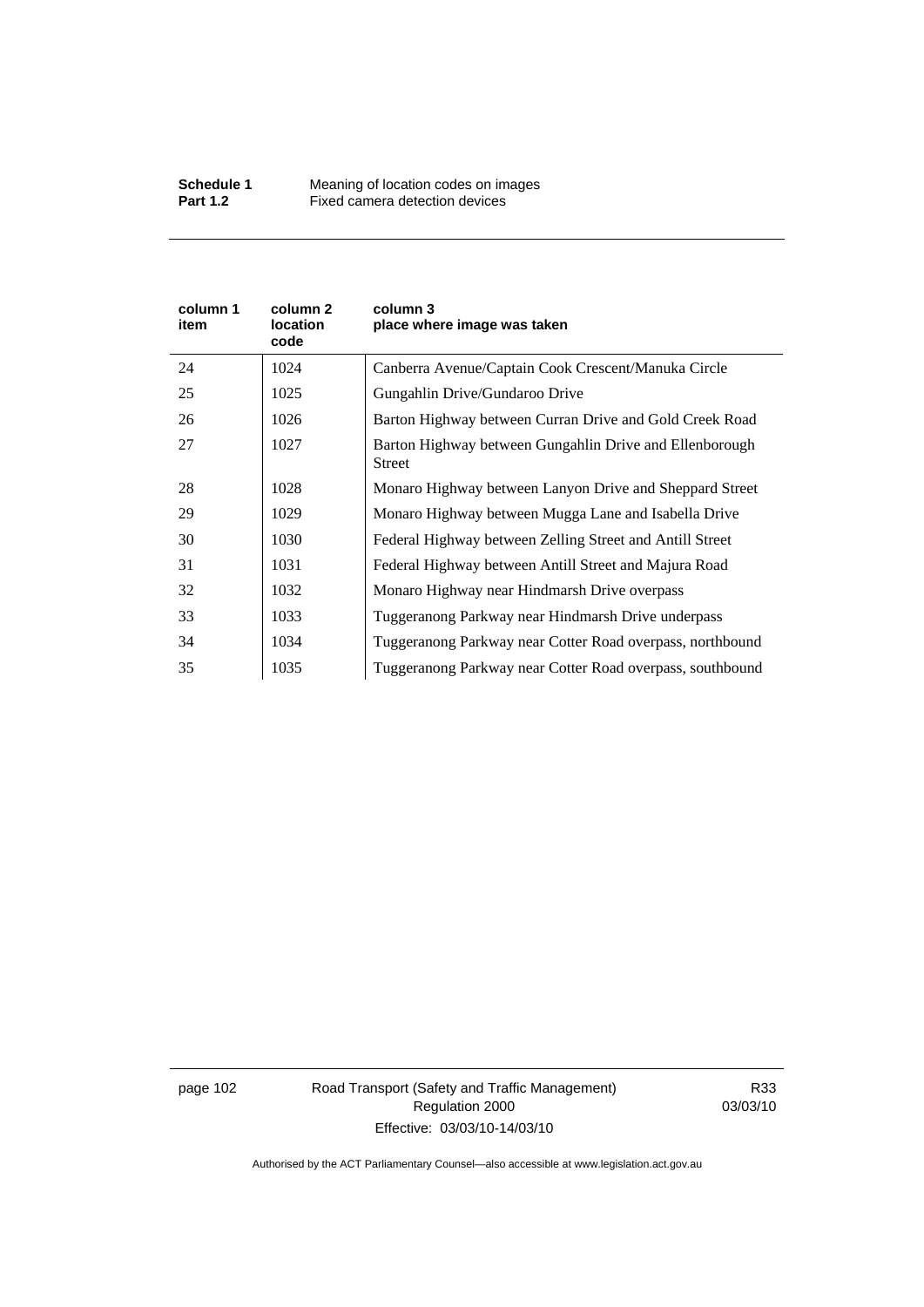# **Dictionary**

(see s 3)

*Note 1* The Legislation Act contains definitions and other provisions relevant to this regulation.

*Note 2* For example, the Legislation Act, dict, pt 1, defines the following terms:

- ambulance service
	- chief police officer
- contravene
- exercise
- fire brigade
- rural fire service
- SES
- territory plan
- the Territory.
- *Note 3* Terms used in this regulation have the same meaning that they have in the *Road Transport (Safety and Traffic Management) Act 1999* (see Legislation Act, s 148.) For example, the following terms are defined in the *Road Transport (Safety and Traffic Management) Act 1999*, dict:
	- authorised person
	- camera detection device (see s 23)
	- indicated on
	- registered interest
	- road related area
	- speed measuring device
	- traffic offence detection device.

*approved child restraint* means a child restraint approved by the road transport authority under section 66 (1) (b).

*approved police speedometer*, for chapter 4 (Traffic offence detection devices)—see section 102.

*area*—see the Australian Road Rules, dictionary.

| R33      | Road Transport (Safety and Traffic Management) | page 103 |
|----------|------------------------------------------------|----------|
| 03/03/10 | Regulation 2000                                |          |
|          | Effective: 03/03/10-14/03/10                   |          |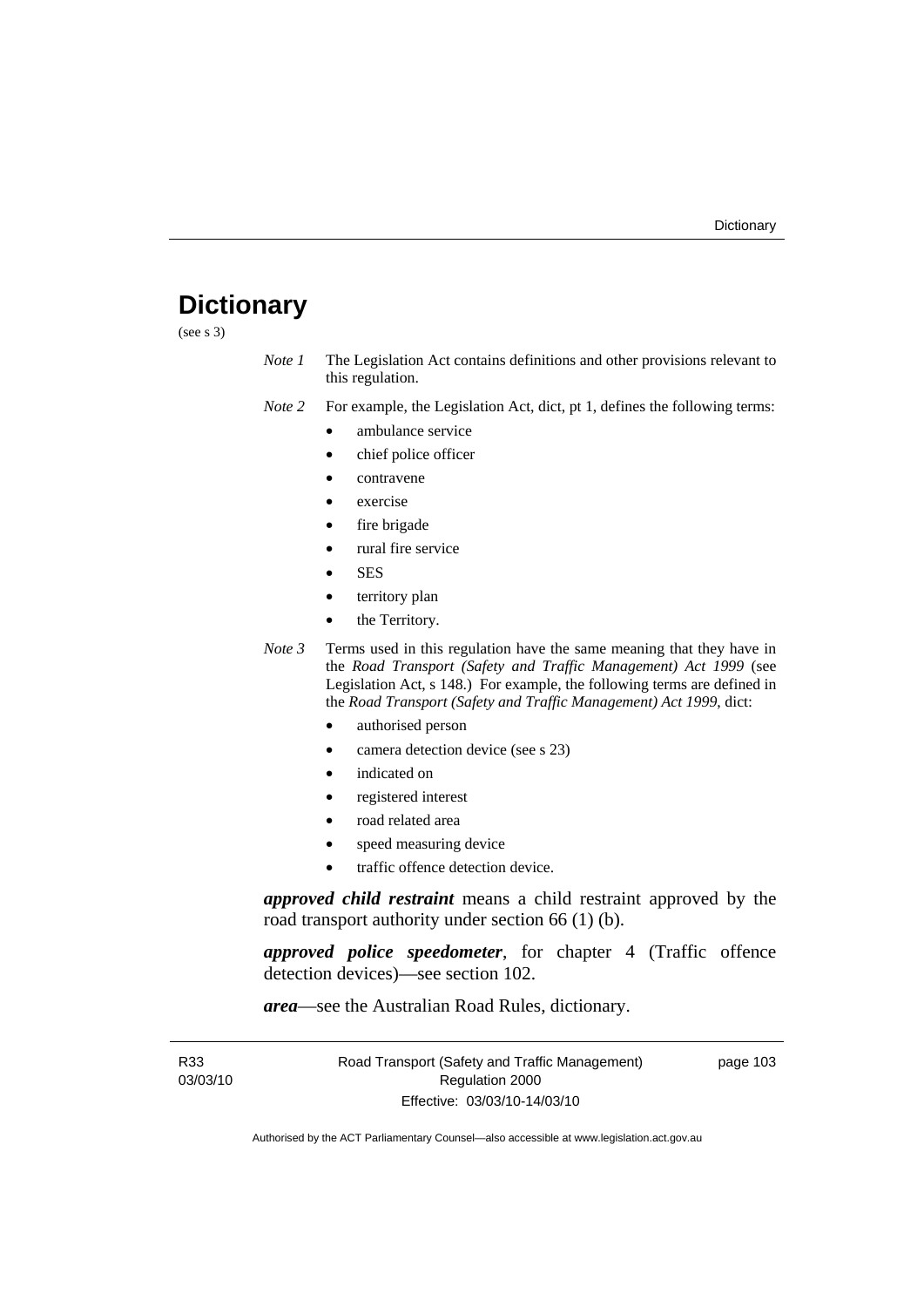*area of operations*, for a parking authority, means the area of operations declared for the parking authority under section 75A.

*ARR* means Australian Road Rules.

*articulated vehicle* means a motor vehicle with—

- (a) 2 rigid sections, each of which has wheels; and
- (b) the rear section pivoted on, and part of the rear section (other than a pole, drawbar or similar device, or an accessory of the motor vehicle) superimposed on, the front section.

*Australian driver licence*—see the *Road Transport (Driver Licensing) Act 1999*, dictionary.

*Australian Road Rules*—see section 5.

*axle group*—see the *Road Transport (Vehicle Registration) Regulation 2000*, dictionary.

*B-double*—see the *Road Transport (Vehicle Registration) Regulation 2000*, dictionary.

*bicycle*—see the Australian Road Rules, dictionary.

**built-up area**, in relation to a length of road—see the Australian Road Rules, dictionary.

*bus*—see the Australian Road Rules, dictionary.

*bus lane*—see the Australian Road Rules, rule 154.

*camera detection device*—see the Act, section 23 (1) (Use of camera detection devices).

*centre of the road*—see the Australian Road Rules, dictionary.

*clearway sign*—see the Australian Road Rules, schedule 2, rule 314, rule 315 and rule 316.

*combination*—see the *Road Transport (Vehicle Registration) Regulation 2000*, dictionary.

page 104 Road Transport (Safety and Traffic Management) Regulation 2000 Effective: 03/03/10-14/03/10

R33 03/03/10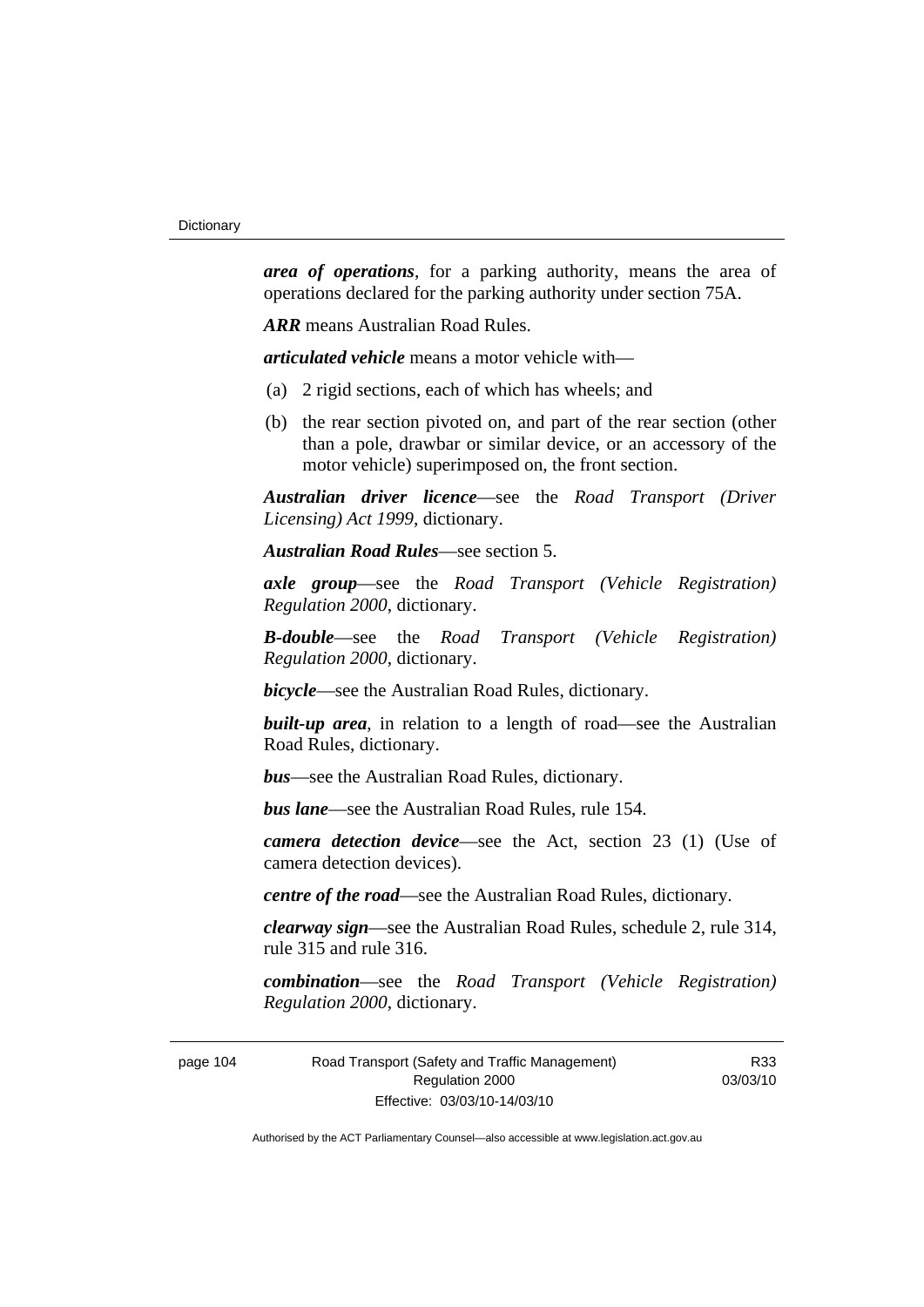*controlled parking hours*, in relation to a pay parking space, means the periods (as indicated by information on or with traffic signs applying to the space) when a vehicle may not be parked in the space unless the relevant parking fee has been paid.

*converter dolly*—see the *Road Transport (Vehicle Registration) Regulation 2000*, dictionary.

*crash*—see the Australian Road Rules, dictionary.

*demand responsive service vehicle*—see the *Road Transport (Public Passenger Services) Act 2001*, section 81.

*digital camera detection device*, for chapter 4 (Traffic offence detection devices)—see section 102.

*dog trailer*—see the *Road Transport (Vehicle Registration) Regulation 2000*, dictionary.

*do not overtake turning vehicle sign*—see the Australian Road Rules, schedule 4, rule 319 and rule 320.

*drawbar*—see the *Road Transport (Vehicle Registration) Regulation 2000*, dictionary.

*driver's vehicle*, for a driver*—*see the Australian Road Rules, dictionary.

*emergency stopping lane*—see the Australian Road Rules, rule 95.

*emergency vehicle* means any vehicle driven by a person who is—

- (a) an emergency worker; and
- (b) driving the vehicle in the course of his or her duties as an emergency worker.

*emergency worker*—see section 33 (1).

*external driver licence*—see the *Road Transport (Driver Licensing) Act 1999*, dictionary.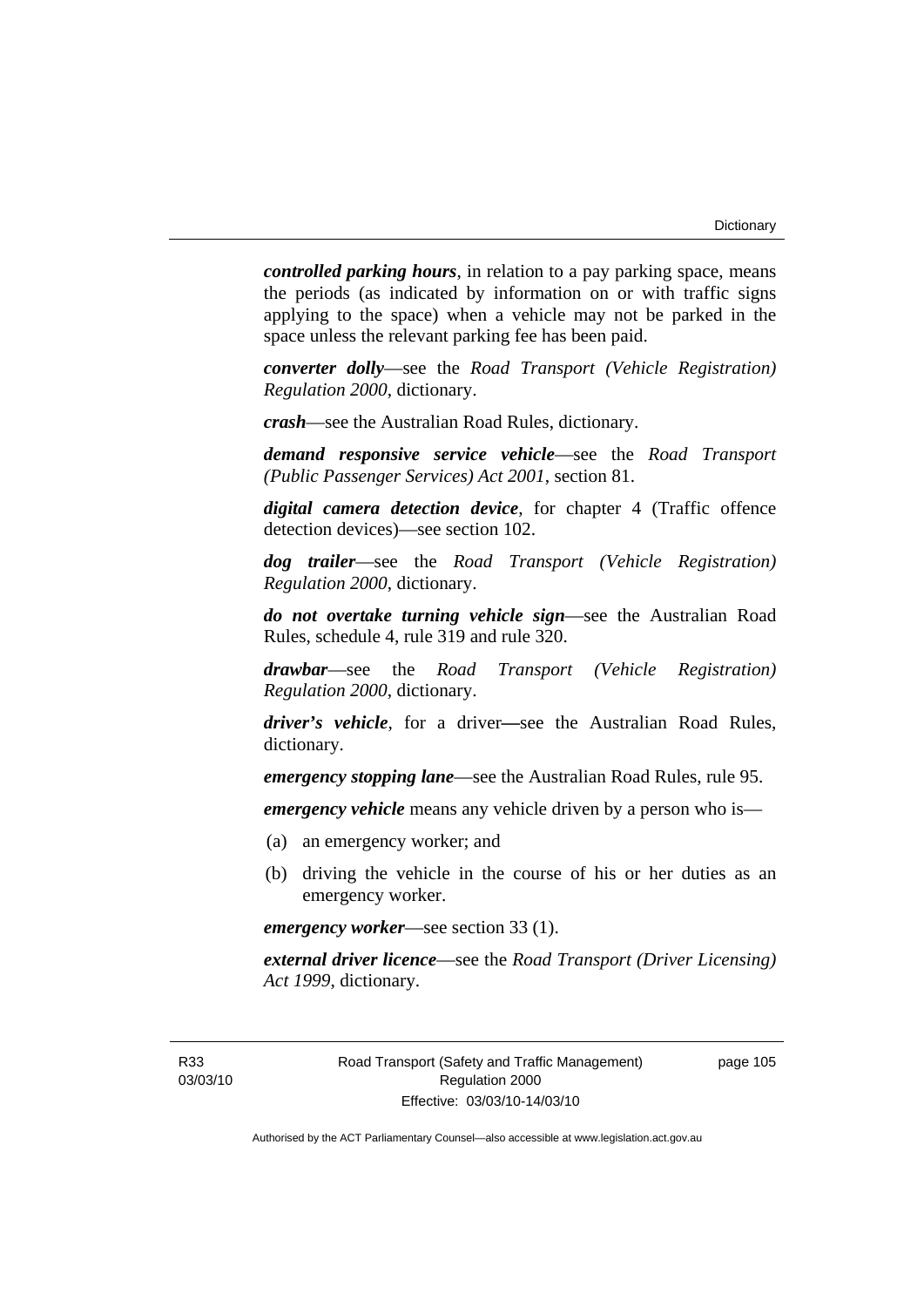*fixed camera detection device*, for chapter 4 (Traffic offence detection devices)—see section 102.

*footpath*—see the Australian Road Rules, dictionary.

*give way*—see the Australian Road Rules, dictionary.

*GVM*—see the *Road Transport (Vehicle Registration) Act 1999*, dictionary.

*heavy vehicle*, for division 3.1.3 (Heavy vehicle parking)—see section 82.

*hire car*—see the *Road Transport (Public Passenger Services) Act 2001*, section 67.

*implement*—see the *Road Transport (Vehicle Registration) Regulation 2000*, dictionary.

*land adjoining residential land*, for division 3.1.3 (Heavy vehicle parking)—see section 82.

*laser speed measuring device*, for chapter 4 (Traffic offence detection devices)—see section 102.

*length*, of road—see the Australian Road Rules, dictionary.

*lift and tow trailer* means a trailer consisting of an axle group and a drawbar designed to support 1 axle group of a vehicle under tow.

*loading zone*—see the Australian Road Rules, rule 179.

*marked foot crossing*—see the Australian Road Rules, dictionary.

*metered parking area* means a length of road or area that is set aside as a metered parking area in accordance with section 73.

*metered parking scheme* means a metered parking scheme under division 3.1.1.

*metered parking sign* means a *permissive parking sign* with the word 'meter' on or with the sign.

page 106 Road Transport (Safety and Traffic Management) Regulation 2000 Effective: 03/03/10-14/03/10

R33 03/03/10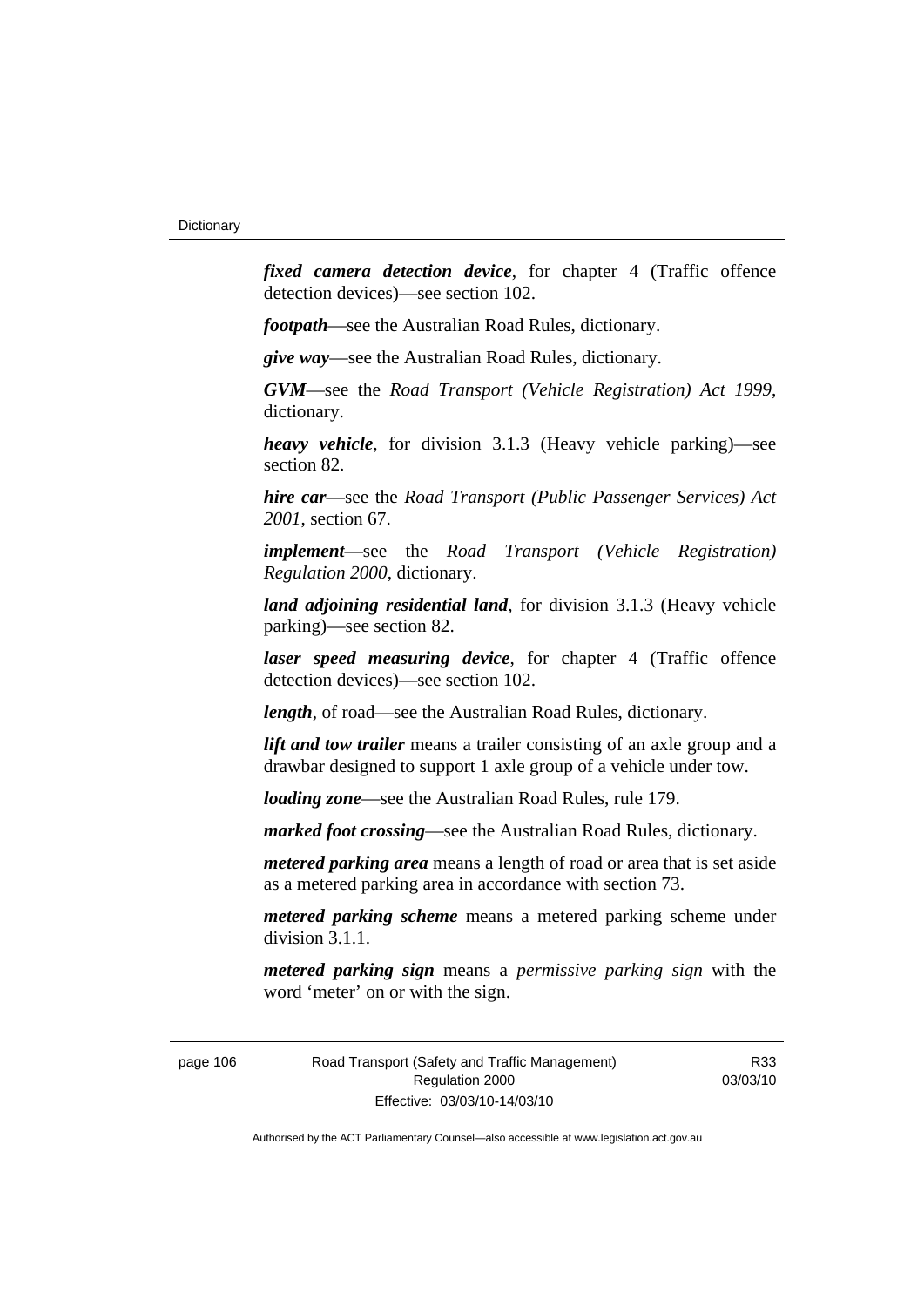*metered parking space* means an area that is a metered parking space mentioned in section 75.

*mobility parking scheme authority* means an authority issued under section 101.

*motorbike*—see the Australian Road Rules, dictionary, definition of *motor bike*.

*motor vehicle*—see the Act, dictionary.

*Note Motor vehicle* is defined in identical terms in the Australian Road Rules, dict.

*multi-space parking meter* means a parking meter that applies to 2 or more metered parking spaces.

*nature strip*—see the Australian Road Rules, dictionary.

*night*—see the Australian Road Rules, dictionary.

*no parking sign*—see the Australian Road Rules, schedule 2, schedule 3, rule 314, rule 315 and rule 316.

*no trucks sign*—see the Australian Road Rules, schedule 2, rule 314, rule 315 and rule 316.

*oncoming vehicle*, for a driver—see the Australian Road Rules, dictionary.

*park*—see section 3B.

*parking authority* means a person declared to be a parking authority under section 75A.

*parking authority guidelines*—see section 75B (1).

*parking bay*—see the Australian Road Rules, dictionary.

*parking control sign*—see the Australian Road Rules, dictionary.

R33 03/03/10 page 107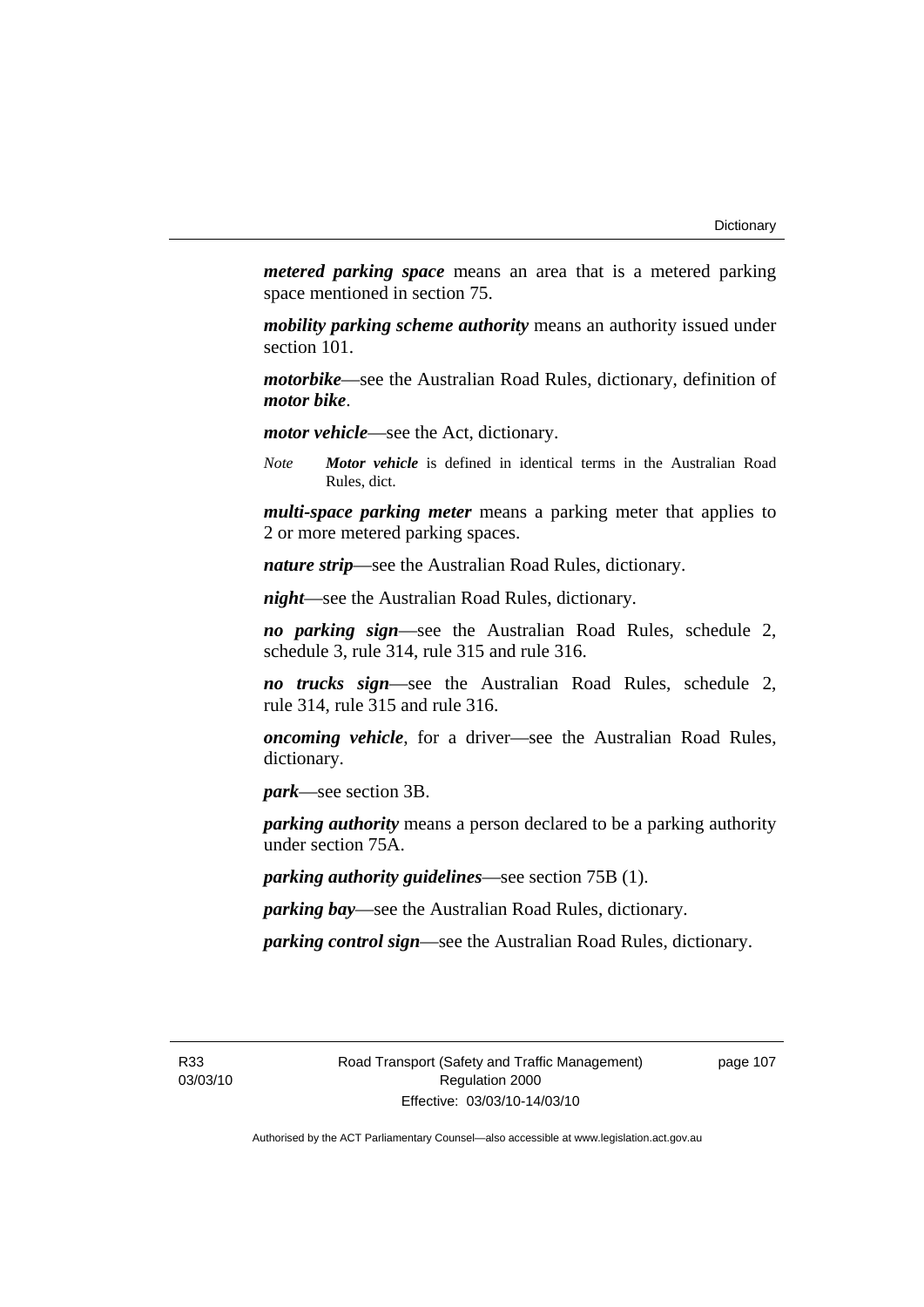*parking meter* means a device designed to indicate, or capable of indicating, whether the relevant parking fee for the parking of a vehicle in a metered parking space has been paid, and includes the stand on which the device is erected.

*parking meter hood* means a hood or other cover designed to be fitted to a parking meter and to cover the part of the meter that would normally display a sign with the word 'expired' when the meter is not in operation.

*parking permit* means a parking permit issued under section 100.

*parking ticket* means a ticket issued by the road transport authority or a parking authority (by means of a parking ticket machine) for display in or on a vehicle as evidence of the prepayment of a parking fee.

*parking ticket machine* means a device designed to issue parking tickets, and includes the stand on which the device is erected.

*pay parking area* means a metered parking area or ticket parking area.

*pay parking device* means a parking meter or parking ticket machine.

*pay parking scheme* means a metered parking scheme or ticket parking scheme.

*pay parking sign* means a metered parking sign or ticket parking sign.

*pay parking space* means a metered parking space or ticket parking space.

*pedestrian*—see the Australian Road Rules, rule 18.

*permissive parking sign*—see the Australian Road Rules, schedule 2, schedule 3, rule 314, rule 315 and rule 316.

page 108 Road Transport (Safety and Traffic Management) Regulation 2000 Effective: 03/03/10-14/03/10

R33 03/03/10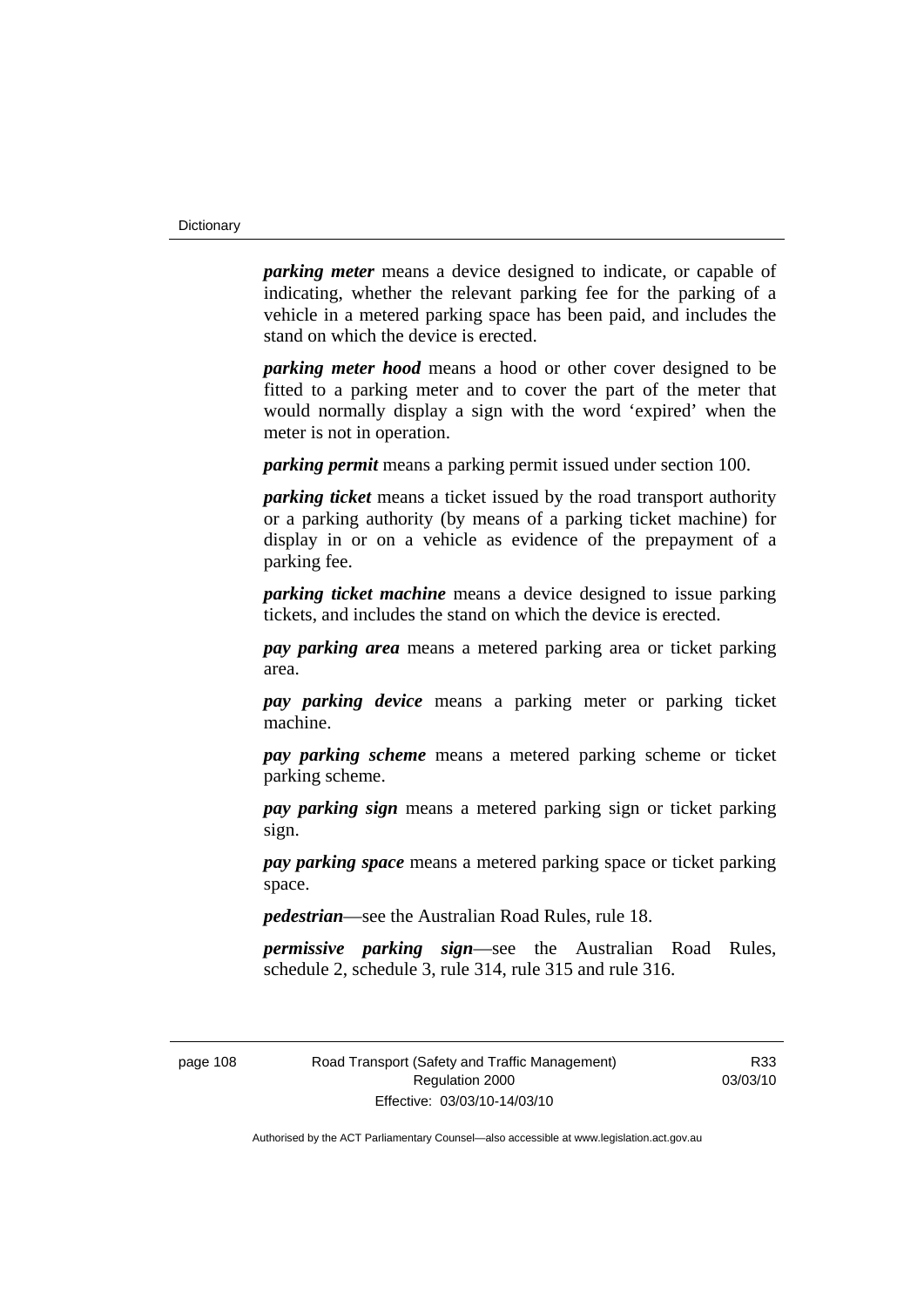*person with a disability* means a person—

- (a) who cannot walk because of permanent or temporary loss of the use of 1 or both legs or another permanent medical or physical condition; or
- (b) whose physical condition is detrimentally affected by walking 100m; or
- (c) who needs to use a walking frame, crutches, callipers, a scooter, a wheelchair or a similar mobility aid.

*piezo strip speed measuring device*, for chapter 4 (Traffic offence detection devices)—see section 102.

*police vehicle* means any vehicle driven by a person who is—

- (a) a police officer; and
- (b) driving the vehicle in the course of his or her duties as a police officer.

*postal vehicle*—see the Australian Road Rules, dictionary.

*premises* includes land.

*prime mover*—see the *Road Transport (Vehicle Registration) Regulation 2000*, dictionary.

*public bus*—see the *Road Transport (Public Passenger Services) Act 2001*, dictionary.

*radar speed measuring device*, for chapter 4 (Traffic offence detection devices)—see section 102.

*recording medium*, for chapter 4 (Traffic offence detection devices)—see section 107B (1).

*red traffic arrow*—see the Australian Road Rules, dictionary.

*red traffic light*—see the Australian Road Rules, dictionary.

R33 03/03/10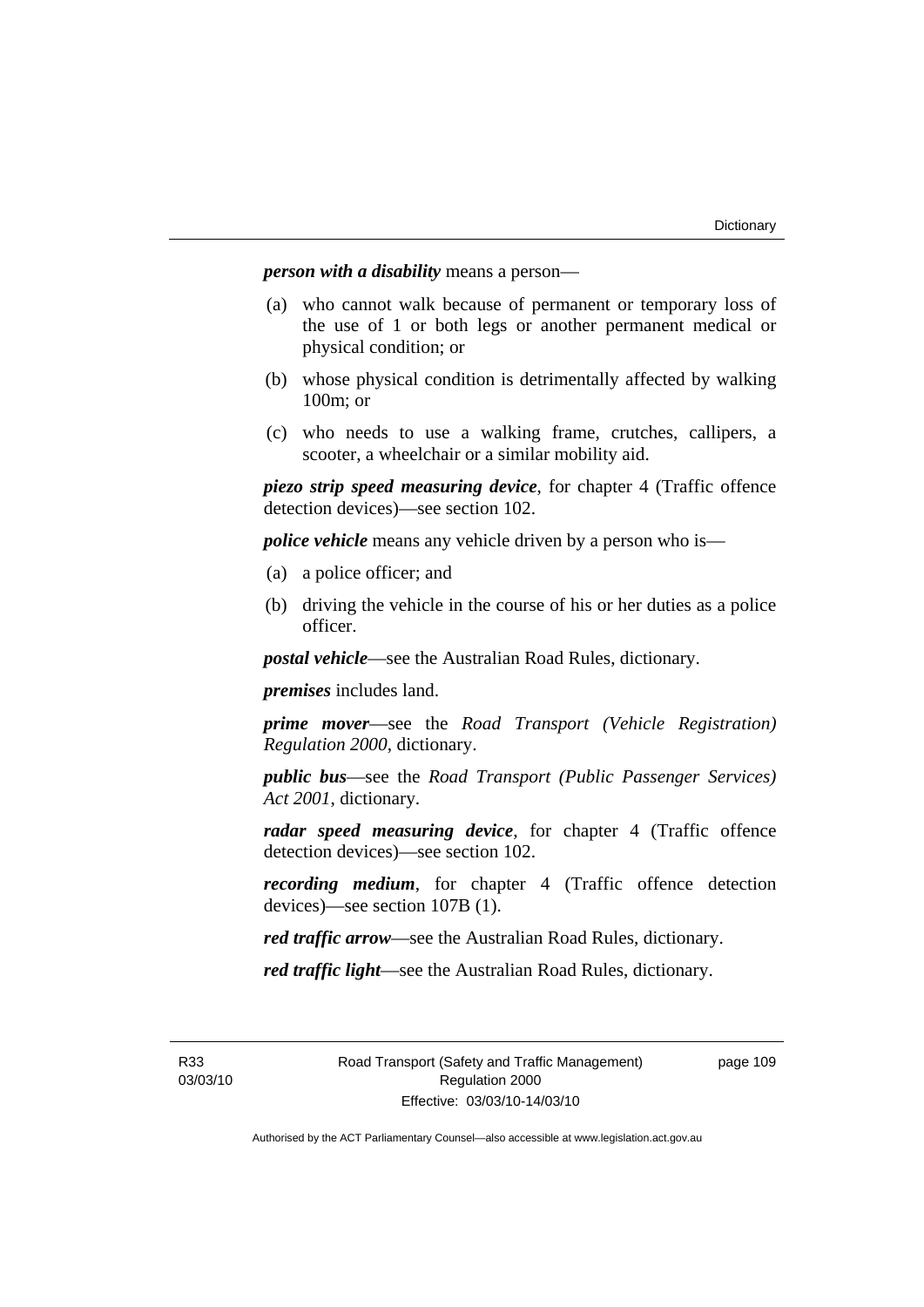*registered operator*—see the *Road Transport (Vehicle Registration) Act 1999*, dictionary.

*relevant parking fee*, for parking a vehicle in a pay parking space, means the fee for parking the vehicle in the space, for the day and time when the vehicle is parked in the space, as indicated on or with the parking meter or parking ticket machine applying to the space.

*residential land*, for division 3.1.3 (Heavy vehicle parking)—see section 82.

*ride*—see the Australian Road Rules, dictionary.

*rider*—see the Australian Road Rules, rule 17.

*road*—see section 3A.

*road marking*—see the Australian Road Rules, dictionary.

*road train*—see the *Road Transport (Vehicle Registration) Regulation 2000*, dictionary.

*road user*—see the Australian Road Rules, rule 14.

*security checksum*, for chapter 4 (Traffic offence detection devices)—see section 102.

*semitrailer*—see the *Road Transport (Vehicle Registration) Regulation 2000*, dictionary.

*stock truck*, for division 3.1.3 (Heavy vehicle parking)—see section 82.

*stop*—see section 3B.

*taxi*—see the *Road Transport (Public Passenger Services) Act 2001*, section 45.

*testing authority*, for chapter 4 (Traffic offence detection devices) see section 102.

R33 03/03/10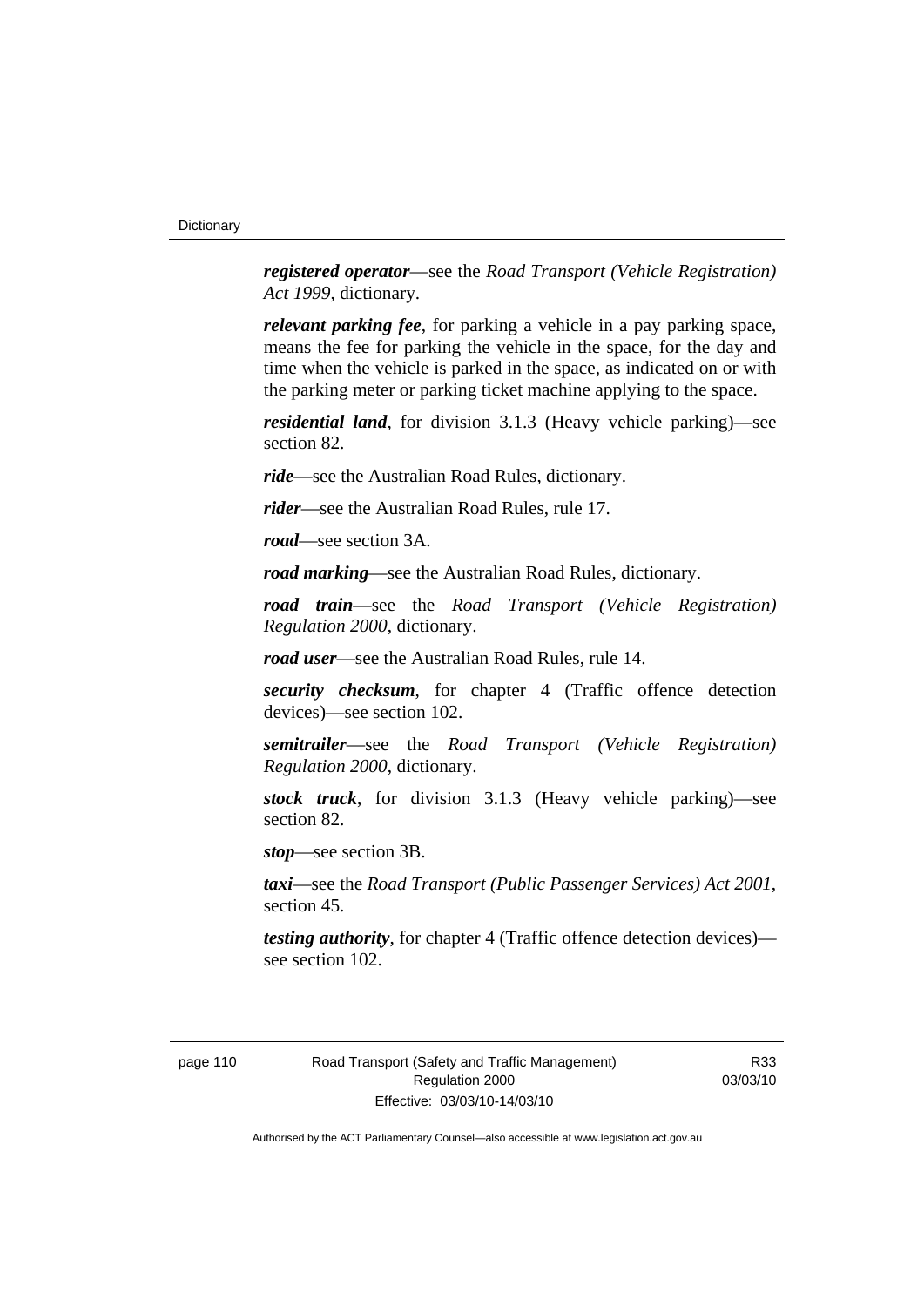# *ticket parking area*—

- (a) means a length of road or area that is set aside as a ticket parking area under section 76 (2) (a) or section 76A (2) (a); but
- (b) does not include a length of road or area that, under section 77 (2), is not taken to be included in the length of road or area set aside.

*ticket parking scheme* means a ticket parking scheme under division 3.1.2.

*ticket parking sign* means a *permissive parking sign* with the word 'ticket' on or with the sign.

*ticket parking space* means a ticket parking space under section 78.

*tow truck*—see the *Road Transport (Vehicle Registration) Regulation 2000*, dictionary.

*towing attachment* means a device fitted to a vehicle to which the drawbar of a trailer may be attached.

*tractor*—see the *Road Transport (Vehicle Registration) Regulation 2000*, dictionary.

*traffic control device*—see the Australian Road Rules, dictionary.

*traffic-related item*—see the Australian Road Rules, dictionary.

*traffic sign*—see the Australian Road Rules, dictionary.

*traffic signals*—see the Australian Road Rules, dictionary.

*trailer*—see the Act, dict.

*Note Trailer* is defined in identical terms in the Australian Road Rules, dict.

*transit lane*—see the Australian Road Rules, rule 156.

*truck lane*—see the Australian Road Rules, rule 157.

*use* a vehicle includes drive, park or stop the vehicle.

R33 03/03/10 Road Transport (Safety and Traffic Management) Regulation 2000 Effective: 03/03/10-14/03/10

page 111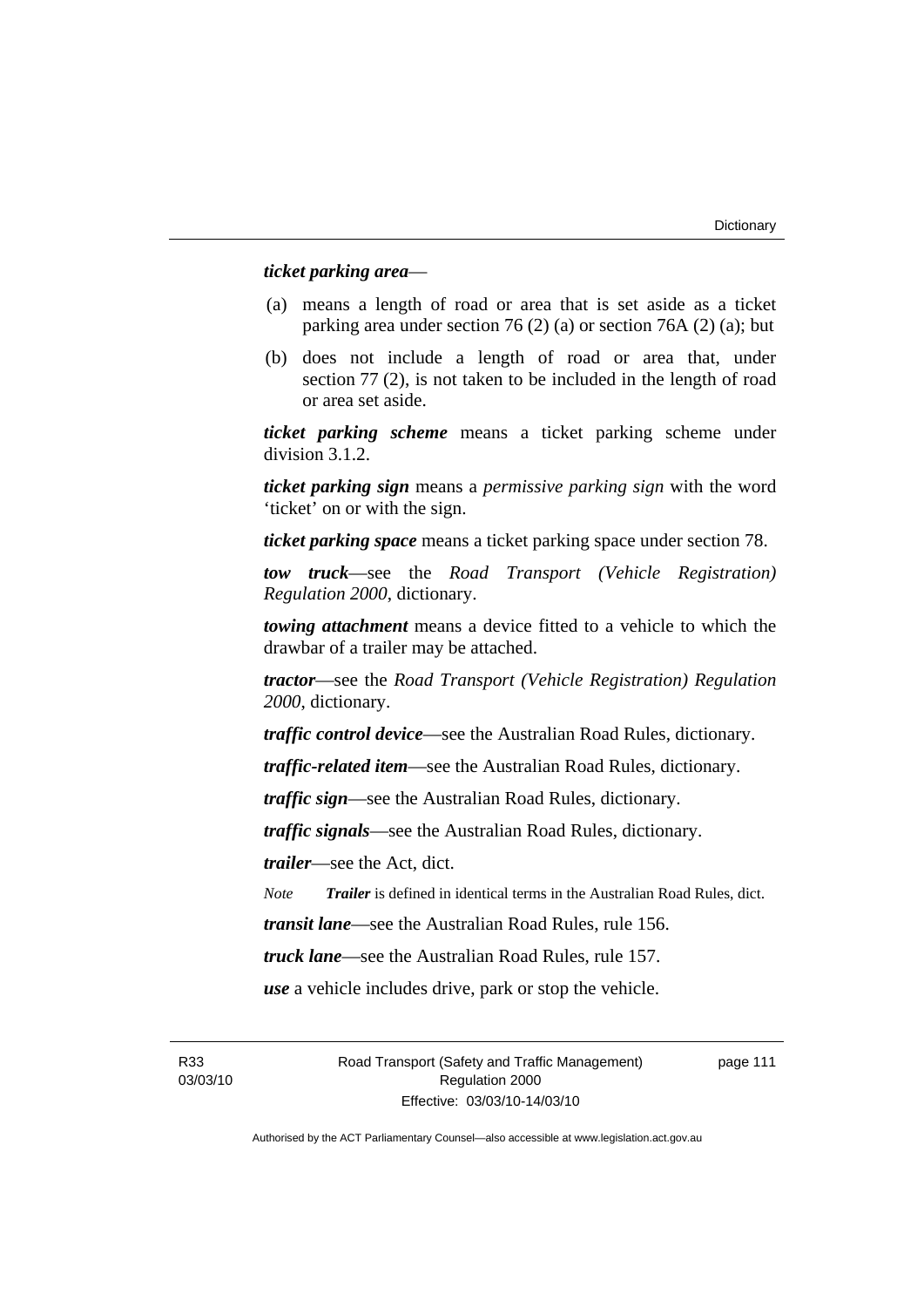*vehicle*—see the Australian Road Rules, rule 15.

*wheeled recreational device*—see the Australian Road Rules, dictionary.

*wheeled toy*—see the Australian Road Rules, dictionary.

*with*, for information about the application of a traffic control device—see the Australian Road Rules, dictionary.

*WORM disk*, for chapter 4 (Traffic offence detection devices)—see section 102.

page 112 Road Transport (Safety and Traffic Management) Regulation 2000 Effective: 03/03/10-14/03/10

R33 03/03/10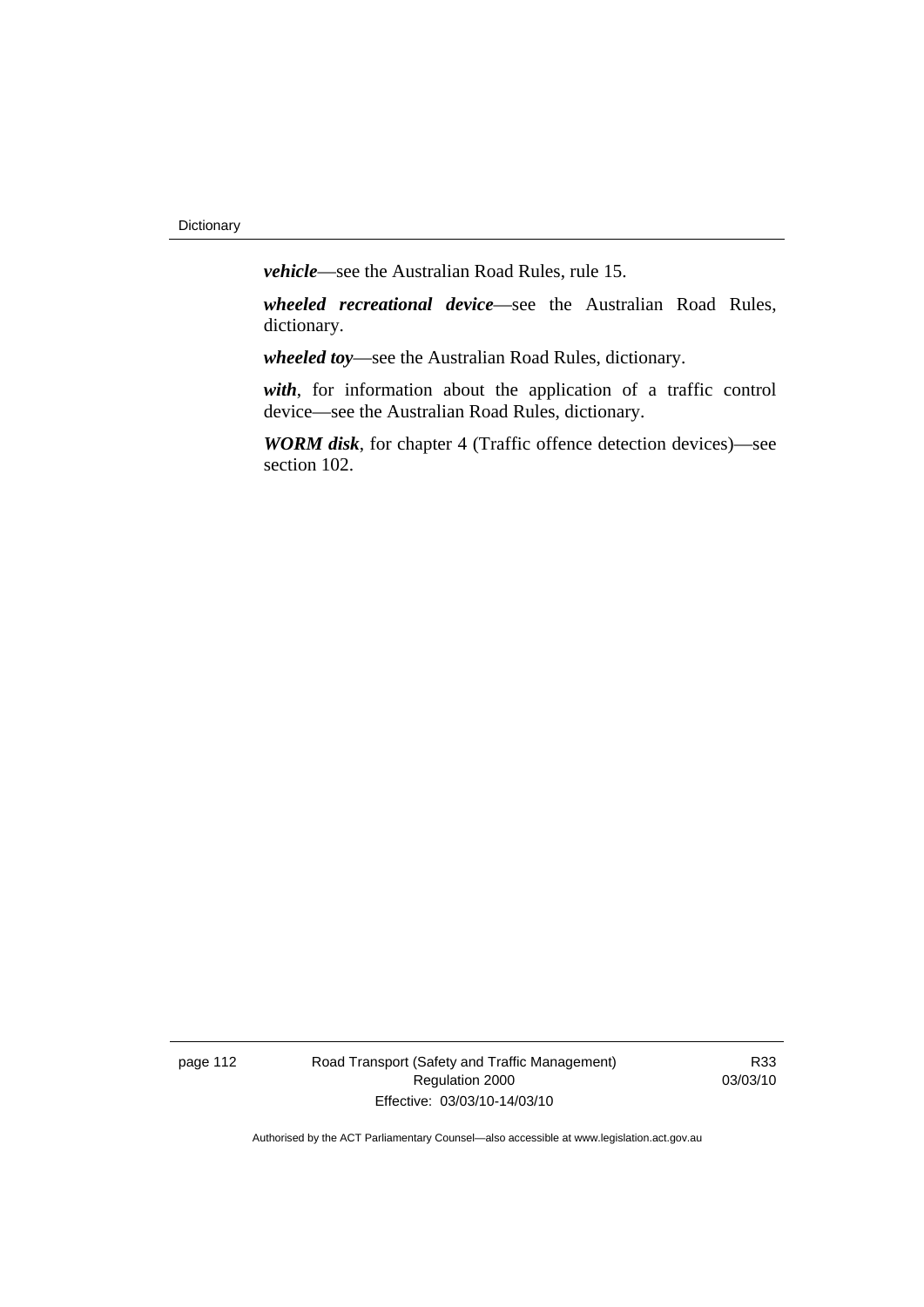# **Endnotes**

# **1 About the endnotes**

Amending and modifying laws are annotated in the legislation history and the amendment history. Current modifications are not included in the republished law but are set out in the endnotes.

Not all editorial amendments made under the *Legislation Act 2001*, part 11.3 are annotated in the amendment history. Full details of any amendments can be obtained from the Parliamentary Counsel's Office.

Uncommenced amending laws and expiries are listed in the legislation history and the amendment history. These details are underlined. Uncommenced provisions and amendments are not included in the republished law but are set out in the last endnote.

If all the provisions of the law have been renumbered, a table of renumbered provisions gives details of previous and current numbering.

The endnotes also include a table of earlier republications.

| $am = amended$                               | $ord = ordinance$                         |
|----------------------------------------------|-------------------------------------------|
| $amdt = amendment$                           | $orig = original$                         |
| $ch = chapter$                               | par = paragraph/subparagraph              |
| $def = definition$                           | $pres = present$                          |
| $dict = dictionary$                          | $prev = previous$                         |
| $disallowed = disallowed by the Legislative$ | $(\text{prev}) = \text{previously}$       |
| Assembly                                     | $pt = part$                               |
| $div = division$                             | $r = rule/subrule$                        |
| $exp = expires/expired$                      | $remum = renumbered$                      |
| $Gaz = gazette$                              | $reloc = relocated$                       |
| $hdg =$ heading                              | $R[X]$ = Republication No                 |
| $IA = Interpretation Act 1967$               | $RI = reissue$                            |
| $ins = inserted/added$                       | $s = section/subsection$                  |
| $LA =$ Legislation Act 2001                  | $sch = schedule$                          |
| $LR =$ legislation register                  | $sdiv = subdivision$                      |
| $LRA =$ Legislation (Republication) Act 1996 | $sub = substituted$                       |
| $mod = modified/modification$                | $SL = Subordinate$ Law                    |
| $o = order$                                  | underlining = whole or part not commenced |
| $om = omitted/repealed$                      | or to be expired                          |
|                                              |                                           |

# **2 Abbreviation key**

R33 03/03/10 Road Transport (Safety and Traffic Management) Regulation 2000 Effective: 03/03/10-14/03/10

page 113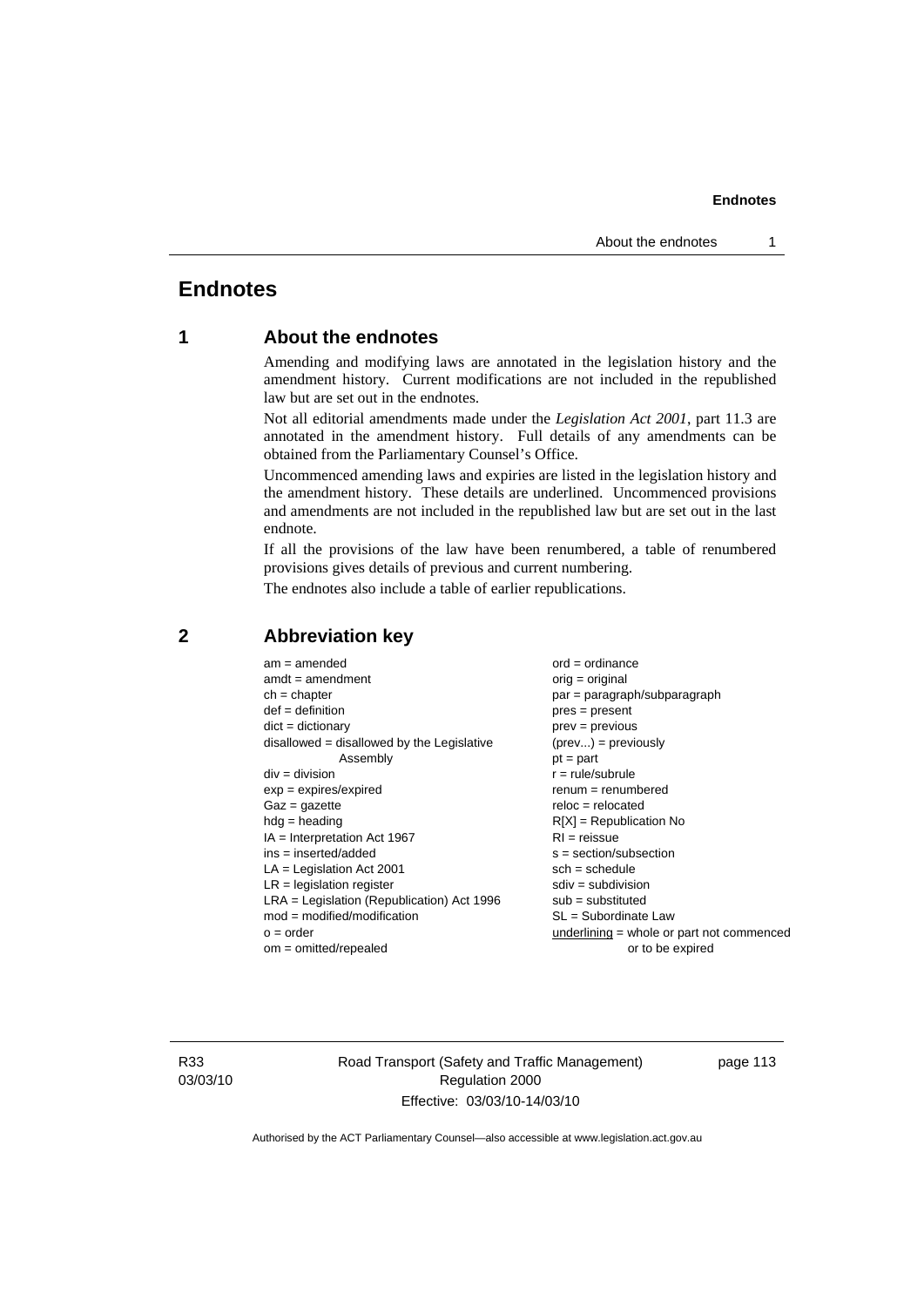| Legislation history<br>3 |
|--------------------------|
|--------------------------|

# **3 Legislation history**

This regulation was originally the *Road Transport (Safety and Traffic Management) Regulations 2000*. It was renamed under the *Legislation Act 2001*.

### **Road Transport (Safety and Traffic Management) Regulation 2000 SL 2000 No 10**

notified 29 February 2000 (Gaz 2000 No S6)

s 1, s 2 commenced 29 February 2000 (IA 10B)

remainder commenced 1 March 2000 (s 2 and Gaz 2000 No S5)

#### as amended by

#### **Legislative Assembly AR2000-2**

notified 18 May 2000 (Gaz 2000 No 20 p 505) commenced 18 May 2000 (SLA s 6 (13))

# **Road Transport (Safety and Traffic Management) Regulations Amendment SL 2000 No 21 pt 2**

notified 18 May 2000 (Gaz 2000 No 20) commenced 18 May 2000 (s 1)

#### **Road Transport Legislation Regulations Amendment SL 2000 No 33 pt 2**

notified 2 August 2000 (Gaz 2000 No S41) commenced 2 August 2000 (s 1)

#### **Road Transport Legislation Regulations Amendment SL 2000 No 52 pt 2**

notified 14 December 2000 (Gaz 2000 No 50) commenced 14 December 2000 (s 1)

### **Road Transport Legislation Amendment Act 2001 No 27 sch 4**

notified 24 May 2001 (Gaz 2001 No 21) s 1, s 2 commenced 24 May 2001 (IA s 10B) sch 4 commenced 24 May 2001 (s 2)

### **Road Transport (Safety and Traffic Management) Amendment Act 2001 No 29 pt 3**

notified 24 May 2001 (Gaz 2001 No 21) commenced 24 May 2001 (s 2)

page 114 Road Transport (Safety and Traffic Management) Regulation 2000 Effective: 03/03/10-14/03/10

R33 03/03/10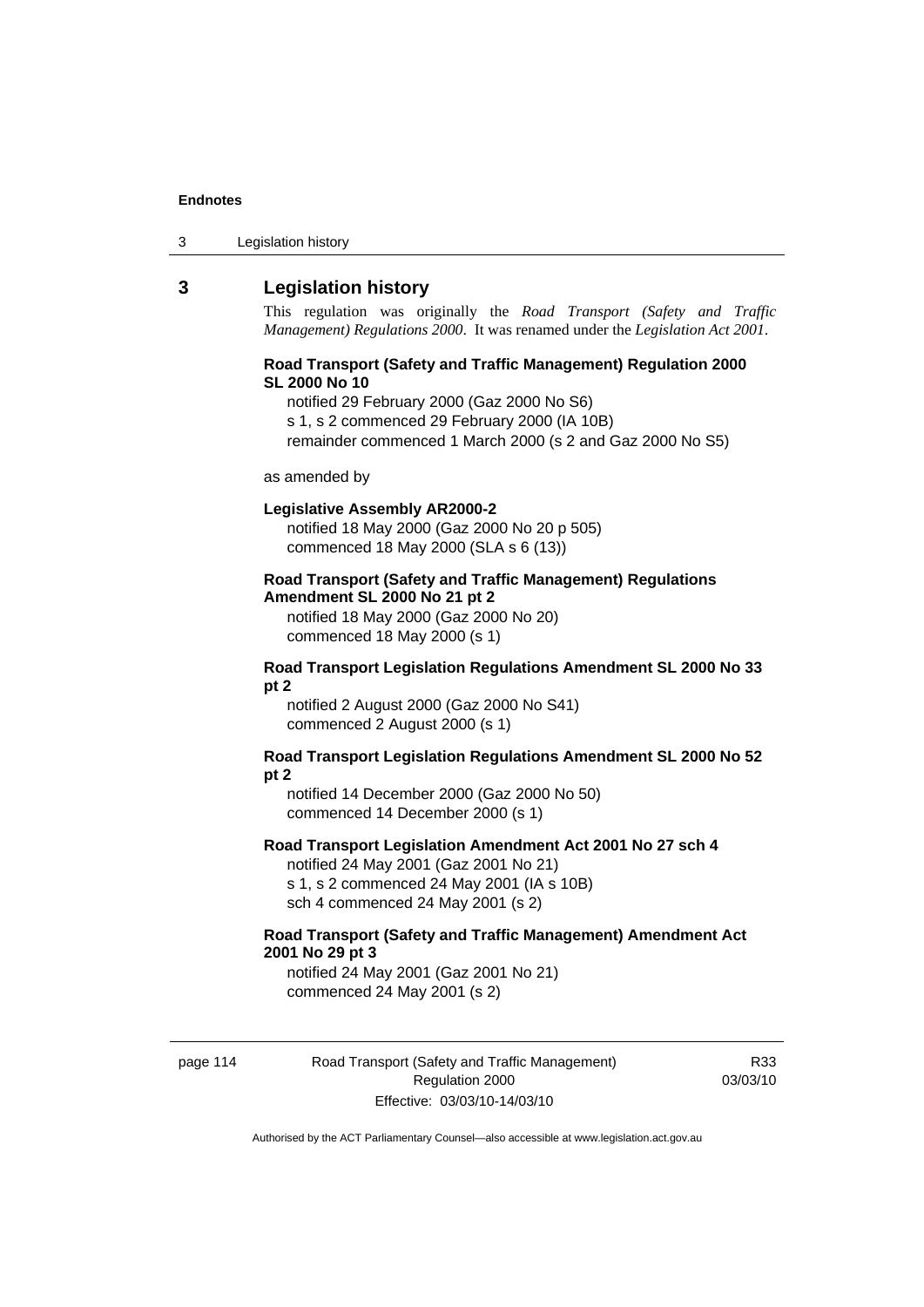# **Legislation (Consequential Amendments) Act 2001 No 44 pt 348**

notified 26 July 2001 (Gaz 2001 No 30) s 1, s 2 commenced 26 July 2001 (IA s 10B) pt 348 commenced 12 September 2001 (s 2 and see Gaz 2001 No S65)

# **Statute Law Amendment Act 2001 No 56 pt 3.46**

notified 5 September 2001 (Gaz 2001 No S 65) s 1, s 2 commenced 5 September 2001 (IA s 10B)

pt 3.46 commenced 12 September 2001 (amdt 3.475)

# **Road Transport (Safety and Traffic Management) Regulations Amendment 2001 SL 2001 No 32**

notified 11 September 2001 (Gaz 2001 No S69) commenced 11 September 2001 (s 1)

# **Road Transport (Public Passenger Services) Act 2001 No 62 pt 1.12**

notified 10 September 2001 (Gaz 2001 No S66) s 1, s 2 commenced 10 September 2001 (IA s 10B)

# pt 1.12 commenced 1 December 2001 (s 2 and CN 2001 No 2)

# **Road Transport Legislation Amendment Regulations 2002 SL No 2 pt 5**

notified LR 27 February 2002 s 1, s 2 commenced 27 February 2002 (LA s 75) pt 5 commenced 1 March 2002 (s 2 and see CN 2002 No 2)

# **Road Transport (Safety and Traffic Management) Amendment Regulations 2002 SL No 7**

notified LR 15 April 2002 commenced 16 April 2002 (s 2)

# **Statute Law Amendment Act 2002 No 30 pt 3.73**

notified LR 16 September 2002

s 1, s 2 taken to have commenced 19 May 1997 (LA s 75 (2)) pt 3.73 commenced 17 September 2002 (s 2 (1))

R33 03/03/10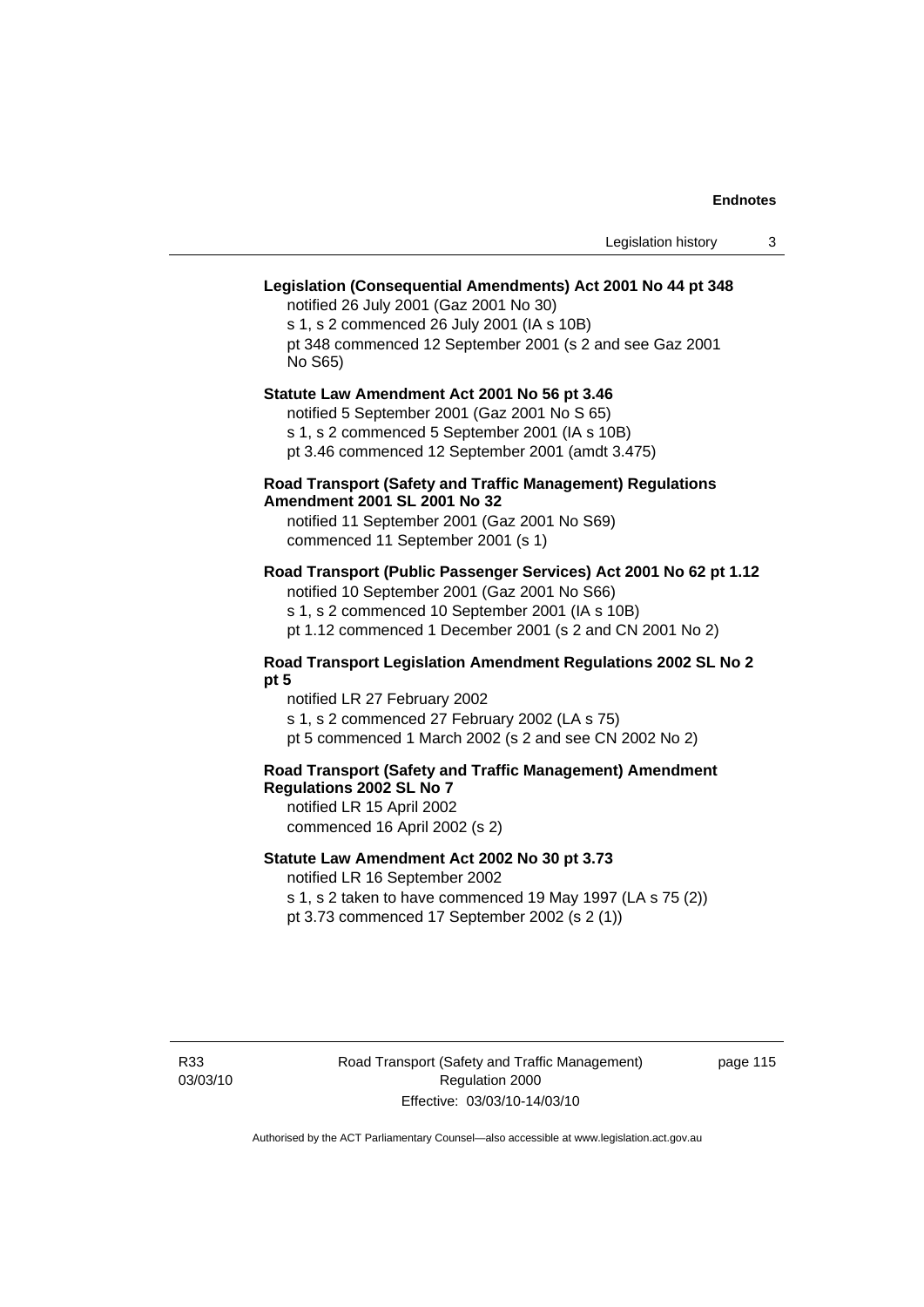3 Legislation history

# **Road Transport Legislation Amendment Regulations 2002 (No 2) SL2002-31 pt 5**

notified LR 31 October 2002 s 1, s 2 commenced 31 October 2002 (LA s 75 (1)) pt 5 commenced 1 November 2002 (s 2 (1))

#### **Criminal Code 2002 No 51 pt 1.20**

notified LR 20 December 2002 s 1, s 2 commenced 20 December 2002 (LA s 75) pt 1.20 commenced 1 January 2003 (s 2 (1))

# **Urban Services (Application of Criminal Code) Amendment**

# **Regulations 2002 SL2003-1 pt 4**

notified LR 9 January 2003 s 1, s 2 commenced 9 January 2003 (LA s 75 (1)) pt 4 commenced 10 January 2003 (s 2 (3) and see LA s 73 (3) (b))

# **Road Transport (Safety and Traffic Management) Amendment Regulations 2003 (No 1) SL2003-12**

notified LR 22 May 2003 s 1, s 2 commenced 22 May 2003 (LA s 75 (1)) remainder commenced 1 June 2003 (s 2 and CN2003-3)

# **Road Transport (Safety and Traffic Management) Amendment Regulations 2003 (No 2) SL2003-14**

notified LR 10 June 2003 s 1, s 2 commenced 10 June 2003 (LA s 75 (1)) remainder commenced 11 June 2003 (s 2)

### **Dangerous Substances Act 2004 A2004-7 sch 1 pt 1.8**

notified LR 19 March 2004 s 1, s 2 commenced 19 March 2004 (LA s 75 (1)) sch 1 pt 1.8 commenced 5 April 2004 (s 2 and CN2004-6)

# **Road Transport Legislation (Australian Road Rules) Amendment Regulations 2004 (No 1) SL2004-16 pt 3**

notified LR 24 May 2004 s 1, s 2 commenced 24 May 2004 (LA s 75 (1)) pt 3 commenced 19 July 2004 (s 2 and CN2004-10)

page 116 Road Transport (Safety and Traffic Management) Regulation 2000 Effective: 03/03/10-14/03/10

R33 03/03/10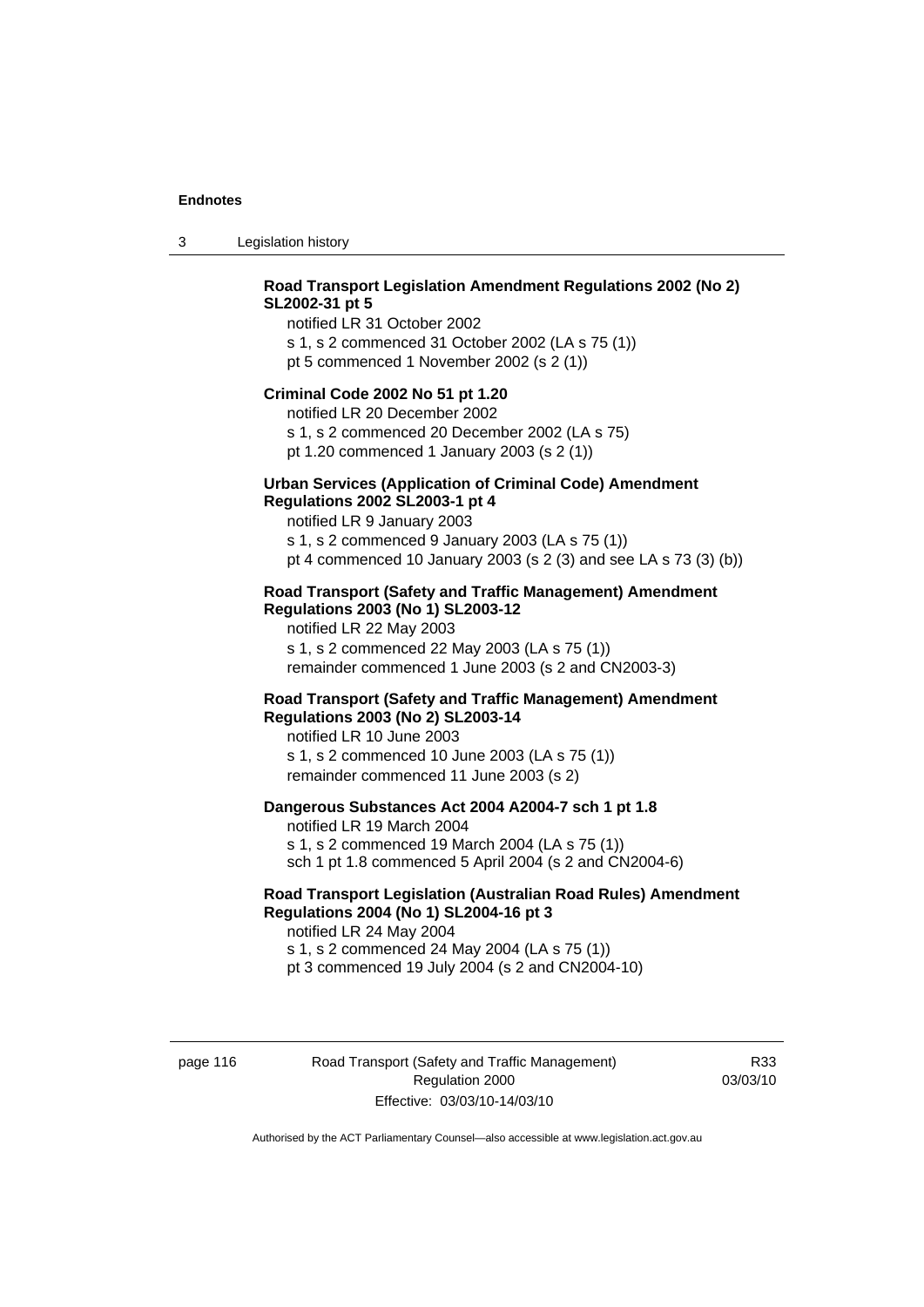#### **Emergencies Act 2004 A2004-28 sch 3 pt 3.20**

notified LR 29 June 2004

s 1, s 2 commenced 29 June 2004 (LA s 75 (1)) sch 3 pt 3.20 commenced 1 July 2004 (s 2 (1) and CN2004-11)

### **Road Transport Legislation Amendment Regulations 2004 (No 1) SL2004-47 pt 5**

notified LR 9 September 2004

s 1, s 2 commenced 9 September 2004 (LA s 75 (1))

pt 5 commenced 10 September 2004 (s 2)

### **Road Transport Legislation (Hire Cars) Amendment Regulation 2005 (No 1) SL2005-4 sch 2 pt 2.4**

notified LR 7 March 2005

s 1, s 2 commenced 7 March 2005 (LA s 75 (1)) sch 2 pt 2.4 commenced 9 March 2005 (s 2 and see Road Transport (Public Passenger Services) (Hire Cars) Amendment Act 2004 A2004-69, s 2 and LA s 79)

#### **Road Transport (Safety and Traffic Management) Amendment Regulation 2005 (No 1) SL2005-7**

notified LR 8 April 2005 s 1, s 2 commenced 8 April 2005 (LA s 75 (1)) remainder commenced 9 April 2005 (s 2)

#### **Road Transport (Safety and Traffic Management) Amendment Regulation 2005 (No 2) SL2005-22**

notified LR 15 September 2005 s 1, s 2 commenced 15 September 2005 (LA s 75 (1)) remainder commenced 16 September 2005 (s 2)

#### **Statute Law Amendment Act 2005 (No 2) A2005-62 sch 1 pt 1.4**  notified LR 21 December 2005

s 1, s 2 commenced 21 December 2005 (LA s 75 (1)) sch 1 pt 1.4 commenced 11 January 2006 (s 2 (1))

# **Road Transport (Safety and Traffic Management) Amendment Regulation 2006 (No 1) SL2006-4**

notified LR 16 January 2006 s 1, s 2 commenced 16 January 2006 (LA s 75 (1))

remainder commenced 17 January 2006 (s 2)

R33 03/03/10 Road Transport (Safety and Traffic Management) Regulation 2000 Effective: 03/03/10-14/03/10

page 117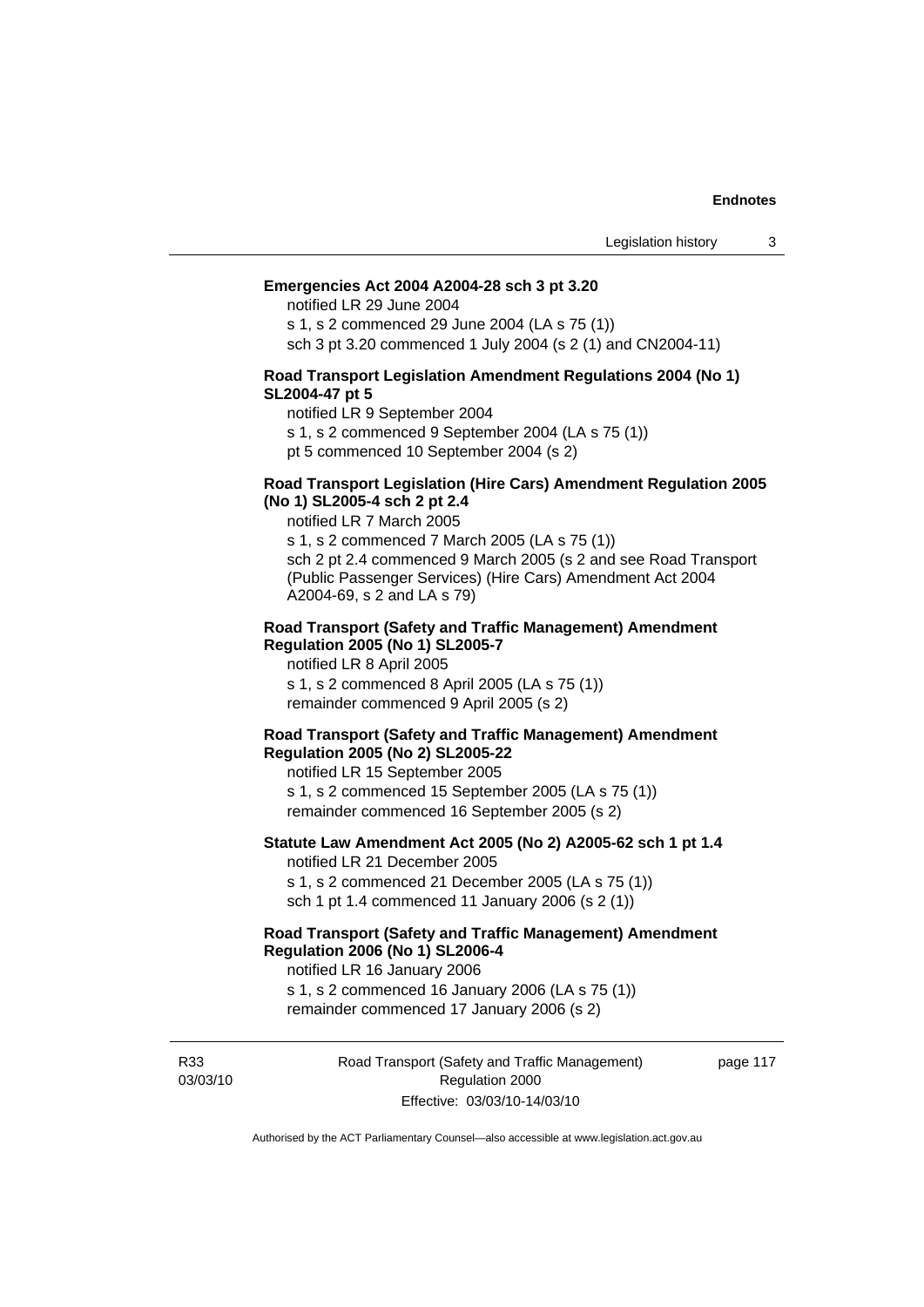3 Legislation history

# **Road Transport (Public Passenger Services) Amendment Regulation 2006 (No 1) SL2006-32 sch 1 pt 1.5**

notified LR 26 June 2006

s 1, s 2 commenced 26 June 2006 (LA s 75 (1)) sch 1 pt 1.5 commenced 3 July 2006 (s 2 (2))

#### **Road Transport (Safety and Traffic Management) Amendment Regulation 2006 (No 2) SL2006-51**

notified LR 4 December 2006

s 1, s 2 commenced 4 December 2006 (LA s 75 (1)) remainder commenced 5 December 2006 (s 2)

# **Road Transport (Safety and Traffic Management) Amendment Regulation 2007 (No 1) SL2007-20**

notified LR 30 July 2007 s 1, s 2 commenced 30 July 2007 (LA s 75 (1)) remainder commenced 31 July 2007 (s 2)

# **Planning and Development (Consequential Amendments) Act 2007 A2007-25 sch 1 pt 1.29**

notified LR 13 September 2007

s 1, s 2 commenced 13 September 2007 (LA s 75 (1)) sch 1 pt 1.29 commenced 31 March 2008 (s 2 and see Planning and Development Act 2007 A2007-24, s 2 and CN2008-1)

#### **Road Transport (Safety and Traffic Management) Amendment Regulation 2008 (No 1) SL2008-40**

notified LR 11 September 2008 s 1, s 2 commenced 11 September 2008 (LA s 75 (1)) remainder commenced 11 March 2009 (s 2 and LA s 79)

### **Road Transport Legislation Amendment Regulation 2008 (No 2) SL2008-47 sch 1 pt 1.3**

notified LR 1 December 2008 s 1, s 2 commenced 1 December 2008 (LA s 75 (1)) sch 1 pt 1.3 commenced 2 December 2008 (s 2)

page 118 Road Transport (Safety and Traffic Management) Regulation 2000 Effective: 03/03/10-14/03/10

R33 03/03/10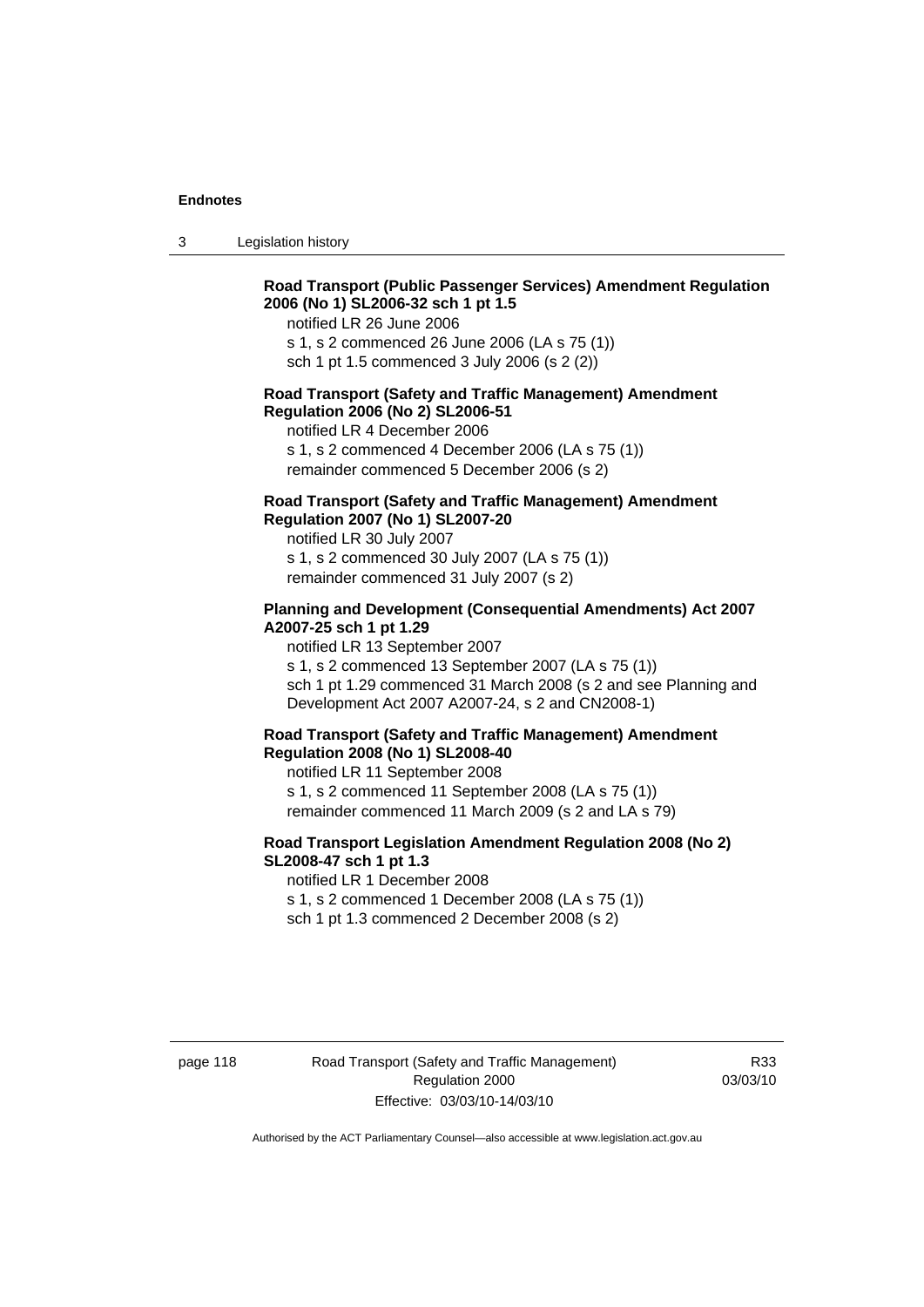# **Road Transport Legislation Amendment Regulation 2009 (No 1) SL2009-6 pt 4**

notified LR 11 March 2009

s 1, s 2 commenced 11 March 2009 (LA s 75 (1)) pt 4 commenced 16 March 2009 (s 2 and CN2009-7)

# **Road Transport (Safety and Traffic Management) Amendment Regulation 2009 (No 1) SL2009-7**

notified LR 12 March 2009

s 1, s 2 commenced 12 March 2009 (LA s 75 (1)) remainder commenced 13 March 2009 (s 2)

# **Road Transport (Mass, Dimensions and Loading) Act 2009 A2009-22 sch 1 pt 1.10**

notified LR 3 September 2009 s 1, s 2 commenced 3 September 2009 (LA s 75 (1)) sch 1 pt 1.10 commenced 3 March 2010 (s 2 and LA s 79)

#### **Dangerous Goods (Road Transport) Act 2009 A2009-34 sch 1 pt 1.3**

notified LR 28 September 2009 s 1, s 2 commenced 28 September 2009 (LA s 75 (1)) sch 1 pt 1.3 awaiting commencement (s 2) *Note* default commencement under s 2 (2): 28 September 2010 (LA

s 79 does not apply to this Act)

# **Road Transport Legislation Amendment Regulation 2010 (No 1) SL2010-5 pt 4**

notified LR 1 March 2010 s 1, s 2 commenced 1 March 2010 (LA s 75 (1)) s 55, ss 58-62 commence 15 March 2011 (s 2 (2)) pt 4 remainder commences 15 March 2010 (s 2 (1))

# **4 Amendment history**

| Name of regulation                  |                                                       |
|-------------------------------------|-------------------------------------------------------|
| $\mathbf{s}$ 1                      | am R18 LA                                             |
| <b>Dictionary</b><br>S <sub>2</sub> | om Act 2001 No 27 amdt 4.24<br>ins SL2005-22 amdt 1.1 |

R33 03/03/10 Road Transport (Safety and Traffic Management) Regulation 2000 Effective: 03/03/10-14/03/10

page 119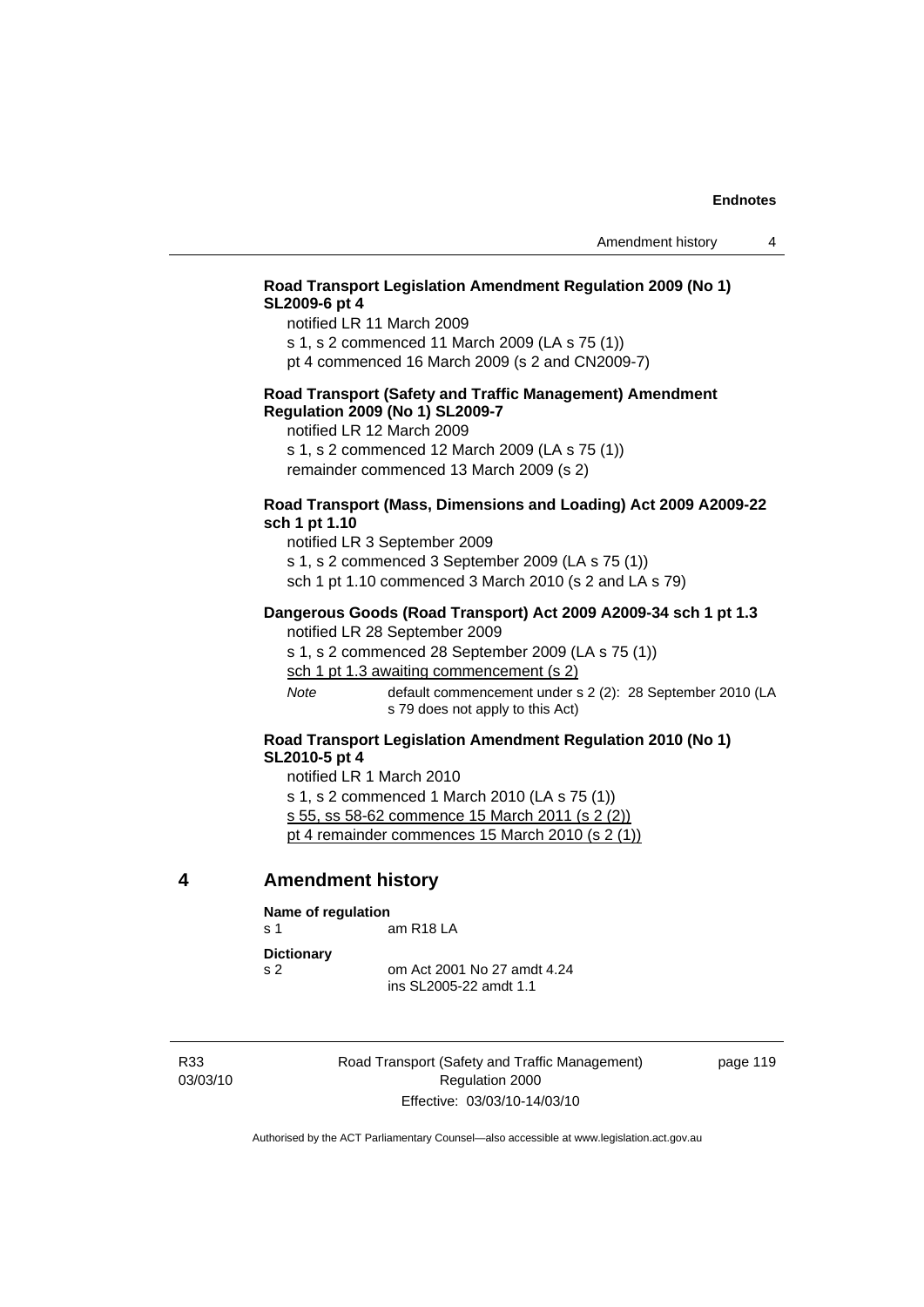4 Amendment history **Dictionary—application to Australian Road Rules**  bracketed note exp 17 September 2002 (s 4 (3)) s 3 am Act 2001 No 44 amdt 1.3793 sub SL2005-22 amdt 1.1 *Road* **includes road related area**  s 3A ins SL2005-22 amdt 1.1 **Meaning of** *park* **and** *stop* s 3B ins SL2005-22 amdt 1.1 **Notes**  s 4 hdg bracketed note exp 17 September 2002 (s 4 (3)) s 4 am Act 2001 No 44 amdt 1.3794; Act 2002 No 30 amdt 3.769 (2), (3) exp 17 September 2002 (s (4 (3)) **Offences against regulation—application of Criminal Code etc**  s 4A ins SL2003-1 s 16 **Offences against regulation are strict liability offences**  s 4B ins SL2003-1 s 16 **General defence of accident or reasonable effort**  s 4C ins SL2003-1 s 16 **Meaning of** *Australian Road Rules* s 5 hdg bracketed note exp 17 September 2002 (s 4 (3)) s 5  $\frac{3}{25}$  sub SL2004-16 s 25 am SL2005-22 amdt 1.2 sub SL2010-5 s 51 **Incorporation of Australian Road Rules into ACT law**  s 6 hdg bracketed note exp 17 September 2002 (s 4 (3)) **Transitional—ARR r 266 and r 267** s 6A ins SL2010-5 s 52 exp 14 March 2011 (s 6A (2)) **General**  div 2.2.1 hdg am 2000 No 52 s 3; 2001 No 32 s 3; 2002 No 31 s 22; SL2003-12 s 4; SL2004-16 ss 26-30 sub SL2005-22 s 4 am SL2006-32 amdt 1.92; items renum R24 LA; SL2010-5 ss 53-55 div 2.2.1 hdg note 3 sub SL2005-22 s 4 am A2009-22 amdt 1.25

page 120 Road Transport (Safety and Traffic Management) Regulation 2000 Effective: 03/03/10-14/03/10

R33 03/03/10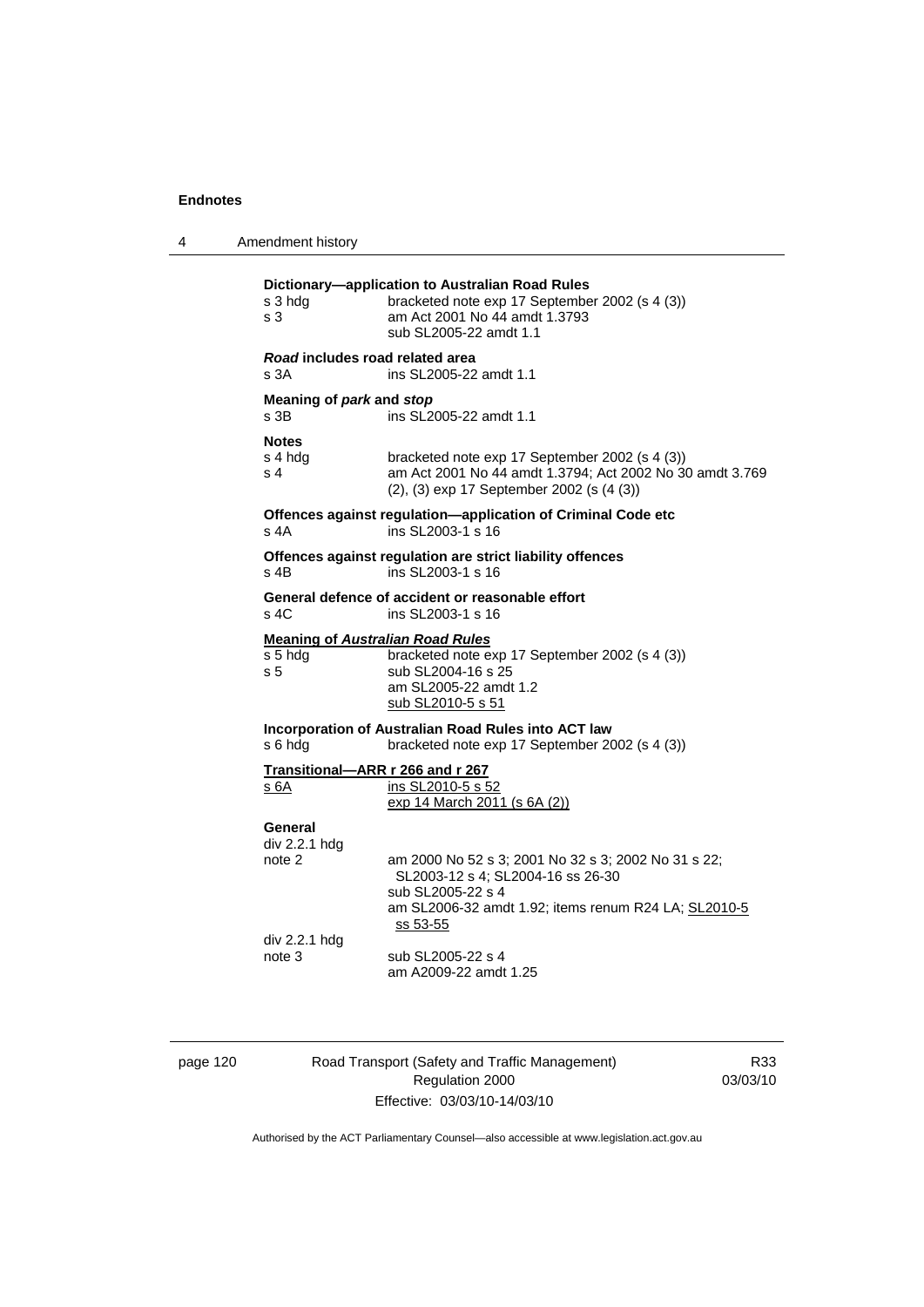| s 7 hdg<br>s 7              | bracketed note exp 17 September 2002 (s 4 (3))<br>am Act 2001 No 44 amdt 1.3795, amdt 1.3796                                                                                             |
|-----------------------------|------------------------------------------------------------------------------------------------------------------------------------------------------------------------------------------|
| s 8 hda                     | ARR r 10 (2)-penalties for offences<br>bracketed note exp 17 September 2002 (s 4 (3))                                                                                                    |
| s 8A                        | ARR r 25 (2)-default speed-limit in built-up area<br>ins SL2003-12 s 5<br>om SL2004-16 s 31                                                                                              |
| s 9 hdg<br>s 9              | ARR r 95-emergency stopping lane only signs<br>bracketed note exp 17 September 2002 (s 4 (3))<br>am SL2005-22 amdt 1.3                                                                   |
| s 10 hda<br>s <sub>10</sub> | ARR r 104-no truck signs<br>bracketed note exp 17 September 2002 (s 4 (3))<br>am SL2005-22 amdt 1.4                                                                                      |
| s 12 hda<br>s 12            | ARR r 158 (2) (c)-other vehicles permitted to travel in bus lanes<br>bracketed note exp 17 September 2002 (s 4 (3))<br>sub 2002 No 31 s 23; SL2005-4 amdt 2.38<br>am SL2006-32 amdt 1.93 |
| s 12A                       | ARR r 170 (1)-driver not to stop in intersection unless permitted<br>ins SL2004-16 s 32<br>om SL2010-5 s 56                                                                              |
| s 13 hdg<br>s 13            | ARR r 179 (1) (c)-stopping in a loading zone-goods and permit vehicles<br>bracketed note exp 17 September 2002 (s 4 (3))<br>sub SL2005-22 s 5                                            |
| s 13A                       | ARR r 179 (1) (c) and (2) (c)-stopping in loading zone-taxis<br>ins SL2005-22 s 5                                                                                                        |
| s 13B                       | ARR r 183-stopping in a bus zone<br>ins SL2006-32 amdt 1.94                                                                                                                              |
| s 13C                       | ARR r 195-stopping at or near a bus stop<br>ins SL2006-32 amdt 1.94                                                                                                                      |
| s 14 hdg                    | ARR r 199 (2)-stopping near postbox<br>bracketed note exp 17 September 2002 (s 4 (3))                                                                                                    |
| s 15 hdg                    | ARR r 206 (2) (b), (c)-time extension for people with disabilities permit<br>bracketed note exp 17 September 2002 (s 4 (3))<br>sub SL2005-22 amdt 1.5                                    |
| s 16 hdg                    | ARR r 207 (2) (a)-fees for parking in pay parking spaces<br>bracketed note exp 17 September 2002 (s 4 (3))                                                                               |

R33 03/03/10 Road Transport (Safety and Traffic Management) Regulation 2000 Effective: 03/03/10-14/03/10

page 121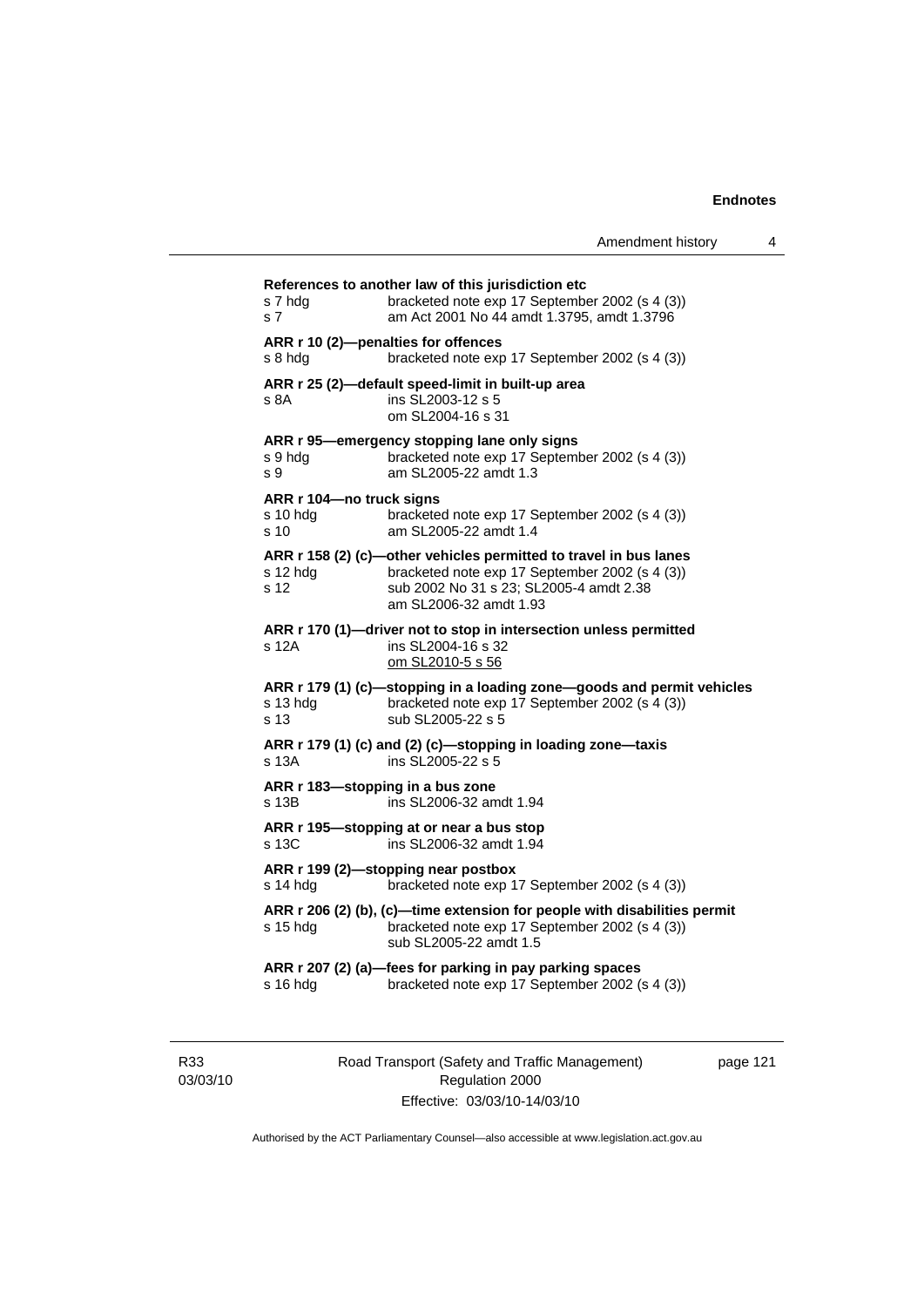4 Amendment history **ARR r 213 (5)—making a motor vehicle secure—exception**  s 16A ins Legislative Assembly AR2000-2 (see Gaz 2000 No 20) am SL2004-16 s 33 sub SL2005-22 amdt 1.6 **ARR r 216 (3)—towing a vehicle at night or in hazardous weather conditions**  s 18 hdg bracketed note exp 17 September 2002 (s 4 (3)) s 18 sub A2009-34 amdt 1.6 **ARR r 225—use of radar detectors**  s 22 hdg bracketed note exp 17 September 2002 (s 4 (3)) **ARR r 236 (6)—hitchhiking, roadside commerce etc permitted**  s 22A ins SL2004-16 s 34 **ARR r 244C—motorised scooters not to be used** s 23 hdg bracketed note exp 17 September 2002 (s 4 (3)) s 23 sub SL2010-5 s 57 **ARR r 266—children travelling in interstate registered vehicles** s 23A ins 2000 No 21 s 3 om SL2004-16 s 35 ins SL2010-5 s 58 **ARR r 266 (2B)—children travelling in goods compartments** s 23B ins 2001 No 32 s 4 am 2002 No 2 s 28; Act 2002 No 51 amdt 1.38; SL2005-4 amdt 2.39, amdt 2.40; SL2006-32 amdt 1.95 sub SL2010-5 s 58 **ARR r 266 (7)—wearing of seatbelts by passengers under 16 years old**  s 24 hdg bracketed note exp 17 September 2002 (s 4 (3)) s 24 am SL2010-5 s 59 **ARR r 267 (3)—certificates of exemption from wearing seatbelts**  s 25 hdg bracketed note exp 17 September 2002 (s 4 (3)) s 25 om SL2010-5 s 60 **ARR r 270 (3)—wearing motorbike helmets**  s 26 hdg bracketed note exp 17 September 2002 (s 4 (3)) **ARR r 271 (6)—riding on motorbikes**  s 27 hdg bracketed note exp 17 September 2002 (s 4 (3)) **ARR r 280 (2) (a)—other vehicles to which B light rules apply**  s 27A ins 2002 No 31 s 24 sub SL2005-4 amdt 2.41; SL2006-32 amdt 1.96 **ARR r 287 (3), (4)—duties of participants in crashes**  s 28 hdg bracketed note exp 17 September 2002 (s 4 (3)) s 28 sub SL2008-40 s 4

page 122 Road Transport (Safety and Traffic Management) Regulation 2000 Effective: 03/03/10-14/03/10

R33 03/03/10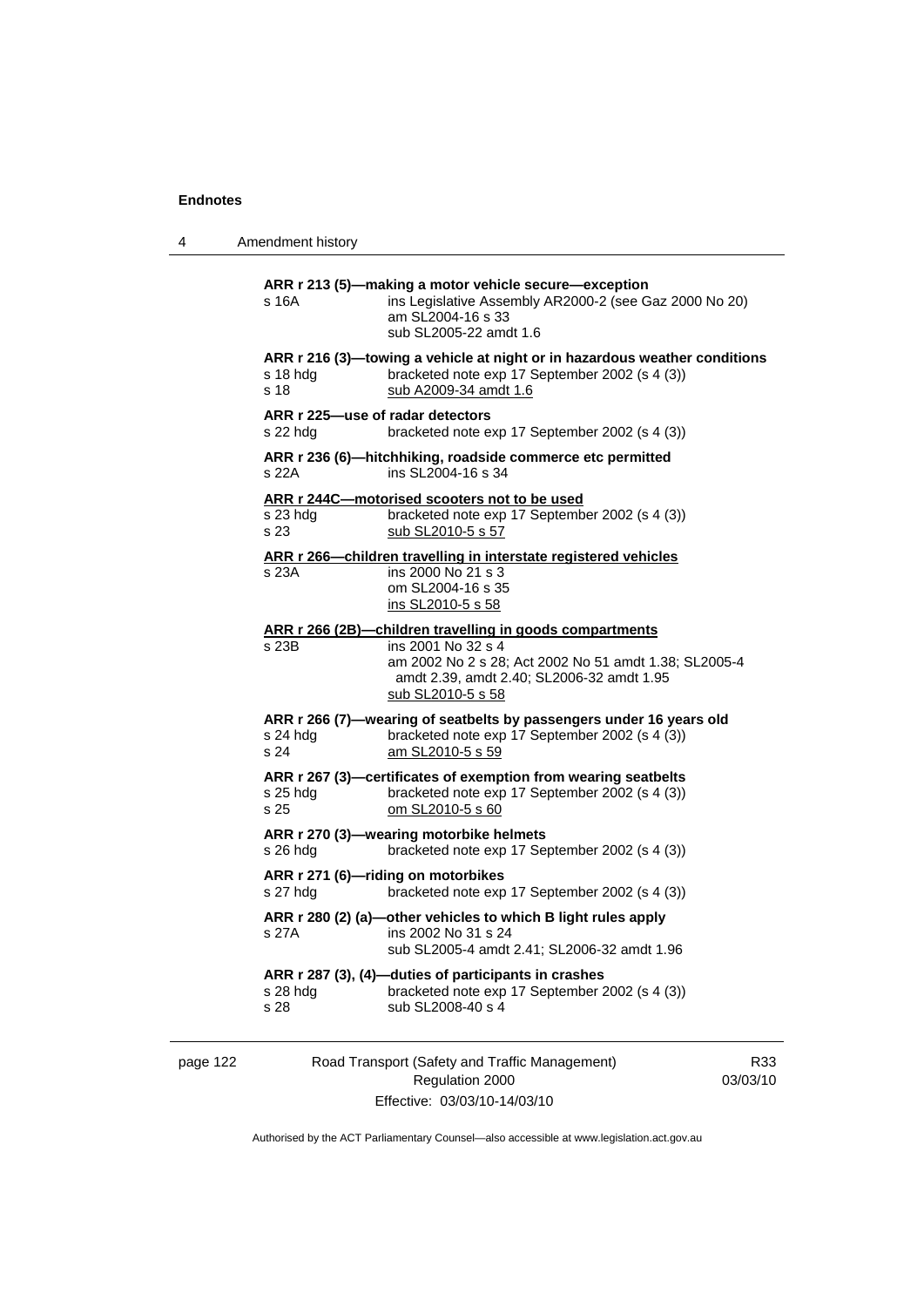| s 29 hdg<br>s 29                                        | ARR r 289 (1) (g)-driving on nature strip<br>bracketed note exp 17 September 2002 (s 4 (3))<br>am SL2004-16 s 36; pars renum R16 LA (see<br>SL2004-16 s 37); SL2005-22 amdt 1.7                                                                                                                                                                                                                                                                                                                                                       |
|---------------------------------------------------------|---------------------------------------------------------------------------------------------------------------------------------------------------------------------------------------------------------------------------------------------------------------------------------------------------------------------------------------------------------------------------------------------------------------------------------------------------------------------------------------------------------------------------------------|
| s 30                                                    | ARR r 298-driving with a person in or on trailer<br>am SL2005-22 amdt 1.8                                                                                                                                                                                                                                                                                                                                                                                                                                                             |
| ARR r 313-postal workers<br>s 32 hda                    | bracketed note exp 17 September 2002 (s 4 (3))                                                                                                                                                                                                                                                                                                                                                                                                                                                                                        |
| s 33 hda<br>s 33                                        | ARR dict-definitions for dictionary<br>bracketed note exp 17 September 2002 (s 4 (3))<br>am SL2005-22 amdt 1.9<br>def emergency worker am A2004-28 amdt 3.61<br>def <i>hire car</i> ins SL2005-4 amdt 2.43<br>def oversize vehicle sub A2009-22 amdt 1.26<br>def police officer sub Act 2001 No 56 amdt 3.475<br>def private hire car om SL2005-4 amdt 2.44<br>def <b>public bus</b> sub Act 2001 No 62 amdt 1.38<br>def restricted hire vehicle om SL2005-4 amdt 2.44<br>def <i>taxi</i> sub 2002 No 2 s 29<br>am SL2005-4 amdt 2.42 |
| div 2.2.3 hdg                                           | <b>Offences against the Australian Road Rules</b><br>om SL2003-1 s 17                                                                                                                                                                                                                                                                                                                                                                                                                                                                 |
| <b>Application of Criminal Code</b><br>s 34 hdg<br>s 34 | bracketed note exp 17 September 2002 (s 4 (3))<br>sub Act 2002 No 51 amdt 1.39<br>om SL2003-1 s 17                                                                                                                                                                                                                                                                                                                                                                                                                                    |
| s 35 hdg<br>s 35                                        | Offences are strict liability offences<br>bracketed note exp 17 September 2002 (s 4 (3))<br>am Act 2002 No 51 amdt 1.40<br>om SL2003-1 s 17                                                                                                                                                                                                                                                                                                                                                                                           |
| s 36 hdg                                                | General defence of accident or reasonable effort<br>bracketed note exp 17 September 2002 (s 4 (3))<br>am Act 2002 No 51 amdt 1.41                                                                                                                                                                                                                                                                                                                                                                                                     |
| s 36                                                    | om SL2003-1 s 17                                                                                                                                                                                                                                                                                                                                                                                                                                                                                                                      |
| s 37 hdg                                                | Making unnecessary engine noise<br>bracketed note exp 17 September 2002 (s 4 (3))                                                                                                                                                                                                                                                                                                                                                                                                                                                     |

R33 03/03/10 Road Transport (Safety and Traffic Management) Regulation 2000 Effective: 03/03/10-14/03/10

page 123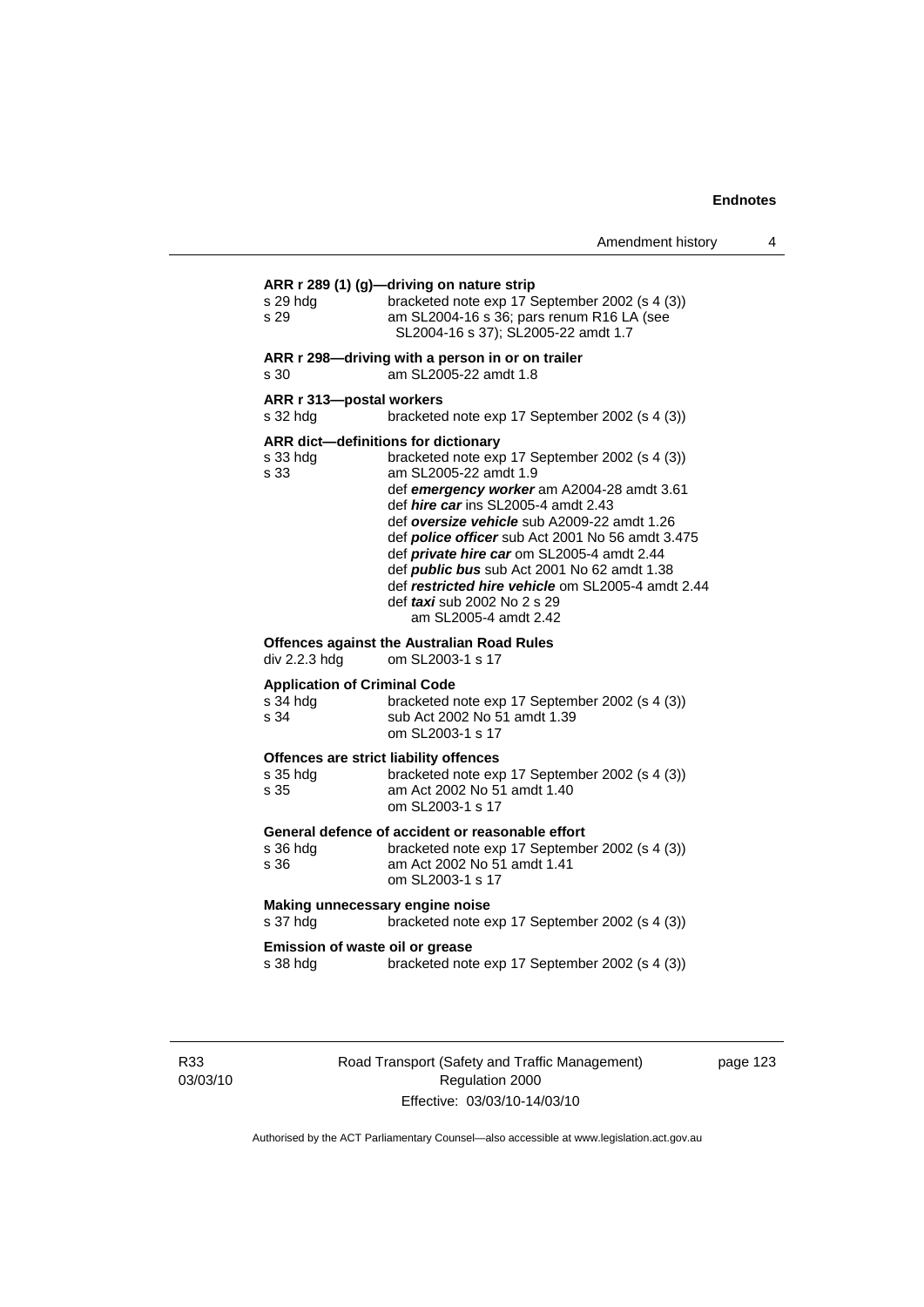| 4 | Amendment history |  |
|---|-------------------|--|
|---|-------------------|--|

```
Safety of persons on trailers 
s 39 hdg bracketed note exp 17 September 2002 (s 4 (3))
s 39 am SL2005-22 amdt 1.10, amdt 1.11 
Passengers in sidecars to be seated 
s 40 hdg bracketed note exp 17 September 2002 (s 4 (3))
Number of vehicles that may be drawn 
s 41 hdg bracketed note exp 17 September 2002 (s 4 (3))
Towing by vehicles under 4.5t 
s 42 hdg bracketed note exp 17 September 2002 (s 4 (3))
Lights on motor vehicles generally 
s 43 hdg bracketed note exp 17 September 2002 (s 4 (3)) 
Metered parking 
div 2.3.5 hdg sub SL2005-22 s 6
Metered parking—parking in spaces 
s 44 hdg bracketed note exp 17 September 2002 (s 4 (3))<br>s 44 sub SL2005-22 s 7
                 sub SL2005-22 s 7
Metered parking—parking fees 
s 44A ins SL2005-22 s 7 
Metered parking—maximum length of stay 
s 44B ins SL2005-22 s 7
Metered parking—exceptions to s 44A and s 44B<br>s 45 hdg bracketed note exp 17 Septembe
                 bracketed note exp 17 September 2002 (s 4 (3))
s 45 sub SL2005-22 s 7 
Temporary closure of metered parking spaces 
s 46 hdg bracketed note exp 17 September 2002 (s 4 (3)) 
Misuse of parking meters 
s 47 hdg bracketed note exp 17 September 2002 (s 4 (3)) 
Interfering with parking meters etc 
s 48 hdg bracketed note exp 17 September 2002 (s 4 (3))
Ticket parking 
div 2.3.6 hdg orig div 2.3.6 hdg renum as div 2.3.8 hdg
                  ins by SL2005-22 s 8 
Ticket parking—parking in spaces 
s 49 hdg bracketed note exp 17 September 2002 (s 4 (3)) 
s 49 sub SL2005-22 s 8 
Ticket parking—display of tickets 
s 49A ins SL2005-22 s 8
```
page 124 Road Transport (Safety and Traffic Management) Regulation 2000 Effective: 03/03/10-14/03/10

R33 03/03/10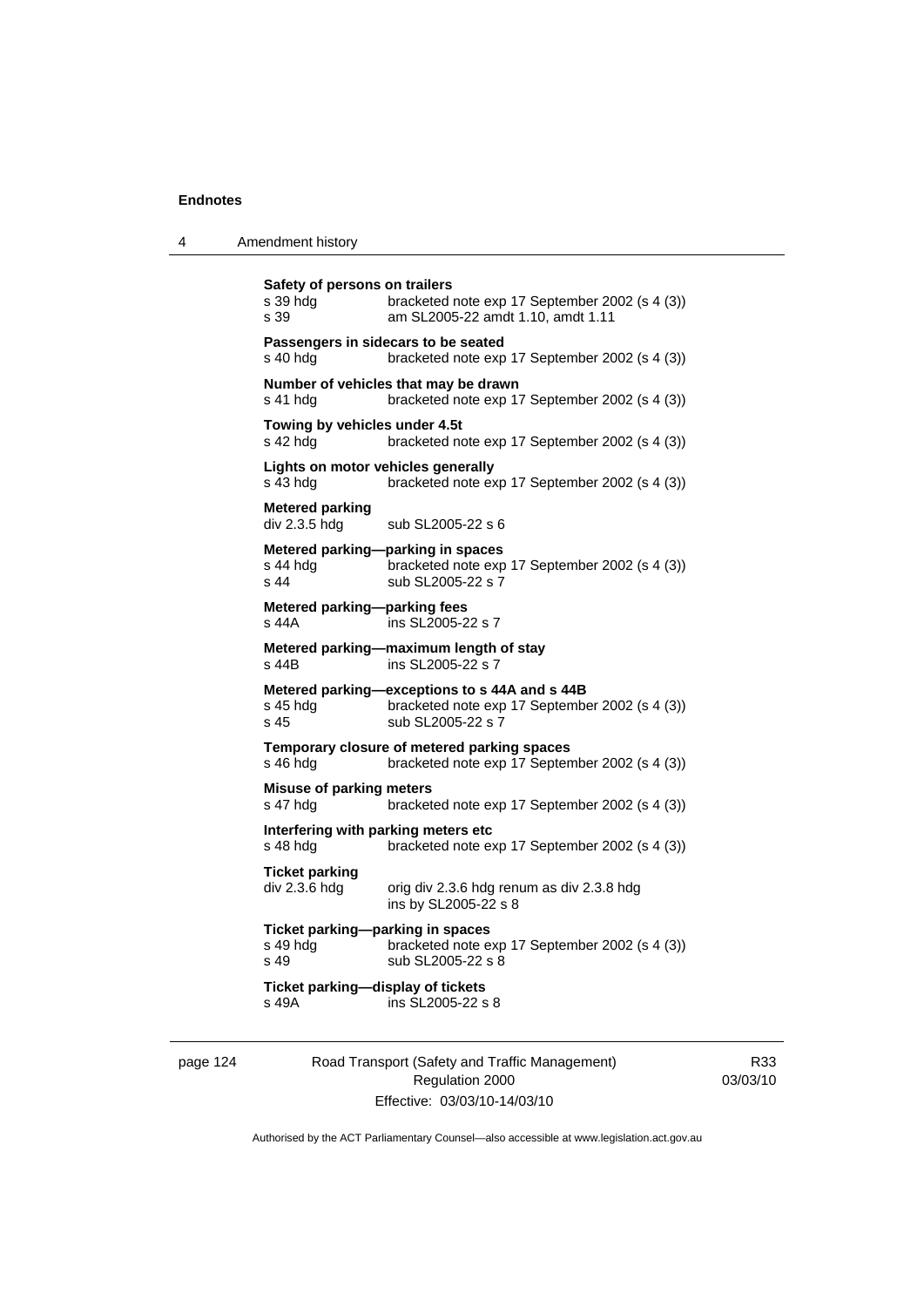| Amendment history |  |
|-------------------|--|
|-------------------|--|

| s 49B                                                  | Ticket parking-maximum length of stay<br>ins SL2005-22 s 8                                                                                                                                       |          |  |
|--------------------------------------------------------|--------------------------------------------------------------------------------------------------------------------------------------------------------------------------------------------------|----------|--|
| s 50 hdg<br>s <sub>50</sub>                            | Ticket parking-exceptions to s 49A and s 49B<br>bracketed note exp 17 September 2002 (s 4 (3))<br>sub SL2005-22 s 8                                                                              |          |  |
| $s51$ hdg<br>s 51                                      | Temporary closure of ticket parking spaces and areas<br>bracketed note exp 17 September 2002 (s 4 (3))<br>sub SL2005-22 amdt 1.12<br>am 2002 No 7 s 4, s 5; regs renum R6 LA (see 2002 No 7 s 6) |          |  |
| $s52$ hdg<br>s 52                                      | Use of false or damaged parking tickets etc<br>bracketed note exp 17 September 2002 (s 4 (3))<br>sub SL2005-22 s 9                                                                               |          |  |
| Misuse of parking ticket machines<br>$s53$ hdg<br>s 53 | bracketed note exp 17 September 2002 (s 4 (3))<br>sub SL2005-22 s 9                                                                                                                              |          |  |
| s 54 hdg                                               | Interfering with parking ticket machines etc<br>bracketed note exp 17 September 2002 (s 4 (3))                                                                                                   |          |  |
| Interfering with parking tickets<br>$s$ 55 hdg<br>s 55 | bracketed note exp 17 September 2002 (s 4 (3))<br>sub SL2005-22 s 10                                                                                                                             |          |  |
| div 2.3.7 hdg                                          | Other ACT road rules about stopping and parking<br>ins SL2005-22 s 10                                                                                                                            |          |  |
|                                                        | Unauthorised use of parking permits and mobility parking scheme                                                                                                                                  |          |  |
| <b>authorities</b><br>$s$ 56 hdg<br>s 56               | bracketed note exp 17 September 2002 (s 4 (3))<br>am Act 2002 No 30 amdt 3.770<br>sub SL2005-22 s 10                                                                                             |          |  |
| s 56A                                                  | Interfering with parking permits and mobility parking scheme authorities<br>ins SL2005-22 s 10                                                                                                   |          |  |
| s 57                                                   | No stopping on a road with a red kerb<br>am 2001 No 32 s 5<br>exp 1 December 2002 (s 57 (2))                                                                                                     |          |  |
| s 57A hdg<br>s 57A                                     | Stopping public buses in bus zones and at bus stops<br>bracketed note exp 17 September 2002 (s 4 (3))<br>ins 2000 No 33 s 3<br>am 2001 Act No 62 amdts 1.39-1.41                                 |          |  |
| $s58$ hdg<br>s 58                                      | Stopping in an emergency etc or to comply with another law<br>bracketed note exp 17 September 2002 (s 4 (3))<br>am SL2005-22 s 11, s 12                                                          |          |  |
|                                                        | Road Transport (Safety and Traffic Management)<br>Regulation 2000                                                                                                                                | page 125 |  |

Effective: 03/03/10-14/03/10

Authorised by the ACT Parliamentary Counsel—also accessible at www.legislation.act.gov.au

R33 03/03/10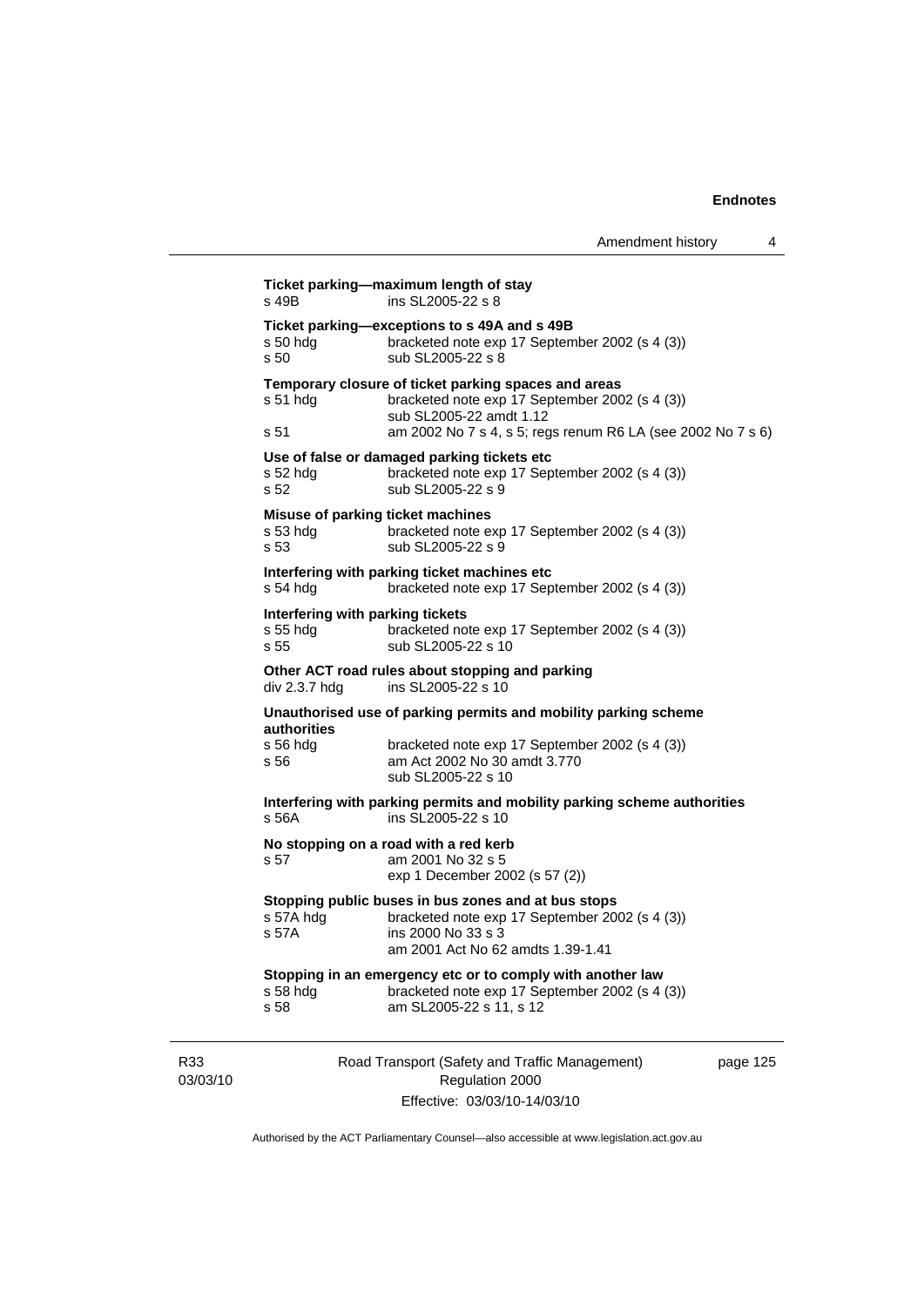4 Amendment history

```
page 126 Road Transport (Safety and Traffic Management) 
           Other ACT road rules<br>div 2.3.8 hdg (pre
                             (prev div 2.3.6 hdg) ins SL2005-22 s 13
           Carrying dangerous substances 
           s 59 hdg bracketed note exp 17 September 2002 (s 4 (3)) 
                              sub A2004-7 amdt 1.14 
           s 59 am A2004-7 amdt 1.15, amdt 1.16 
                              om A2009-34 amdt 1.7
           Interrupting funeral processions etc 
           s 60 hdg bracketed note exp 17 September 2002 (s 4 (3)) 
           Driving on roads closed to traffic 
           s 61 hdg bracketed note exp 17 September 2002 (s 4 (3)) 
           Use of wheeled recreational devices and wheeled toys on roads 
           s 62 hdg bracketed note exp 17 September 2002 (s 4 (3)) 
           Devices that are prescribed traffic control devices—Act, dict, def prescribed 
           traffic control device
                             bracketed note exp 17 September 2002 (s 4 (3))
           s 63 sub SL2005-22 s 14 
           Preventing prescribed traffic control devices being clearly visible 
           s 64 hdg bracketed note exp 17 September 2002 (s 4 (3)) 
           Use of do not overtake turning vehicle sign 
           s 65 hdg bracketed note exp 17 September 2002 (s 4 (3)) 
           Approvals etc by road transport authority 
           s 66 am Act 2001 No 44 amdt 1.3797, amdt 1.3798 
           s 66 am SL2010-5 s 61, s 62
           Defence of complying with direction of police officer or authorised person 
           s 68 hdg bracketed note exp 17 September 2002 (s 4 (3)) 
           Exemption for driver of police vehicles 
           s 69 hdg bracketed note exp 17 September 2002 (s 4 (3)) 
           Exemption for driver of emergency vehicles 
           s 70 hdg bracketed note exp 17 September 2002 (s 4 (3)) 
           Stopping and parking exemption for police and emergency vehicles and 
           authorised people 
           s 71 hdg bracketed note exp 17 September 2002 (s 4 (3))
           s 71 sub 2002 No 7 s 7; SL2005-22 s 15 
           Parking 
           ch 3 hdg ins 2001 No 32 s 6 
           Metered parking schemes 
           s 72 hdg bracketed note exp 17 September 2002 (s 4 (3))
```
Regulation 2000 Effective: 03/03/10-14/03/10

R33 03/03/10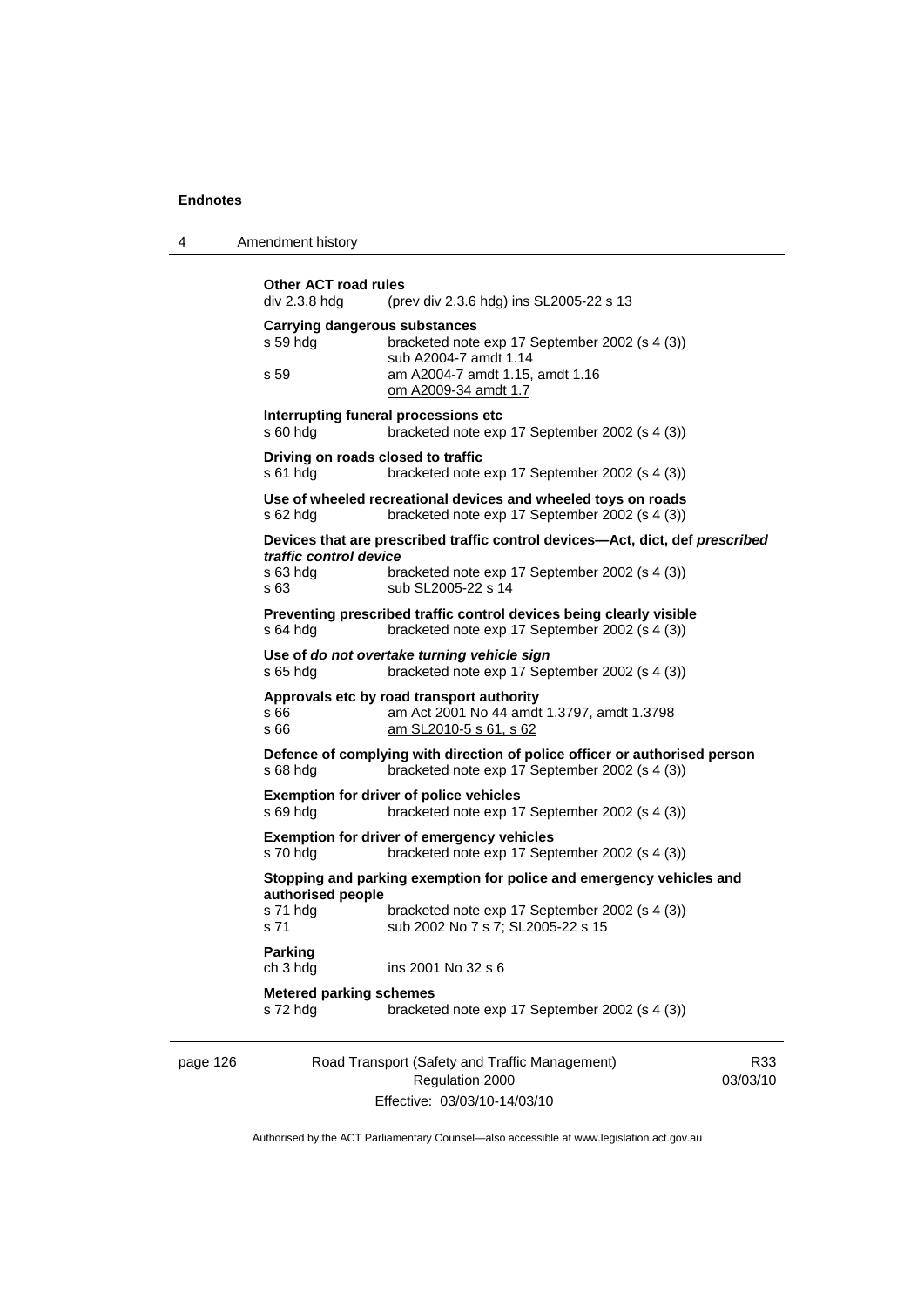| s 73 hda<br>s 73                                          | bracketed note exp 17 September 2002 (s 4 (3))<br>am SL2005-22 amdt 1.13                                                                                                           |
|-----------------------------------------------------------|------------------------------------------------------------------------------------------------------------------------------------------------------------------------------------|
| <b>Parking meters</b><br>s 74 hdg                         | bracketed note exp 17 September 2002 (s 4 (3))                                                                                                                                     |
| <b>Metered parking spaces</b><br>s 75 hda<br>s 74         | bracketed note exp 17 September 2002 (s 4 (3))<br>am SL2005-22 s 16                                                                                                                |
| <b>Parking authorities</b><br>s 75A                       | ins 2002 No 7 s 8                                                                                                                                                                  |
| <b>Parking authority guidelines</b><br>s 75B hdg<br>s 75B | bracketed note exp 17 September 2002 (s 4 (3))<br>ins 2002 No 7 s 8                                                                                                                |
| s 76 hda<br>s 76                                          | Ticket parking schemes-road transport authority<br>sub 2002 No 7 s 9<br>bracketed note exp 17 September 2002 (s 4 (3))<br>am SL2005-22 s 17                                        |
| s 76A hdg<br>s 76A                                        | Ticket parking schemes-parking authorities<br>bracketed note exp 17 September 2002 (s 4 (3))<br>sub SL2005-22 amdt 1.14<br>ins 2002 No 7 s 10                                      |
| <b>Ticket parking areas</b><br>s 77 hda<br>s 77           | bracketed note exp 17 September 2002 (s 4 (3))<br>am SL2005-22 amdt 1.15, amdt 1.16<br>(3), (4) exp 1 December 2006 (s 77 (4))                                                     |
| <b>Ticket parking spaces</b><br>s 78 hdg                  | bracketed note exp 17 September 2002 (s 4 (3))                                                                                                                                     |
| <b>Ticket machines</b><br>s 79 hdg                        | bracketed note exp 17 September 2002 (s 4 (3))                                                                                                                                     |
| <b>Parking tickets</b><br>s 80 hdg<br>s 80                | bracketed note exp 17 September 2002 (s 4 (3))<br>am 2002 No 7 s 11; SL2005-22 ss 18-20                                                                                            |
| <b>Duration of parking tickets</b><br>s 81 hda            | bracketed note exp 17 September 2002 (s 4 (3))                                                                                                                                     |
| Definitions-div 3.1.3<br>s 82 hda<br>s 82                 | bracketed note exp 17 September 2002 (s 4 (3))<br>def code of practice om SL2008-47 amdt 1.4<br>def exemption om SL2008-47 amdt 1.4<br>def existing operator om SL2008-47 amdt 1.4 |

R33 03/03/10 Road Transport (Safety and Traffic Management) Regulation 2000 Effective: 03/03/10-14/03/10

page 127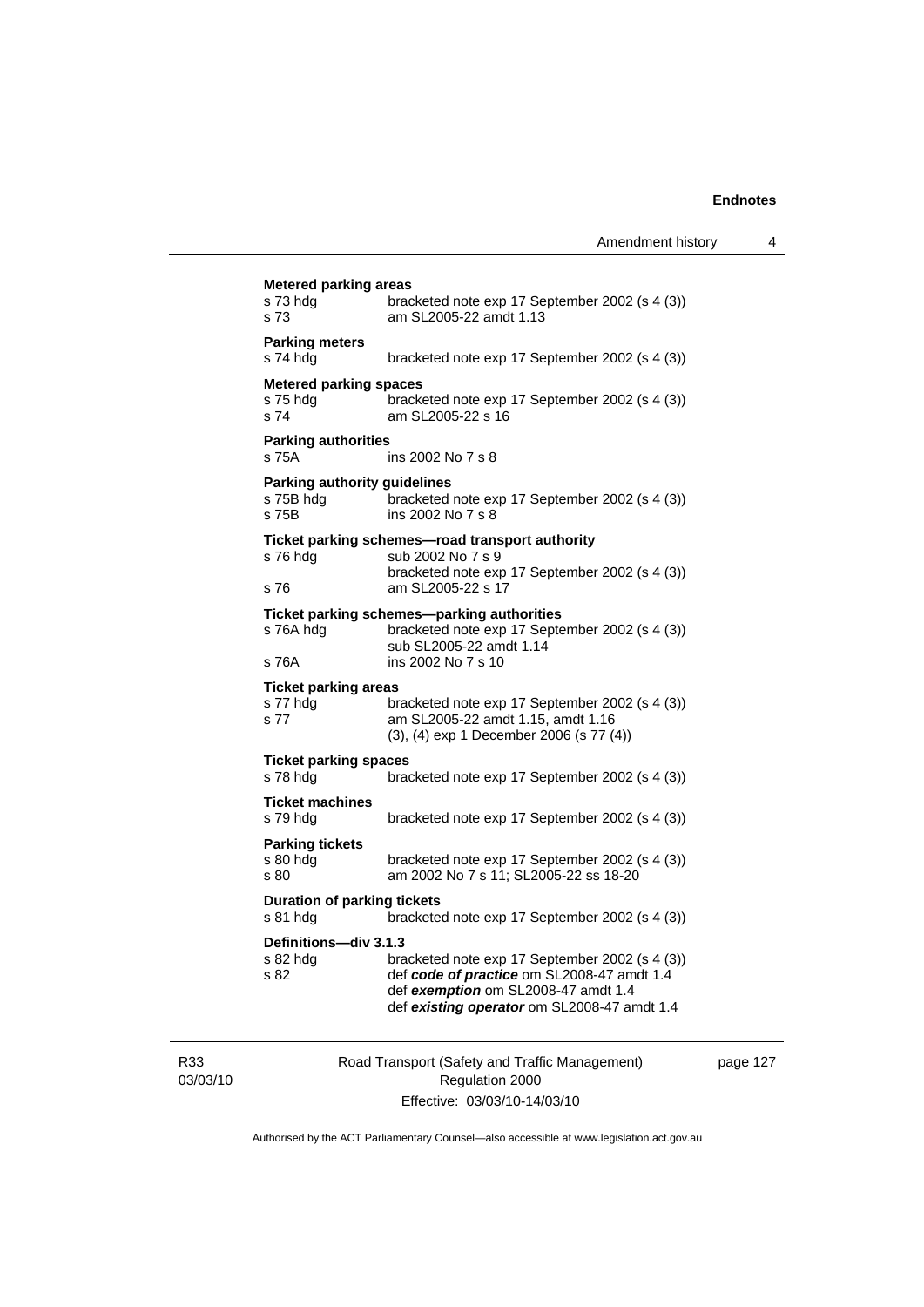page 128

| 4 | Amendment history |
|---|-------------------|
|---|-------------------|

|                                                                                     | def existing operator's certificate om SL2008-47 amdt 1.4                                                                                                                                                                                                                            |              |  |
|-------------------------------------------------------------------------------------|--------------------------------------------------------------------------------------------------------------------------------------------------------------------------------------------------------------------------------------------------------------------------------------|--------------|--|
| s 83 hdg                                                                            | References in div 3.1.3 to land adjoining residential land<br>bracketed note exp 17 September 2002 (s 4 (3))                                                                                                                                                                         |              |  |
| s 84 hdg                                                                            | Vehicle parked partly on residential land<br>bracketed note exp 17 September 2002 (s 4 (3))                                                                                                                                                                                          |              |  |
| s 85 hdg<br>s 85                                                                    | Parking of certain vehicles on residential land prohibited<br>bracketed note exp 17 September 2002 (s 4 (3))<br>am SL2005-22 amdt 1.17; SL2008-47 amdt 1.5                                                                                                                           |              |  |
| s 85A                                                                               | No more than 1 heavy vehicle on residential land<br>ins SL2008-47 amdt 1.6                                                                                                                                                                                                           |              |  |
| s 85B                                                                               | Heavy vehicles to be parked away from residential land boundaries<br>ins SL2008-47 amdt 1.6                                                                                                                                                                                          |              |  |
| s 86 hdg<br>s 86                                                                    | Parking of certain vehicles on land adjoining residential land prohibited<br>bracketed note exp 17 September 2002 (s 4 (3))<br>am SL2005-22 amdt 1.17; SL2008-47 amdt 1.7, amdt 1.8;<br>ss renum R29 LA                                                                              |              |  |
| s 87 hdg<br>s 87                                                                    | Parking of certain commercial vehicles on land with multi-unit housing<br>bracketed note exp 17 September 2002 (s 4 (3))<br>sub A2007-25 amdt 1.165<br>am Act 2002 No 30 amdt 3.771; SL2005-22 amdt 1.17;<br>A2007-25 amdt 1.166, amdt 1.167; SL2008-47 amdt 1.9;<br>ss renum R29 LA |              |  |
| s 87A                                                                               | No offence if reasonable necessity etc<br>ins SL2008-47 amdt 1.10                                                                                                                                                                                                                    |              |  |
| s 87B                                                                               | Heavy vehicle refrigeration units not to be operated on residential land<br>ins SL2008-47 amdt 1.10                                                                                                                                                                                  |              |  |
| Prohibition on night operation of heavy vehicle<br>ins SL2008-47 amdt 1.10<br>s 87C |                                                                                                                                                                                                                                                                                      |              |  |
| Daily infringement<br>s 88 hdg<br>s 88                                              | bracketed note exp 17 September 2002 (s 4 (3))<br>am A2007-25 amdt 1.168<br>sub SL2008-47 amdt 1.11                                                                                                                                                                                  |              |  |
| div 3.1.3A hdg                                                                      | Heavy vehicle parking-enforcement<br>ins SL2008-47 amdt 1.13                                                                                                                                                                                                                         |              |  |
| Meaning of occupier-div 3.1.3A<br>s 89 hdg<br>s 89                                  | bracketed note exp 17 September 2002 (s 4 (3))<br>am Act 2001 No 44 amdt 1.3799, amdt 1.3800<br>om SL2008-47 amdt 1.12<br>ins SL2008-47 amdt 1.13                                                                                                                                    |              |  |
|                                                                                     | Road Transport (Safety and Traffic Management)<br>Regulation 2000                                                                                                                                                                                                                    | R.<br>03/03/ |  |

Effective: 03/03/10-14/03/10

R33 03/03/10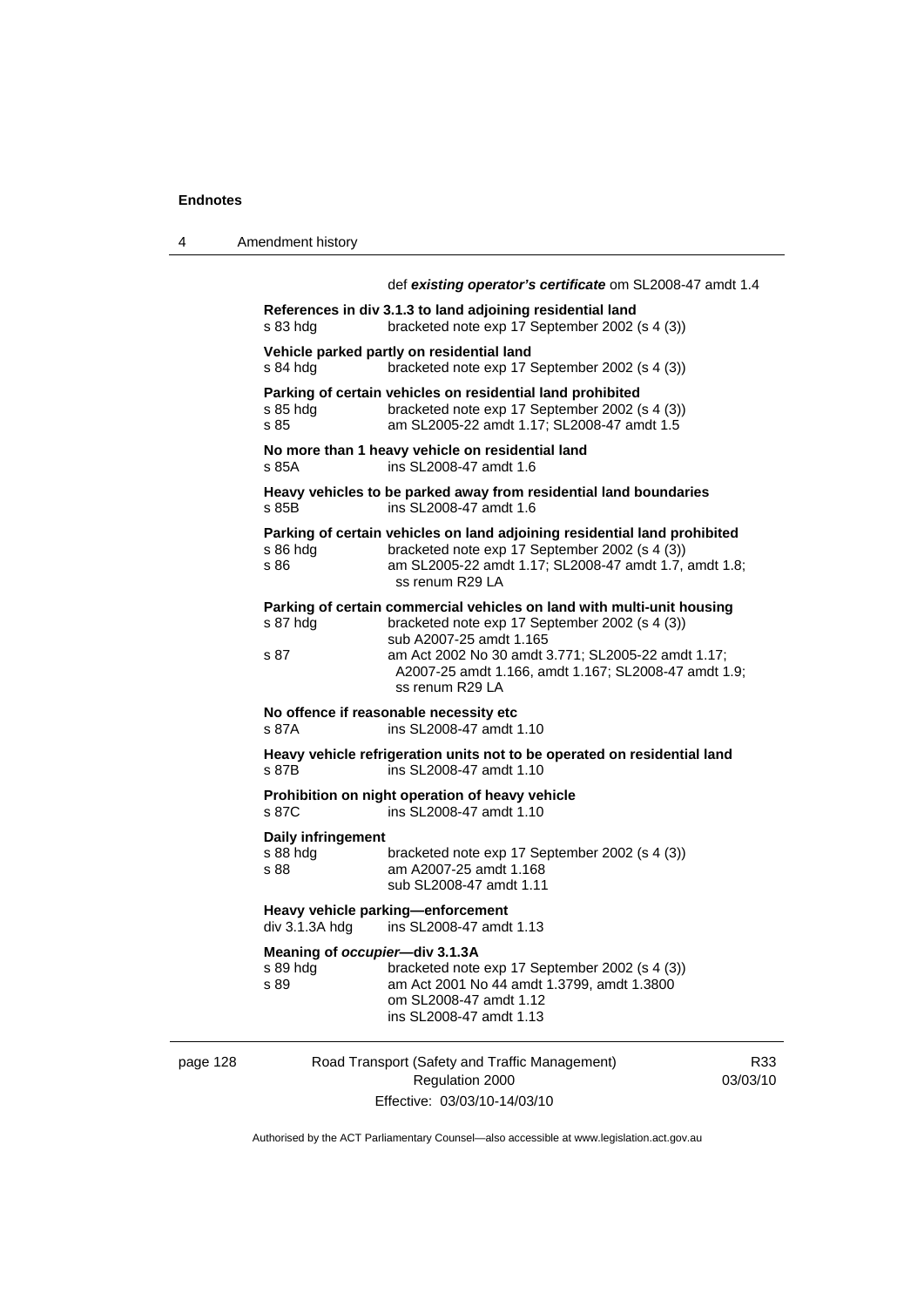# **Power to enter premises**

| Power to enter premises                                |                                                                                                                                                                                                        |
|--------------------------------------------------------|--------------------------------------------------------------------------------------------------------------------------------------------------------------------------------------------------------|
| s 90 hdg<br>s 90                                       | bracketed note exp 17 September 2002 (s 4 (3))<br>am Act 2001 No 44 amdts 1.3801-1.3803<br>def the code of practice om Act 2001 No 44 amdt 1.3803<br>om SL2008-47 amdt 1.12<br>ins SL2008-47 amdt 1.13 |
| <b>Production of identity card</b><br>s 91 hdg<br>s 91 | bracketed note exp 17 September 2002 (s 4 (3))<br>om SL2008-47 amdt 1.12<br>ins SL2008-47 amdt 1.13                                                                                                    |
| <b>Consent to entry</b><br>s 92 hdg<br>s 92            | bracketed note exp 17 September 2002 (s 4 (3))<br>am SL2005-22 s 21<br>om SL2008-47 amdt 1.12<br>ins SL2008-47 amdt 1.13                                                                               |
| s 93 hdg<br>s 93                                       | General powers on entry to premises<br>bracketed note exp 17 September 2002 (s 4 (3))<br>om SL2008-47 amdt 1.12<br>ins SL2008-47 amdt 1.13                                                             |
| Damage etc to be minimised<br>s 94 hda<br>s 94         | bracketed note exp 17 September 2002 (s 4 (3))<br>om SL2008-47 amdt 1.12<br>ins SL2008-47 amdt 1.13                                                                                                    |
| s 95 hdg<br>s 95                                       | <b>Compensation for exercise of enforcement powers</b><br>bracketed note exp 17 September 2002 (s 4 (3))<br>om SL2008-47 amdt 1.12<br>ins SL2008-47 amdt 1.13                                          |
| s 96 hdq<br>s 96                                       | Loss etc of existing operator's certificate<br>bracketed note exp 17 September 2002 (s 4 (3))<br>om SL2008-47 amdt 1.12                                                                                |
| s 97 hdg<br>s 97                                       | Cancellation of existing operator's certificate etc<br>bracketed note exp 17 September 2002 (s 4 (3))<br>am Act 2002 No 30 amdt 3.772<br>om SL2008-47 amdt 1.12                                        |
| s 97A                                                  | Other powers to provide pay parking<br>s 97A hdg bracketed note exp 17 September 2002 (s 4 (3))<br>ins 2002 No 7 s 12                                                                                  |
| <b>Overlapping schemes</b><br>s 98 hdg<br>s 98         | bracketed note exp 17 September 2002 (s 4 (3))<br>am 2002 No 7 s 13                                                                                                                                    |
|                                                        |                                                                                                                                                                                                        |

R33 03/03/10 Road Transport (Safety and Traffic Management) Regulation 2000 Effective: 03/03/10-14/03/10

page 129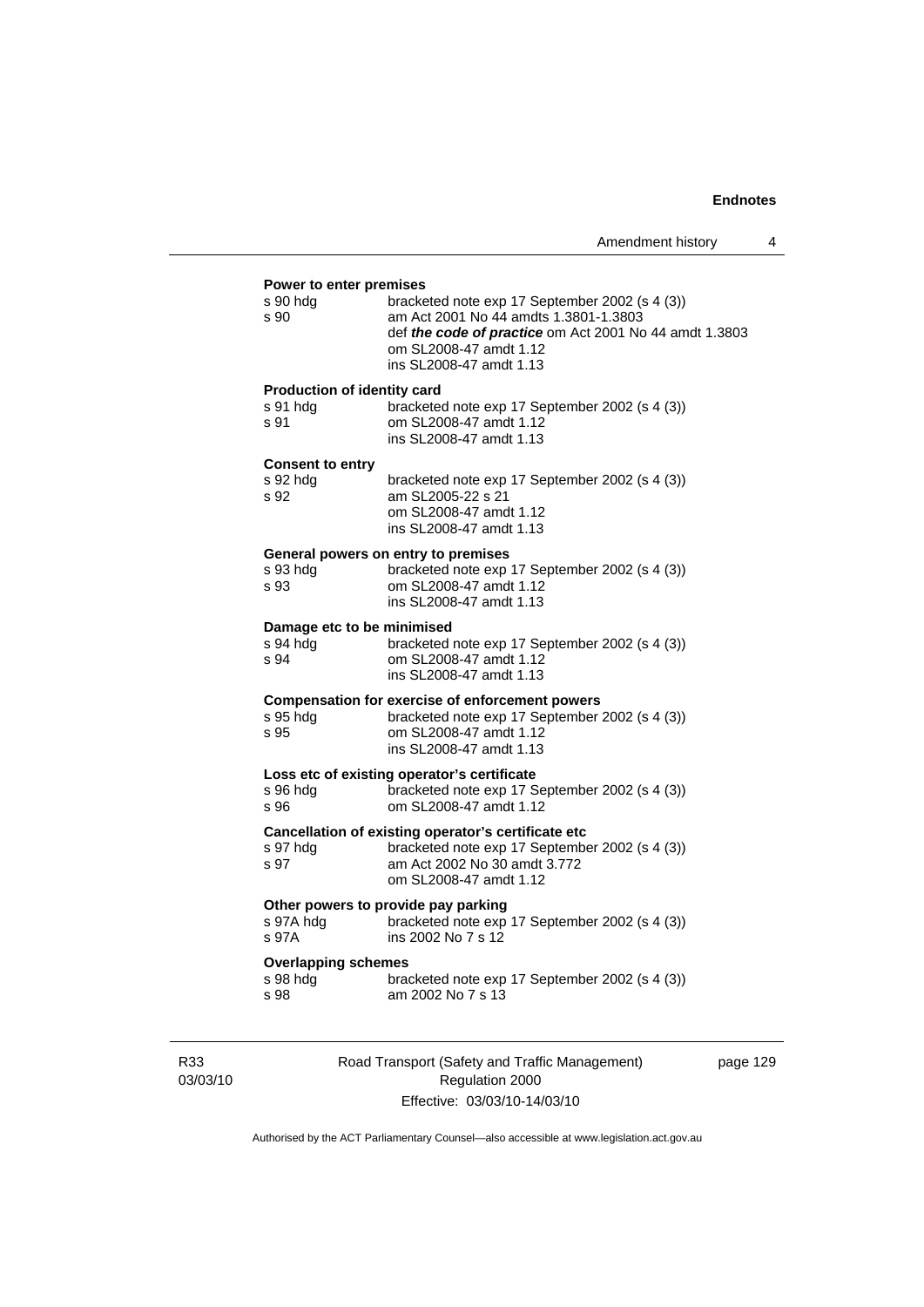| 4 | Amendment history |
|---|-------------------|
|---|-------------------|

```
Income from ticket parking scheme 
s 98A hdg bracketed note exp 17 September 2002 (s 4 (3)) 
s 98A ins 2002 No 7 s 14 
Costs of ticket parking scheme 
s 98B hdg bracketed note exp 17 September 2002 (s 4 (3)) 
s 98B ins 2002 No 7 s 14 
Trailers not separately chargeable 
s 99 hdg bracketed note exp 17 September 2002 (s 4 (3)) 
Parking permits 
s 100 hdg bracketed note exp 17 September 2002 (s 4 (3)) 
s 100 sub SL2005-22 s 22
Mobility parking scheme authorities 
                 bracketed note exp 17 September 2002 (s 4 (3))
s 101 sub SL2005-22 s 22
Parking permits and mobility parking scheme authorities—cancellation 
s 101A ins SL2005-22 s 22
Parking permits and mobility parking scheme authorities—return when 
cancelled 
s 101B ins SL2005-22 s 22 
Parking—other provisions 
pt 3.3 hdg ins SL2006-51 s 4 
Marking tyres by parking inspectors 
s 101C ins SL2006-51 s 4 
Definitions—ch 4 
                 bracketed note exp 17 September 2002 (s 4 (3))
s 102 am 2000 No 33 s 4; 2000 No 52 s 4 
                  def approved police speedometer ins 2001 No 32 s 7 
                  def digital camera detection device sub 2001 No 32 s 8; 
                  SL2007-20 s 4 
                  def fixed camera detection device ins SL2007-20 s 5 
                  def laser speed measuring device sub SL2004-47 s 40 
                     am SL2009-7 s 4 
                  def loop detector speed measuring device ins SL2006-51 
                  s 5 
                  def piezo strip speed measuring device sub SL2006-51 s 6 
                  def radar speed measuring device sub SL2004-47 s 41; 
                  SL2007-20 s 6 
                     am SL2009-7 s 5 
                  def security checksum ins 2001 No 32 s 9 
                 def testing authority am 2001 No 32 s 10; SL2004-47 s 42; 
                  SL2009-6 s 33
```
page 130 Road Transport (Safety and Traffic Management) Regulation 2000 Effective: 03/03/10-14/03/10

R33 03/03/10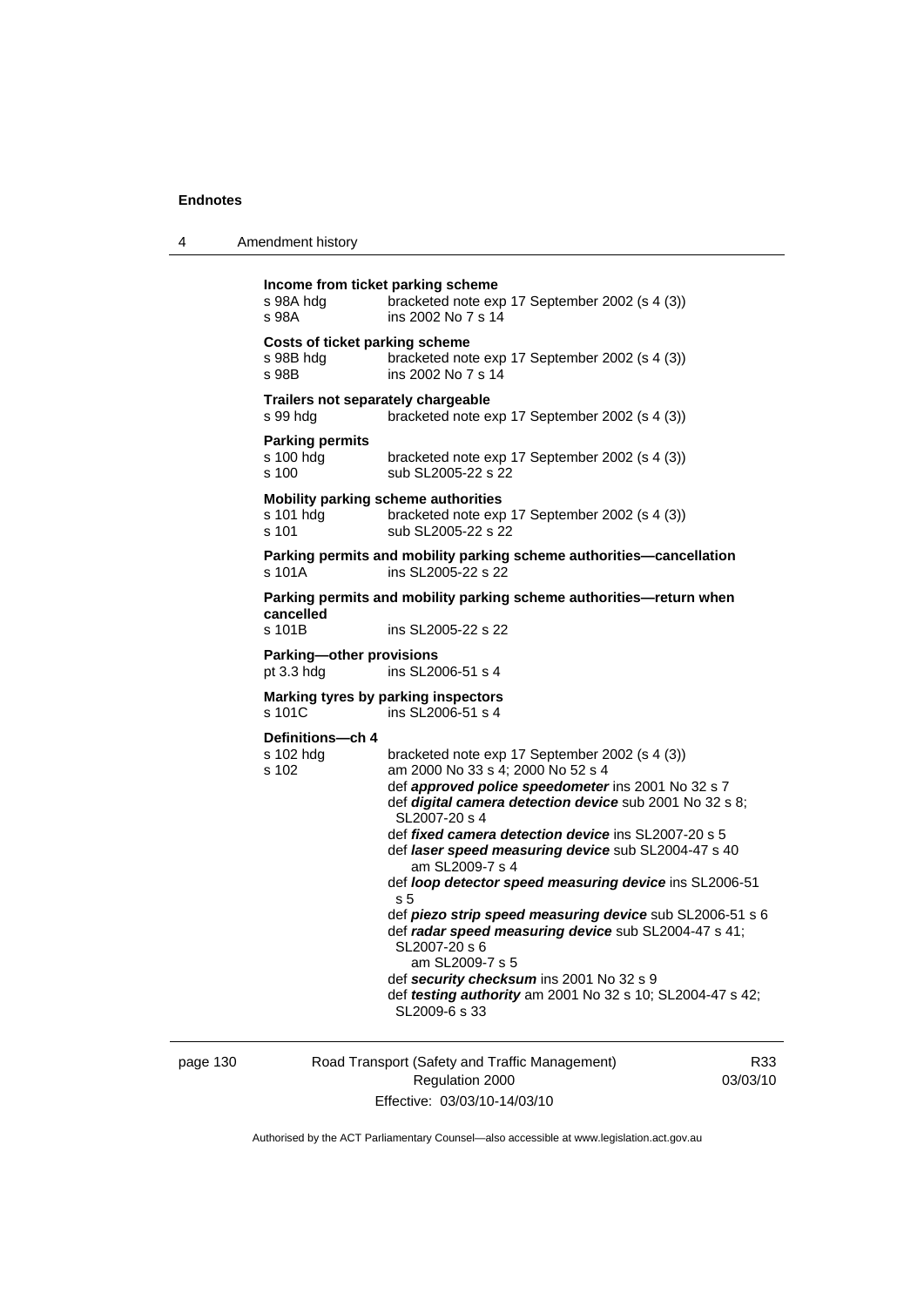Amendment history 4

 def *traffic lights camera detection device* am SL2006-51 s 7 om SL2007-20 s 7 def *WORM disk* ins SL2004-47 s 43 **Approved traffic offence detection devices**  s 103 hdg bracketed note exp 17 September 2002 (s 4 (3)) s 103 sub 2000 No 52 s 5 am 2001 No 32 s 11; SL2006-51 s 8; SL2007-20 s 8 **Approval of police vehicle speedometers**  s 103A ins 2001 No 32 s 12 **Major testing of laser speed measuring devices**  s 104 hdg bracketed note exp 17 September 2002 (s 4 (3))<br>s 104 am 2000 No 33 s 5 am 2000 No 33 s 5 sub 2000 No 52 s 5 am 2001 No 32 regs 13-17 sub SL2004-47 s 44 **Major testing of other traffic offence detection devices**  s 104A ins SL2004-47 s 44 am SL2006-51 ss 9-11; ss renum R26 LA sub SL2007-20 s 9 **Certification and sealing of traffic offence detection devices**  s 104B ins SL2004-47 s 44 **Use of certain digital camera detection devices**  bracketed note exp 17 September 2002 (s 4 (3)) s 105 sub 2001 No 32 s 18; SL2007-20 s 10 **Use of certain laser speed measuring devices**  s 105A hdg bracketed note exp 17 September 2002 (s 4 (3)) sub SL2007-20 s 11 s 105A ins 2001 No 32 s 18 am SL2007-20 s 11; ss renum R27 LA **Use of certain radar speed measuring devices**  bracketed note exp 17 September 2002 (s 4 (3)) sub SL2007-20 s 12 s 105B ins 2001 No 32 s 18 am SL2007-20 s 12; ss renum R27 LA **Approved people—testing and sealing**  s 106 hdg bracketed note exp 17 September 2002 (s 4 (3)) **Approved people—use**  bracketed note exp 17 September 2002 (s 4 (3)) s 107 am 2000 No 52 s 6; SL2007-20 s 13

R33 03/03/10 Road Transport (Safety and Traffic Management) Regulation 2000 Effective: 03/03/10-14/03/10

page 131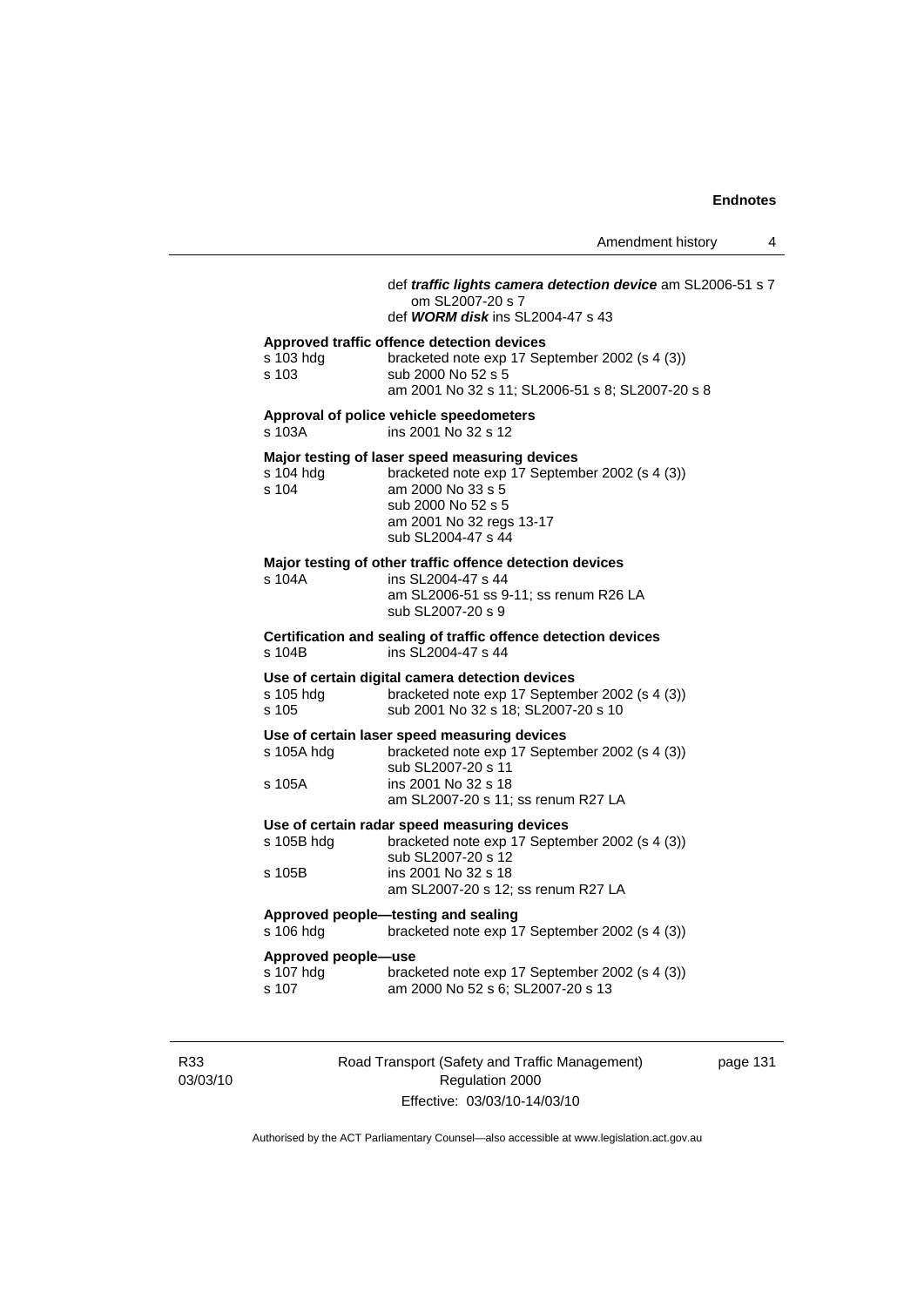4 Amendment history

|                                                                                               | Recording of camera detection device image files-Act, s 23 (2) (c) (ii)                                                                                  |  |
|-----------------------------------------------------------------------------------------------|----------------------------------------------------------------------------------------------------------------------------------------------------------|--|
| s 107A                                                                                        | ins 2001 No 32 s 19<br>am SL2004-47 s 45<br>sub SL2007-20 s 14                                                                                           |  |
|                                                                                               | Verification of camera detection device image files-Act, s 23 (2) (c) (iii)                                                                              |  |
| s 107B                                                                                        | ins 2001 No 32 s 19<br>sub SL2007-20 s 14                                                                                                                |  |
| Verification of traffic lights camera detection device image files-Act,<br>s 23 (2) (c) (iii) |                                                                                                                                                          |  |
| s 107C                                                                                        | ins 2001 No 32 s 19<br>om SL2007-20 s 14                                                                                                                 |  |
| Meaning of vehicle image codes                                                                |                                                                                                                                                          |  |
| s 108 hdg                                                                                     | bracketed note exp 17 September 2002 (s 4 (3))                                                                                                           |  |
| s 108                                                                                         | sub 2000 No 33 s 6; 2000 No 52 s 7<br>am 2001 No 32 regs 20-22; SL2005-7 ss 4-6; SL2006-51 s 12;<br>SL2007-20 s 15, s 16                                 |  |
| <b>Additional powers of police</b>                                                            |                                                                                                                                                          |  |
| s 109 hdg                                                                                     | bracketed note exp 17 September 2002 (s 4 (3))                                                                                                           |  |
| Prohibition on car minding<br>s 110 hdg                                                       | bracketed note exp 17 September 2002 (s 4 (3))                                                                                                           |  |
|                                                                                               | Removal of unattended vehicles-Act, s 32 (1) (c)                                                                                                         |  |
| s 111 hdg<br>s 111                                                                            | bracketed note exp 17 September 2002 (s 4 (3))<br>sub SL2005-22 amdt 1.18                                                                                |  |
|                                                                                               | Disposal of impounded or forfeited vehicles                                                                                                              |  |
| s 112 hdg<br>s 112                                                                            | bracketed note exp 17 September 2002 (s 4 (3))<br>am Act 2001 No 29 s 14<br>sub 2001 No 32 s 23                                                          |  |
|                                                                                               | Disposal of forfeited vehicles-Act, s 10J                                                                                                                |  |
| s 112A hdg<br>s 112A                                                                          | bracketed note exp 17 September 2002 (s 4 (3))<br>ins 2001 No 32 s 23                                                                                    |  |
|                                                                                               | Responsible person to inspect driver licence                                                                                                             |  |
| s 113 hdg                                                                                     | bracketed note exp 17 September 2002 (s 4 (3))                                                                                                           |  |
| Responsible person's consent                                                                  |                                                                                                                                                          |  |
| s 114 hdg                                                                                     | bracketed note exp 17 September 2002 (s 4 (3))                                                                                                           |  |
| s 115 hdg<br>s 115                                                                            | Standards for safe carriage of loads-Act, s 14 (2)<br>bracketed note exp 17 September 2002 (s 4 (3))<br>sub Act 2002 No 51 amdt 1.42<br>om SL2003-1 s 18 |  |
|                                                                                               | ins A2005-62 amdt 1.6                                                                                                                                    |  |

page 132 Road Transport (Safety and Traffic Management) Regulation 2000 Effective: 03/03/10-14/03/10

R33 03/03/10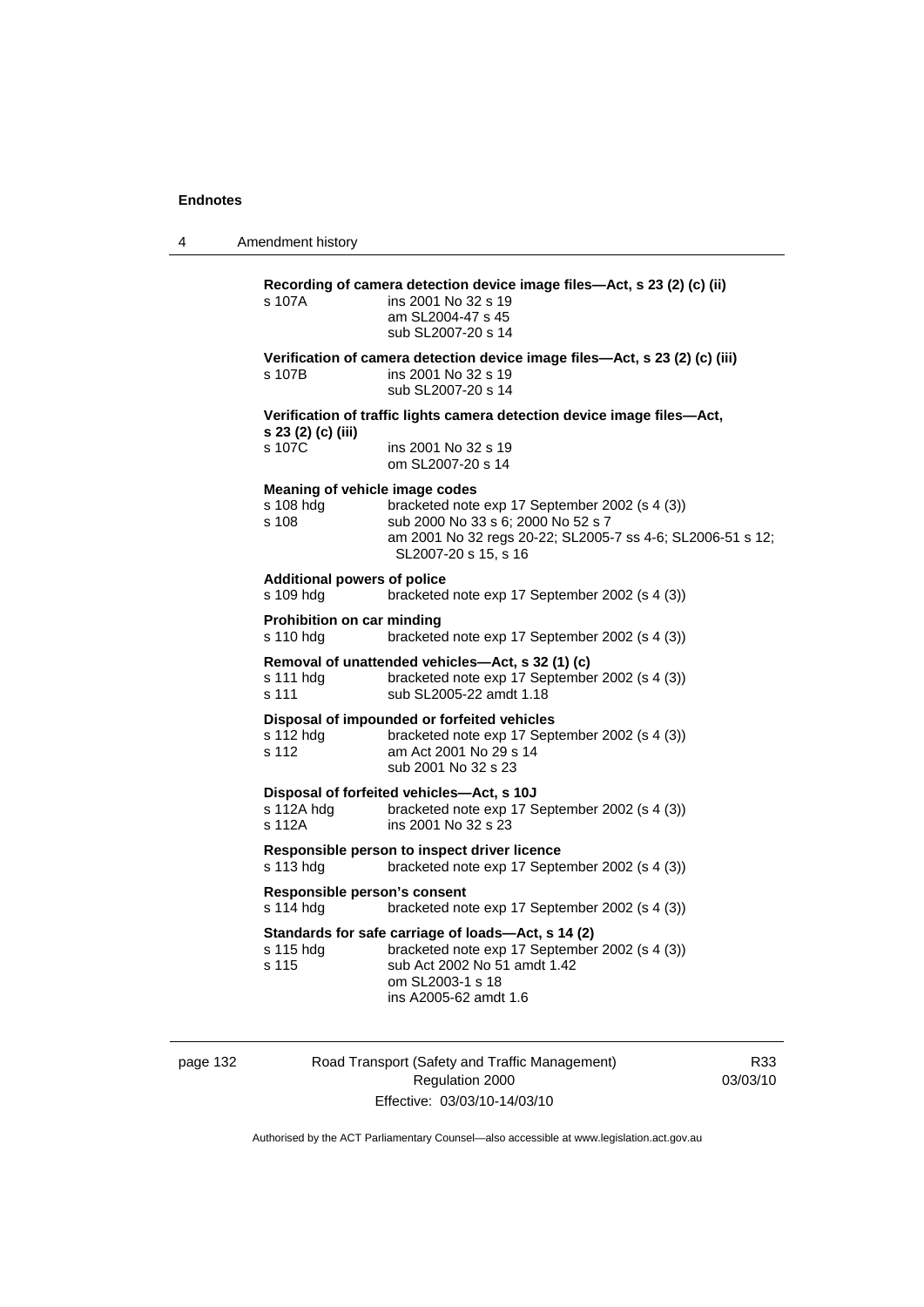|                                                        | Offences against regulation are strict liability offences                                                                                             |
|--------------------------------------------------------|-------------------------------------------------------------------------------------------------------------------------------------------------------|
| s 116 hdg<br>s 116                                     | bracketed note exp 17 September 2002 (s 4 (3))<br>am Act 2002 No 51 amdt 1.43<br>om SL2003-1 s 18                                                     |
| s 117 hdg<br>s 117                                     | General defence of accident or reasonable effort<br>bracketed note exp 17 September 2002 (s 4 (3))<br>am Act 2002 No 51 amdt 1.44<br>om SL2003-1 s 18 |
| <b>Transitional</b><br>ch 6 hdg                        | exp 1 March 2002 (s 128)                                                                                                                              |
| Parking<br>pt 6.1 hdg                                  | exp 1 March 2002 (s 128)                                                                                                                              |
| s 118                                                  | <b>Existing Class A and Class B parking spaces</b><br>exp 1 March 2002 (s 128)                                                                        |
| <b>Existing parking labels</b><br>s 119                | exp 1 March 2002 (s 128)                                                                                                                              |
| <b>Existing disability labels</b><br>s 120             | exp 1 June 2000 (s 120)                                                                                                                               |
| <b>Existing codes of practice</b><br>s 121             | exp 1 March 2002 (s 128)                                                                                                                              |
| <b>Existing exemptions</b><br>s 122                    | exp 1 March 2002 (s 128)                                                                                                                              |
| s 123                                                  | Existing applications for exemptions and variation of conditions<br>exp 1 March 2002 (s 128)                                                          |
| <b>Existing notices to show cause</b><br>s 124         | exp 1 March 2002 (s 128)                                                                                                                              |
| <b>Traffic offence detection devices</b><br>pt 6.2 hdg | exp 1 March 2002 (s 128)                                                                                                                              |
| <b>Existing tests and certificates</b><br>s 125        | am 2001 No 32 s 24<br>exp 1 March 2002 (s 128)                                                                                                        |
| <b>Existing approved people-use</b><br>s 126           | exp 1 March 2002 (s 128)                                                                                                                              |
| <b>Other transitional provisions</b><br>pt 6.3 hdg     | exp 1 March 2002 (s 128)                                                                                                                              |
| s 127                                                  | <b>Existing medical certificate about seatbelts</b><br>exp 1 March 2002 (s 128)                                                                       |

R33 03/03/10 Road Transport (Safety and Traffic Management) Regulation 2000 Effective: 03/03/10-14/03/10

page 133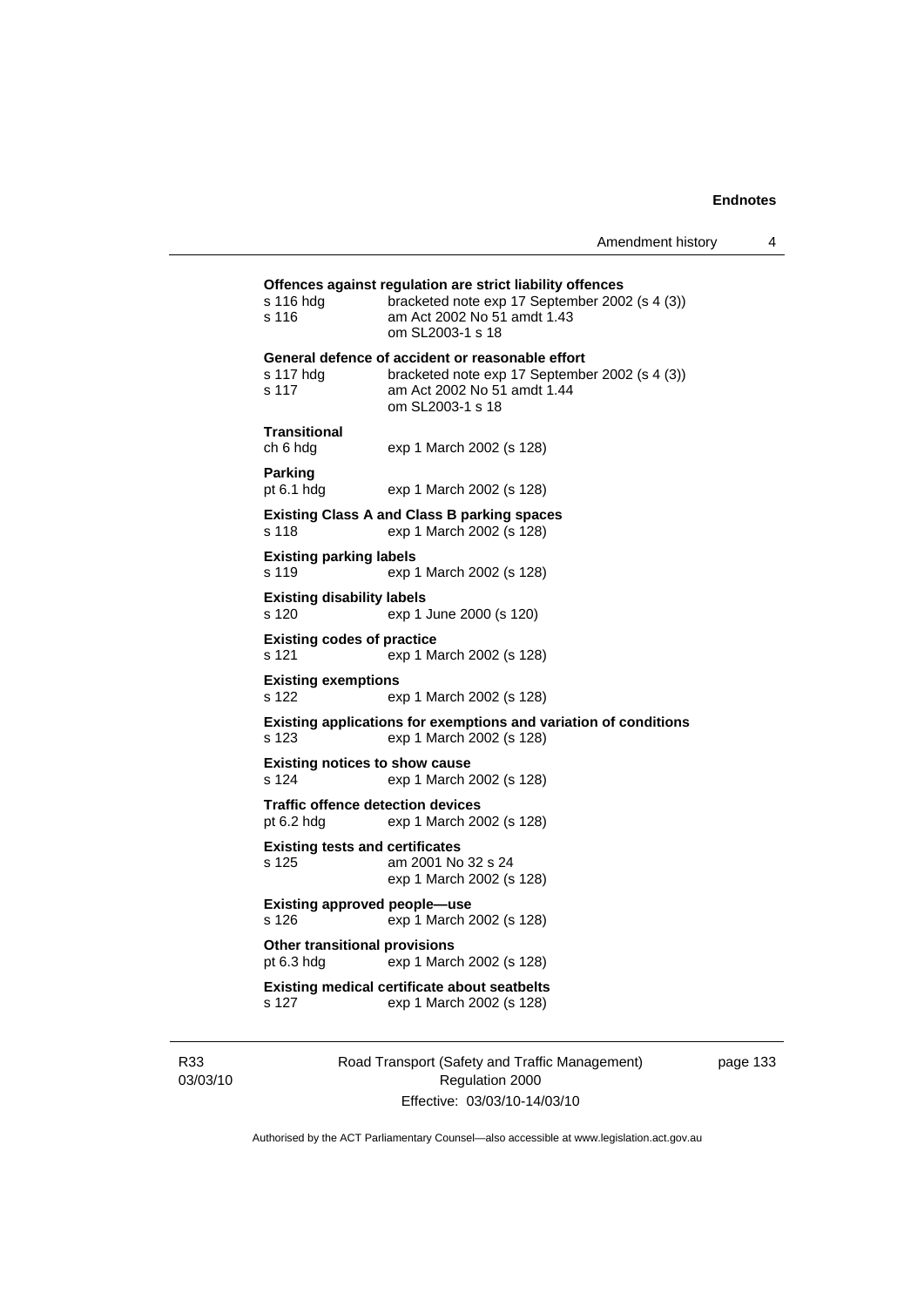4 Amendment history

| Expiry of ch 6                          |                                                                                          |
|-----------------------------------------|------------------------------------------------------------------------------------------|
| s 128                                   | am Act 2001 No 27 amdt 4.25<br>am Act 2001 No 44 amdt 1.3804<br>exp 1 March 2002 (s 128) |
| sch 1                                   | Meaning of location codes on images<br>sub 2000 No 33 s 8                                |
| <b>Digital camera detection devices</b> |                                                                                          |
| sch 1 pt 1.1 hdg                        | (prev sch 1 pt 1 hdg) ins SL2000-52 s 8                                                  |
| sch 1 pt 1.1                            | renum R4 LA<br>am SL2000-52 s 8; SL2005-7 s 7; SL2006-4 s 4; SL2006-51<br>ss 13-15       |
| <b>Fixed camera detection devices</b>   |                                                                                          |
| sch 1 pt 1.2 hdg                        | (prev sch 1 pt 2 hdg) ins SL2000-52 s 8<br>renum R4 LA                                   |
|                                         | sub SL2007-20 s 17                                                                       |
| sch 1 pt 1.2                            | ins SL2000-52 s 8                                                                        |
|                                         | am SL2003-14 s 4; items renum SL2005-7 s 8; SL2006-51<br>s 16; SL2007-20 s 18            |
| <b>Dictionary</b>                       |                                                                                          |
| dict                                    | am A2004-28 amdt 3.62; SL2007-20 s 19; A2007-25<br>amdt 1.169; SL2008-47 amdt 1.14       |
|                                         | def approved police speedometer ins 2001 No 32 s 26                                      |
|                                         | def area of operations ins 2002 No 7 s 15                                                |
|                                         | def ARR ins SL2003-12 s 6<br>def camera detection device ins 2000 No 52 s 9              |
|                                         | sub 2001 No 32 s 25                                                                      |
|                                         | def centre of the road ins 2000 No 52 s 9                                                |
|                                         | def code of practice om SL2008-47 amdt 1.15                                              |
|                                         | def demand responsive service vehicle ins SL2006-32<br>amdt 1.97                         |
|                                         | def digital camera detection device ins 2000 No 52 s 9                                   |
|                                         | def emergency worker om SL2004-16 s 38                                                   |
|                                         | ins SL2005-22 amdt 1.19<br>def exemption om SL2008-47 amdt 1.15                          |
|                                         | def existing operator's certificate om SL2008-47 amdt 1.15                               |
|                                         | def <i>fixed camera detection device</i> ins SL2007-20 s 20                              |
|                                         | def give way ins 2000 No 21 s 4                                                          |
|                                         | def <i>hire car</i> ins SL2005-4 amdt 2.43                                               |
|                                         | def <i>indicated on</i> ins 2001 No 32 s 26<br>om R18 LA                                 |
|                                         | def laser speed measuring device ins 2000 No 52 s 9                                      |
|                                         | def <i>length</i> ins 2000 No 52 s 9                                                     |
|                                         | def length of road om 2000 No 52 s 9<br>def loading zone permit om SL2005-22 s 23        |
|                                         |                                                                                          |
|                                         |                                                                                          |

page 134 Road Transport (Safety and Traffic Management) Regulation 2000 Effective: 03/03/10-14/03/10

R33 03/03/10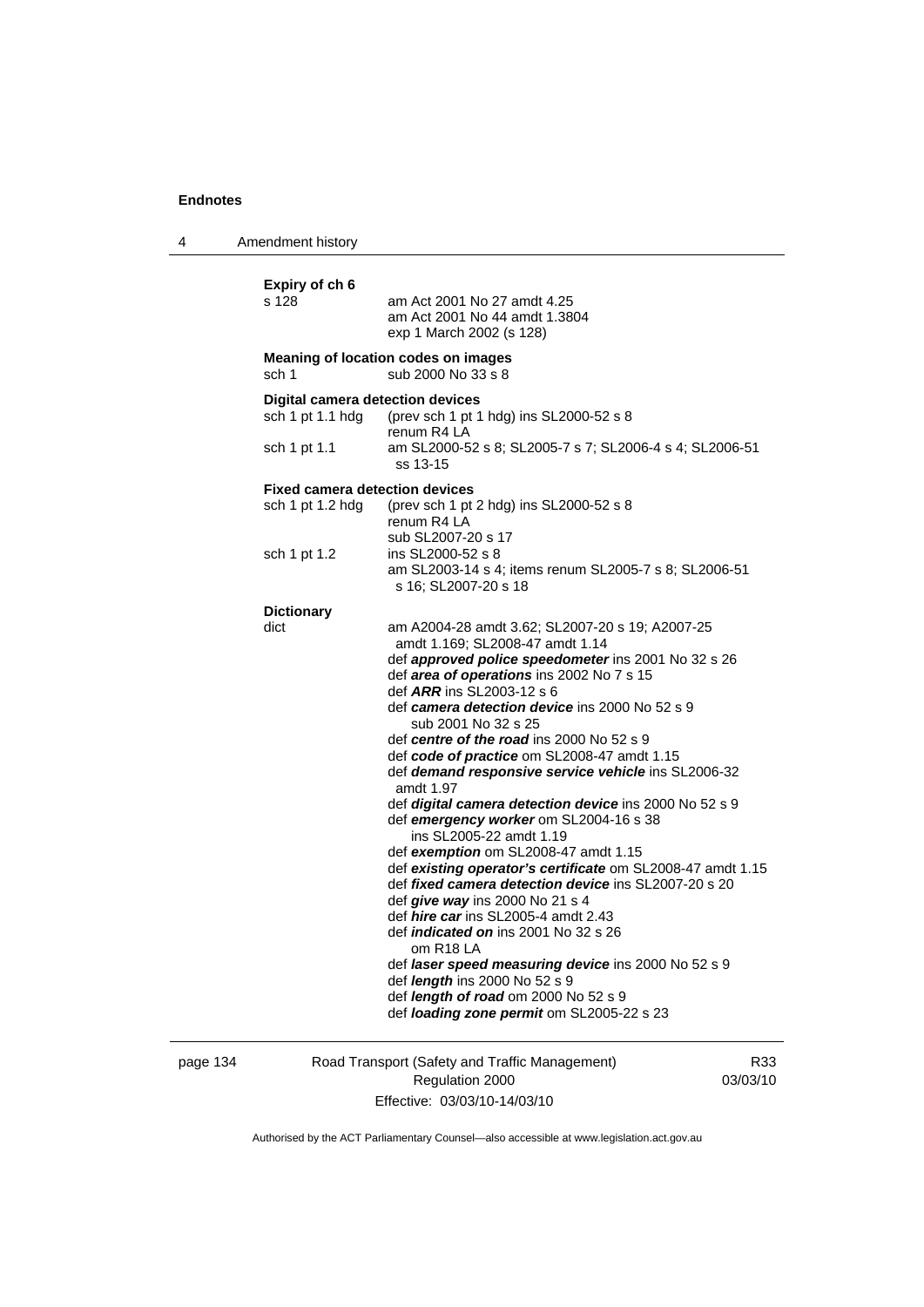def *marked foot crossing* ins 2000 No 21 s 4 def *motor vehicle* ins 2000 No 52 s 9 def *park* sub SL2005-22 amdt 1.10 def *parking authority* ins 2002 No 7 s 15 def *parking authority guidelines* ins 2002 No 7 s 15 def *parking meter* am SL2005-22 s 24 def *parking permit* sub SL2005-22 s 25 def *parking ticket* am 2002 No 7 s 16 def *pay parking device* sub SL2005-22 s 25 def *pay parking sign* ins SL2005-22 s 26 def *pedestrian* ins 2000 No 21 s 4 def *piezo strip speed measuring device* ins 2000 No 52 s 9 def *postal vehicle* am SL2004-16 s 39 def *premises* ins SL2008-47 amdt 1.16 def *private hire car* om SL2005-4 amdt 2.44 def *public bus* sub Act 2001 No 62 amdt 1.42 def *radar speed measuring device* ins 2000 No 52 s 9 def *recording medium* ins 2001 No 32 s 26 def *red traffic arrow* ins 2000 No 52 s 9 def *red traffic light* ins 2000 No 52 s 9 def *registered interest* om R18 LA def *relevant parking fee* sub SL2005-22 s 27 def *restricted hire vehicle* om SL2005-4 amdt 2.44 def *restricted taxi* om 2002 No 2 s 30 def *ride* ins 2000 No 21 s 4 def *rider* ins 2000 No 21 s 4 def *road* sub Act 2002 No 30 amdt 3.773; SL2005-22 amdt 1.20 def *road related area* ins Act 2002 No 30 amdt 3.774 om R18 LA def *security checksum* ins 2001 No 32 s 26 def *speed measuring device* ins 2000 No 52 s 9 om R18 LA def *stop* sub SL2005-22 amdt 1.20 def *taxi* sub 2002 No 2 s 31 def *testing authority* ins 2000 No 52 s 9 def *the Act* om Act 2001 No 44 amdt 1.3805 def *ticket parking area* sub SL2005-22 s 27 def *ticket parking space* sub SL2005-22 s 27 def *traffic lights camera detection device* ins 2000 No 52 s 9 om SL2007-20 s 21 def *trailer* ins 2000 No 52 s 9 def *vehicle* ins 2000 No 52 s 9 def *WORM disk* ins 2001 No 32 s 26 sub SL2004-47 s 46

R33 03/03/10 Road Transport (Safety and Traffic Management) Regulation 2000 Effective: 03/03/10-14/03/10

page 135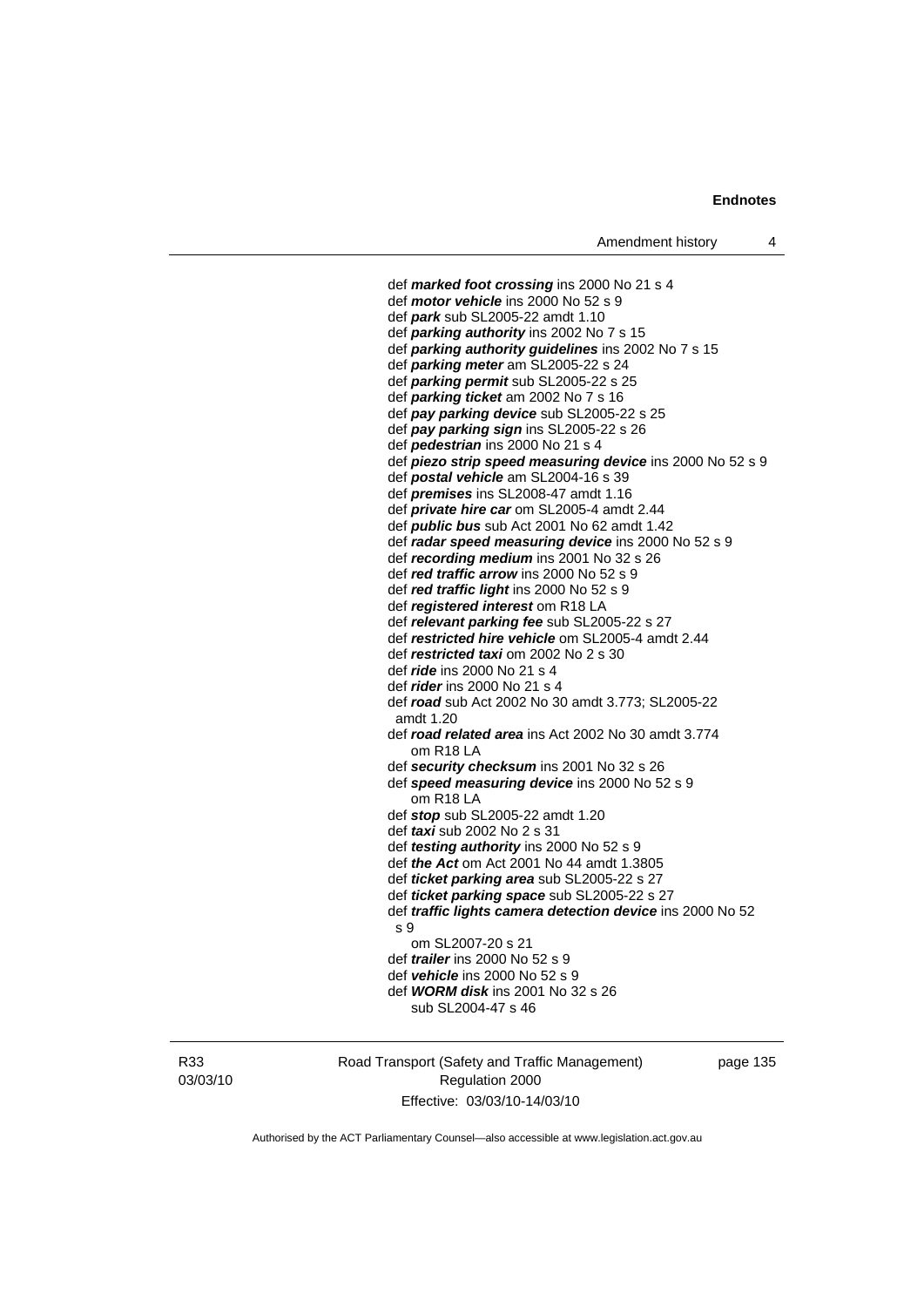5 Earlier republications

# **5 Earlier republications**

Some earlier republications were not numbered. The number in column 1 refers to the publication order.

Since 12 September 2001 every authorised republication has been published in electronic pdf format on the ACT legislation register. A selection of authorised republications have also been published in printed format. These republications are marked with an asterisk (\*) in column 1. Electronic and printed versions of an authorised republication are identical.

| <b>Republication No</b> | <b>Amendments to</b> | <b>Republication date</b> |
|-------------------------|----------------------|---------------------------|
| 1                       | not amended          | 1 March 2000              |
| $\overline{2}$          | Act 2001 No 56       | 12 September 2001         |
| 3                       | Act 2001 No 62       | 3 December 2001           |
| 4                       | SL 2002 No 2         | 1 March 2002              |
| $5^*$                   | SL 2002 No 2         | 2 March 2002              |
| 6                       | SL 2002 No 7         | 16 April 2002             |
| $\overline{7}$          | Act 2002 No 30       | 10 October 2002           |
| 8                       | SL2002-31            | 1 November 2002           |
| 9                       | SL2002-31            | 2 December 2002           |
| 10                      | Act 2002 No 51       | 1 January 2003            |
| 11                      | SL2003-1             | 10 January 2003           |
| $12*$                   | SL2003-12            | 1 June 2003               |
| 13                      | SL2003-14            | 11 June 2003              |
| 14                      | A2004-7              | 5 April 2004              |
| 15                      | A2004-28             | 1 July 2004               |
| 16                      | A2004-28             | 19 July 2004              |
| 17                      | SL2004-47            | 10 September 2004         |
| 18                      | SL2004-47            | 2 November 2004           |
| 19                      | SL2005-4             | 9 March 2005              |
| 20                      | SL2005-7             | 9 April 2005              |
| $21*$                   | SL2005-22            | 16 September 2005         |
|                         |                      |                           |

page 136 Road Transport (Safety and Traffic Management) Regulation 2000 Effective: 03/03/10-14/03/10

R33 03/03/10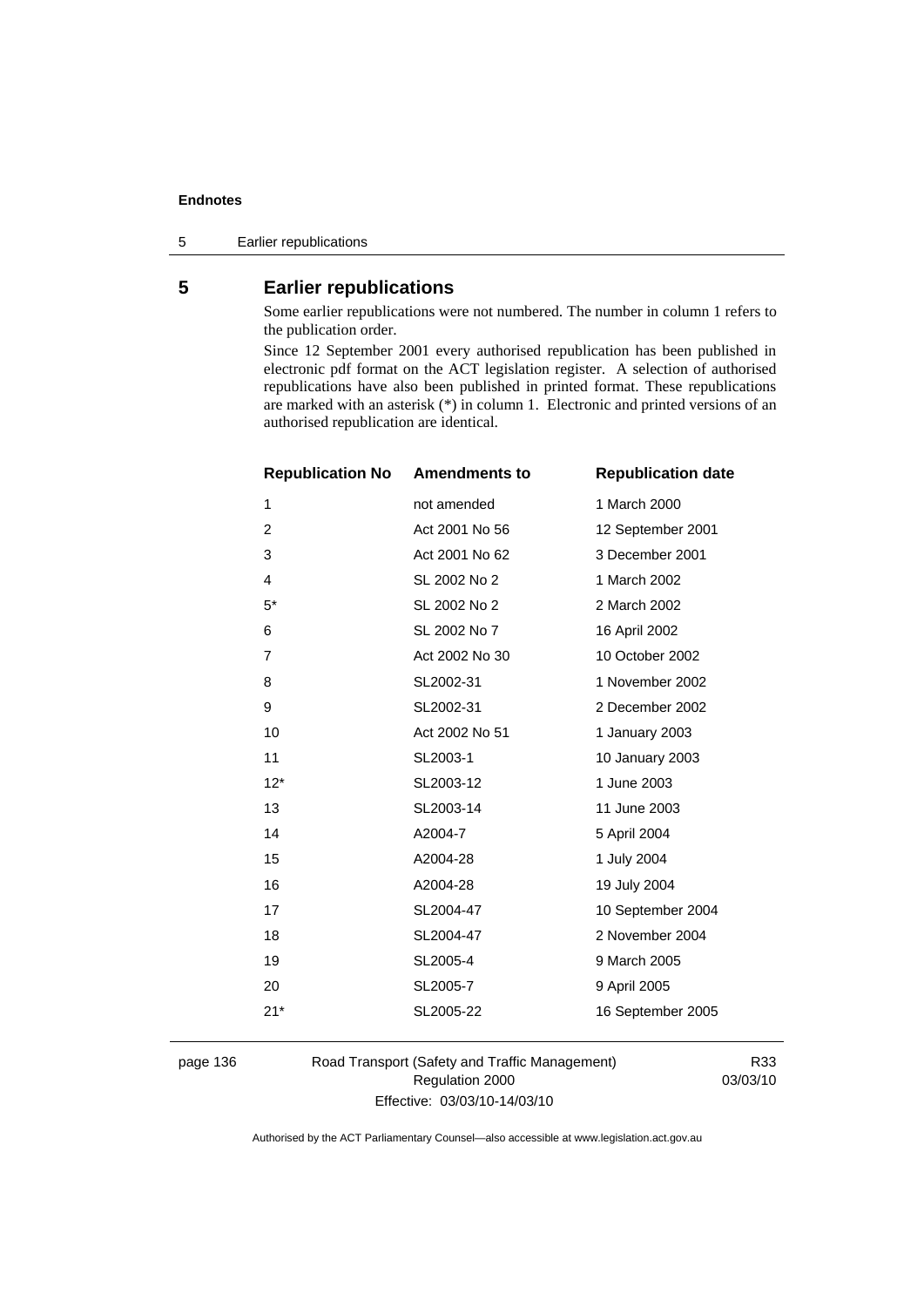| <b>Republication No Amendments to</b> |           | <b>Republication date</b> |  |
|---------------------------------------|-----------|---------------------------|--|
| 22                                    | A2005-62  | 11 January 2006           |  |
| 23                                    | SL2006-4  | 17 January 2006           |  |
| 24                                    | SL2006-32 | 3 July 2006               |  |
| 25                                    | SL2006-32 | 2 December 2006           |  |
| 26                                    | SL2006-51 | 5 December 2006           |  |
| 27                                    | SL2007-20 | 31 July 2007              |  |
| 28                                    | A2007-25  | 31 March 2008             |  |
| 29                                    | SL2008-47 | 2 December 2008           |  |
| 30                                    | SL2008-47 | 11 March 2009             |  |
| 31                                    | SL2009-7  | 13 March 2009             |  |
| 32                                    | SL2009-7  | 16 March 2009             |  |

### **6 Uncommenced amendments**

The following amendments have not been included in this republication because they were uncommenced at the republication date:

# **Dangerous Goods (Road Transport) Act 2009 A2009-34 sch 1 pt 1.3**

# **Part 1.3** Road Transport (Safety and **Traffic Management) Regulation 2000**

## **[1.6] Section 18**

*substitute* 

R33 03/03/10 Road Transport (Safety and Traffic Management) Regulation 2000 Effective: 03/03/10-14/03/10

page 137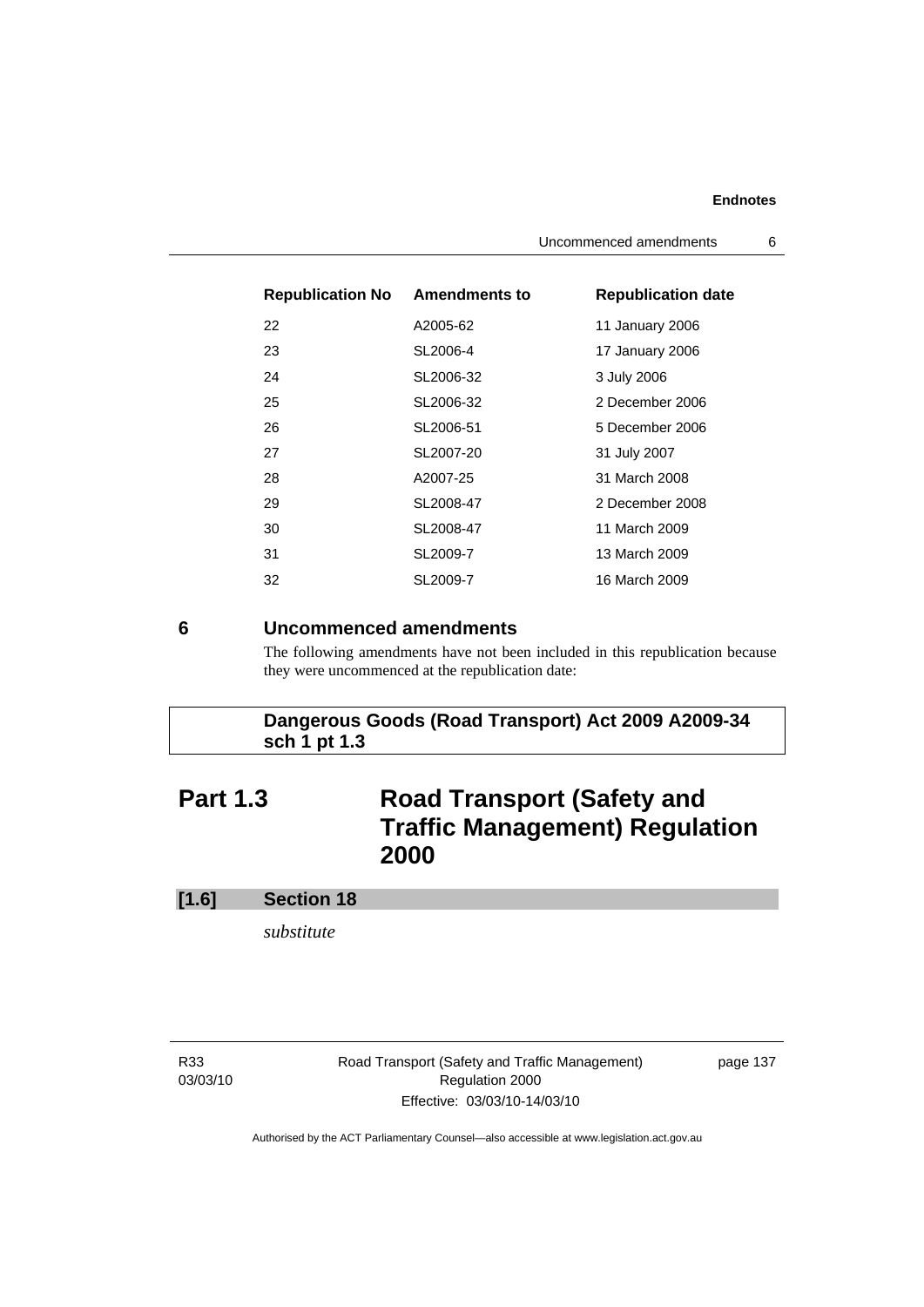| 6 | Uncommenced amendments |
|---|------------------------|
|---|------------------------|

# **18 ARR r 216 (3)—towing a vehicle at night or in hazardous weather conditions**

For the Australian Road Rules, rule 216 (3):

*dangerous goods*—see the *Dangerous Goods (Road Transport) Act 2009*, dictionary.

*placard load*—see the *Dangerous Goods (Road Transport) Act 2009*, dictionary.

## **[1.7] Section 59**

*omit* 

# **Road Transport Legislation Amendment Regulation 2010 (No 1) SL2010-5 pt 4**

# **Part 4** Road Transport (Safety and **Traffic Management) Regulation 2000**

| 50 | <b>Legislation amended-pt 4</b>                                                                                                            |
|----|--------------------------------------------------------------------------------------------------------------------------------------------|
|    | This part amends the Road Transport (Safety and Traffic<br>Management) Regulation 2000.                                                    |
| 51 | <b>Section 5</b>                                                                                                                           |
|    | substitute                                                                                                                                 |
| 5  | <b>Meaning of Australian Road Rules</b>                                                                                                    |
|    | In this regulation:                                                                                                                        |
|    | <b>Australian Road Rules</b> means that part of the publication known as<br>the Australian Road Rules, ISBN 0 7240 8874 1 published by the |
|    |                                                                                                                                            |

page 138 Road Transport (Safety and Traffic Management) Regulation 2000 Effective: 03/03/10-14/03/10

R33 03/03/10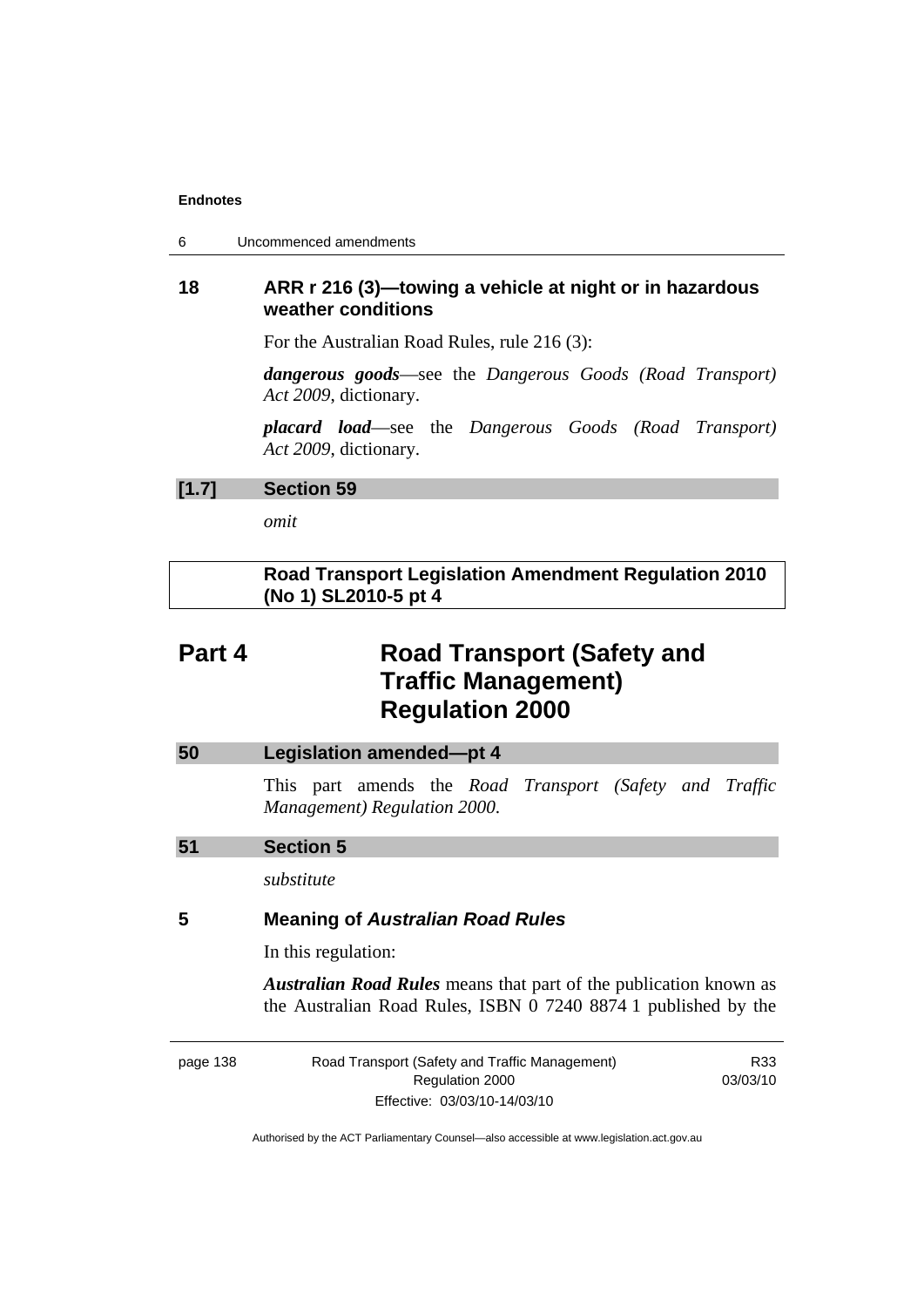National Transport Commission in February 2008 that consists of the rules approved by the Australian Transport Council under the *National Transport Commission Act 2003* (Cwlth).

*Note* The Australian Road Rules are accessible at www.legislation.act.gov.au.

# **52 New section 6A**

*in part 2.1, insert* 

## **6A Transitional—ARR r 266 and r 267**

- (1) The Australian Road Rules are to be read as if—
	- (a) rule 266 and rule 267 are not part of the rules; and
	- (b) the repealed Australian Road Rules, rule 266 and rule 267 are part of the rules.
- (2) This section expires on 14 March 2011.
- (3) In this section:

*repealed Australian Road Rules* means that part of the publication known as the Australian Road Rules, ISBN 0 7240 8874 1 published by the National Road Transport Commission on 22 October 2003 that consists of the rules approved by the Australian Transport Council under the *National Road Transport Commission Act 1991* (Cwlth).

| 53 |  | Division 2.2.1, note 2, table, item 6 |  |  |
|----|--|---------------------------------------|--|--|
|----|--|---------------------------------------|--|--|

*omit* 

**54 Division 2.2.1, note 2, table, item 22** 

*substitute* 

22 244C 23

R33 03/03/10 Road Transport (Safety and Traffic Management) Regulation 2000 Effective: 03/03/10-14/03/10

page 139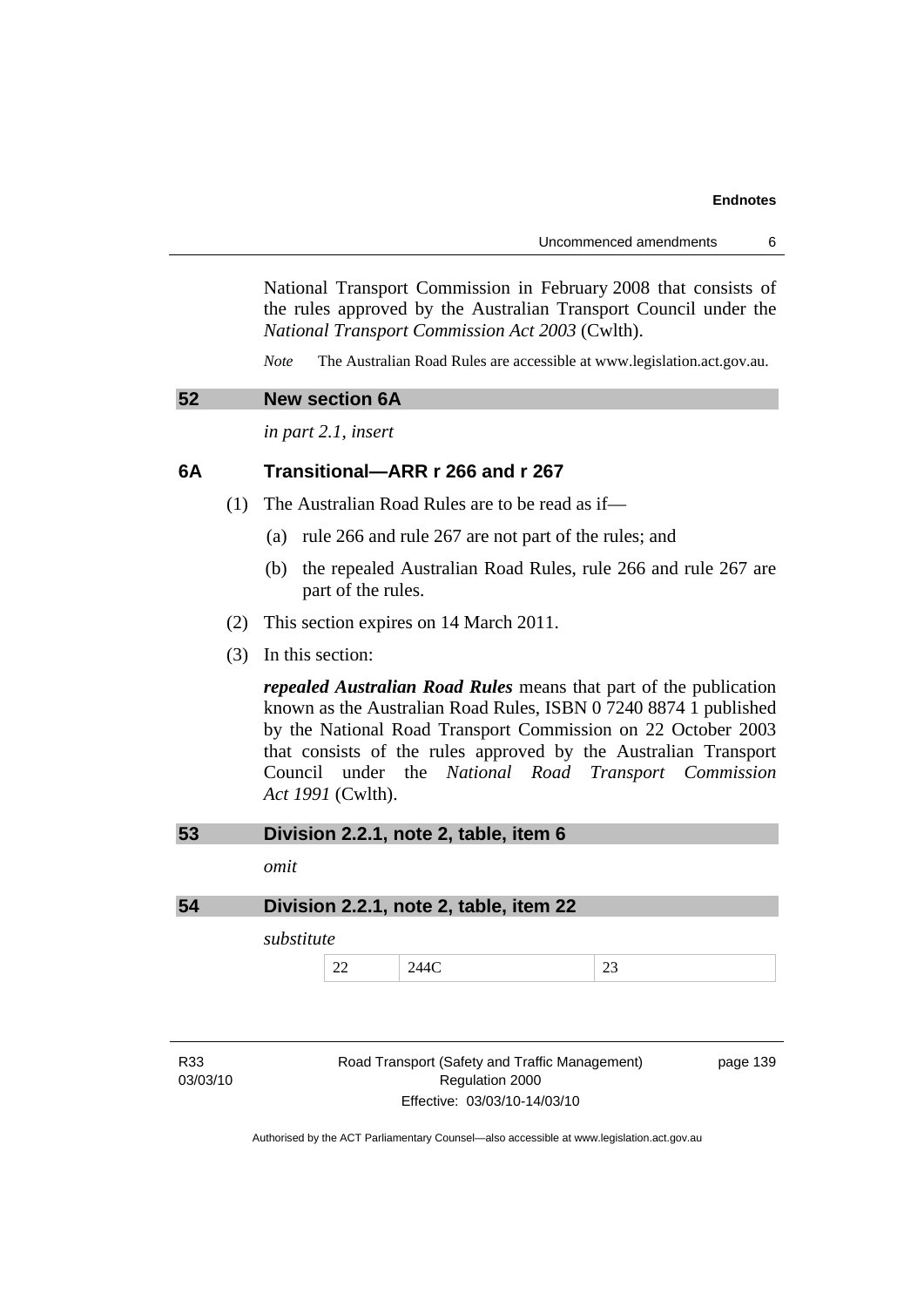| 6 | Uncommenced amendments |  |
|---|------------------------|--|
|---|------------------------|--|

## **55 Division 2.2.1, note 2, table, item 23**

*substitute* 

| n n<br>رے | 266     |     |
|-----------|---------|-----|
| د د ب     | 266(2B) | ں ت |

### **56 Section 12A**

*omit* 

**57 Section 23** 

*substitute* 

## **23 ARR r 244C—motorised scooters not to be used**

For the Australian Road Rules, rule 244C, a person must not use a motorised scooter on a road or road related area.

*substitute* 

# **23A ARR r 266—children travelling in interstate registered vehicles**

- (1) This section applies to a passenger in or on a motor vehicle (other than a bus or motorbike) who is under 7 years old.
- (2) For the Australian Road Rules, rule 266, the passenger is exempt from rule 266 if the motor vehicle is registered in a State that does not have a law that substantially corresponds to rule 266.

# **23B ARR r 266 (2B)—children travelling in goods compartments**

- (1) This section applies to a passenger in a motor vehicle who is—
	- (a) at least 4 years old; and

page 140 Road Transport (Safety and Traffic Management) Regulation 2000 Effective: 03/03/10-14/03/10

R33 03/03/10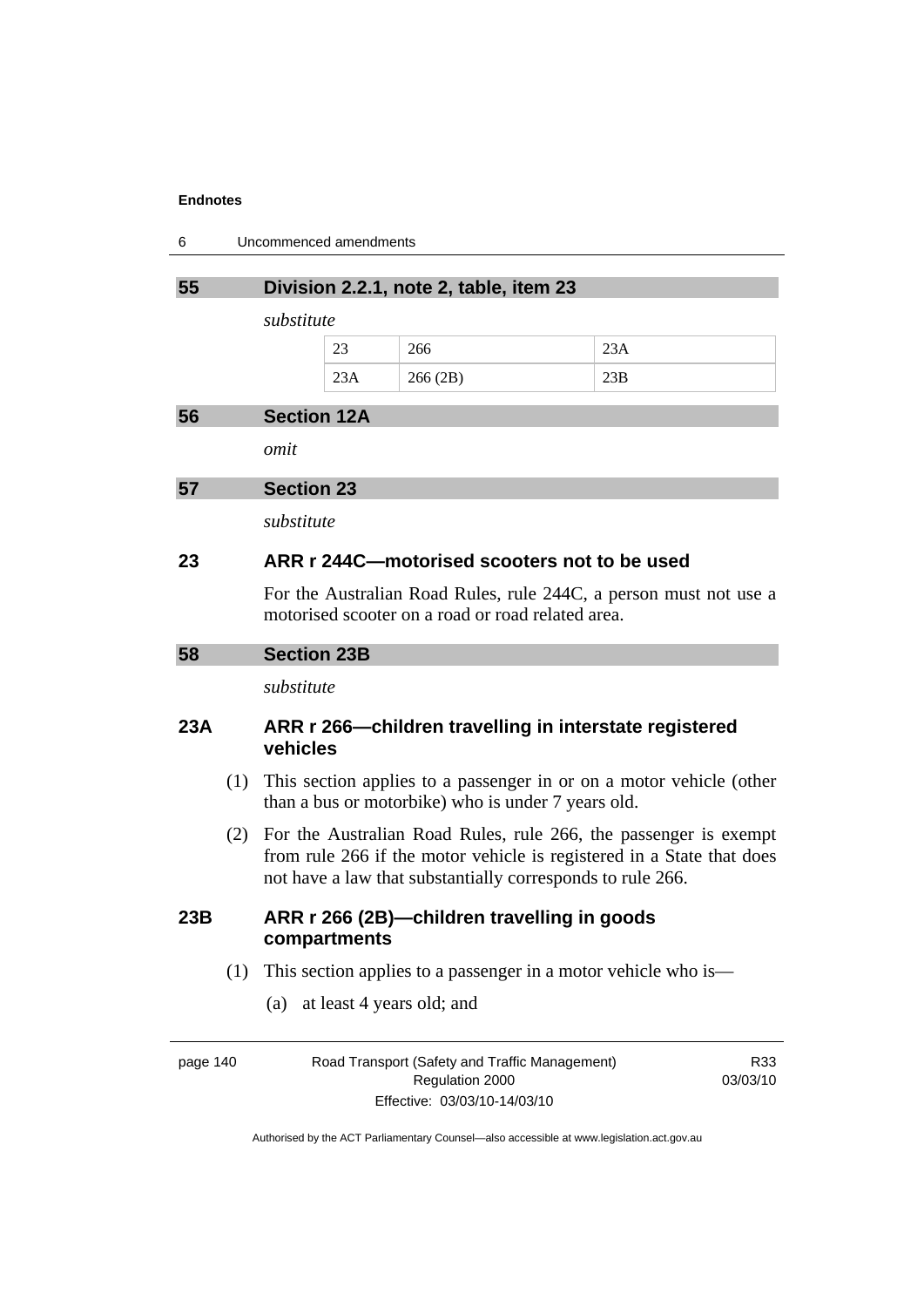- (b) under 7 years old; and
- (c) travelling in a seating position in a part of the vehicle that is designed primarily for the carriage of goods.
- (2) For the Australian Road Rules, rule 266 (2B), the passenger is exempt from—
	- (a) being restrained in an approved child restraint; or
	- (b) being placed in an approved booster seat and restrained by a seatbelt.
- (3) However, the passenger must be—
	- (a) restrained by a suitable lap and sash type seatbelt; or
	- (b) restrained by—
		- (i) for the midsection of the passenger's body—a lap type seatbelt; and
		- (ii) for the passenger's upper body—an approved child safety harness.
	- *Note* A person must not travel in a seating position in a part of a vehicle that is designed primarily for the carriage of goods unless the position is suitable for the size and weight of the person (see ARR, r 268 (2)).

## **59 Section 24, new definitions**

## *insert*

*approved booster seat* means a booster seat that is approved by the road transport authority under section 66 (1) (aa) (Approvals etc by road transport authority).

*approved child safety harness* means a child safety harness that is approved by the road transport authority under section 66 (1) (ba) (Approvals etc by road transport authority).

R33 03/03/10 Road Transport (Safety and Traffic Management) Regulation 2000 Effective: 03/03/10-14/03/10

page 141